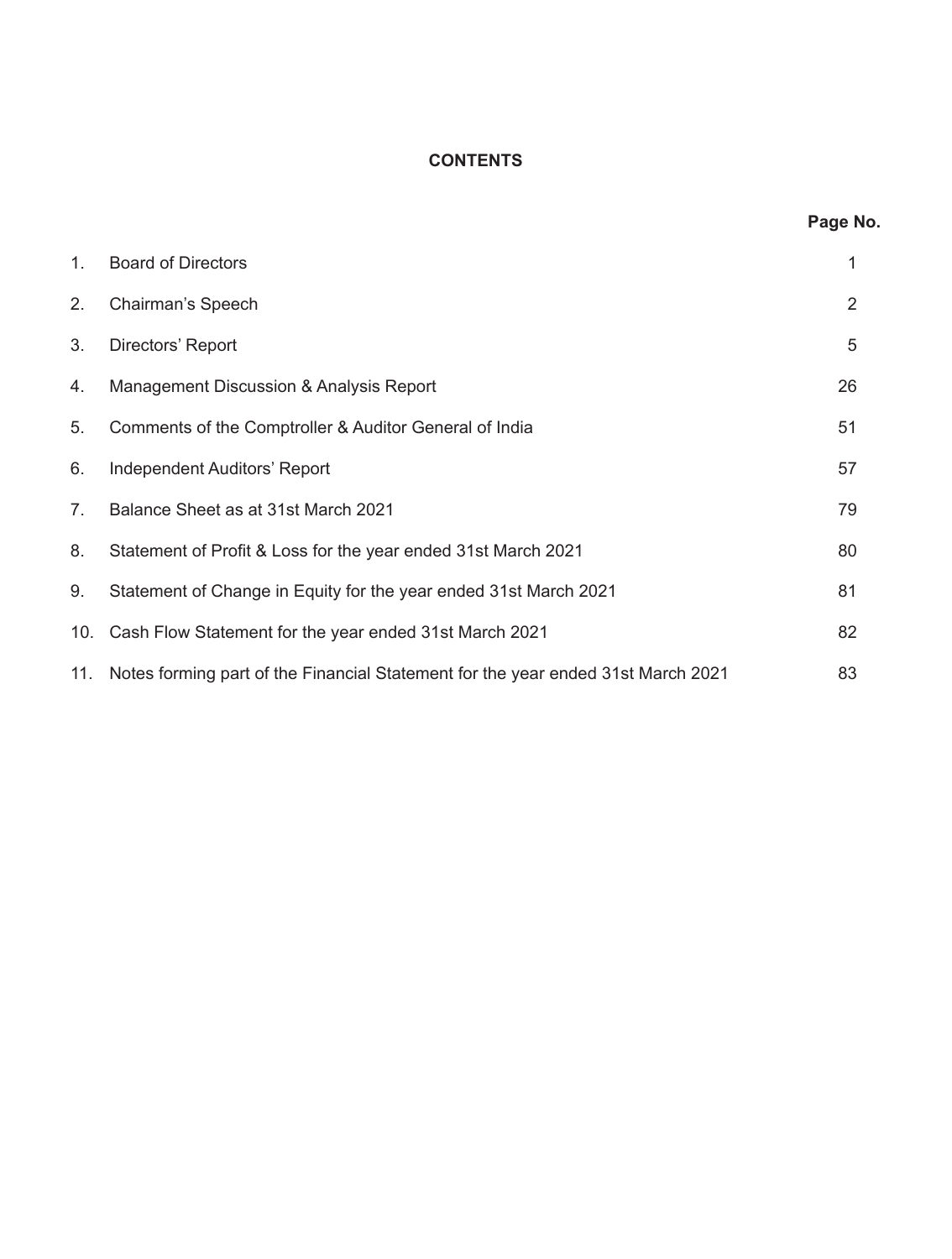

**(As on 17-11-2021)**

**Board of Directors** Shri Rajiv Bansal, Chairman Shri Vimalendra Anand Patwardhan Shri Satyendra Kumar Mishra Ms. Meenakshi Mallik

**Chief Executive Officer**

Shri Jose Mathew

## **Chief Financial Officer**

Shri Gopal Krishan Valecha

## **Company Secretary**

Ms. Sakshi Mehta

## **Statutory Auditors**

M/s Prakash Chandra Jain & Co.

Chartered Accountants

# **Registered Office** Airlines House, 113 Gurudwara Rakabganj Road,

New Delhi. - 110001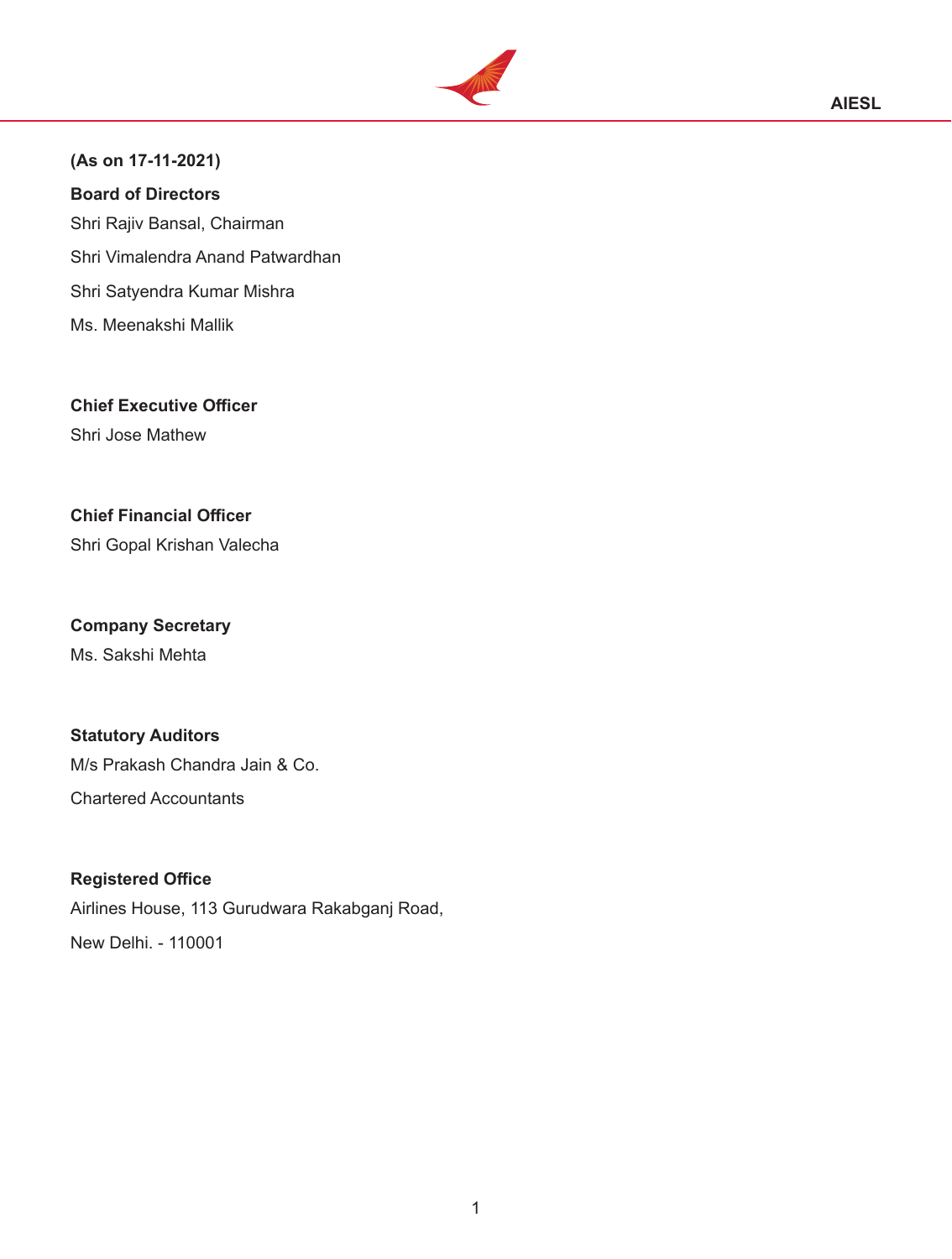

# **CHAIRMAN'S SPEECH**

Dear Shareholders,

It gives me great pleasure to present the Seventeenth Annual Report of the Company for the year 2020-21.

I take this opportunity to share the performance highlights of the company during the year:

## **PERFORMANCE OF THE COMPANY**

The financial performance of your company during FY 2020-21 was as under:

- • The operating revenue has decreased from Rs. 1402.83 crores in previous year to Rs. 1160.02 crores in current year and the total revenue decreased from Rs. 1427.59 crores to Rs. 1185.54 during the period i.e. a decrease of approx. Rs. 242.05 crores (17%).
- As against this, the total expenditure of the company decreased from Rs. 1320.38 crores (restated) to Rs. 1195.12 crores in the same period with a decrease of approx. Rs. 125.26 crores (9.48%).
- The company has earned a net profit of Rs.11.94 crores in the FY 2020-21 as compared to net profit of Rs. 24.24 crores in FY 2019-20.

As regards, non-financial performance, in FY 2020-21, company handled around 300 aircraft including our group companies and third-party customers. During pandemic period of COVID AIESL provided Line Maintenance Services to AIL Fleet during Vande Bharat Flight along with Passenger & Cargo flights of international operators namely, Jazeera Airways. OMAN Airways, Malaysian Airlines, Kuwait Airways, Tiger Scoot, China Airlines, MA Indo Airlines, Egypt Air etc and Indian operators including Air Asia India, Go Air, Spicejet, Fly Big, TATA Vistara.

AIESL is providing MRO services to Defense as well private sector operators, wherever AIESL is having the capability. Your company carried out base maintenance work for Domestic operators namely – Air Asia India, TATA SIA Airlines, Spicejet, GoAir, Indigo Airlines in 2020-21. In addition, AIESL carried out major maintenance work for Aviation Research Centre (ARC), Indian Air Force, Indian Navy, Indian Coast Guard and HAL. In 2020-21, AIESL undertook maintenance of private party's aircraft like – Reliance RCDL, Taj Air Charters, Zoom Air, Club one Air and Bluedart Aircraft.

In FY 2020-2021, due to COVID pandemic we did not enter in to any new agreement with the DGCAapproved institutes however we are providing the training as committed in our earlier agreements with approx. 35 Institutes for imparting practical training element (PTE) under CAR 147 basic approved by DGCA, to their students. Each of these AME Institute has approx. 60 to 100 students in every batch. These institutes are conducting their PTE at Mumbai, New Delhi, Kolkata, Hyderabad and Trivandrum.

Further, your company had in past technical handling agreement with 22 International Airlines and 3 Domestic Airlines for Line Maintenance work. During the year, AIESL signed SGHAs (Standard Ground Handling Agreements) with new International Airlines namely- Malaysian Airlines Berhad, Mahan Air, EGYPT AIR, OMAN Air and BANGLADESH Biman for their Line maintenance. Your company had approval from 11 foreign Civil Aviation authorities namely Qatar, Kuwait, GACA (UAE), CAA Singapore, CAA Srilanka, CAA Nepal, CAA Thailand, CAA Malaysia, CAA of Bangladesh and PACA Oman. AIESL has applied for approval of CAA of EGYPT.

In Northern Region of AIESL, approval was granted by DGCA to conduct maintenance checks of B737 Aircraft in hangars of Delhi, and C-check of SpiceJet aircraft were conducted.Also,AIESL NR has undertaken capability enhancement for CFM LEAP1A aircraft checks & looking forward to future demands. Similarly, in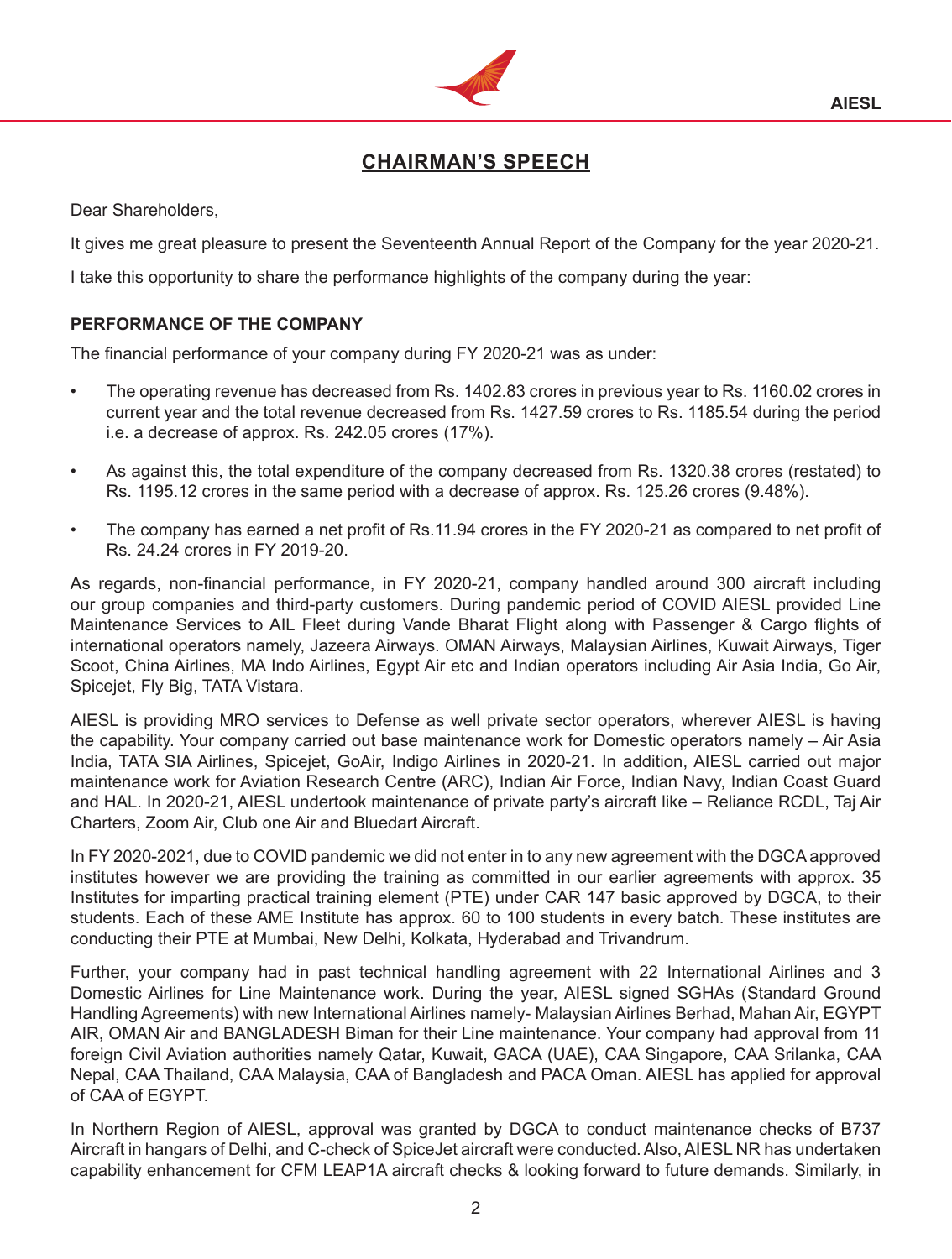Western Region of AIESL, agreement for phase1 Check of Pratt & Whitney engines was completed for PW1100 engines of Airbus NEO aircraft. In Nagpur MRO, Engine Test Cell has acquired approvals from EASA & FAA for GEnx & GE90 engines. The GEnx engines requires a QT (Quick Turn) maintenance check, at Nagpur MRO, we have carried out 4 QT checks which has resulted in saving of approx. INR 12 Crores.

In other Regions like Southern Region and Eastern Region capability enhancement has been undertaken considering the future demands of ATRs and NEO aircraft which would be operated by Airlines in future.

## **STRENGTHS AND CHALLENGES**

The company is well known in Indian as well as in South Asian Region for providing a one-stop solution to its clients for their MRO related work requirements that too at competitive prices and world-class standards of commitments. The technically skilled manpower is the main strength of the company. However, the company would need to upgrade the skills and constantly engage more young and energetic manpower to keep pace with the time and changes in technologies as well as to withstand the increasing competition in the industry.

## **FUTURE PLANS**

The company is planning to improve revenue generation by way of providing MRO services pertaining to Existing Capabilities to third parties (through aggressive marketing) and acquiring new Capabilities. AIESL plans to acquire EASA Base Maintenance Capability to capture Aircraft Redelivery Business. It intends to expand on its MRO Services to the Defense sector such as DRDO/IAF/Indian Navy. To acquire EASA certifications for our Landing Gear overhaul Capability and CFM 56-5B Engine overhaul Capability, as also to upgrade ATEC Shop to service various components of A320 NEO Family Aircraft.

#### **CORPORATE GOVERNANCE**

AIESL was in compliance with the guidelines on Corporate Governance issued by Department of Public Enterprises (DPE), wherever applicable during the year. The evaluation of various parameters viz. Financial as well Technical was also done in terms of targets set in the Memorandum of Understanding entered into by the company. The evaluation reports as well as return on Corporate Governance were filed with the authorities concerned.

#### **ACKNOWLEDGEMENT**

I take this opportunity to thank Air India Limited, Air India Express Limited, Alliance Air Aviation Limited, Ministry of Civil Aviation and vendors for their unstinted support. I also acknowledge the support extended by all other authorities including Banks and regulatory agencies. I would like to thank my colleagues on the Board for their valuable guidance.

I would like to thank all employees of the company for their support and efforts to make the Company profitable.

On behalf of the Board, I seek your continued support, as always.

Sd/- **(Rajiv Bansal) Chairman**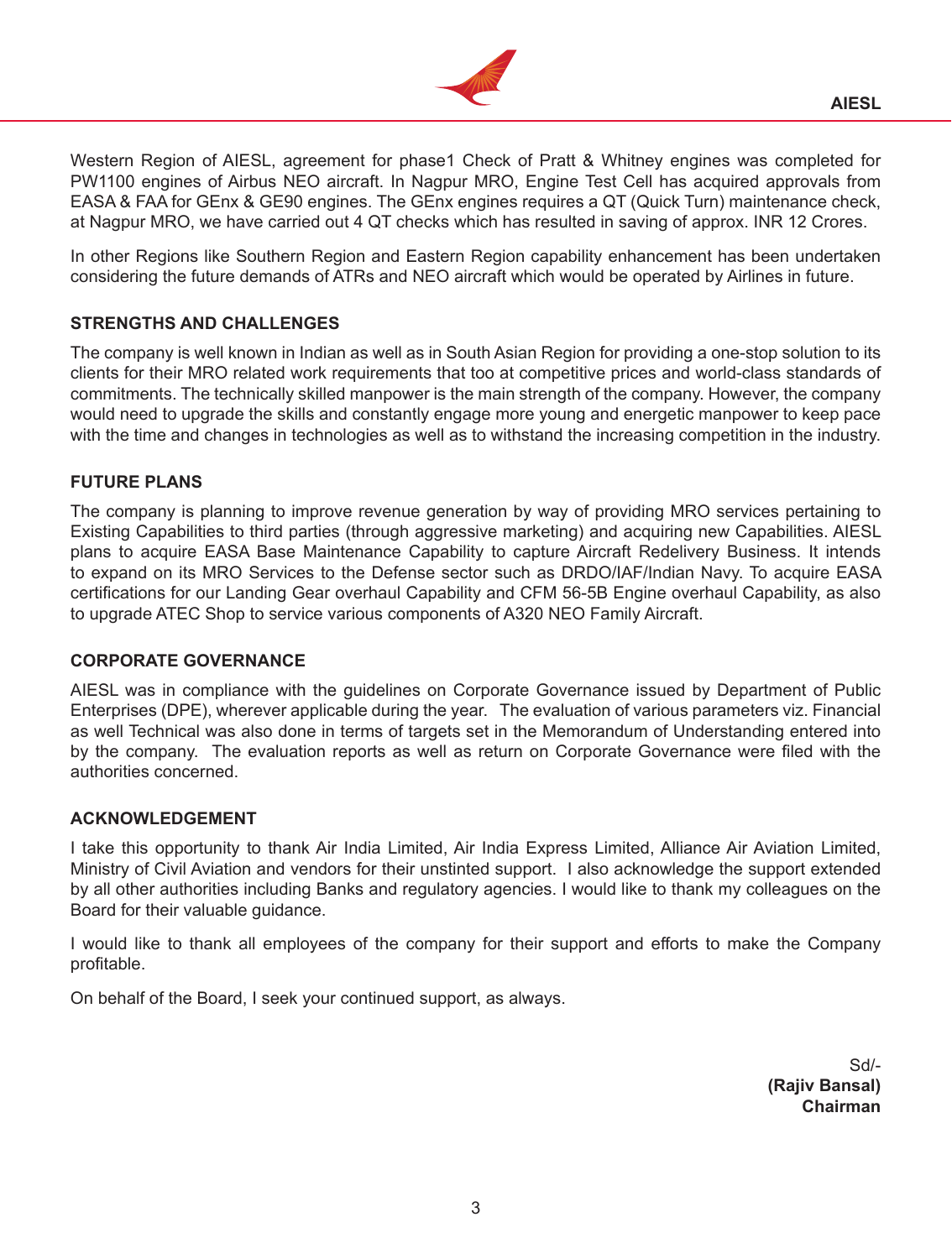

## **Vision**

To provide best in class and timely quality services to the customers by maintaining highest standards of regulatory and safety compliance.

## **Mission**

## **Customer**

- Maintaining all aircraft of the captive work load of the fleet of Air India in a continuous state of airworthiness by the system of preventive and corrective maintenance to secure a high level of safety.
- Provide a "One Stop" solution to the customer.
- **Faster Turn Around Time.**
- To capture maximum third party work from in and around India.

## **Process**

- To get DGCA approval under CAR 147.
- To obtain FAA and EASA approval for all its establishment and facilities.
- Aggressive Marketing policy for more and more Third Party work.
- It needs to Department centric so, every Departmental Heads need to be responsible for the deliverables so as to fulfill the overall vision.
- Continuous monitoring of Quality through quality audit etc.
- Constant endeavor to upgrade the services, delivering highest customer satisfaction in terms of Quality, Service and Cost effective and ensuring long term strategic relationship.
- All-out effort to be the world class MRO without compromising the quality standard.
- Updating and enhancing the capability through training of the personnel and equipment of latest technology.
- Multiskilling of the personnel through cross training to enhance the productivity.
- Optimizing operational cost.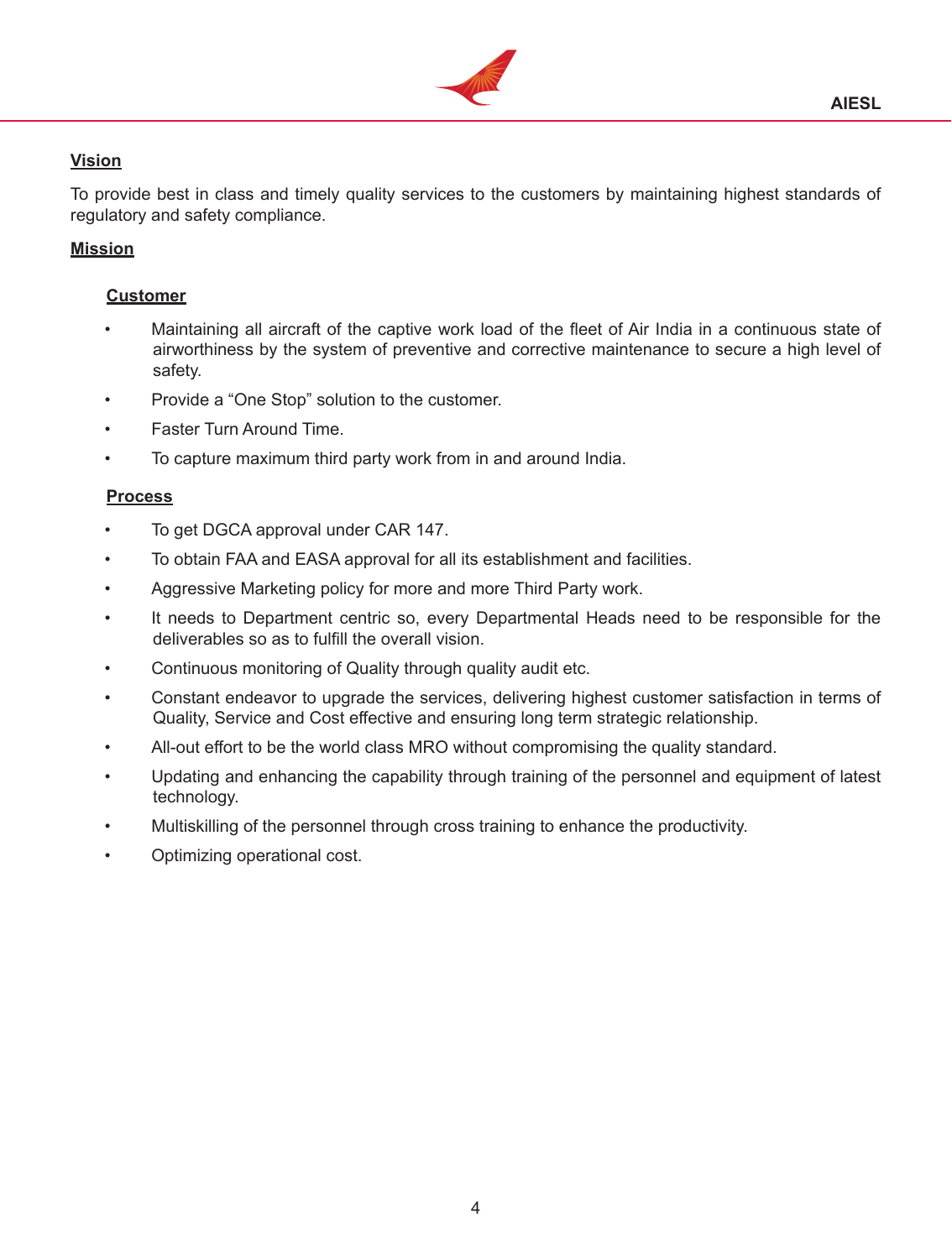

# **DIRECTORS' REPORT**

The Members, AI Engineering Services Ltd.

The Directors have pleasure in presenting their Seventeenth Annual Report on the business and operations of the Company and the Audited Financial Statements for the Financial Year ended March 31, 2021 along with Report of Statutory Auditor and Comments of CAG thereon.

## **1.1. Financial summary and highlights**

 The Company's financial performance during the year is given hereunder:

|                                                      |                                                     | (Rs. in crore)                                          |
|------------------------------------------------------|-----------------------------------------------------|---------------------------------------------------------|
| <b>Particulars</b>                                   | <b>Financial</b><br><b>Year ended</b><br>31.03.2021 | <b>Financial Year</b><br>ended 31.03.2020<br>(restated) |
| <b>Total Revenue</b>                                 | 1185.54                                             | 1427.59                                                 |
| <b>Total Expenses</b>                                | 1195.12                                             | 1320.38                                                 |
| Profit (Loss) before tax                             | (9.58)                                              | 55.57                                                   |
| Less Provision of Tax                                | 00                                                  | 0.02                                                    |
| Profit after tax                                     | (9.58)                                              | 55.57                                                   |
| Other Comprehensive Income                           | 21.52                                               | (31.33)                                                 |
| <b>Total Comprehensive Income</b>                    | 11.94                                               | 24.24                                                   |
| Balance of profit brought forward from previous year | (2396.95)                                           | (2421.19)                                               |
| <b>Balance carried to Balance Sheet</b>              | (2385.01)                                           | (2396.95)                                               |

## **1.2. Details of revision of Financial Statements or Board's Report**

The Company has not revised its Financial Statements or Board's Report in respect of any of the three preceding financial years as mentioned in Section 131(1) of the Companies Act, 2013.However, the financial statements for FY 2019-20 have been restated in this year's report.

## **1.3. Dividend**

The directors are not recommending any dividend for the year.

## **1.4. Transfer of unclaimed dividend to Investor Education and Protection Fund**

Since there was no unpaid / unclaimed dividend for the past years, the provision of section 125 of Companies Act 2013 did not apply

## **1.5. Amount which the Board proposes to carry to reserves**

The Board of the company has decided/proposed to carry **NIL** amounts to its reserves.

## **1.6 Major events and significant achievements during FY 2020-21:**

The World Health Organisation (WHO) declared a global pandemic of the Novel Coronavirus disease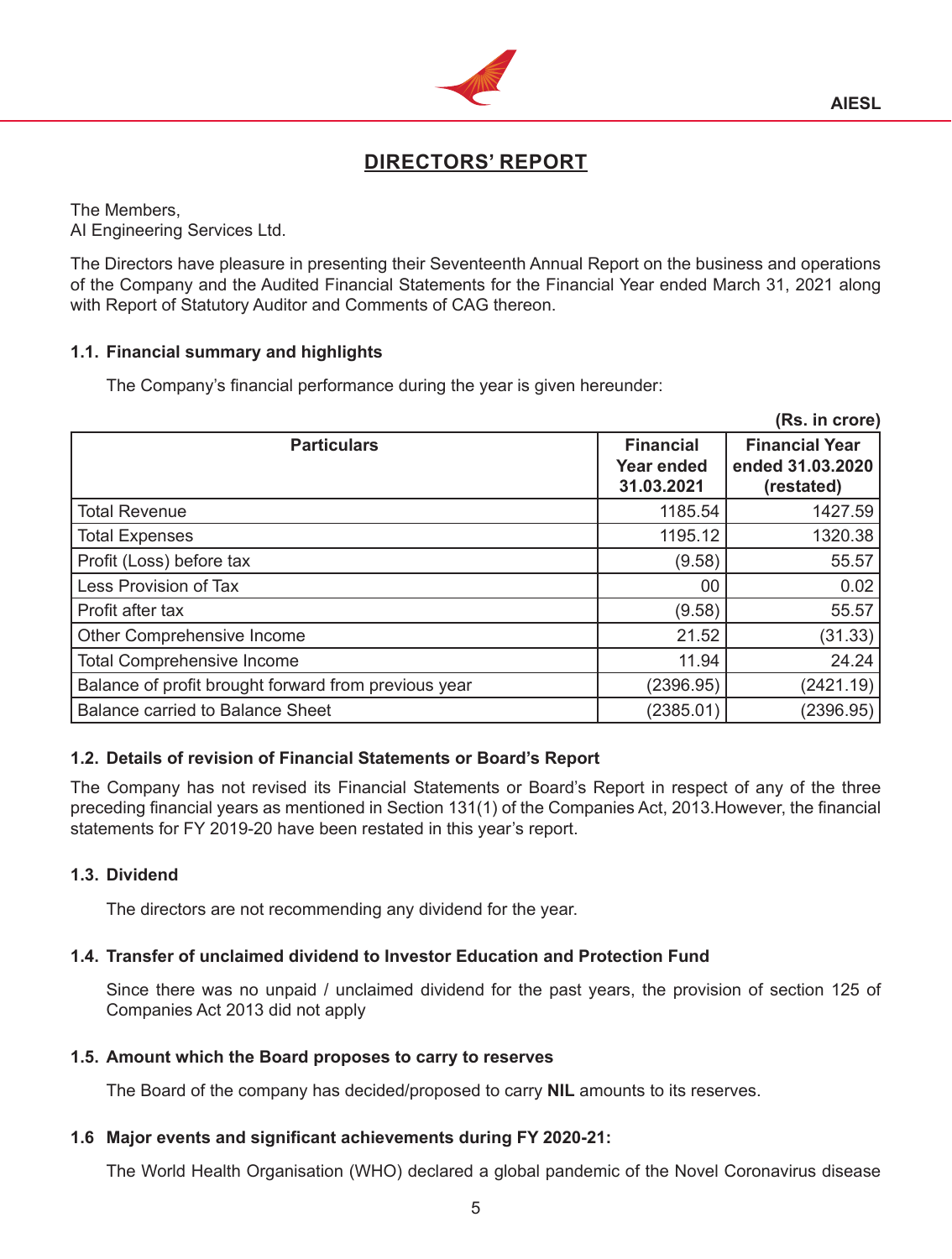

(COVID-19) in February 2020 and the lockdown was declared by Govt. of India in March 2020. The instructions given by the Govt. from time to time enforcing lockdown and social distancing to contain the spread of virus were followed by the company in all its units spread across the country except essential services.

**1.6.1 The details of fleet of AI group companies handled by AIESL during 2020-21, on average basis, was as under:**

| <b>Type of Aircraft</b> | <b>Average No. of Aircraft</b> |
|-------------------------|--------------------------------|
| A319                    | 21.4                           |
| A320                    | 36                             |
| A321                    | 20                             |
| <b>B787</b>             | 27                             |
| <b>B777</b>             | 16                             |
| <b>B747</b>             | Δ                              |
| <b>ATR</b>              | 18                             |
| <b>B737</b>             | 24                             |
| <b>Total</b>            | 166.4                          |

## **1.6.2 Utilization/ TDR (Technical Dispatch Regularity) achieved for AI group:**

 AIESL maintained the Technical Dispatch Regularity (TDR) and Utilisation compared to Global Aviation Standard. The fleet wise TDR and Utilisation were as under:

| <b>Fleet Type</b> | <b>Daily Utilization (BH/FH)</b><br>on Operating fleet | <b>Daily Utilization (BH/FH)</b><br>on Total fleet | <b>TDR (%)</b> |
|-------------------|--------------------------------------------------------|----------------------------------------------------|----------------|
|                   |                                                        |                                                    |                |
| A319              | 4.24/3.16                                              | 2.06/1.54                                          | 99.13          |
| A320              | 5.98/4.77                                              | 5.25/4.19                                          | 99.62          |
| A321              | 4.84/3.76                                              | 2.86/2.22                                          | 99.18          |
| <b>B787</b>       | 5.17/4.80                                              | 3.44/3.19                                          | 96.90          |
| <b>B777</b>       | 8.71/8.26                                              | 5.55/5.26                                          | 96.75          |
| <b>B747</b>       | 0.82/0.63                                              | 0.37/0.29                                          | 98.65          |
| ATR 72-212A (600) | 5:14/4:04                                              | 4:27/3:27                                          | 98.96          |
| <b>B737</b>       | 5.59/5.59                                              | 5.00/5.00                                          | 99.01          |

#### **1.6.3 The operations of company were divided into various regions/ bases i.e. profit centers. Their performances, significant achievements during the year and future plans are as given below:**

I. **NAGPUR MRO:** (The MRO was owned by Air India, operated by the company)

The performance and achievements of Nagpur MRO during the period was as under:

- A. Regulatory approvals received and work done in MRO, Nagpur were as under:
	- Engine Shop: Operationalisation of 3 line GENx QT work scope shop.
	- Logistics: Material Logistics support directly from MRO to vendor & from vendor to MRO. Contract with DHL signed.

This will reduce Engine TAT & SEZ formalities.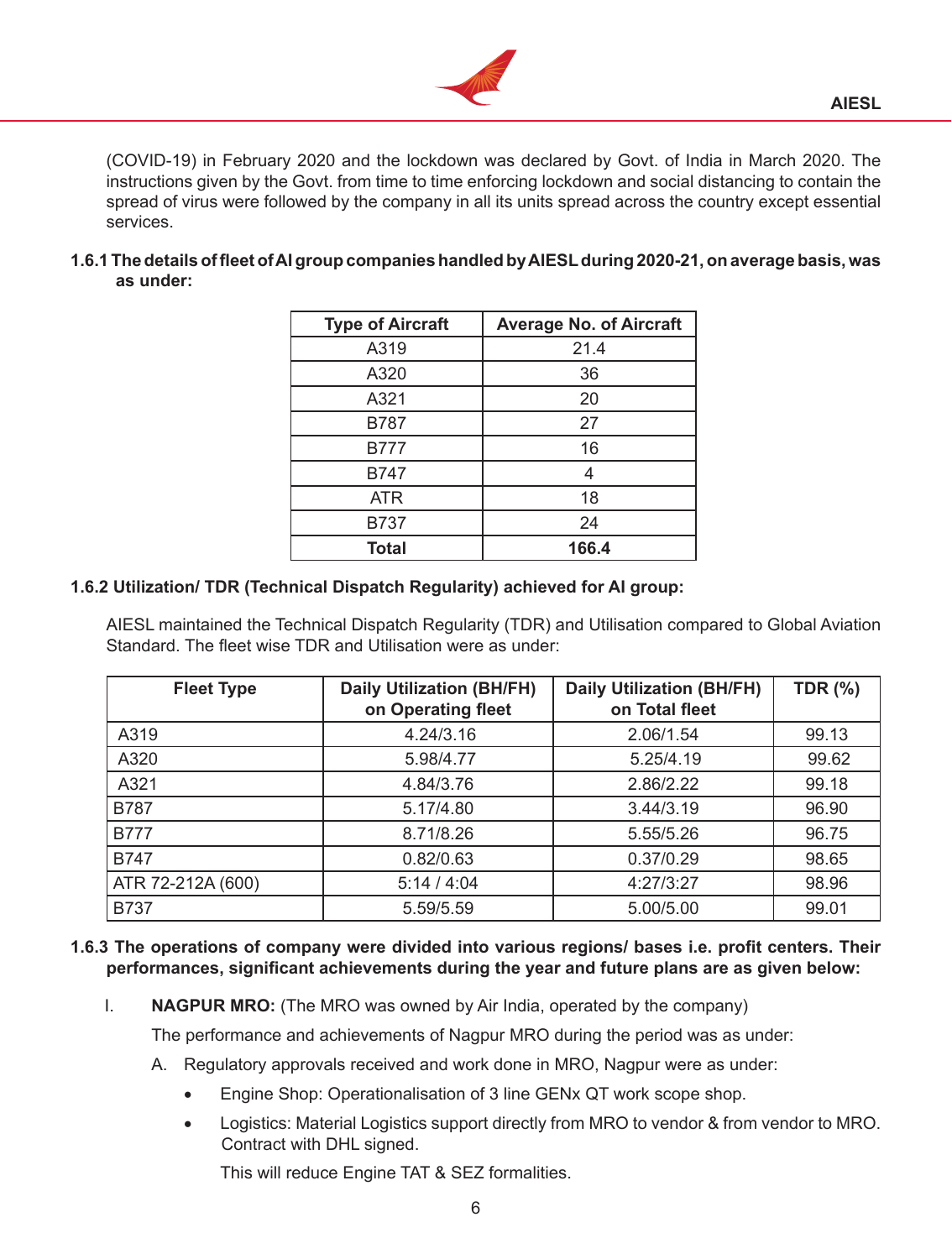

Tool Procurement: PRSV (Performance Restoration Shop Visit) tools are in procurement phase.

Current Status: 3 QT operational.

After the tool procurement (planned):

3 QT will convert to 2 QT + 1 PRSV

Tooling was received for simultaneous 3 line operation of GEnx engines in Sept 2019. After receipt of additional tools for multiline induction, training engine was brought and training was imparted to AIESL personnel during Oct to Nov 2019. Subsequently, QT jobs on one of the engines was completed during 18 Nov 2019 and 19 Sep 2020.

Additionally, 4 more engines have been inducted for QTupto Feb 2021.

- FAA Approval had been received for GE90 & GEnx engine testing.
- EASA Approval was also received for GE90 & GEnx engine testing during the year.
- B. An overview of Aircraft Checks done at MRO during FY 2020-21:
	- Total 'C' checks (B777 aircraft) carried out 04
	- Total phase checks (B777 aircraft) carried out 14
	- Total isolation checks (B777 aircraft) carried out 02
	- Total transit checks (B777 aircraft) carried out  $-02$
	- Total number of completed checks (B777 aircraft) was 22 in year 2020-21 and 118 checks since inception.

 During FY 2020-21:

- Total number of Tank modification completed were 4
- Total number of Landing gear replacements done were 1
- C. Back Shops Approvals for B777 were as under:
	- C6 Equipment: Maintenance of slide- raft assembly upto Level 3 and Life Vest upto Level  $-2$ .
	- C15 Oxygen: Maintenance of portable Oxygen bottles upto Level 2 and Main Oxygen Cylinder Assembly upto Level – 3.

 During FY 2020-21, the MRO has certified:

- 21 Sliderafts
- 08 Lifevest workorders  $-$  (QTY. 851 lifevest)
- 105 Oxygen bottles
- D. Company wants to enhance its capabilities in the following areas:
	- Composite material repair -C20 for B777, B737, B787, A320 family structural group
	- Cabin safety and survival equipment
	- Weighing of aircraft
	- Upholstery shop
- E. Proposed Shops in future are as under: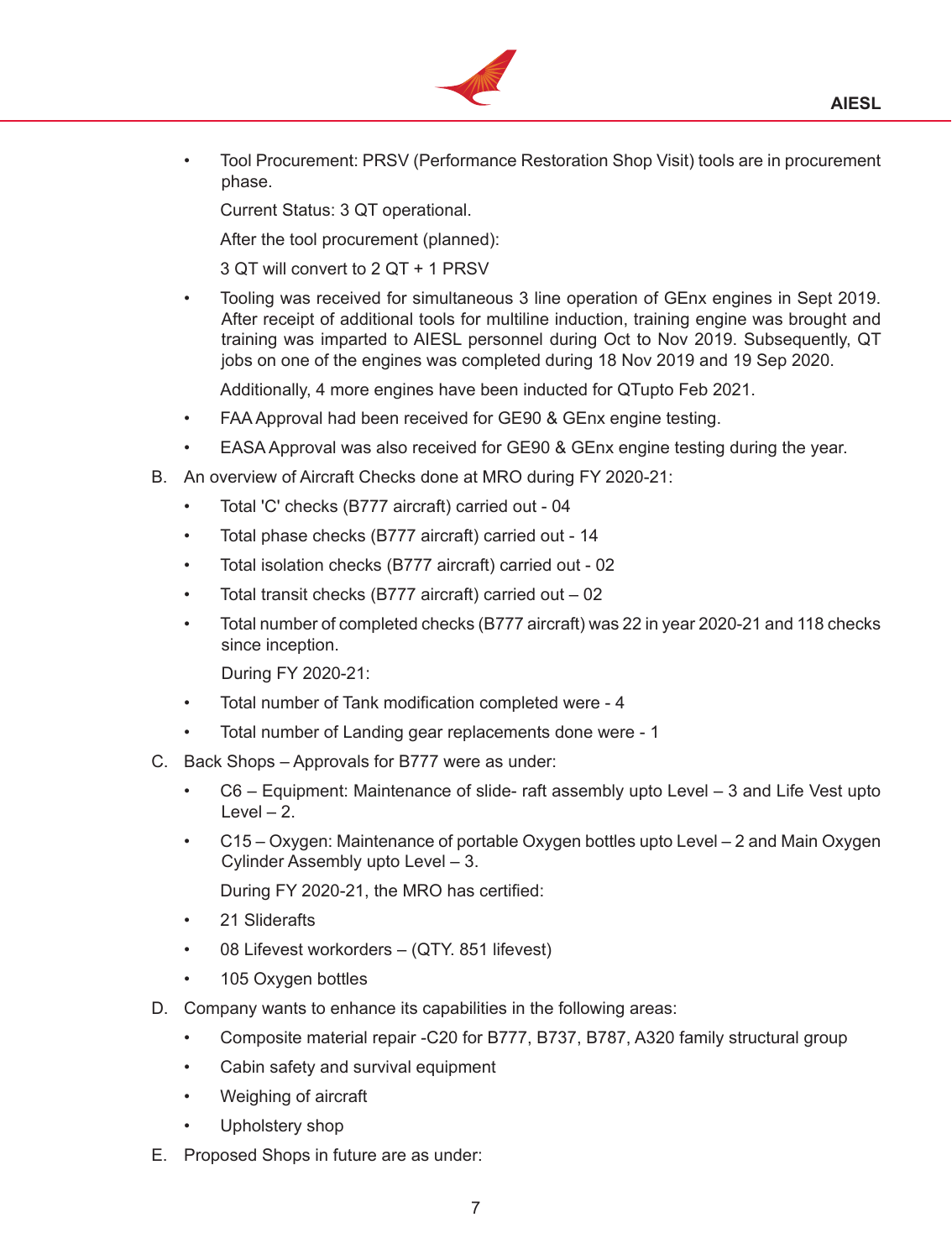

- Battery Shop
- Accessories shop/Electrical shop
- Avionics / IFE shop
- Avionics shop
- Accessories shop
- F. The revenue & expenses of MRO for the FY 2020-21 were as under:

| I FY                  | 2020-2021  |
|-----------------------|------------|
| Revenue (Rs.)         | 67.4 cr.   |
| <b>Expenses (Rs.)</b> | 17.7 $cr.$ |



#### II. **TRIVANDRUM (TRV) MRO**

TRV MRO facility consists of Base Maintenance and Shop Maintenance. The Line Maintenance stations are also under TRV MRO. There are total 21 Line Stations managed by TRV MRO.

The AIESL TRV MRO facility is dedicated primarily to maintenance needs of B737 aircraft operated by Air India Express, which includes component overhaul and repair shop, Oxygen Charging, Battery Overhaul and NDT shops.

During year 2019-20, the MRO has done extensive work for 3rd party aircraft operated by SpiceJet and also aircraft owned by various lessors. The MRO has carried out major maintenance of 3rd party aircraft (SpiceJet) and Vistara earning a large part of the revenues in addition to revenues from AIXL.

However, during year 2020-21, due to pandemic related slowdown in the airline industry, only 8 aircraft belonging to 3rd party i.e. Vistara and SpiceJet was carried out.

The MRO has base maintenance facility that accommodates two aircraft at any given time for major checks in twin hangers. The MRO can undertake two additional aircraft for maintenance in the open apron area of the MRO or in nose in position. One of the aircraft is generally long grounding undergoing either 12year/ 10year/ 6 year/8year check along with C1, C2 checks and other for phase checks and monthly checks.

The MRO also caters to several line maintenance aircraft requiring base maintenance facilities such as component changes, defect rectification, engine and APU changes etc.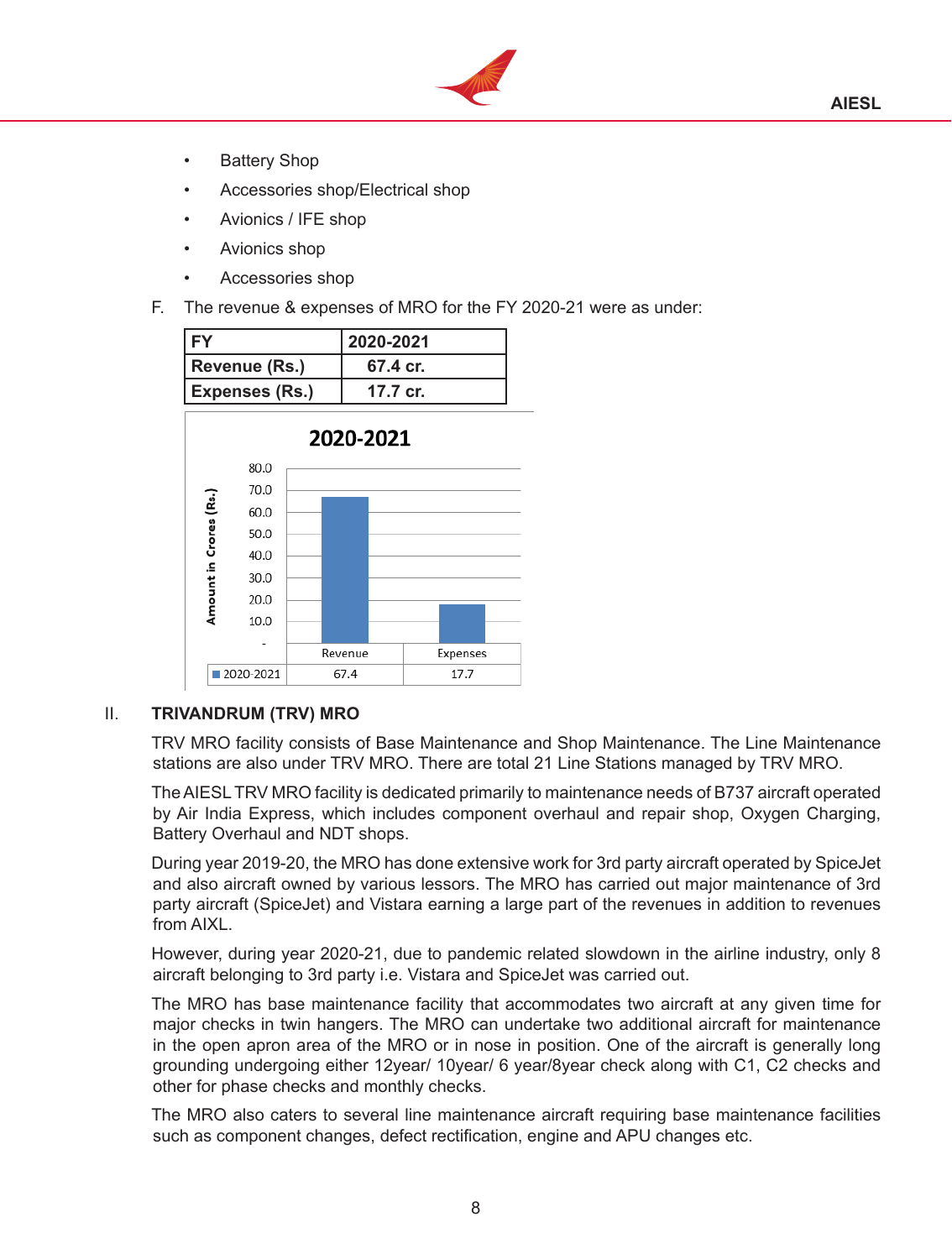

#### A. Major Achievements:

TRV obtained US Regulator FAA approval for its Base Maintenance and Shop Maintenance in the year 2020.

With this approval, the MRO has earned credibility in the aircraft maintenance industry. MRO is now eyeing for more 3rd party jobs under FAA certification to earn more revenues. The MRO is in discussions with SpiceJet to take up major base maintenance jobs.

B. Statistics (Year 2020-21) for aircraft operated by Air India Express were as under:

| $\circ$  | Type of Aircraft In Fleet       |   | B 737-800 (CFM56-7B)  |
|----------|---------------------------------|---|-----------------------|
| $\Omega$ | No. of aircraft                 |   | 25 (Now, 24 Aircraft) |
| $\Omega$ | Average Utilization of aircraft | ÷ | 5.61 hrs/day          |
| $\Omega$ | No. of flight / week            |   | 385                   |
| O        | No. of station (Int)            |   | 14                    |
| $\Omega$ | No. of station (Dom)            |   | 21                    |
|          | Dispatch reliability            |   | 98.49                 |
|          |                                 |   |                       |

 NOTE: The average utilization of A/C and no. of flights operated per week were reduced due to restrictions to operation in the GULF region due to COVID.

- C. Base Maintenance (Production) Statistics:(April 2019 till March 2020)
	- o Phase checks 81
	- o Monthly checks- 61
	- o Yearly Checks- 6
	- o C Checks on AIX aircraft- 8
	- o Spice Jet 6-yearly +C1, C2 checks- 8 aircraft
- D. Component Overhaul Production: (April 2020 till March 2021)

Other than the base maintenance, the MRO COD shop performs wheels & brakes overhaul, Battery OVHL, Oxygen Charging etc. generating a substantial part of the revenues.

- o Wheels (main & Nose) Quantity 658 (OVHL and Tyre Change)
- o Brakes  **Cuantity 721 (OVHL and Stack Change)**
- o Oxygen Quantity 102 (Charging)
- o Batteries **Canadian Community 70 (OVHL and Charging)**
- E. Earnings for Year 2020-2021 were as under:

The facilities have earned combined revenues for BMD and COD shop of Rs. 25.35 Crores during April 2020-March 2021.

The overall revenues from B737 maintenance under TRV MRO administration including that of line maintenance, Mumbai Shops and 3rd party jobs was recorded revenues at Rs.62.43 Crores against previous year's revenues at Rs. 139.49 Crores that includes work carried for aircraft owned by lessors. The expenditure for TRV MRO (Base and Shop) was Rs. 23.25 Crores.

The substantial reduction in the MRO revenue was attributed to covid related slowdown at MRO and its network stations. However, the MRO earned approx. Rs. 4.70 Cr revenues from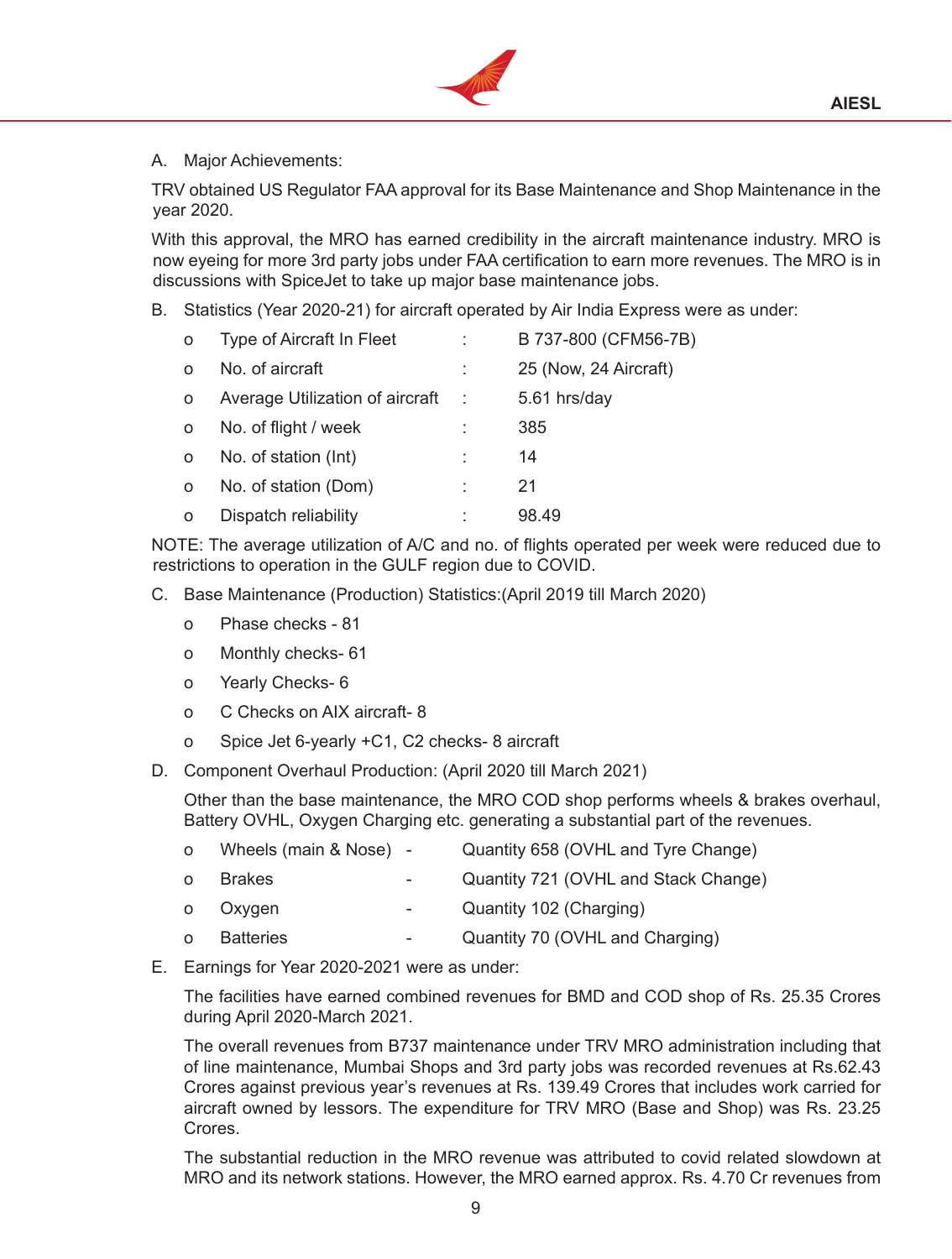

SpiceJet base maintenance checks at TRV. The total revenues include the MTO revenues of Rs. 39,89,692 during the year.

F. Comparative billing summary of AIXL during 2018-19, 2019-20 & 2020-21 were as under :

| <b>Financial Year</b> | 2018-19             | 2019-20              | 2020-21          |
|-----------------------|---------------------|----------------------|------------------|
| Total revenues        | INR 90,23,26,688.00 | INR 136,49,36,735.00 | INR 62,43,44,389 |

- G. As future operations plans MRO intends to enhance its capabilities in the following areas:
	- o Composite material/Structural repair-C20 approval for B737, A320
	- o Family structural group under DGCA/FAA/EASA approval.
	- o Weighing of aircraft
	- o Firex Weighing
	- o Cabin Repair and refurbishment/ Upholstery shop
	- o Heat Exchanger Cleaning and Testing.
- H. Proposed Shops in future:
	- o Avionics Accessories repair shop
	- o Galley Inserts (Oven, Coffee Maker, Boiler etc.) Repair shop
	- o Cabin safety and survival equipment
	- o The MRO has future plan to construct a NB painting hangar with annex building (with external investment) that can accommodate the ATEC Shop and component overhaul shop in a vacant plot of approx. 2.79 Acres.
- **III. JEOC (Jet Engine Overhaul Complex):** The performance of JEOC, Delhi during the period was as under:
	- The total no. of engines produced were 10 (06 for Air India and 04 of Air Asia)
	- Revenue generated during the year from Outside Parties, other than captive workload of AI was equivalent to INR 4.4 Cr (including rentals, spare sales, and labor man hours)
	- Despite the current pandemic due COVID 19, JEOC was able to overhaul 04 engines of M/s Air Asia in the last financial year. Trainings were also imparted to Operators like Indigo, Spice Jet for Borescope Inspection, and specific training on engine like V2500 A5, etc. Efforts are being done to enhance the outside party jobs through consistently approaching them with our current capabilities.
	- JEOC is always inclined to save on the foreign exchange through various platforms including that of local development however the business was impacted due to decrease in the workload amid COVID-19 pandemic and because of the financial constraints which has dissuaded local repair and development. Efforts to ensure the compliance of EASA in JEOC are underway and at final stages. Upon EASA certification, it is expected that JEOC revenue will increase exponentially.
	- Warranty claims realized by JEOC in the year 2020-21 were as under:

| LEAP 1A    | USD 461086.12 |
|------------|---------------|
| <b>CFM</b> | USD 147846.28 |
| Total      | USD 608932.40 |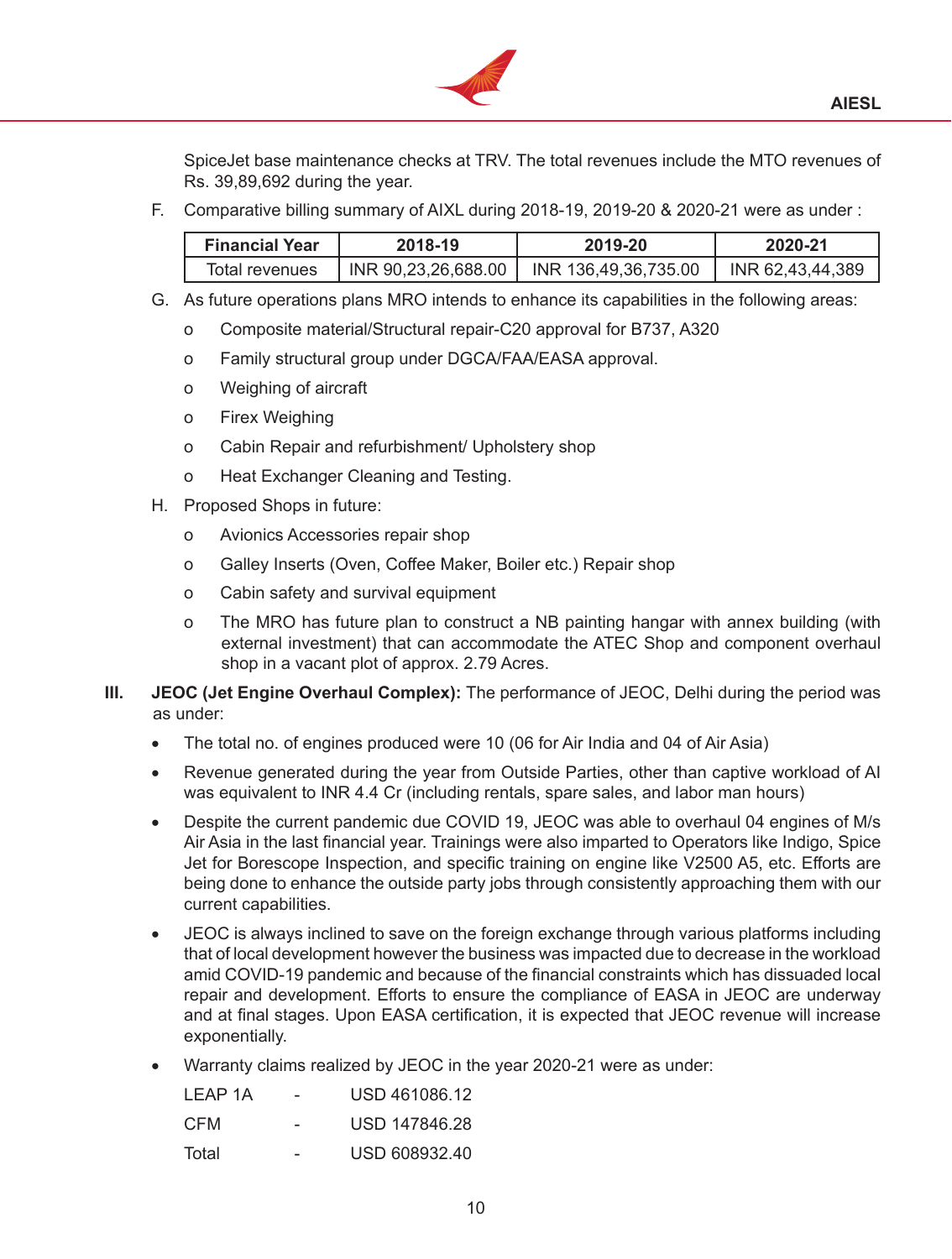

**IV. MUMBAI BASE (Western Region):** The performance of Western Region (WR) during the period was as under:

**AIESL**

A. The overview of checks completed by Group B during FY 2020-21 is as below:

Details of the checks done at Mumbai

- Total 'D' checks carried out  $-2$
- Total 'C' checks carried out  $-8$
- Total phase checks carried out 13
- Total 'A' checks carried out 25
- Total transit checks carried out  $-1.012$

Details of the checks done at Delhi:

- Total 'A' checks carried out 119
- Total transit checks carried out -3,219
- B. The details on No. of engines Repaired / Overhauled in EOH (Mumbai) is as under:

| Month / Year                  | <b>PW4056</b> | <b>CFM56-7B</b> | GE90 | <b>GENx</b> | l Total |
|-------------------------------|---------------|-----------------|------|-------------|---------|
| $\sqrt{2}$ Apr – 19 to Mar-20 |               |                 |      |             |         |

- C. Earnings from Third Party were Rs. 4321 lacs. Third Party Work done during the period was mainly as under:
	- Major check of B 707 aircraft of Aviation Research Centre.
	- L/G Overhaul of B737 aircraft used by IAF for VVIP operations
	- Major checks of B737 aircraft of SpiceJet.
	- Maintenance of 2 Nos B777 aircraft used for VVIP operation.
- D. Capability enhancement in various Shops can be listed as under:

Component Overhaul Shop (COD, Old Airport)

- A320 Landing Gear Overhaul set up in Santa Cruz East
- 34 components of B777, B787 & B737
- 1 component of Vistara B787-9 wheel

Instrument Overhaul Shop (IOD, Old Airport)

- Clock/Mic for B777/ B787
- Control Display Unit & Control Panel Assy. B777/ B787
- Oxygen Box Assembly & Oxygen Panel Assembly B777/ B787
- Oxygen Pressure Regulator B777/ B787
- Oxygen Valve Assembly B777/ B787

Electronics Overhaul Shop (EOD, Old Airport)

- Solid State Cockpit Voice Recorder of B777 aircraft
- Audio Control Panels of B777 and B737 aircraft
- Weather Radar Control Panels of A320 and B777 aircraft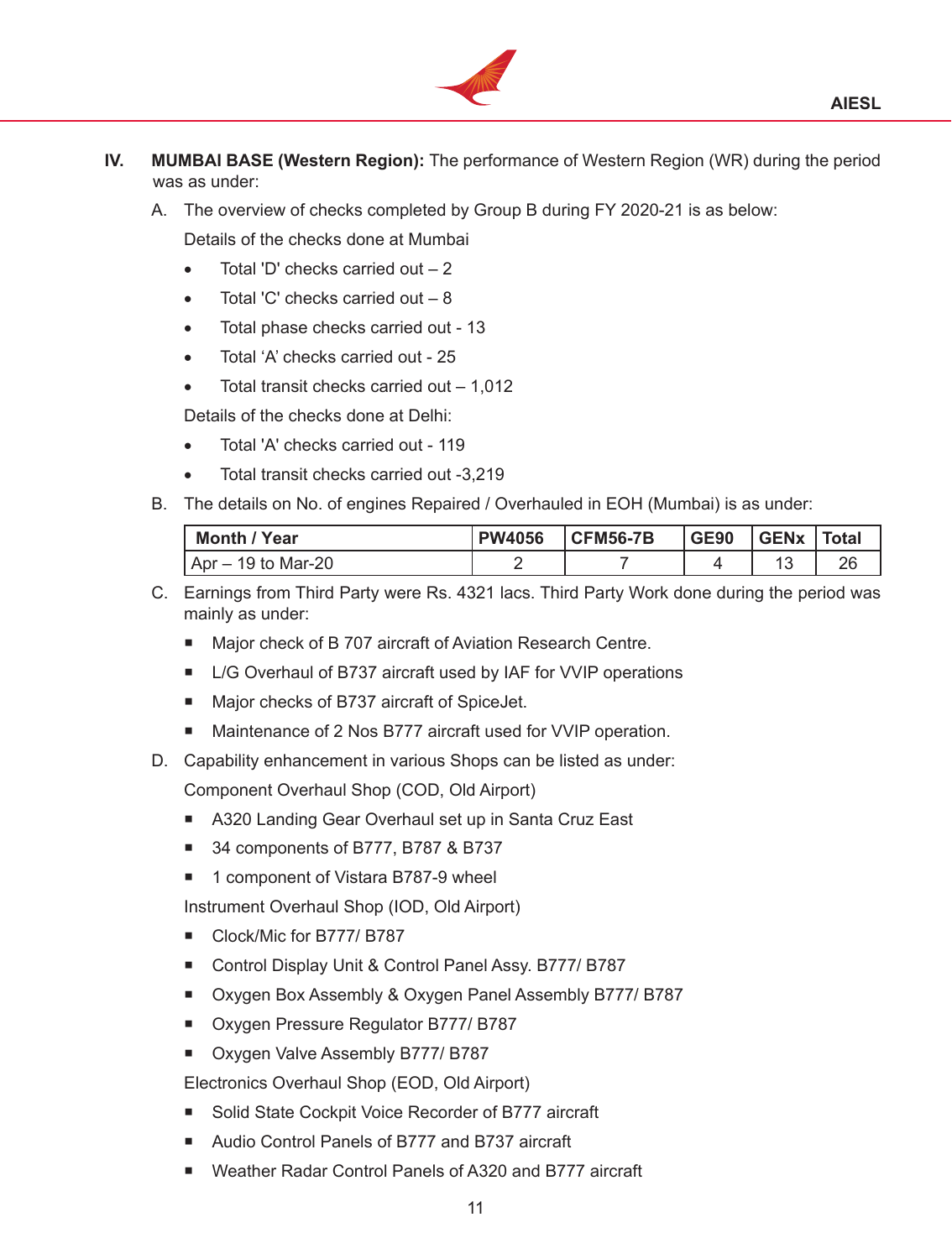

## **V. DELHI BASE (Northern Region)**

Major events at Northern Region during the Financial Year 2020-21 were as under:

- Third Party Certifications carried out for Vistara (at 8 Outstations), Air Asia at Chandigarh and Sri Lankan Airlines at Delhi (Total 1436 Number of THF raised).
- LTMA was signed between AIESL and Ministry of Defence to service 2 nos. of VVIP B-777 aircraft received in Sept/ Oct 2020. The billing for the same is being carried out at Northern Region.
- Northern Region has initiated the process of taking over AI MMD functions and setting up process flow for AIESL MMD. The things are in order to be completely established in couple of months.
- AIESL, Northern Region generated a total Revenue of 324.82 Cr. INR during the financial year 2020-21 (Revenue distribution is AIL: 216.914 Cr., AAAL: 23.08 Cr., AIXL: 1.43 Cr &,3rdParty: 83.40 Cr.).
- Structure Repair work on VT-RKK was carried out in-house. This resulted in saving of foreign exchange outgo to the tune of approximately 5 Cr. INR. This is the first such repair carried out by AIESL.
- All Vande Bharat Mission flights scheduled to operate from NR carried out successfully.
- Proper measures administered to disseminate COVID appropriate behaviour and Guidelines / Protocols in order to stop spread of the virus.
- **VI. HYDERABAD BASE (Southern Region):** Highlights of performance during the year 2020-21 (Fleet –A), were as under:
	- A. The technical Certification provided to Client Airlines and revenue earned from them was as under :
		- Engineering Certification of Client Airlines Aircraft (A320 family  $A/c$ ) of M/s Qatar Airways, M/s Kuwait Airways, M/s Etihad Airways, M/s Air Vistara, M/s Nepal Airlines and A330 A/c as per arising are provided at various Stations in Southern Region as given under:

| <b>Client Airlines</b> | APRIL 2020 to MARCH 2021 (No. of Flights) |            |            |            |                |            |            |              |  |  |
|------------------------|-------------------------------------------|------------|------------|------------|----------------|------------|------------|--------------|--|--|
|                        | <b>BLR</b>                                | <b>CCJ</b> | <b>COK</b> | <b>MAA</b> | <b>TRV</b>     | <b>VGA</b> | <b>VTZ</b> | <b>TOTAL</b> |  |  |
| <b>Air Asia</b>        | --                                        | --         | --         | --         | --             | --         | 49         | 49           |  |  |
| Air Vistara (Neo)      | --                                        | --         | 347        | --         | 212            | --         | --         | 559          |  |  |
| Air Vistara (Non-Neo)  | --                                        | --         | 33         |            | 21             | --         |            | 54           |  |  |
| <b>Etihad Airways</b>  | --                                        | --         | --         | --         | $\overline{2}$ | --         | --         | 2            |  |  |
| <b>Kuwait Airways</b>  | 5                                         | 1          | --         | 13         | 39             | 14         | --         | 72           |  |  |
| <b>Nepal Airlines</b>  |                                           | --         |            |            | --             | --         |            |              |  |  |
| <b>Qatar Airways</b>   | и                                         | 81         | --         | --         | 85             | $- -$      | --         | 167          |  |  |
| <b>TOTAL</b>           | 7                                         | 82         | 380        | 13         | 359            | 14         | 49         | 904          |  |  |

- At the above stations, we have provided Engineering Certification for Flights during April 2020 to March 2021, earning revenue of approximately Rs.111.59 Lacs.
- By way of providing Engg. Hangar facilities for Aircrafts of outside parties at Chennai, we have earned revenue of Rs.205.98 Lacs during April 2020 to March 2021.
- We have earned revenue of approx. Rs. 15.76 Lacs during April 2020 to March 2021 through aircraft component servicing of outside parties at Hyderabad.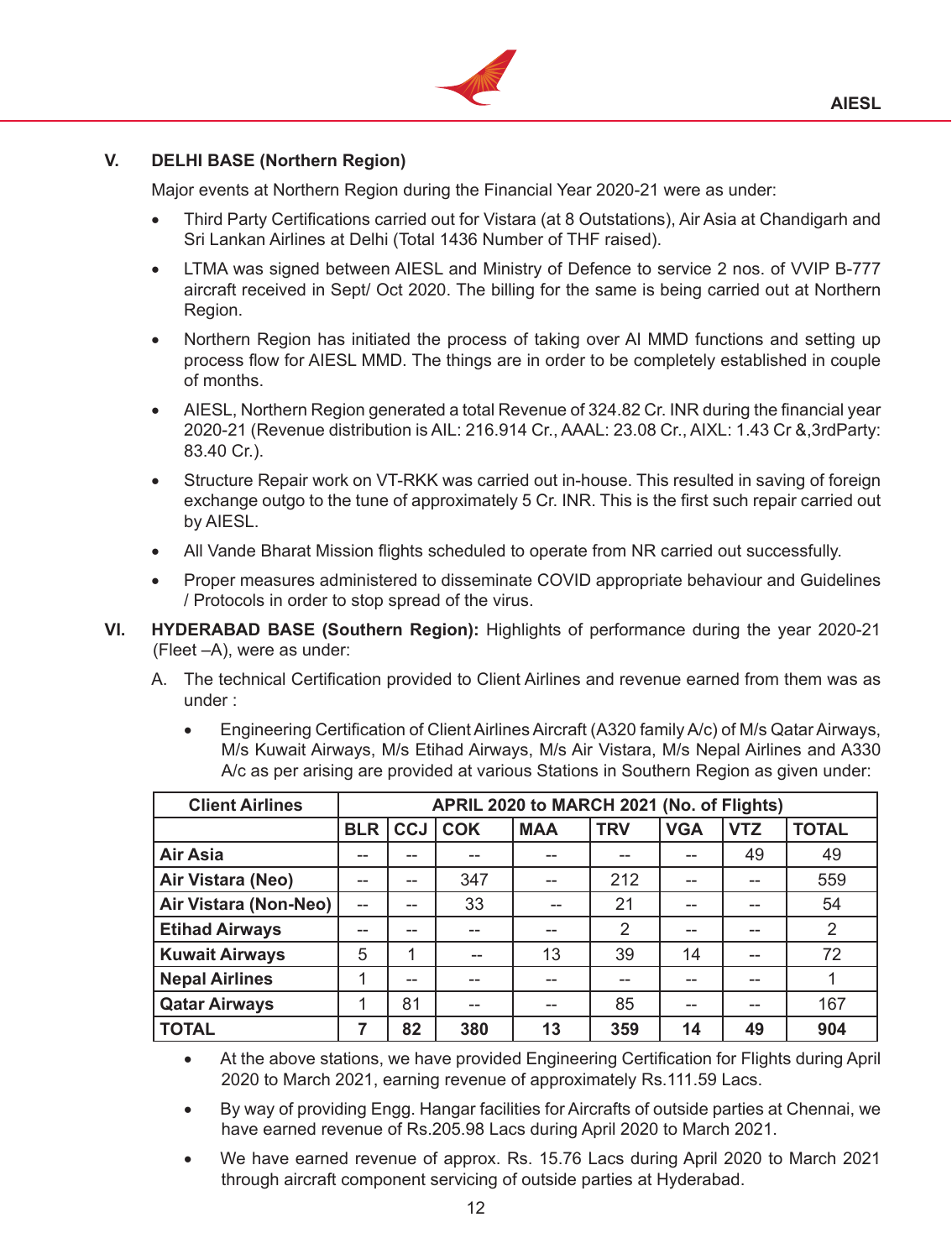

- B. Major Check activity carried out at MRO Complex, RGIA, Shamshabad :
	- At MRO, "31"A-Checks with 68 packages on A-320 family A/c,
	- "14" Major checks on ATR-72 A/c and
	- "10" Weighment & NDT on ATR -72 A/c and other structural repair jobs
- C. Engineering Training School, CTE, Hyderabad: We have earned revenue of approx. Rs.3.12 Lacs by providing training facilities to outside agencies at ETS, Hyderabad.
- D. Revenue from AME Trainees/Inplant Trainees/Project Work: During the period, we have earned revenue of Rs.10.45 Lacs by intake of AME trainees/On Job Trainees (6 months & 1 month On Job Training).
- E. Revenue from AAAL (Component Servicing/LM/Major Maintenance): During the period, we have earned revenue of Rs.1778.52 Lacs from AASL (Alliance Air) through Component Servicing/Major Checks/LM handling of ATR A/c.
- F. Revenue from AIL (Component Servicing/LM/Major Maintenance): During the period, we have earned revenue of Rs.6375.45 Lacs from AIL (Air India Limited) through Component Servicing/Major Checks/LM handling of A320 family A/c.
- G. Revenue from CAR 147 Basic MTOs Practical; Training: During the period, we have earned revenue of Rs. 50.75 Lacs. (Invoices realized from Two of the Six Basic MTOs with whom we have MoUs for imparting Practical Trg).

## **VII**. **KOLKATA BASE (Eastern Region)**

Highlights of performance during the year 2020-21 (Fleet –A), were as under:

- A. Line Maintenance:
- Certification of Airbus Flights at the base and outstations:
	- Preflight 3240
	- Lay Over Inspection 330
	- Weekly Inspection 177
	- 400FHInspection 13
	- PF at Outstations 4972
- Certification of Wide body Aircraft at base:
	- Preflight 119
- Certification of ATR flights at the base & outstations:
	- Transit Checks 3168
	- Night Halt **Figure 10 Figure 10** Figure 10 1332
	- **Lay Over Inspection** 244
	- Weekly Inspection 126
	- 400FHInspection 03
	- A1 toA9Checks 07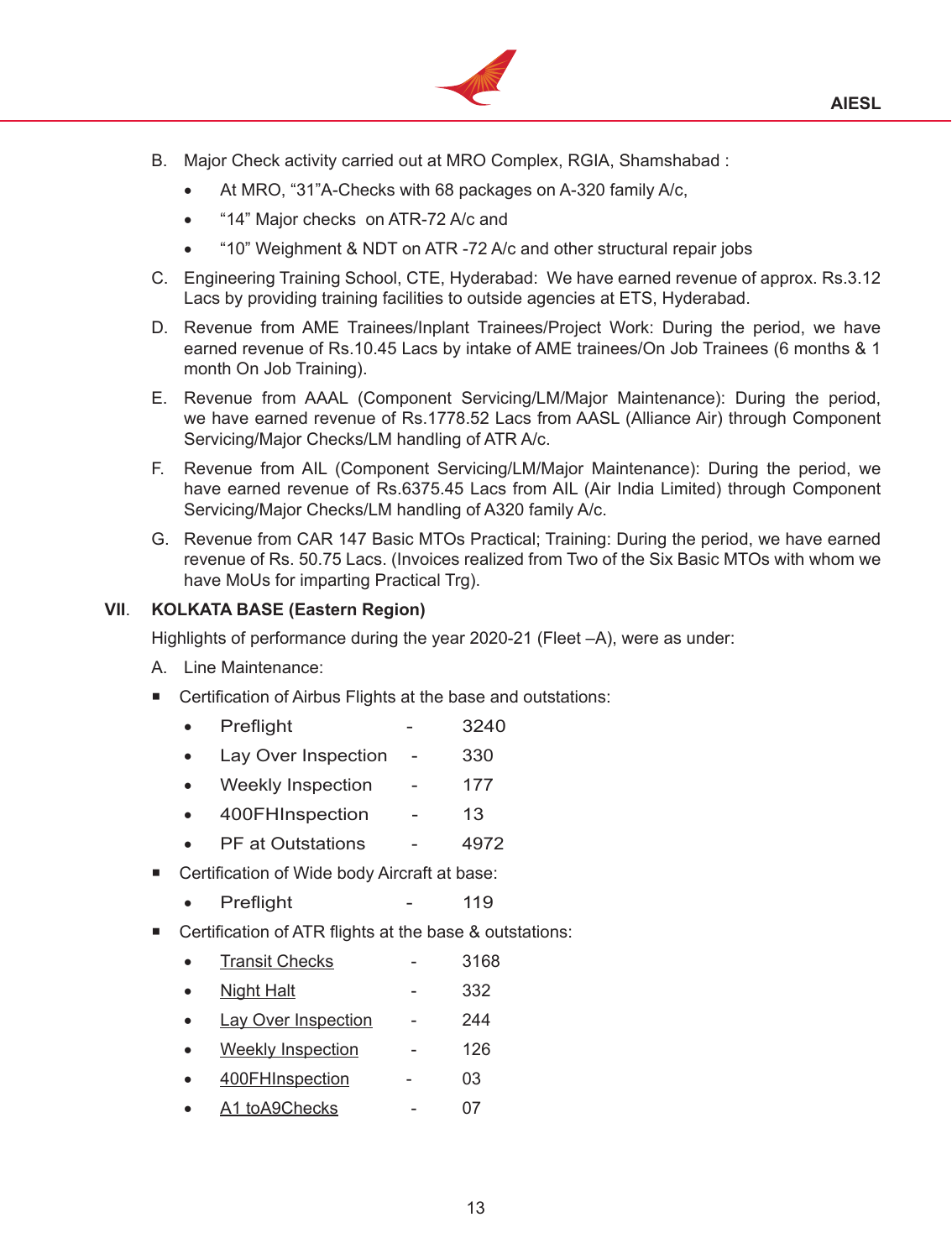

■ Technical Certification provided to Client Airlines:

 Engineering Certification of Client Airlines Aircraft (A320 family A/c) of M/s Air Vistara, M/s Air Asia, M/s Qatar, M/s Biman Bangladesh, M/s Singapore Airlines & M/s Silk Air are provided at various Stations & CCU in Eastern Region as given under:

|                     | No. of Third-party Certifications done during 2020-2021 (Fleet-A) |              |               |                |                                          |                                       |                      |                                    |                               |               |              |                       |            |                          |       |
|---------------------|-------------------------------------------------------------------|--------------|---------------|----------------|------------------------------------------|---------------------------------------|----------------------|------------------------------------|-------------------------------|---------------|--------------|-----------------------|------------|--------------------------|-------|
| $\frac{1}{2}$<br>ູ່ | tation<br>ഗ                                                       | ທ<br>Airline | <b>APR'20</b> | <b>MAY'20</b>  | <b>UN'20</b><br>$\overline{\phantom{1}}$ | $\overline{20}$<br>$\Rightarrow$<br>∍ | G <sub>20</sub><br>₹ | $\mathbf{S}$<br><b>Q</b><br>ш<br>ഗ | $\overline{20}$<br><u>ပွဲ</u> | <b>NOV'20</b> | 20<br>ပ<br>Ë | ↽<br><b>AN'2</b><br>∍ | EB'21<br>щ | <b>AR'21</b><br>Σ        | Total |
|                     | <b>BBI</b>                                                        | Vistara      | 0             | 8              | 32                                       | 21                                    | 24                   | 43                                 | 63                            | 60            | 62           | 55                    | 56         | 61                       | 485   |
| $\overline{2}$      | <b>IXR</b>                                                        | Vistara      | 0             | 4              | 26                                       | 20                                    | 23                   | 30                                 | 35                            | 37            | 61           | 61                    | 55         | 61                       | 413   |
| 3                   | <b>GAU</b>                                                        | Vistara      | 0             | 6              | 28                                       | 22                                    | 21                   | 36                                 | 33                            | 35            | 49           | 54                    | 53         | 69                       | 406   |
| 4                   | <b>IXB</b>                                                        | Vistara      | 0             | $\overline{4}$ | 30                                       | 27                                    | 24                   | 19                                 | 44                            | 43            | 50           | 62                    | 52         | 64                       | 419   |
|                     |                                                                   | Air Asia     | 0             | 6              | 58                                       | 62                                    |                      |                                    |                               | -             | ۰            |                       | ۰.         | $\overline{\phantom{a}}$ | 126   |
| 5                   | <b>DIB</b>                                                        | Vistara      | 0             | $\overline{2}$ | 30                                       | 30                                    | 31                   | 30                                 | 29                            | 30            | 15           | 31                    | 31         | 35                       | 294   |
| 6                   | IXZ                                                               | Vistara      | 0             |                |                                          |                                       |                      |                                    |                               | 9             | 9            | 15                    | 18         | 21                       | 72    |
| 7                   | IXZ                                                               | Air Asia     | 0             | ۰              | $\overline{\phantom{a}}$                 | ٠                                     |                      |                                    |                               | ٠             | ٠            |                       | 4          | 4                        | 8     |
| 8                   | <b>PAT</b>                                                        | Vistara      | 0             | $\overline{4}$ | 33                                       | 26                                    | 19                   | 38                                 | 40                            | 43            | 47           | 50                    | 45         | 46                       | 391   |
|                     |                                                                   | <b>Total</b> | 0             | 34             | 237                                      | 208                                   | 142                  | 196                                | 244                           | 257           | 293          | 328                   | 314        | 361                      | 2614  |

|     | No. of Third-party Certifications done during 2020-2021at Kolkatta |                            |               |               |                 |         |                         |                          |            |                           |                    |                             |                        |                 |              |
|-----|--------------------------------------------------------------------|----------------------------|---------------|---------------|-----------------|---------|-------------------------|--------------------------|------------|---------------------------|--------------------|-----------------------------|------------------------|-----------------|--------------|
| Sr. | So<br><b>Statio</b>                                                | Airlines                   | <b>Apr-20</b> | $-20$<br>Nay. | $\overline{20}$ | $ul-20$ | $\mathbf{S}$<br>פֿ<br>כ | 0<br>Ņ<br>$\Delta$<br>တိ | 0<br>Oct-2 | $-20$<br>$\sum_{i=1}^{N}$ | 0<br>$\sim$<br>Dec | ↽<br>$\mathbf{\Omega}$<br>ă | $\overline{5}$<br>Feb. | <u>ក</u><br>Mar | <b>Total</b> |
|     | CCU                                                                | Silk Air                   |               | っ             | $\overline{2}$  |         |                         |                          |            |                           |                    |                             |                        |                 | 5            |
| 2   | CCU                                                                | <b>Biman</b><br>Bangladesh |               |               |                 |         |                         |                          |            |                           |                    |                             | ⌒                      |                 | $\mathbf{2}$ |
| 3   | CCU                                                                | Qatar                      |               |               |                 |         | 3                       | 4                        | 3          |                           | 4                  | 6                           |                        | 6               | 35           |
|     | CCU                                                                | Singapore                  |               |               |                 |         |                         |                          |            |                           |                    |                             |                        |                 |              |
|     | <b>Total</b>                                                       |                            | ŋ             | 3             | 3               | 0       | 3                       |                          | 3          |                           | Δ                  | 6                           | 6                      |                 | 43           |

- Revenue earned from Third Party Certification: The third party revenue from client airlines for certification of Flights during 2020-21, is of Rs. 321.19 Lakhs (Excluding GST).
- B. Major Check activity at Base Maintenance:
	- At Base Maintenance, CCU, the number of checks carried out on A-319 A/c during 2020- 21 is as follows:
		- o A-Checks 30
		- o 2A-checks 19
		- o 4A-Checks 08
		- o Packages(P1-P25) 48
		- o ARC 14
	- By way of providing Engg Hangar facilities for Aircrafts of outside parties at Kolkata, we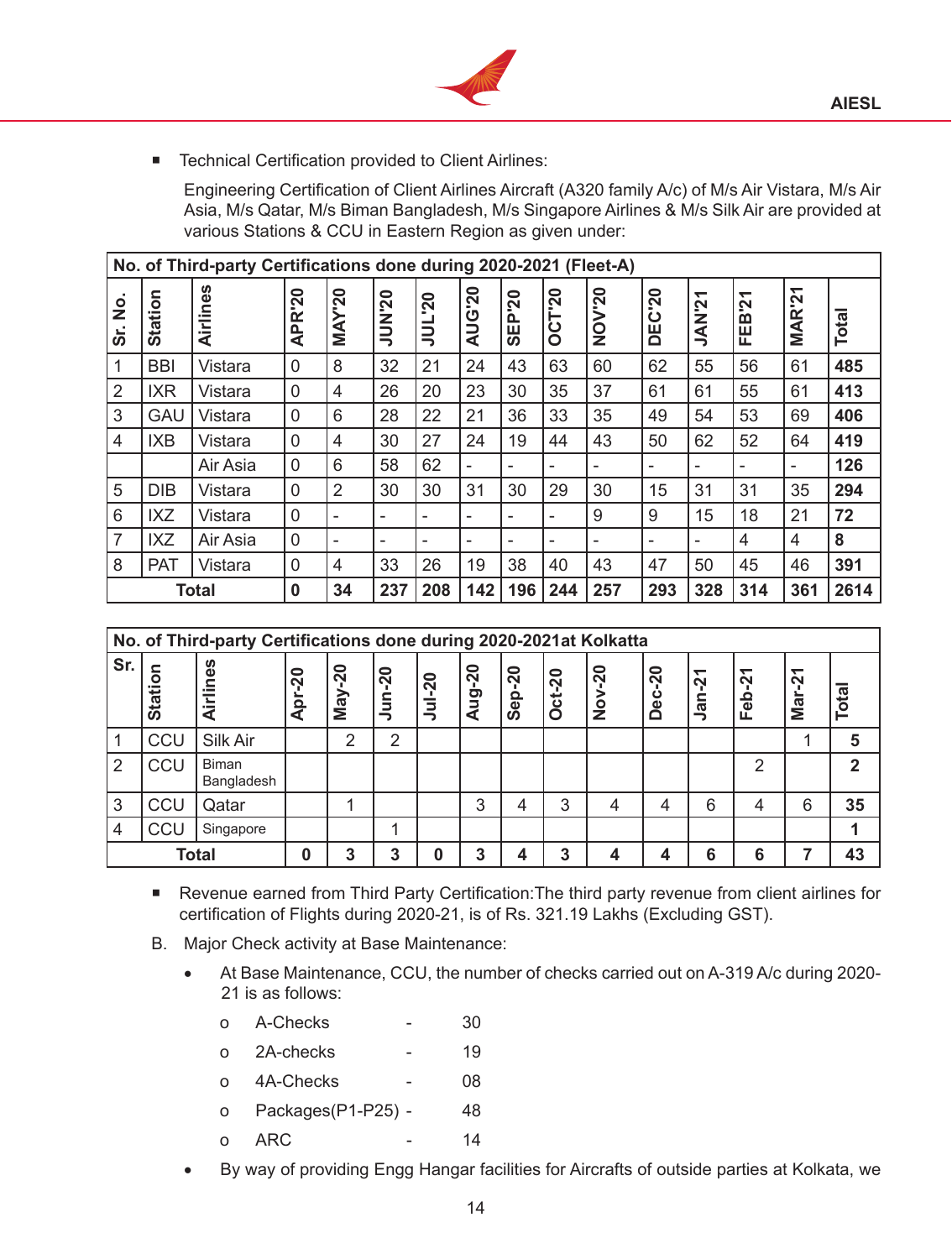

have earned revenue of Rs.13.31 Lakhs (Excluding GST) during 2020-21 as per the invoices raised by Finance AIESL, ER.

- A revenue of Rs. 6.50 Lakhs (Excluding GST) during 2020-21 through Miscellaneous works like Loaning of equipment, Fixed charges etc.
- C. Engineering Training School, Kolkata: We have earned revenue of approx. Rs.80.18 Lakhs (Excluding GST) during the period April 2020 to March 2021 by providing training facilities to outside agencies at ETS, Kolkata.
- D. Revenue from IAF: During the period, we have earned revenue of Rs.61.40 Lakhs (Excluding GST)from APU servicing & components of IAF.
- E. Production of Overhaul Shops: The number of components serviced at Overhaul shops is as follows:

| $\circ$ | AF Accy OH Shop                    | 2082 |
|---------|------------------------------------|------|
|         | (Including Servicing Life Jackets) |      |
| $\circ$ | APU & Engine OH Shop               | 45   |
| O       | <b>Electrical OH Shop</b>          | 132  |
| $\circ$ | Instrument OH shop                 | 1767 |
|         | (Including Calibration of Items)   |      |
| $\circ$ | Radio OH Shop                      |      |

- F. Revenue earned from AIL: The revenue from AIL for certification and major maintenance of aircraft during 2020-21, is of Rs. 5542.96 Lakhs (Excluding GST) as per billing by AIESL, ER.
- G. Revenue earned from AASL: The revenue from AASL for certification of ATR Flights during 2020-21, is of Rs. 440.29 Lakhs (Excluding GST) as per billing by AIESL,ER.
- H. Total earnings of AIESL, Kolkata for FY 2020-21 were as under:

| <b>Earnings</b>                                                                                          | <b>Amount (INR)</b>   |
|----------------------------------------------------------------------------------------------------------|-----------------------|
| Revenue earned from maintenance of AIL Aircraft                                                          | Rs. 5542.96 Lakhs     |
| Revenue earned from maintenance of AASL Aircraft                                                         | Rs. 440.29 Lakhs      |
| Third party revenue from client airlines for certification of Flights                                    | Rs. 321.19 Lakhs      |
| Revenue from Engineering Training School, Kolkata                                                        | <b>Rs.80.18 Lakhs</b> |
| Revenue from IAF                                                                                         | <b>Rs.61.40 Lakhs</b> |
| Earnings by way of providing Engineering Hangar facilities to outside party   Rs.13.31 Lakhs<br>Aircraft |                       |
| Earnings by carrying out Miscellaneous works                                                             | <b>Rs. 6.50 Lakhs</b> |
| Total Earnings                                                                                           | Rs. 6465.83 Lakhs     |

- I. Major Achievements:
	- Completed TWO Twelve years HMV checks on A319 Aircraft during FY 2020-21.
	- Vacuum sealing of serviced Life Preservers introduced with procurement of Vacuum Sealing Machine which costs less than INR 1 lakh. Life of the serviced Life Preservers extended to 10 years from existing sewing method of packaging of 5 years;
	- Cleaning and testing effectiveness improved appreciably at AF Accy OH Shop, which averted 'No Fault Found' removals of various components like Heat Exchangers, Air Cycle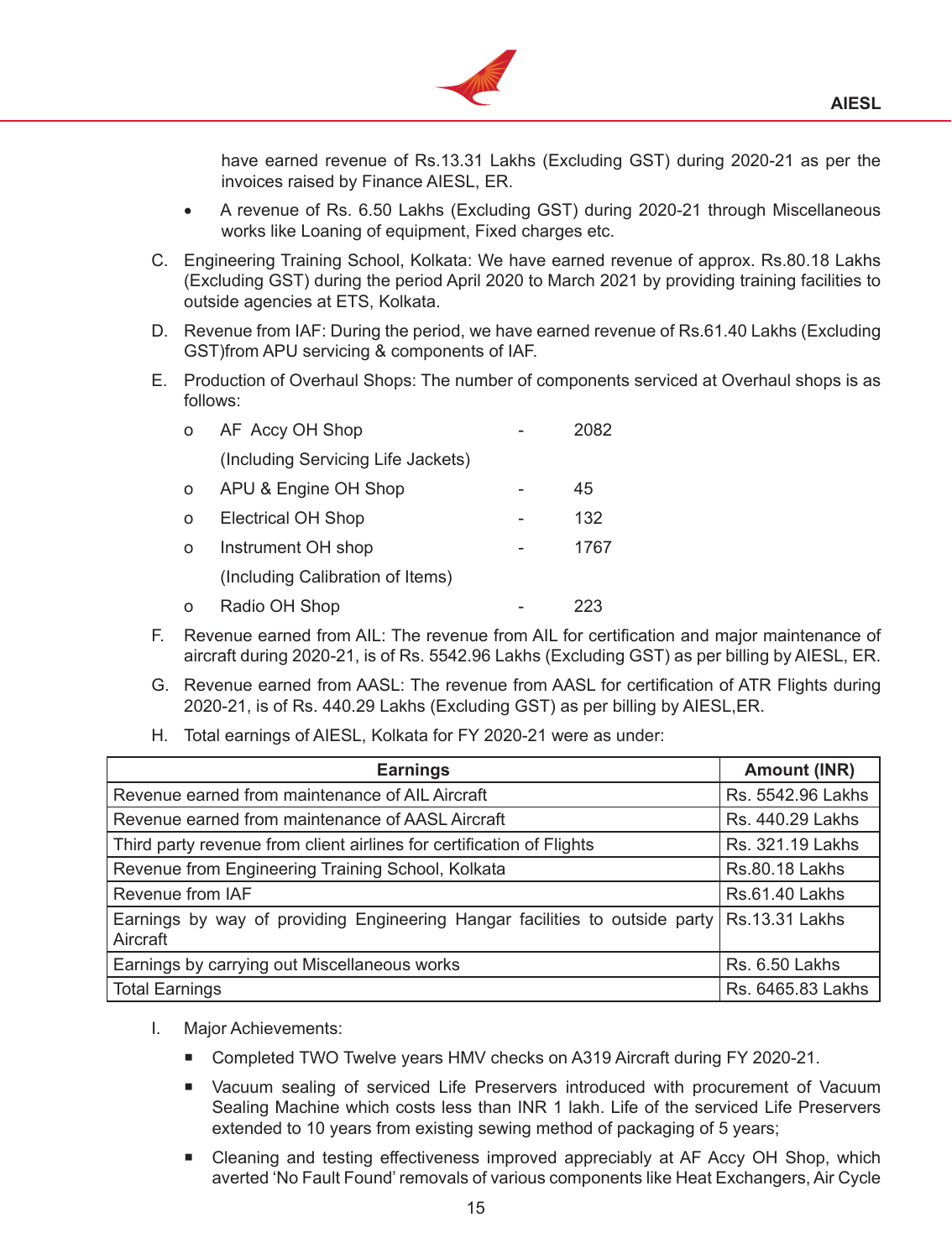

Machines due to pack overheat and better pack performance. Minimum TAT to maintain enough stock at all times.

■ IPCV one of the main components identified for CFM56-5B engines stall. Indigenous tool fabricated and designed by Team Accy OH at low cost, to machine lap the surface within CMM limits and bring down leakage to minimum.

#### **VIII. Overseas operations:**

A. KATHMANDU

 AIESL has registered its Line Maintenance Office at Kathmandu on 11th Sept, 2019 vide Registration No.224110/076/077 from the Company Registrar, Office of Ministry of Industry Commerce and Supplies.

 AIESL is already having one office in the Terminal Building and has given proposal to the Director-Tribhuvan International Airport, KTM for obtaining space on Airside (inside the terminal building) for smooth operation of Line Maintenance. After registration of AIESL , we are providing technical support to M/s TATA SIA for their A320 Fleet. Initially, we do have the capability for A320 and there is huge scope for catering the Line Maintenance of B737 fleet. Oman Air, from their mail dated 11th March, 2020 has already shown their interest in us of for Line Maintenance. Tools required for Line Maintenance of B737 has already been positioned at KTM.

 We have also hired one consultant at KTM to meet the taxation and other finance related requirement.

B. SAIFZONE –

 Air India and Air India Express flights at Sharjah UAE, were handled by BCT aviation. Sharjah has been hotspot of SAFA inspection on Air India Aircraft and AI SAFA score continued to rise resulting into panic situation where the operation of Air India aircraft to Europe and Gulf Countries was seriously threatened due to restriction imposed by EU Regulation (EC) No 2111/2005. There have been increased doubts in various quarters about competence of BCT Aviation in handling Air India's aircraft In November'2016, AIESL decided to post Mr. Raminder Singh, DGM(Engg) for a period of one month on trial basis to coordinate with BCT Aviation, SAFA Inspectors and carry out root cause analysis to bring down SAFA score. During this period, there were no SAFA findings. Next coordinator also had one SAFA inspection. Certain shortcomings on part of BCT Aviation were observed by our executives posted there and pointed out to BCT officials, which were not taken kindly by them and they decided to terminate Air India's contract. Subsequently, one more coordinator and a set of AME and Service Engineer were sent on one month posting as a stop gap arrangement with nothing adverse on SAFA or technical front.

Another adverse impact of third party handling was observed during the period our aircraft were certified by AMEs of third party service providers was increased number of AOGs and Ramp returns irrespective of the company handling Air India work. It was observed that on many occasions, minor snags which could be attended to by pilot interaction on headset also resulted in ramp returns when handled by outsourced AMEs. Similarly, response to AOG like situations resulted in poor and sluggish response resulting into AOG due crew FDTL. This in turn added to increased cost and efforts on part of AirIndia Commercial. In this scenario dissatisfied passengers are the biggest worry for the Airline.

#### **1.6.4 IMPLEMENTATION OF OFFICIAL LANGUAGE**

 In accordance with the Guidelines issued by Department of Official Language (OL), Ministry of Home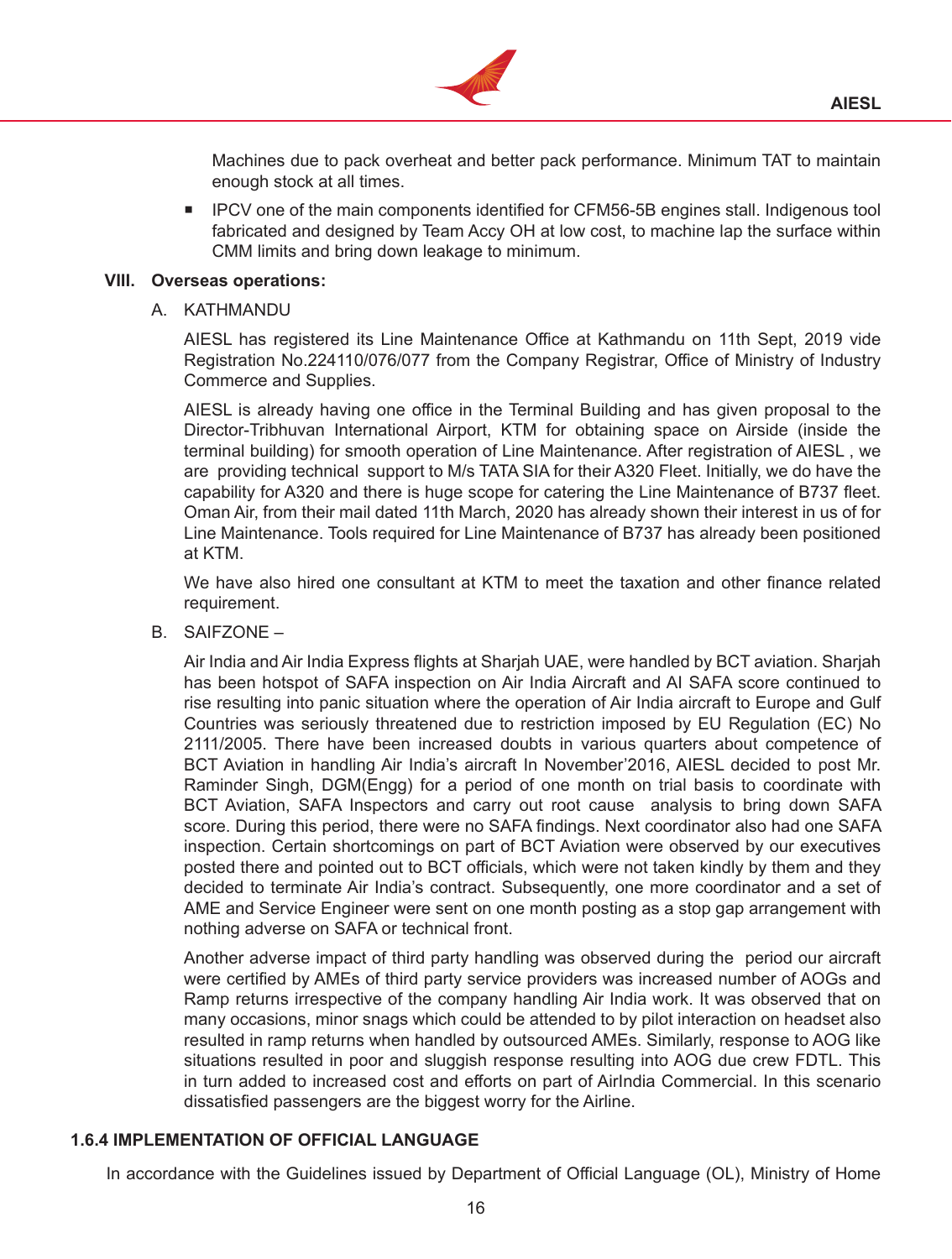

Affairs, all efforts are being made by all the departments of the company for implementation of the Official Language policy of Govt. of India.

 Implementation of Official Language Policy is being done in AIESL in consultation with the Rajbhasha Section of Air India.

## **1.6.5 INDUSTRIAL RELATIONS**

Industrial Relations were peaceful with no loss of man hours during the year:

- No. of employees under various categories were as under:
- Executives: 377 (327 Permanent + 48 Contractual + 8 Retired)
- Staff: 5092 (2484 Permanent + 2534 Contractual + 74 Retired)
- Total: 5469 (2811 Permanent +2576 Contractual + 82 Retired)
- Technical out of the abovewere :  $4449$  (2561 Permanent +1817 Contract + 71 Retired)
- Employees on deputation from Air India and other subsidiaries: 374.
- • Employees on deputation to other companies: 284

#### **1.6.6 IMPLEMENTATION OF RESERVATION POLICY**

Reservation Policy was implemented as per relevant guidelines of the Government.

## **1.6.7 COMPLIANCE WITH RTI ACT, 2005**

 Nodal Officers/CPIO/Appellate Authorities have been appointed in all the four Regions and at Corporate Office, as per the provisions of the Act.

The details of RTI applications during the year are as under:

- No. of RTI Applications received during the year: 88
- No. of RTI Applications disposed of during the year: 88
- No. of RTI Applications pending as one end of FY: NIL

#### **1.6.8 DISCLOSURE UNDER PREVENTION OF SEXUAL HARASSMENT OF WOMEN AT THE WORKPLACE (PREVENTION, PROHIBITION & REDRESSAL) ACT, 2013**

The provisions of the act have been implemented in the company and necessary actions are being taken in line with guidelines received from time to time to prevent Sexual Harassment of Women at workplace.

Internal complaints committee has been put in place as per Section 4 of the Act. In terms of Section 22 of the Act, the details of sexual harassment cases filed, if any, in the company during the financial year, is as under:

- Number of complaints of sexual harassment received in the year; NIL
- Number of complaints disposed off during the year; NIL
- Number of cases pending for more than ninety days; NIL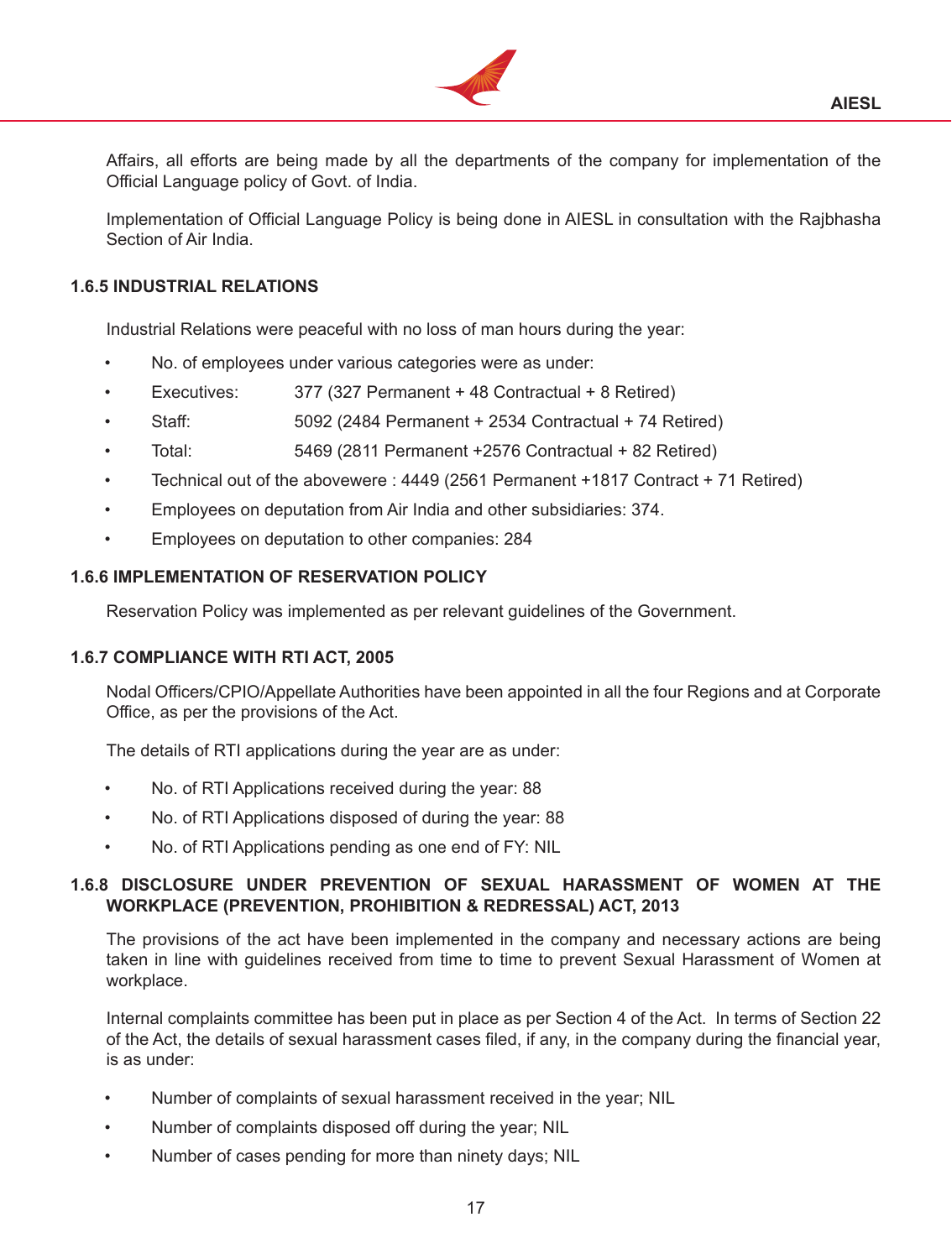

• Number of workshops or awareness programmes carried out in connection with prevention of sexual harassment: 03

 Remedial measures taken by the company: Female Security Staff Deployed at workplaces and Time to Time Counselling are done.

#### **1.6.9 MSE COMPLIANCE**

 It always has been endeavour of AIESL to support Micro and Small Enterprises (MSEs) and local suppliers. AIESL has taken a number of steps including to implement the Public Procurement Policy of the Government of India to procure the items specified from MSEs. The actual procurement from MSEs during the financial year 2020-21 was Rs.894.77 lakh.

#### **2. GENERAL INFORMATION**

The Board of Directors of Air India Limited, the parent company, on 7<sup>th</sup> August, 2010 approved the hiving off of Air India Engineering Services Limited (AIESL) as wholly owned subsidiary of Air India and a separate Profit Centre to cater the service towards Maintenance, Repair and Overhaul (MRO) activities of the captive load of Air India and it's other subsidiaries besides the workload from 3<sup>rd</sup> Party Customer of domestic and international market.

Accordingly, Cabinet Approval was obtained on 6<sup>th</sup> September, 2012 for operationalization of AIESL. After complying with the requirements of the various Statutory and Regulatory Authorities, final approval was obtained from DGCA to operate as an independent MRO under CAR 145, on 1<sup>st</sup> January, 2015.

 The name of Company was changed from "Air-India Engineering Services Ltd" to "AI Engineering Services Ltd" w.e.f. 03.08.2020.

## **3. CAPITAL STRUCTURE**

The authorised Share Capital of the company during the year was Rs. 1000 crores divided in to 100 crore equity shares of Rs. 10 each.

The Paid-Up Share Capital of the company during the year was Rs.166,66,65,000 divided in to 16,66,66,500 equity shares of Rs. 10 each.

No further shares were issued by the company during the year.

#### **4. MANAGEMENT**

#### **4.1 Directors and Key Managerial Personnel**

The details regarding the constitution of directors of the company during the FY 2020-21 are as given below:

| S.No | <b>Name</b>                         | <b>Designation</b> | Date of appointment | Date of cessation |
|------|-------------------------------------|--------------------|---------------------|-------------------|
|      | Shri Rajiv Bansal                   | Chairman           | 14.02.2020          |                   |
|      | Shri Vimalendra Anand<br>Patwardhan | <b>Director</b>    | 20.03.2020          |                   |
| 3.   | Shri Satyendra Kumar Mishra         | <b>Director</b>    | 02.02.2017          |                   |
|      | Shri Vinod Hejmadi                  | <b>Director</b>    | 07.12.2015          | 11.09.2020        |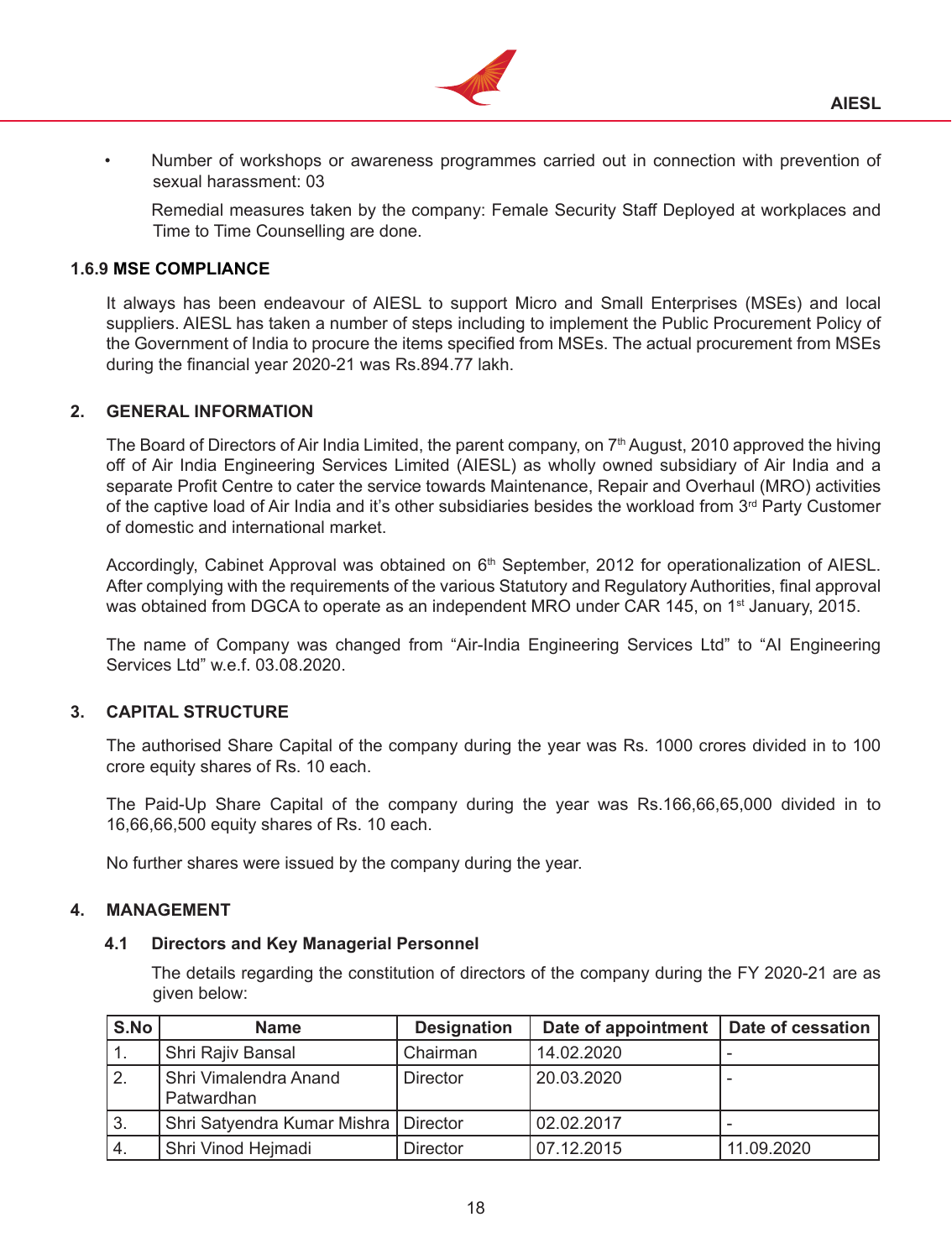

| S.No | Name                | <b>Designation</b> | Date of appointment   Date of cessation |  |
|------|---------------------|--------------------|-----------------------------------------|--|
|      | Ms Meenakshi Mallik | Woman<br>Director  | 11.09.2020                              |  |

#### **Woman Director:**

Ms Meenakshi Mallik was appointed as Woman Director & AI nominee director on Board of company w.e.f. 11-09-2020 by Air India. Consequentially, Shri Vinod Hejmadi has ceased to be on Board of the company w.e.f that date and is Special Invitee for the meetings of Board, as per decision taken by Air India Board / administrative ministry.

#### **Key Managerial Personnel (KMP):**

| S.        | <b>Name</b>                   | <b>Designation</b>            | Date of     | Date of    |
|-----------|-------------------------------|-------------------------------|-------------|------------|
| <b>No</b> |                               |                               | appointment | cessation  |
|           | Shri Jagannath Raghavan Hajib | Officer<br>Chief<br>Executive | 03.06.2019  | 31.10.2020 |
|           |                               | (CEO)                         | (Extension) |            |
| 2.        | Shri Arun Kumar Bansal        | <b>CEO</b>                    | 01.11.2020  | 31.12.2020 |
| 3.        | Shri Subramanian Senthilkumar | <b>CEO</b>                    | 01.01.2021  | 31.05.2021 |
| 5.        | Shri Kapil Aseri              | Chief Financial Officer (CFO) | 12.03.2018  | 09-11-2021 |
| 6.        | Shri Gagan Batra              | <b>Company Secretary</b>      | 25.04.2017  | 09-11-2021 |

*Shri Jose Mathew has been appointed as CEO of the Company w.e.f. 30.07.2021.*

*Shri Gopal Krishan Valecha has been appointed as CFO of the company w.e.f. 09-11-2021.*

*Ms. Sakshi Mehta has been appointed as Company Secretary of the company w.e.f. 09-11-2021.*

## **4.2 Number of Meetings of the Board of Directors**

 During the Financial Year 2020-21, the Company held seven meetings of the Board of Directors as per Section 173 of Companies Act, 2013 which is summarized below.

| S No. | <b>Meeting</b>   | Date of Meeting | <b>Board Strength</b> | No. of Directors Present |
|-------|------------------|-----------------|-----------------------|--------------------------|
|       | 60 <sup>th</sup> | 21.07.2020      | 4                     |                          |
| 2.    | 61 <sup>st</sup> | 27.08.2020      | 4                     |                          |
| 3.    | 62 <sup>nd</sup> | 28.10.2020      | 4                     | 4                        |
| 4.    | 63 <sup>rd</sup> | 18.11.2020      | 4                     |                          |
| 5.    | 64 <sup>th</sup> | 07.12.2020      | 4                     | 4                        |
| 6.    | 65 <sup>th</sup> | 16.02.2021      | 4                     |                          |
|       | 66 <sup>th</sup> | 30.03.2021      | 4                     |                          |

## **4.3 Composition of Committees and details of changes, if any:**

#### **Audit Committee:**

The constitution of Audit Committee as required under the Companies Act, 2013 was approved by the Board of Directors in its 42<sup>nd</sup> Meeting held on 31<sup>st</sup> March 2016 & subsequently in 50<sup>th</sup> Board Meeting held on 17<sup>th</sup> January 2018.

The constitution of committee, in ex-officio capacity, as on  $31<sup>st</sup>$  March 2021 till date is as under: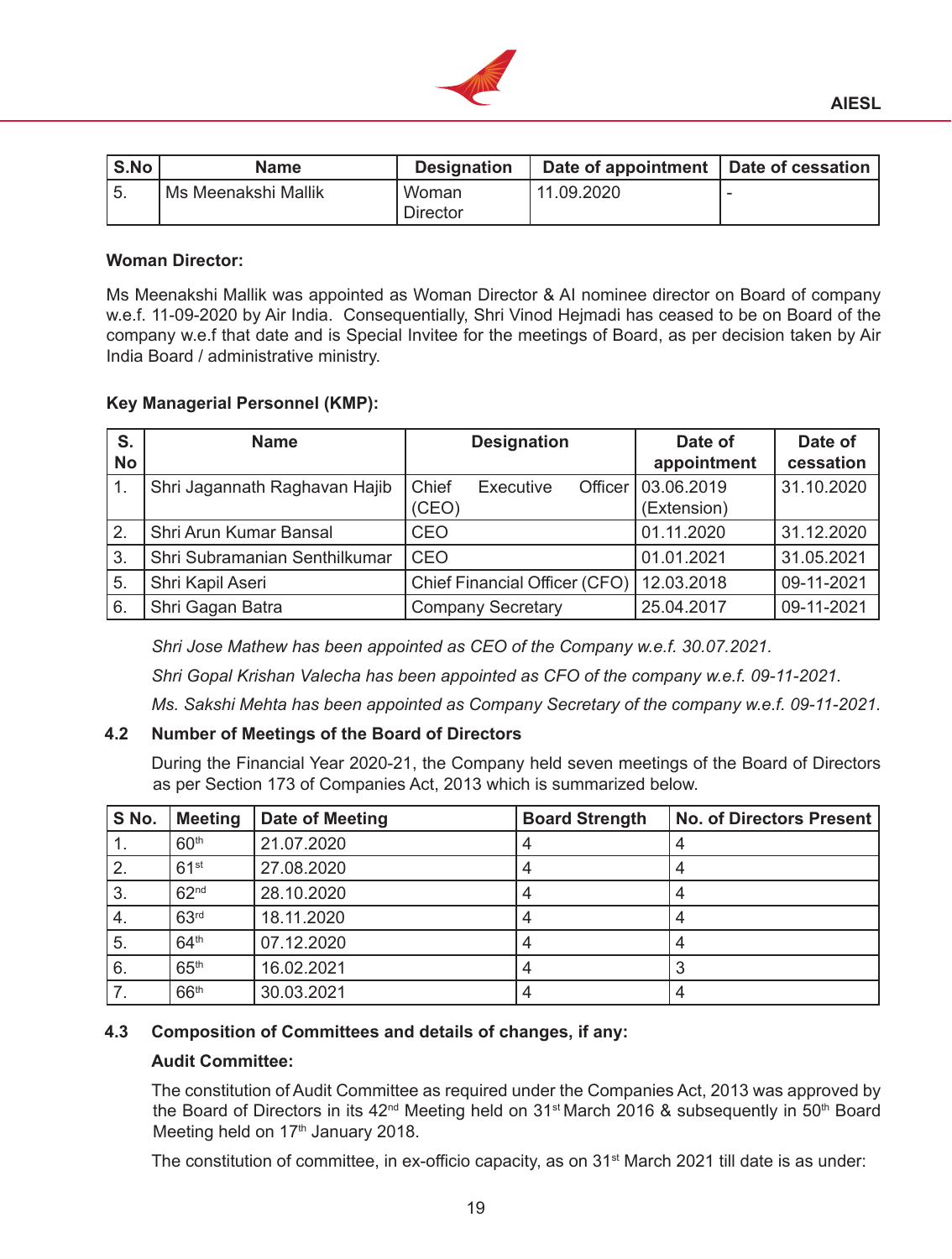

- 1) Govt. Nominee (Shri V.A. Patwardhan) Chairperson
- 2) Govt. Nominee (Shri S.K. Mishra) Member
- 3) CMD, Air India (AI) (Shri Rajiv Bansal) Member

## **Nomination, Remuneration and Stakeholders Relationship Committee:**

Constitution of Nomination and Remuneration Committee (NRC) was to be taken up after the appointment of Independent Directors by Holding company/ Administrative Ministry. As there was no Independent Director on the Board of AIESL, the matter was taken up with the Administrative Ministry by Holding company i.e. Air India Limited.

The appointment of Independent Directors is not applicable in case of AIESL being a wholly owned subsidiary in terms of Rule 4 (2) of Companies (Appointment and Qualification of Directors) Rules 2014 as amended in the year 2017 vide notification no. GSR 839 (E) dated 05-07-2017 and constitution of NRC was subsequently not applicable in terms of Rule 6 of Companies (Meetings of Board and its Powers) Rules 2014 as amended in the year 2017 vide notification no. GSR 880 (E) dated 13-07-2017.

#### **CSR Committee:**

The constitution of CSR Committee as required under the Companies Act, 2013 was initially approved by the Board of Directors in its 58<sup>th</sup> Meeting held on  $08<sup>th</sup>$  November 2019. The committee was reconstituted in  $71<sup>st</sup>$  Meeting held on  $26<sup>th</sup>$  August 2021, in ex-officio capacity, as under:

| 1) Govt. Nominee Director (Shri S K Mishra)      | $\sim$ 10 $\pm$  | Chairperson |
|--------------------------------------------------|------------------|-------------|
| 2) Govt. NomineeDirector(Shri V A Patwardhan)    | $\sim$ 100 $\mu$ | Member      |
| 3) Nominee of Holding Co. (Ms. Meenakshi Mallik) | $\sim$ 100 $\mu$ | Member      |

## **4.4 Company's Policy on Director's appointment and remuneration**

## **Appointment policy:**

AIESL is a wholly owned Subsidiary of Air India Limited. As per Article 97 of the Articles of Association of the Company, the number of Directors of the Company shall not be less than three and not more than fifteen all of whom shall be appointed by Air India Limited, who will prescribe the period for which they will hold office as director and may remove them and appoint others in their places and fill in any vacancy that may occur.Accordingly, the Board structure for the company has been prescribed by AI/MOCA on 26-12-2012.

#### **Remuneration policy:**

Section 197 in respect of remuneration to directors of the Company is not applicable to AIESL being a Government Company, vide Notification No.G.S.R.463(E) dated 5th June, 2015, of Ministry of Corporate Affairs.

#### **4.5 Board Evaluation**

Pursuant to notification No.G.S.R.463(E) dated 5th June, 2015 of Ministry of Corporate Affairs, the statement indicating the manner in which formal annual evaluation has been made by the Board of its own performance and that of its committees and individual directors is not applicable to the company, being a Government company.

#### **4.6 Remuneration received by Managing / Whole time Director from holding or subsidiary company**

There was no Managing / Whole time director on the Board of the company during FY 2020-21.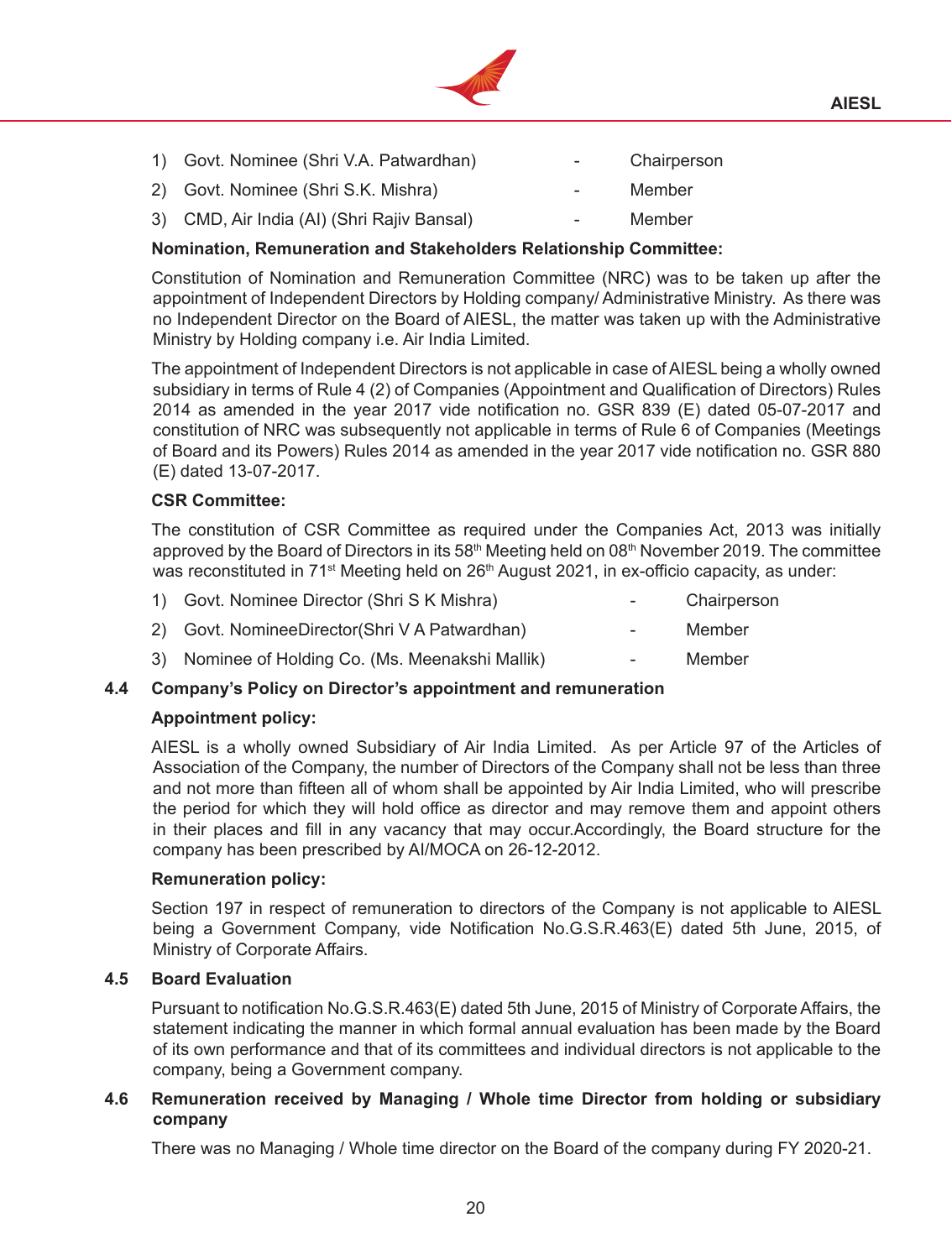

## **4.7 Directors' Responsibility Statement**

The Board of Directors of the Company confirm that:

- (a) In the preparation of the Annual Accounts, the applicable Accounting Standards have been followed along with proper explanation relating to material departures;
- (b) The Directors have selected such accounting policies and applied them consistently and made judgments and estimates that are reasonable and prudent so as to give a true and fair view of the state of affairs of the company at the end of the financial year and of the profit and loss of the company for that period;
- (c) The Directors have taken proper and sufficient care for the maintenance of adequate accounting records in accordance with the provisions of the Act for safeguarding the assets of the company and for preventing and detecting fraud and other irregularities;
- (d) The Directors have prepared the Annual Accounts on a going concern basis;
- (e) Company being unlisted sub clause (e) of section 134(3) is not applicable
- (f) The Directors have devised proper systems to ensure compliance with the provisions of all applicable laws and that such systems are adequate and operating effectively.

#### **4.8 Internal financial controls**

 Adequate internal financial controls are in place for ensuring the orderly and efficient conduct of its business, including adherence to the Company's policies; the safeguarding of its assets; the prevention and detection of frauds and errors; the accuracy and completeness of the accounting records; and the timely preparation of reliable financial information, which is commensurate with the operations of the Company.

Further, the company is in the process of strengthening the internal control process so as to ensure the coverage of all the areas as envisaged and ensure effective internal controls at stations, regional offices, user departments.

 M/s G.S Mathur & Associates were appointed as Internal Auditors for the financial year 2020-21. The Internal Auditor has carried out an extensive audit, including internal financial controls.

 Statutory Auditors are also required to issue the Independent Auditor's Report on the Internal Financial Controls of the Company under Clause (i) of Sub-Section 3 of Section 143 of the Companies Act 2013.

#### **4.9 Disclosure regarding frauds**

There were no frauds reported by the Auditor to the Audit Committee or to the Board.

#### **5. STATEMENT ON DECLARATION GIVEN BY INDEPENDENT DIRECTORS U/S 149(6)**

 Not Applicable as the Company do not have any Independent Director during the Financial Year 2020- 21.

#### **6. DETAILS OF MATERIAL CHANGES OR COMMITMENTS AFFECTED FROM THE DATE OF CLOSE OF THE FINANCIAL YEAR TILL THE DATE OF REPORT OF AGM**

 No material changes or commitments were affected from the date of close of the financial year till the date of report of AGM.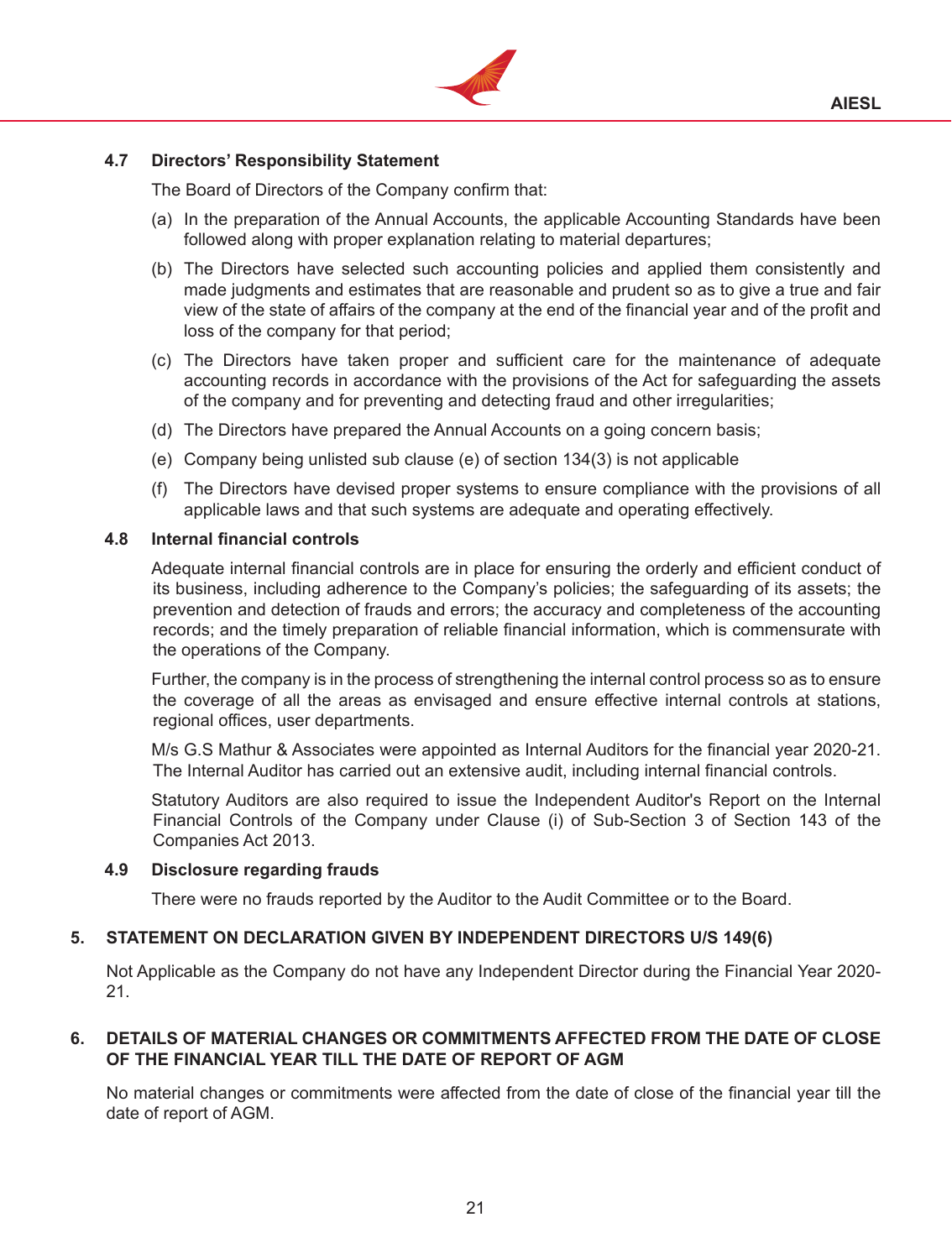

## **7. DISCLOSURES RELATING TO SUBSIDIARIES, ASSOCIATES AND JOINT VENTURES**

Company does not have any Subsidiary, Joint venture or Associate Company.

## **8. DETAILS OF DEPOSITS**

The Company has not accepted any public deposit during the year ended 31<sup>st</sup> March, 2021 as covered under the provisions of Section 76 of the Companies Act, 2013 read with the Companies (Acceptance of Deposits) Rules, 2014.

## **9. PARTICULARS OF LOANS, GUARANTEES AND INVESTMENTS**

 Particulars of loans, guarantees and investment if any, have been disclosed in the financial statements.

## **10. PARTICULARS OF CONTRACTS OR ARRANGEMENTS WITH RELATED PARTIES**

 All contracts/arrangements/transactions entered by the Company during the financial year with the related parties were in the ordinary course of business and on arm's length basis except taking over of MRO at Nagpur. The omnibus approval of Audit Committee and Board was taken for entering into transactions with Air India Group companies (Air India, AAAL, AIXL, AIASL, HCI & AISATS) for providing MRO related services upto the specified limits during FY 2020-21. The details of Related Party Transactions in form AOC-2 are **attached**. Board of the company in its meeting held on 07-12-2020 had given its approval to the decision of administrative ministry to take over the MRO at Nagpur from Air India Limited at the book value.

There was no material related party transaction with the company's Directors, Management or their relatives, which could have had a potential conflict with the interests of the company.

## **11. DISCLOSURES PERTAINING TO CORPORATE SOCIAL RESPONSIBILITY**

Provisions of Section 135 of Companies Act, 2013 relating to Corporate Social Responsibility were not applicable to the Company as the company had not earned any profits until FY 2018-19. However, in FY 2019-20, Company earned profits for the first time and accordingly CSR Committee has been constituted by the Company.

## **12. DETAILS OF REMUNERATION OF EMPLOYEES**

Section 197 read with Rule 5 of The Companies (Appointment and Remuneration of Managerial Personnel) Rules, 2014 in respect of details of employees of the Company is not applicable to the Company being a Government Company, pursuant to Notification No. G.S.R.463(E) Dated 5th June, 2015 of Ministry of Corporate Affairs.

## **13. CONSERVATION OF ENERGY, TECHNOLOGY ABSORPTION, FOREIGN EXCHANGE EARNINGS AND OUTGO**

**(A) Conservation of Energy & Technology absorption:** Your Company has made all efforts wherever possible for conservation of non-renewable sources of energy and utilizing the alternative sources of energy.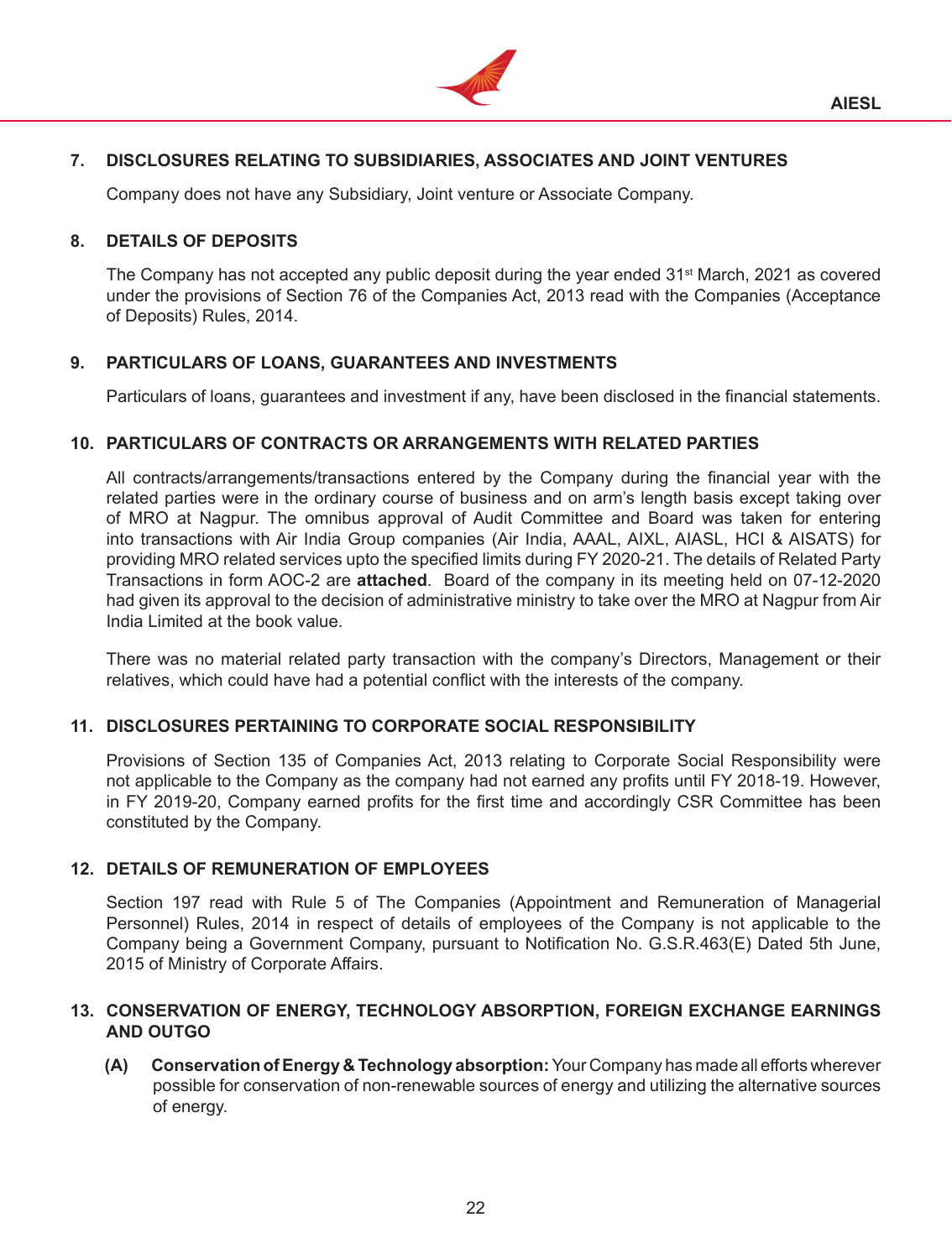

#### **(B) Foreign exchange earnings and Outgo**

|                 | (INR)           |  |
|-----------------|-----------------|--|
| <b>Earnings</b> | 8,57,71,806.39  |  |
| <b>Outgo</b>    | 94,61,94,365.72 |  |

#### **14. RISK MANAGEMENT**

The Company does not have any Risk Management Policy, at present. Therefore, the process of framing a risk management policy for the company had been initiated.

#### **15. MATERIAL ORDERS OF REGULATORS**

 No significant and material orders have been passed by the regulators or courts or Tribunals impacting the going concern status and company's operation in future during the year.

#### **16. DETAILS OF ESTABLISHMENT OF VIGIL MECHANISM**

Provisions of Section 177(9) relating to establishment of Vigil Mechanism for directors and employees, to report a genuine concern, are not applicable to the Company.

However, the holding company i.e. Air India has a separate Vigilance Department which covered the activities of AIESL also.

#### **17. STATUTORY AUDITOR**

Comptroller & Auditor General of India (CAG) had appointed M/s Prakash Chandra Jain & Co, Chartered Accountants as Statutory Auditors of the Company for FY 2020-21.

The Auditors' Report along with Management's replies thereon are **attached.** 

 The notes on financial statements are self-explanatory, and needs no further explanation.

#### **Comments of Comptroller and Auditor General of India**

The comments dated 25.11.2021 of the Comptroller and Auditor General of India (C&AG) under Section 143(6)(b) of the Companies Act, 2013 on the accounts of the Company for the year ended 31<sup>st</sup> March, 2021, along with Management replies thereto are **attached.**

#### **18. SECRETARIAL AUDIT REPORT**

Your company had appointed M/s J.P. Saini & Associates, Practicing Company Secretary, as Secretarial Auditor to conduct the Secretarial Audit for FY 2020-21. The Secretarial Audit Report given by him is **attached.**

The management replies / comments on Auditor's Report are **attached.**

#### **19. COMPLIANCE WITH SECRETARIAL STANDARDS**

The Secretarial Standards issued by ICSI under Section 118(10) of Companies Act, 2013, were compiled with by your company to the extent applicable.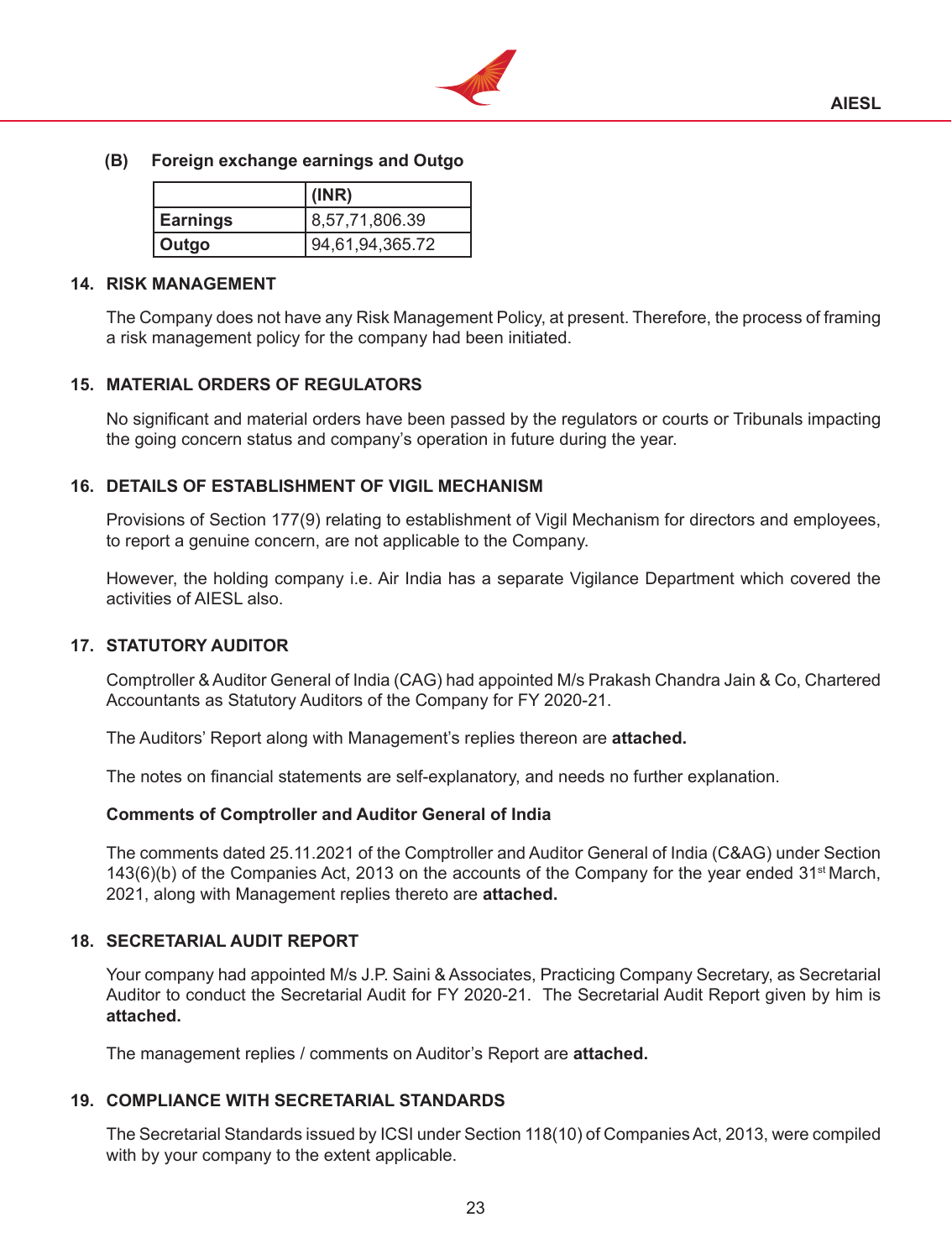

## **20. EXTRACT OF ANNUAL RETURN**

In compliance with the provisions of Section 92(3) of the Companies Act, 2013 read with Rule 12(1) of the Companies (Management and Administration) Rules, 2014, extract of Annual Return is **attached**.

#### **21. MANAGEMENT DISCUSSION AND ANALYSIS REPORT**

A detailed Management Discussion and Analysis Report is **attached.**

#### **22. REPORT ON CORPORATE GOVERNANCE**

The Report on Corporate Governance is **attached**.

#### **23. ACKNOWLEDGEMENTS**

The Board sincerely acknowledges the support and guidance received from the, Ministry of Civil Aviation, Comptroller and Auditor General of India, Ministry of Corporate Affairs and other agencies.

> **For and on behalf of Board of Directors of AI Engineering Services Limited**

> > Sd/- **Rajiv Bansal**

**Date: 09-11-2021 Chairman Place: New Delhi** 

**AIESL**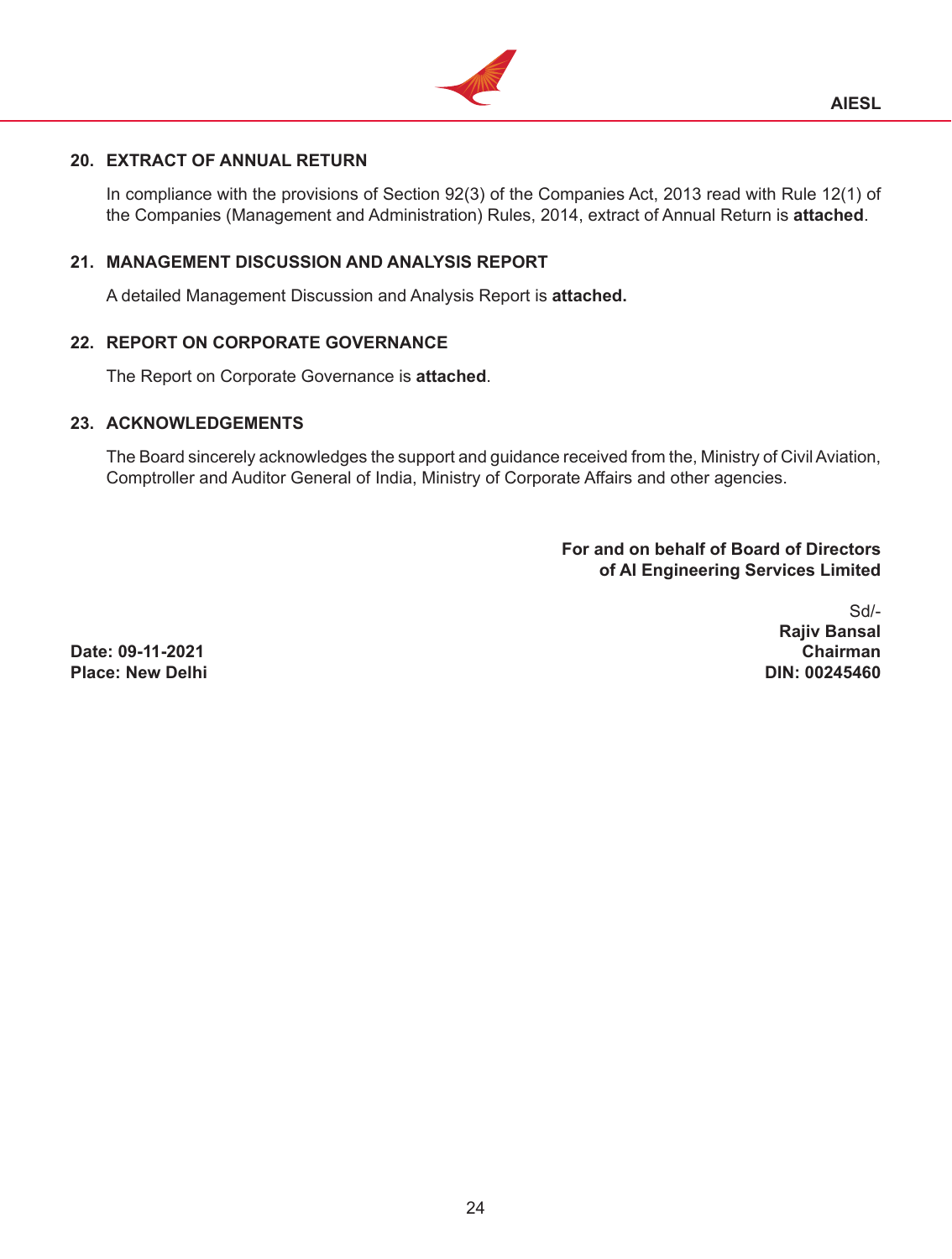

# **CODE OF CONDUCT**

# **DECLARATION**

Pursuant to DPE guidelines on Corporate Governance for CPSEs, all the Board Members & Senior Management Personnel have affirmed compliance with the Code of Conduct, as adopted by the Board of Directors, for the year ended March 31, 2021.

> Sd/- **(Jose Mathew) Chief Executive Officer AI Engineering Services Limited**

Place: New Delhi Date: 09-11-2021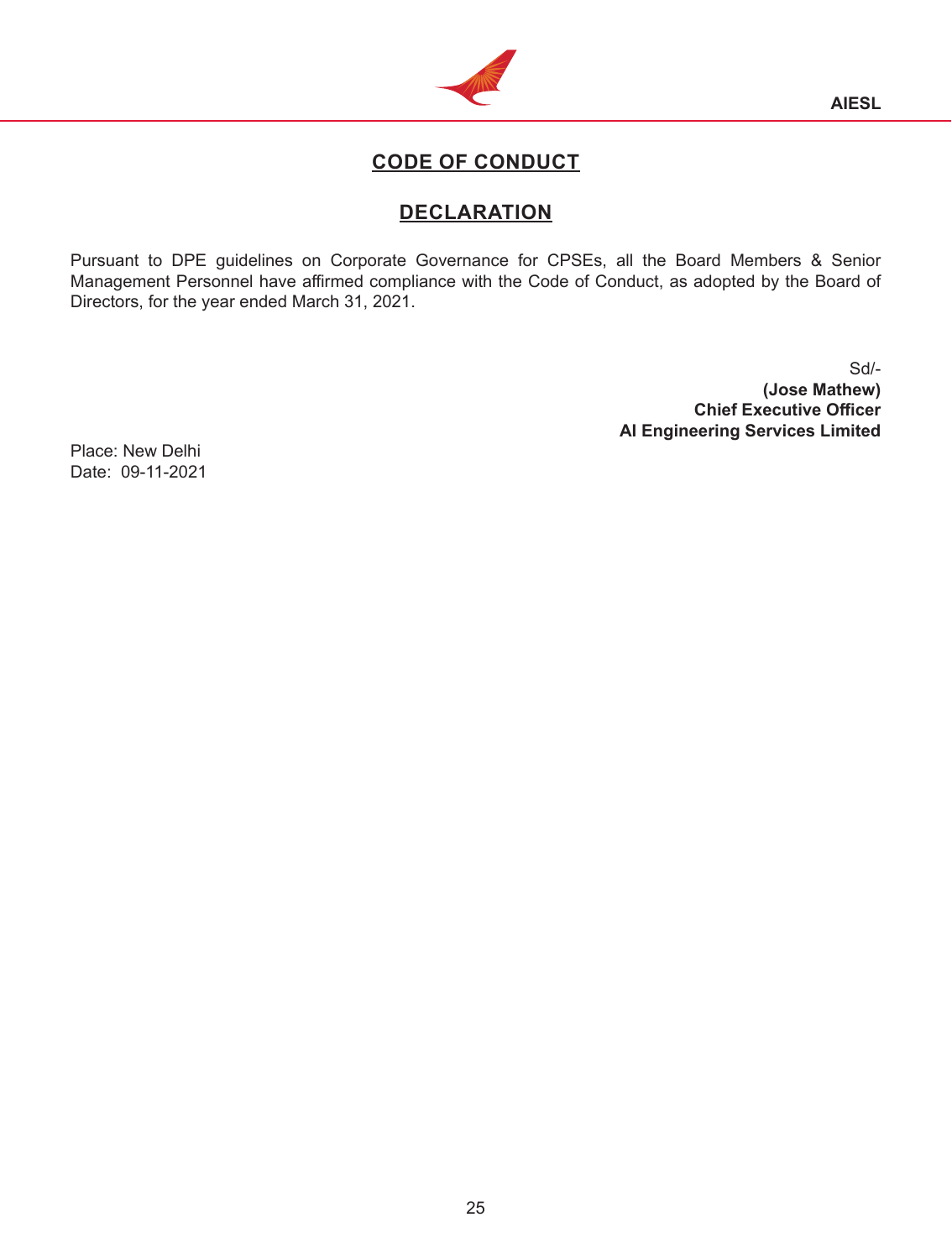

Annexure to Board Report

# **MANAGEMENT DISCUSSION & ANALYSIS REPORT (2020-21)**

## **ANALYSIS OF FINANCIAL PERFORMANCE:**

#### **Revenue**

Total revenue earned during FY 2020-21 was 1185.54 as against Rs 1427.59 Crores during FY 2019-20 i.e. a decrease of approx Rs. 242 crores.

## **Expenditure**

The total expenditure incurred during FY 2020-21 was Rs.1195.12 Crores as compared to the previous year's figure of Rs 1320.38 Crores, i.e. a decrease of approx. Rs. 125.17 crores.

## **INDUSTRY ANALYSIS:**

## **Aircraft MRO**

The Asia Pacific maintenance, repair, and operations (MRO) market is expected to witness a robust growth in the forecast period due to the growing adoption of professional services. The region is considered a manufacturing hub for spare parts that are then supplied to other countries, owing to its cost-effectiveness, thus, providing a great boost to the growth of the maintenance, repair, and operations (MRO) industry. In addition, the market is expected to witness a significant demand due to standardization of equipment and services within critical manufacturing operations. The introduction of advanced manufacturing techniques in the Asia Pacific, as a result of rising investments in R&D activities, is predicted to enhance the market growth further. Moreover, due to the COVID-19 pandemic, many companies that had investments in China are now shifting to other Asian countries, such as India and Taiwan, for their operations. This is expected to influence the market growth positively in the coming years.

The Southeast Asia aircraft MRO market is valued at USD 4.2 billion in 2020 and is expected to reach a value of USD 6.5 billion by 2026 while registering a CAGR of 8.98% during the forecast period.

Over the last two decades, Southeast Asia has been making the most of its favorable geographic location by complementing it with state-of-the-art aviation infrastructure. The strategic positions of the region and the strong local supply chain have contributed to its position as a preferred location for many MRO companies. Maintenance constitutes a major portion of the financial business model of aircraft operators in the region.

Players from Singapore have established themselves as dominant players in the industry over the years. Following the success of Singapore in the industry, players from countries, like Indonesia, Malaysia, and Thailand are trying to replicate the success of Singaporean players and are also developing their MRO capabilities, which is positioning Southeast Asia as an important hub for Aircraft MRO, globally.

Technological advancement in additive manufacturing, predictive maintenance, aircraft health monitoring systems, composite repair capabilities, artificial intelligence, and big data will play a major role in the coming years, as most of the MRO players in the region will opt to streamline their operations through automation to generate higher revenue during the latter half of the forecast period.

## **Market Trends**

The growth in air traffic in the region over the years has put pressure on airline operators to maintain their fleet in operational condition. Since Asia-Pacific overshadows the other regions, in terms of new aircraft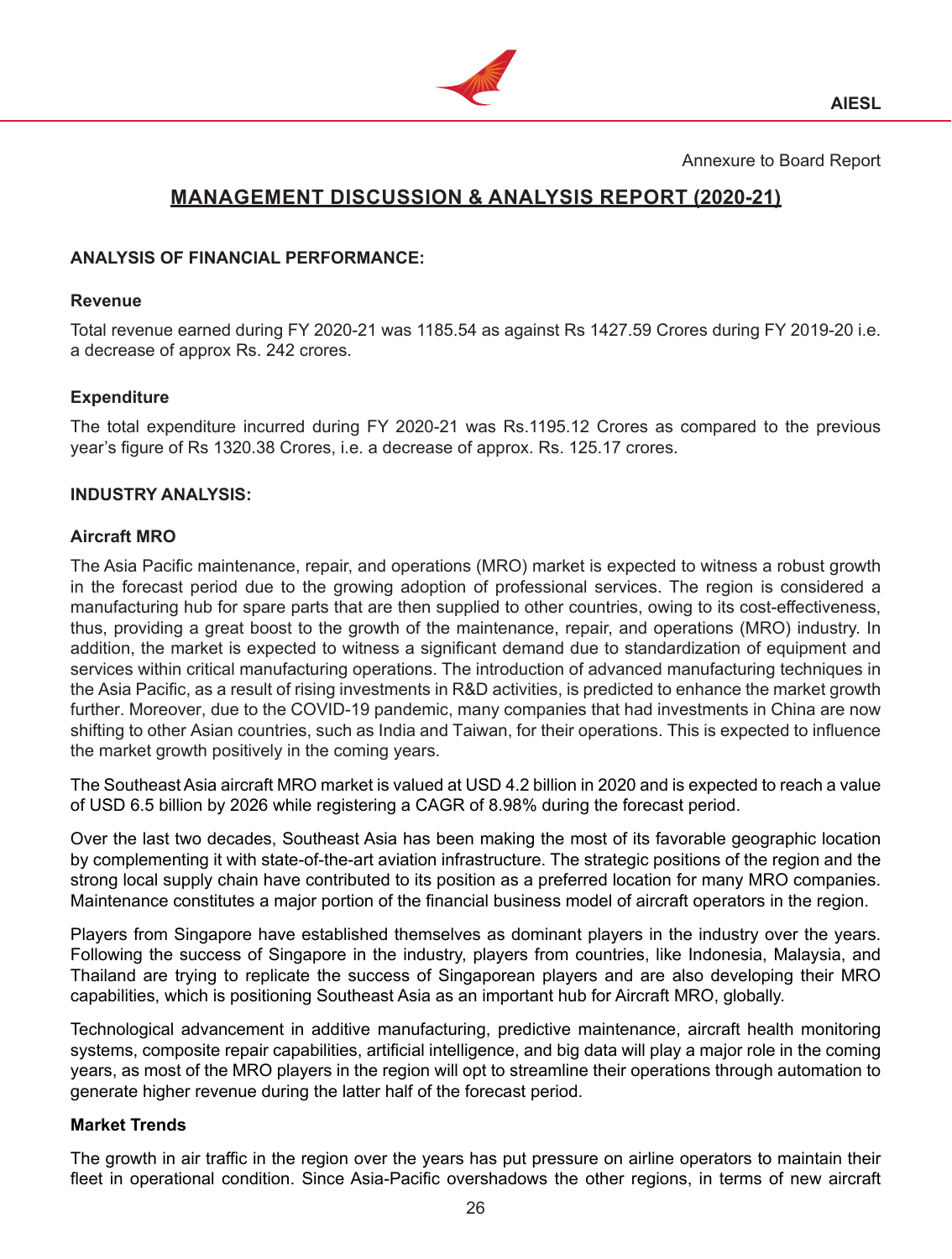

deliveries, and Southeast Asia, in specific, has become a focal point in terms of the commercial aviation industry growth, the operators in the region are ramping up their capabilities to cater to a growing aircraft fleet that is propelling the demand for aircraft maintenance. For decades, the commercial aircraft Maintenance, Repair, and Overhaul (MRO) market in Southeast Asia have been dominated by established players in Singapore, providing maintenance services for airlines both in and outside the region. However, over the years, several players have entered the market in countries like Indonesia, Thailand, and Malaysia and have challenged the dominance of established Singaporean players. The low labor costs in countries like Indonesia are attracting foreign players to set up their own MRO facilities in these countries. Despite the considerable growth in competition in the market, several major airlines in the region have only minimal in-house maintenance capabilities and outsource most of the work to companies affiliated with rivals or independent service providers. In this regard, the airlines in the region are enhancing their maintenance capabilities to cut out cash outflow to third parties and rivals by developing their in-house maintenance businesses. For instance, the Garuda Maintenance Facility (GMF) by AeroAsia is taking aggressive steps to expand its MRO business overseas, while improving its in-house maintenance capacity in the country to cater to more airlines. In February 2020, the PT Garuda Maintenance Facility AeroAsiaTbk. (GMF) held the inauguration of its latest facilities in the aircraft engine maintenance business line, the single jackscrew gantry system. Likewise, Thai Airways International, Thailand's national flag carrier is also embarking on expanding its MRO business. However, in the wake of the COVID-19 pandemic, the commercial aviation sector has suffered massive losses, and due to the depleting economic reserves of the players as well as prospective future customers, uncertainty now looms over the envisioned MRO projects in the region.

#### **Competitive Landscape**

The market for aircraft MRO services in the Southeast Asia region is moderately consolidated. Singapore Technologies Engineering Ltd, GMF AeroAsia, Safran SA, StandardAero, and Sepang Aircraft Engineering SdnBhd are some of the prominent players in the market. For a very long time, the market was dominated by players based in Singapore but the dynamics are now changing and the market is witnessing investments from players into the countries such as Thailand, Indonesia, etc. owing to the growing aircraft fleet and lower labor costs as compared to Singapore. The market is witnessing a huge investment from key players in facility development, technological innovations, joint ventures, and partnerships. Players are focusing on developing their MRO capabilities in the region, making the market more competitive with the entry of new players. In February 2020, Satys, an aircraft paint services provider, announced its partnership with Bombardier for developing its MRO capabilities in Southeast Asia. Satys announced the start of its operations at the Bombardier Singapore Service Center, one of the largest private aircraft maintenance centers (MRO) in Southeast Asia. Such developments are expected to make the market more competitive during the forecast period.

## **Competitors of AIESL in SOUTH EAST ASIAN MRO market**

- Singapore Technologies Engineering Ltd
- **AAR Corp**
- MTU Maintenance (MTU Aero Engines AG)
- StandardAero
- Garuda Indonesia (GMF AeroAsia)
- Guangzhou Aircraft Maintenance Engineering Co. Ltd. (GAMECO)
- General Dynamics Corporation (Jet Aviation)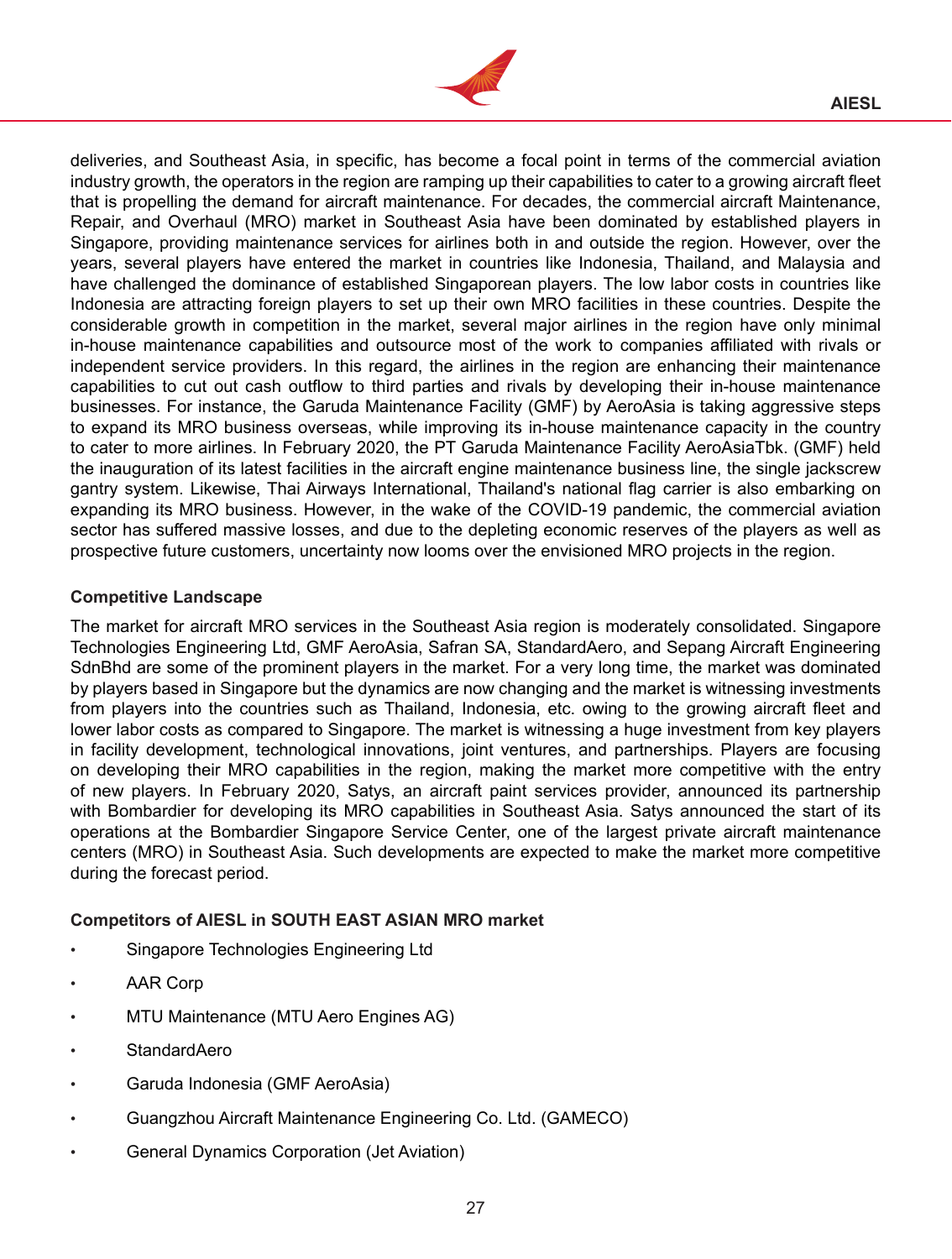

- Safran SA
- Rolls Royce PLC
- **ExecuJet MRO Services**
- **AVIA SOLUTIONS GROUP PLC**
- Textron Inc.
- **Lufthansa Technik AG**
- Sepang Aircraft Engineering SdnBhd

## **Engine MRO:**

The Aircraft Engine MRO Market was valued at about USD 37.24 billion in 2020 and is projected to grow to approximately USD 54.71 billion in 2026 with a CAGR of approximately 5.7% during the forecast period (2021-2026).

The impact of the COVID-19 pandemic on the aircraft engine MRO market has been significant. As a result of the large number of stored aircraft and lower utilization, aircraft engine MRO demand significantly dropped in 2020. However, as the airlines are slowly increasing their fleet utilization rate, the demand is expected to recover to 2019 levels by 2023.

The rapid fleet expansion plans of the airlines and military forces are anticipated to further boost the growth of the aircraft engine MRO market during the forecast period.

The aging military aircraft fleet in some countries will generate significant demand as some of these countries have plans to extend the service life of these aging aircraft due to lack of defense funding.

The introduction of newer generation engines in new aircraft is anticipated to further increase the aircraft engine MRO demand as the new engines will have more expensive material requirements compared to the older generation aircraft.

## **Market Trends**

The commercial aviation segment currently has the highest market share and is expected to continue its dominance during the forecast period. This is majorly due to the large fleet of commercial aviation compared to military aviation and the high cost of engine maintenance cost compared to general aviation. Several new contracts have been signed in the recent years for the maintenance of aircraft engines between airlines and MRO service providers. For instance, in December 2019, Japan Transocean Air signed a 15-year engine Maintenance-By-the-Hour (MBHTM) agreement with ST Engineering to provide a wide range of engine MRO solutions like on-wing services, off-wing maintenance support, and technical support to the Boeing 737NG fleet of the airline from 2020. In addition to this, the MRO service providers are also expanding their presence in various countries to cater to the growing demand for commercial engine MRO services. In this regard, in October 2020, Lufthansa Technik opened a new mobile engine services facility in Dublin. The new 6,400 sq. ft. facility began providing services to CFM56-5B and the CFM56-7B engines in Airbus A320 classic and Boeing 737 family aircraft, respectively. Such expansions are expected to accelerate the growth of the segment in the coming years.

Asia-Pacific has experienced a significant growth in the total aircraft fleet over the past decade which has increased the demand for engine MRO services. This has resulted in several MRO service providers from the US and Europe to establish their maintenance facilities in this region. Also, in order to reduce the overseas maintenance cost, several airlines have partnered with engine MRO service providers to develop in-house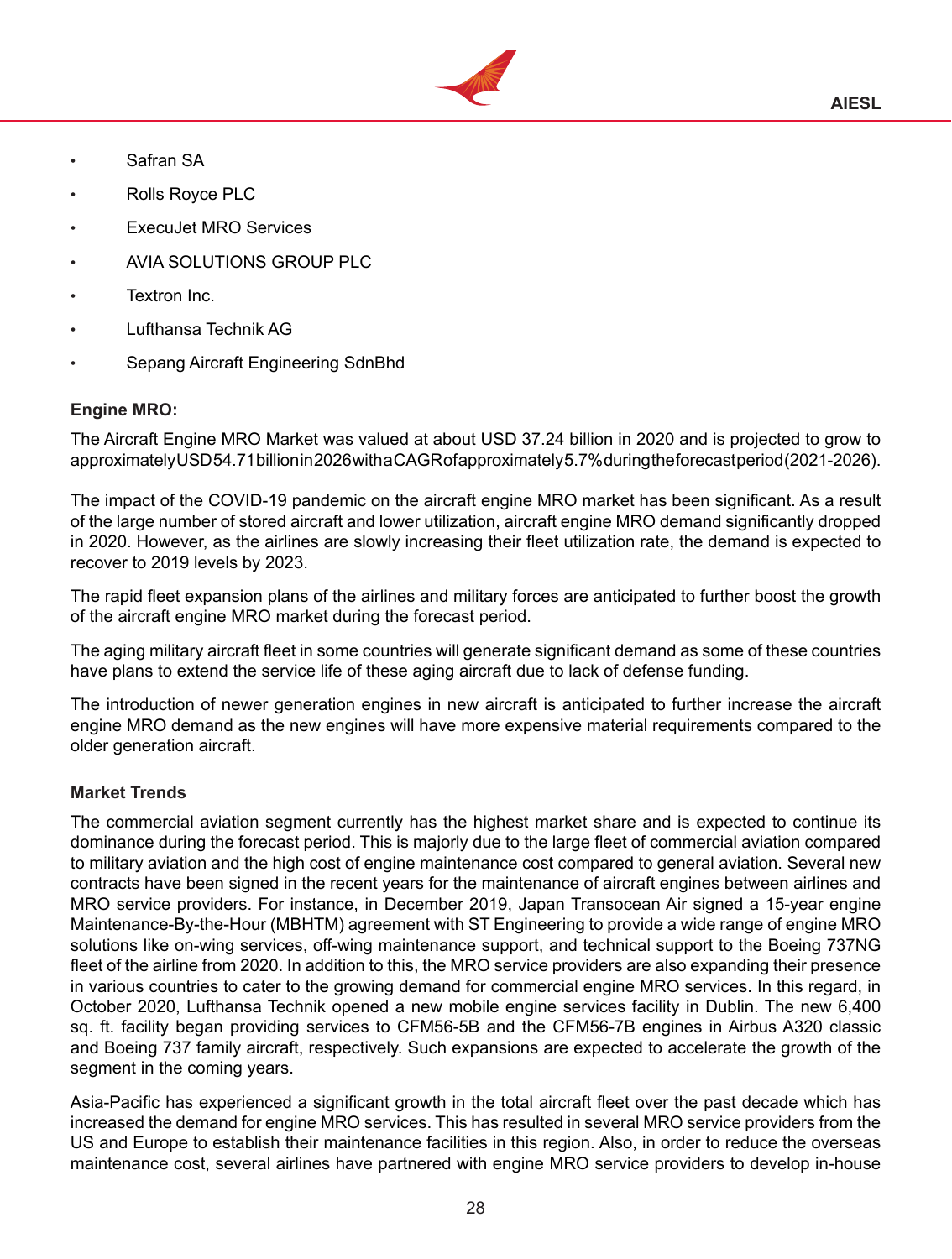

capabilities. The contract also includes the provision of engine trend monitoring, on-site services, and lease engine support along with technical training to the airline. In addition to this, the majority of the armed forces in the region are currently using aging military aircraft. Due to this, there has been an increased demand for maintenance services from the military sector.

## **Competitive Landscape**

The prominent players in the aircraft engine MRO market are Lufthansa Technik, Rolls-Royce Holding PLC, Raytheon Technologies Corporation, General Electric Company, and Safran SA. The major engine MRO providers are entering into long-term partnerships or forming joint ventures to grow their engine MRO customers. For instance, in February 2021, Hindustan Aeronautics Ltd (HAL) and Rolls-Royce signed an agreement to collaborate on expanding the supply chain for the civil and defense aerospace market as well as establish an authorized maintenance center for Adour Mk871 engines. Moreover, the use of advanced technology for providing maintenance services may help these companies attract new customers by reducing their maintenance costs. On that note, in November 2020, Rolls Royce announced that the company is investing in Reinstate project to develop 20 emerging technologies (like deployment of snake robots into engines to access and repair complex parts and embedded cameras among others) aimed to enhance the engine maintenance processes while reducing airline disruption and environmental impacts. However, the long-term contracts of the established players with the armed forces and airlines may act as a barrier for new players to enter the market.

The regional jet, which is a small aircraft with usually less than 150 seats, is observing heightened demand for short-haul flights within a certain area, country, or continent. Reportedly, regional aviation surpassed 700 billion available seat kilometers of annual air traffic globally. Regional aviation is known to have shown the strongest traffic in the last two decades. It has been speculated that regional airports and smaller passenger aircrafts will be in high demand after the Covid-19 pandemic due to the rise of tier-2 & tier-3 cities, urbanization and migration of the population away from metro cities. On account of these factors, the regional jets segment in the commercial aircraft MRO market will capture a sizeable share of around 10% by 2027.

## **OPPORTUNITIES AND THREATS**

The commercial aircraft MRO market is anticipated to record a valuation of USD 95 billion by 2027, according to the most recent study by Global Market Insights Inc. Rising globalization coupled with increasing economic growth has led to a considerable rise in air travel across the globe. The burgeoning demand for aircraft has consequently increased the need for maintenance, repair and overhaul (MRO) services in the commercial aviation sector. These services ensure the airworthiness and safety of aircrafts as per international standards. The rising significance of these services is expected to transform the market outlook over the upcoming years.

Cargo and passenger aircraft operators heavily rely upon aircraft MRO services to facilitate safe and hassle-free flights. As manufacturers of the airframe original equipment are focused on the production and development and not on the aftermarket, the aircraft MRO industry has apparently emerged as a profitable business in the aviation sector. This has urged the airline companies to outsource MRO services from the airline third-party and independent service providers that are providing ample growth opportunities for the commercial aircraft MRO market.

Prior to 2020, the air passenger traffic and new aircraft orders were increasing rapidly in the region, which attracted global MRO players to enter the market and expand. However, the outbreak of COVID-19 caused a severe downturn in the airline and associated industries. Major airlines have now restructured their growth strategies, which include early retirement of few aircraft, postponement of new aircraft deliveries, cutting down the workforce, scaling down operations, and optimizing operational costs, among others. As a majority of the fleet remained grounded for a significant period in 2020, some airlines opted for major maintenance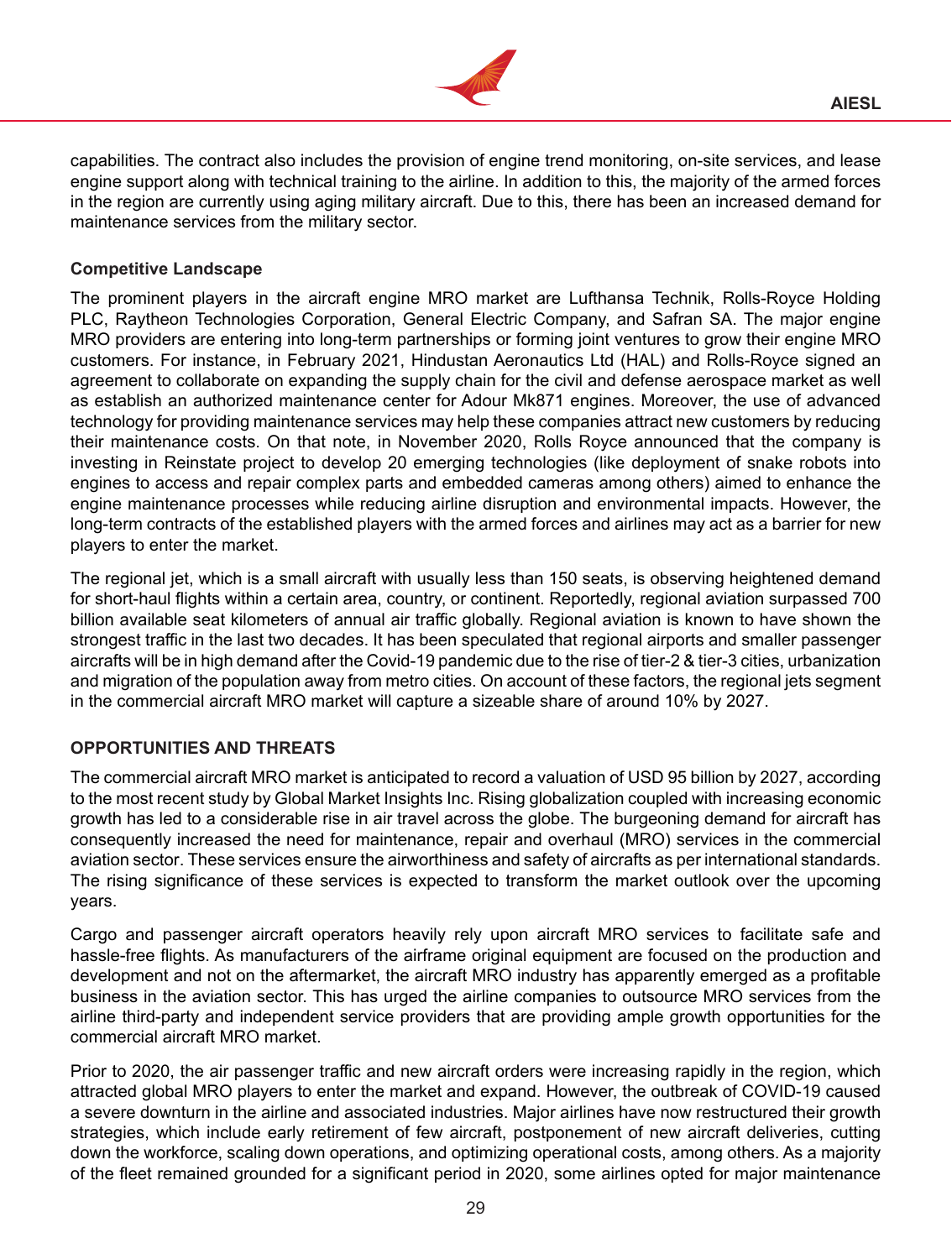

work during this period.

## **DEVELOPMENT ON HUMAN RESOURCE**

The details of various categories of employees including permanent, contractual and on deputation has been given as a separate para in the Board's Report.

## **INTERNAL CONTROL SYSTEMS AND THEIR ADEQUACY**

The Company has Internal ControlSystemcommensurate with the size, scale and complexity of its operations. The company has in place adequate internal financial controls for ensuring efficient conduct of its business. M/s GS Mathur&Associateswere appointed as Internal Auditors for the financial year 2020-21. The Internal Auditors havecarried out an extensive audit including internal financial controls of the company.

## **Cautionary Statement:**

Statements made in Management Discussion and Analysis may be forward looking statements. Actual results may differ materially from those expressed or implied. The discussions on Business environment &industry scenario as also future outlook, wherever mentioned, is based on information and analysis available in print or electronic media, views expressed by experts and relied upon by the management. The important factors that could make a difference to what is stated, expressly or implied include economic conditions, domestic as well as global like demand and supply forces operating in the market, policies, rules and regulation of government as amended from time to time including tax laws and other statues as well as other incidental factors having impact on the business environment.

> **For and on behalf of Board of Directors of AI Engineering Services Limited**

**Date: 09-11-2021 Chairman Place: New Delhi DIN: 00245460**

Sd/- **Rajiv Bansal**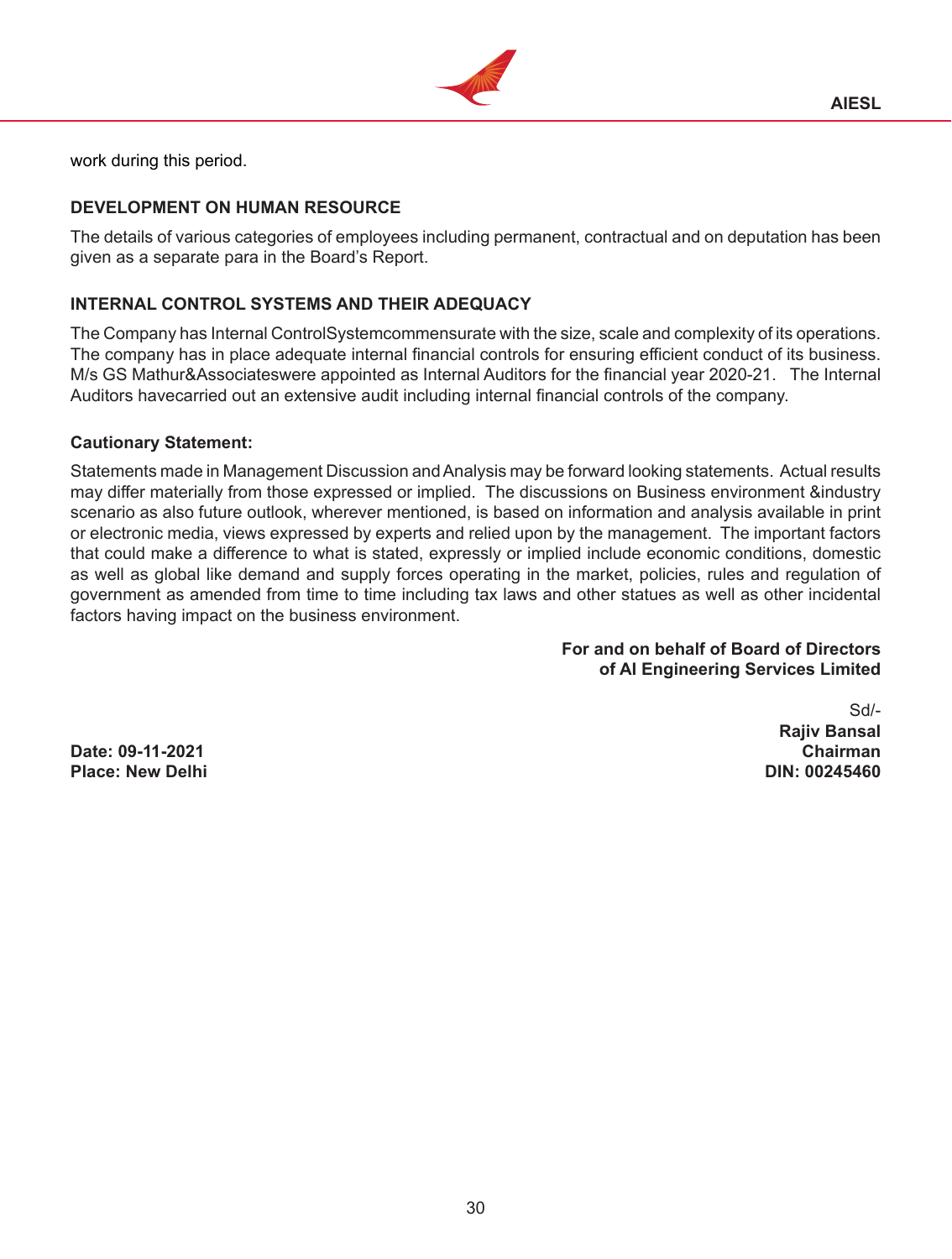

Annexure to Board Report

## **CORPORATE GOVERNANCE REPORT**

#### **1. Company's Philosophy on Code of Corporate Governance**

 The company firmly believes in and has consistently practiced good Corporate Governance. The company's essential character is shaped by the values of transparency, professionalism and accountability. The company is committed to attain the highest standard of Corporate Governance. The philosophy of the company in relation to Corporate Governance is to ensure transparency in all its operations, make disclosures and enhance all stakeholders' value within the framework of laws and regulations.

#### **2. Board of Directors**

 AIESL is a public sector undertaking and wholly owned subsidiary of Air India Ltd. Its Directors are appointed by holding company / administrative ministry. As per the Articles of Association of the Company, the number of Directors shall not be less than three and not more than fifteen all of whom shall be appointed by Air India Ltd.

 Accordingly, the composition of Board of AIESL has been prescribed by MOCA vide its order dated 26- 12-2012.

#### a) **Composition of Board as on 31 March 2021**

|     | S.No. Name of Director       | Designation                          |
|-----|------------------------------|--------------------------------------|
|     | Shri Rajiv Bansal            | Chairman (CMD, AI)                   |
|     | Shri V.A. Patwardhan         | Govt. Nominee Director (JS&FA, MOCA) |
| '3. | <b>Shri S K Mishra</b>       | Govt Nominee Director (JS, MOCA)     |
|     | <b>IMs. Meenakshi Mallik</b> | Woman Director (CD, AI)              |

Ms. Meenakshi Mallik was appointed as Woman Director by Air India vice Shri Vinod Hejmadi w.e.f. 11- 09-2020.

The Board placed on record its appreciation of the valuable services rendered by Shri Vinod Hejmadi as Director on the Board of the Company.

During the year, all meetings of the Board and the Shareholders were chaired by the Chairman of the company.

#### b) **Meetings of Board:**

 Seven Meetings of Board were held during the financial year as per details given below:

| S No. | <b>Meeting</b>   | Date of Meeting | <b>Board Strength</b> | <b>No. of Directors Present</b> |
|-------|------------------|-----------------|-----------------------|---------------------------------|
| . .   | 60 <sup>th</sup> | 21.07.2020      |                       |                                 |
|       | 61 <sup>st</sup> | 27.08.2020      |                       |                                 |
|       | 62 <sup>nd</sup> | 28.10.2020      |                       |                                 |
|       | 63 <sup>rd</sup> | 18.11.2020      |                       |                                 |
| -5.   | 64 <sup>th</sup> | 07.12.2020      |                       |                                 |
| 6.    | 65 <sup>th</sup> | 16.02.2021      |                       |                                 |
|       | 66 <sup>th</sup> | 30.03.2021      |                       |                                 |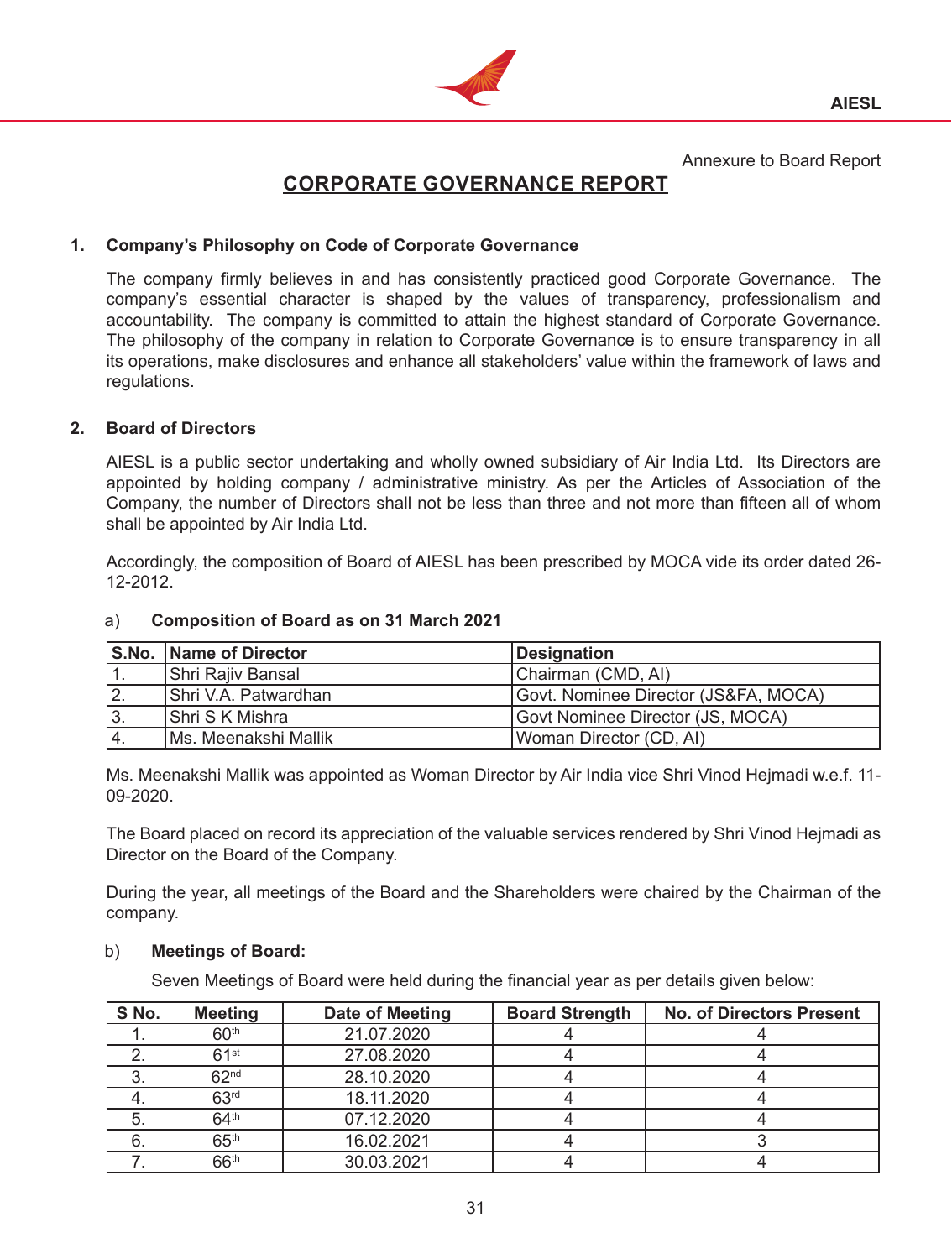

#### c) **Code of Conduct:**

In terms of requirements of DPE guidelines on Corporate Governance for CPSEs, Board has adopted Code of Conduct for the Directors and Senior Management. There is a system of affirming compliance with the Code by the Board Members and Senior Management Personnel of the Company. A declaration of compliance signed by Chief Executive Officer of the Company is enclosed with the Report.

| <b>Name of the Director</b>                                                                   | <b>Attendance Particulars</b> |                                | <b>Details of other Companies</b>                  |                                                                      |
|-----------------------------------------------------------------------------------------------|-------------------------------|--------------------------------|----------------------------------------------------|----------------------------------------------------------------------|
|                                                                                               | <b>Board Meetings</b>         | Last AGM held<br>on 23/02/2021 | Directorships in<br>companies<br>(excluding AIESL) | Memberships held in<br>Committees<br>(excluding AIESL)               |
| Shri Rajiv Bansal,<br>Chairman                                                                | $\overline{7}$                | No                             | Chairman: 6<br>Director: 4                         | Chairman: 1<br>Member: 3                                             |
| Shri V.A. Patwardhan,<br><b>Director</b>                                                      | l 6                           | <b>Yes</b>                     | Director: 7<br>Part Time Member:                   | Chairman:3<br>Member: 2                                              |
| Shri Vinod Hejmadi,<br>$11 - 09 -$<br>Director till<br>2020 and thereafter<br>Special Invitee | $\overline{2}$                | Yes                            | Director: 7                                        | Chairman: 1<br>Member: 6<br>Special Invitee: 3<br>Co-opted Member: 1 |
| Shri S.K. Mishra,<br>Director                                                                 | 7                             | No                             | Government<br>Nominee Director:<br>4               | Member: 7                                                            |
| Ms. Meenakshi Mallik,<br><b>Woman Director</b>                                                | 5                             | Yes                            | Director-3                                         |                                                                      |

#### d) **Particulars of Directors and their attendance at the meetings:**

#### e) **Board Procedures:**

 The meetings of the Board are generally held at the Company's Registered Office in New Delhi. The meetings are generally scheduled well in advance. In case of exigencies or urgency, resolutions are passed by circulation. The agenda for the meeting is prepared by concerned officials / CEO and approved by Chairman of the company. Board papers are generally circulated in advance to Board members. The members of Board have access to all information and are free to recommend inclusion of any matter in the agenda for discussion. Senior executives are invited to attend the Board Meetings and provide clarification as and when required.

#### 3. **Board Committees:**

#### **Audit Committee**

As part of the Corporate Governance and in compliance with DPE Guidelines, the Company has constituted the Audit Committee of the Board.

#### **a) Composition of committee:**

As on March 31, 2021, the following were the Members of the Audit Committee, in ex officio capacity: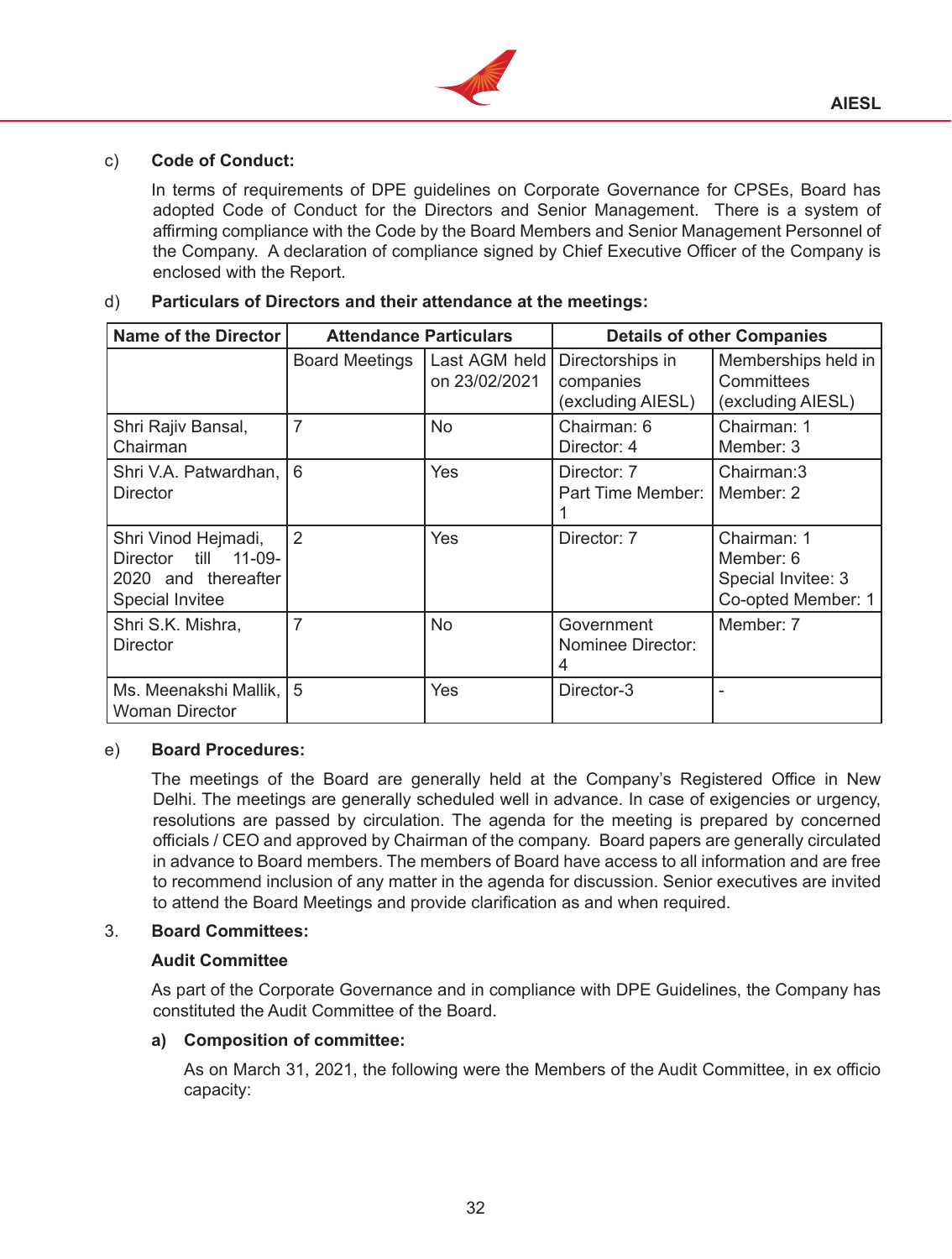

| <b>Particulars of Director</b> | <b>Position held in the Committee</b> |
|--------------------------------|---------------------------------------|
| JS&FA, MOCA                    | Chairman                              |
| (Shri V.A Patwardhan)          |                                       |
| JS, MOCA                       | Member                                |
| (Shri S.K. Mishra)             |                                       |
| CMD, AI                        | Member                                |
| (Shri Rajiv Bansal)            |                                       |

- **b) Terms of Reference:** Terms of Reference of the Audit Committee are as prescribed under Section 177 (4) of Companies Act 2013:
	- **i.** To recommend for appointment, remuneration and terms of appointment of auditors of the company;
	- **ii.** To review and monitor the auditor's independence and performance, and effectiveness of audit process;
	- **iii.** To examine the financial statement and the auditors' report thereon;
	- **iv.** To approve any subsequent modification of transactions of the company with related parties;
	- **v.** To scrutiny of inter-corporate loans and investments;
	- **vi.** Valuation of undertakings or assets of the company, wherever it is necessary;
	- **vii.** To evaluate internal financial controls and risk management systems;
	- **viii.** To monitor the end use of funds raised through public offers and related matters**.**

#### **c) Meetings of committee:**

The Audit Committee had met seven times during the year to review various issues including inter alia Financial Statement of the Company for the year before submission to the Board, as per details given below:

| S No. | <b>Meeting Number</b> | Date of the Meeting | <b>No. of Directors present</b> |
|-------|-----------------------|---------------------|---------------------------------|
|       | 15 <sup>th</sup>      | 21.07.2020          |                                 |
|       | 16 <sup>th</sup>      | 27.08.2020          |                                 |
|       | 17 <sup>th</sup>      | 28.10.2020          |                                 |
|       | 18 <sup>th</sup>      | 18.11.2020          |                                 |
|       | 19 <sup>th</sup>      | 07.12.2020          |                                 |
|       | 20 <sup>th</sup>      | 16.02.2021          |                                 |
|       | 21st                  | 30.03.2021          |                                 |

## **Corporate Social Responsibility (CSR) Committee**

In compliance with the requirements of Companies Act 2013, the Board constituted a CSR Committee on 08-11-2019 to approve and review Sustainable Development projects from time to time. The Committee consisted of following members, in ex officio capacity:

| <b>Particulars of Director</b> | <b>Position held in the Committee</b> |  |
|--------------------------------|---------------------------------------|--|
| ∣ JS, MOCA                     | Chairman                              |  |
| JS&FA, MOCA                    | Member                                |  |
| CD, AI                         | Member                                |  |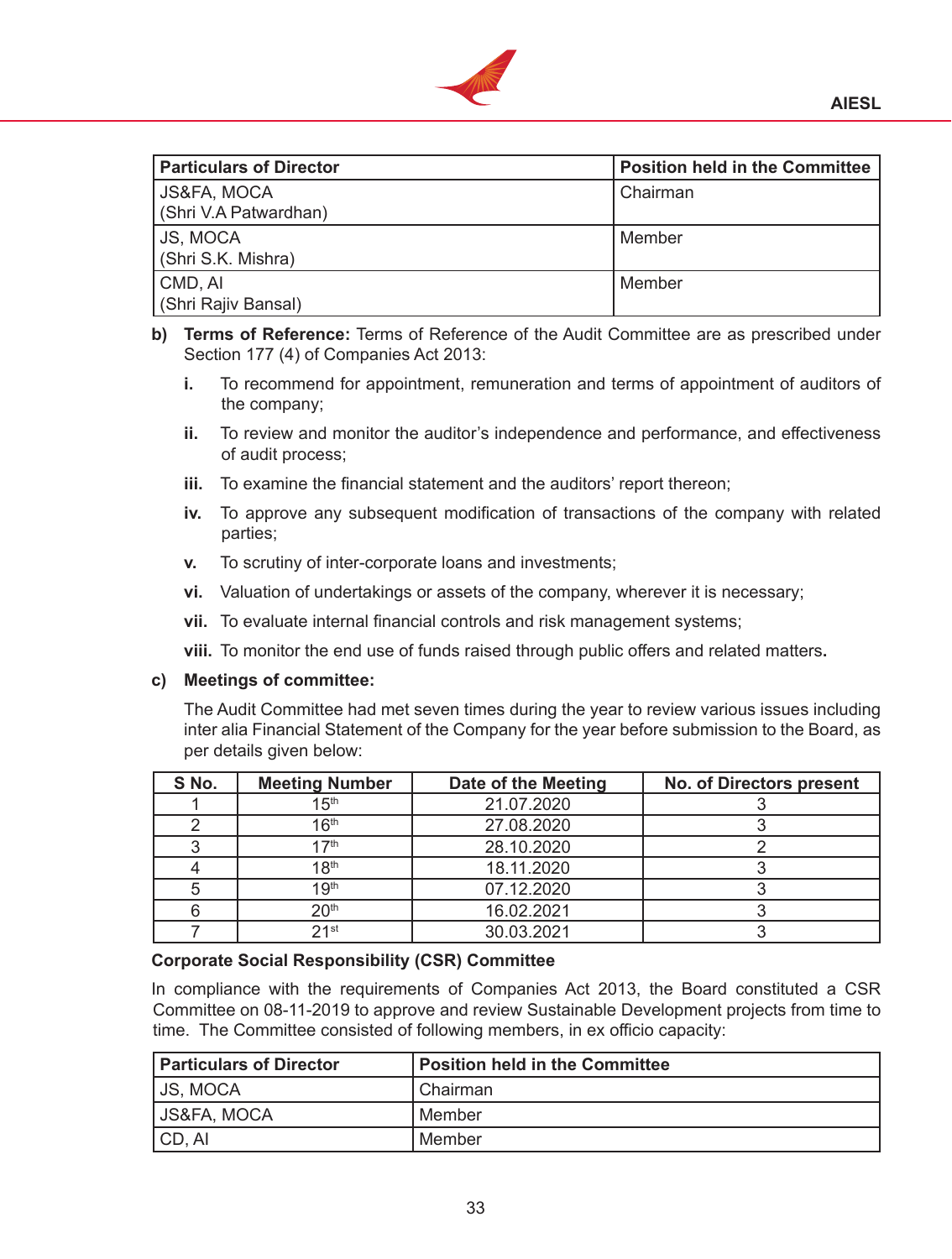

## 4. **Appointment & Remuneration of Directors**

 AIESL being a wholly owned subsidiary Company, the appointment of its Directors is done by the holding company/ Ministry. The company does not have any whole-time director.

The part-time (Nominee) Directors do not receive any remuneration from the Company.

Company does not have a policy of paying performance lined incentives to any of the Directors of the Company.

Government Companies have been exempted from formulating policy relating to remuneration of Directors required under section 178 of the Companies Act.

The Company has not introduced any Stock Option Scheme.

#### 5. **Annual General Meetings during the last three years**

| <b>AGM / EGM</b>                                                       | Date and time<br>of the Meeting | Venue of the meeting                                                                        | <b>Special</b><br><b>Resolution</b> |
|------------------------------------------------------------------------|---------------------------------|---------------------------------------------------------------------------------------------|-------------------------------------|
| 15th Adjourned AGM                                                     | 23.02.2021<br>at 1500 Hrs       | Regd Office : Airlines House,<br>113, Gurudwara Rakabganj Road,<br>New Delhi 110 001        | No.                                 |
| 15 <sup>th</sup> AGM<br>29.12.2020<br>at 1630 Hrs<br>New Delhi 110 001 |                                 | Regd Office : Airlines House,<br>113, Gurudwara Rakabganj Road,                             | No.                                 |
| <b>EGM</b>                                                             | 13.07.2020<br>at 1500Hrs        | Regd Office : Airlines House,<br>113, Gurudwara Rakabganj Road,<br><b>New Delhi 110 001</b> | Yes                                 |
| 14th AGM                                                               | 21.11.2019<br>at 1415 Hrs       | Regd Office : Airlines House,<br>113, Gurudwara Rakabganj Road,<br>New Delhi 110 001        | Yes                                 |
| 13th AGM                                                               | 26.12.2018<br>at 1730 Hrs       | Regd Office : Airlines House,<br>113, Gurudwara Rakabganj Road,<br><b>New Delhi 110 001</b> | No.                                 |
| 12th Adjourned AGM                                                     | 19.03.2018<br>at 1100 Hrs       | Regd Office : Airlines House,<br>113, Gurudwara Rakabganj Road,<br>New Delhi 110 001        | No.                                 |

The details of these meetings are given below:

 M/s Link Intime India Pvt Ltd having its address at C 101, 247 Park, L B S Marg, Vikhroli West, Mumbai 400083, is the Registrar and Transfer Agent (RTA) of the Company.

## **For and on behalf of Board of Directors of AI Engineering Services Limited**

Sd/- **Rajiv Bansal**

**Date: 09-11-2021 Chairman Place: New Delhi**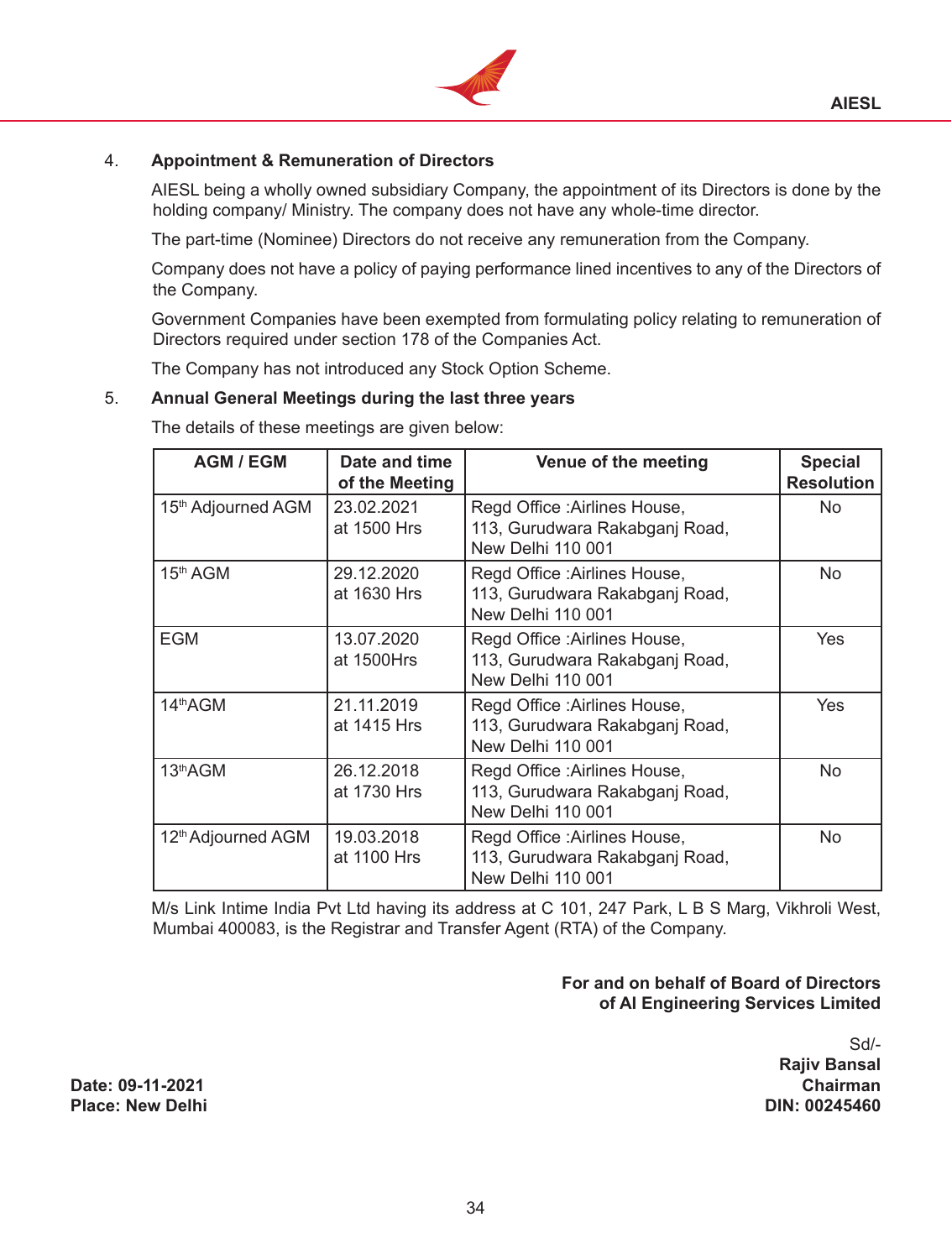

Annexure to Board Report

# **FORM NO. MGT 9 - EXTRACT OF ANNUAL RETURN**

As on financial year ended on 31.03.2021

Pursuant to Section 92 (3) of the Companies Act, 2013 and rule 12(1) of the Companies (Management & Administration) Rules, 2014.

## **I. REGISTRATION & OTHER DETAILS:**

|                  | <b>CIN</b>                                                                                                    | U74210DL2004GOI125114                                                                      |  |  |
|------------------|---------------------------------------------------------------------------------------------------------------|--------------------------------------------------------------------------------------------|--|--|
| 2.               | <b>Registration Date</b>                                                                                      | 11-03-2004                                                                                 |  |  |
| 3.               | Name of the Company                                                                                           | AI ENGINEERING SERVICES LIMITED (AIESL)                                                    |  |  |
|                  |                                                                                                               | (formerly known as Air-India Engineering Services Limited)                                 |  |  |
| $\overline{4}$ . | Category/Sub-category of the Company                                                                          | Company Limited by shares/Union Government Company                                         |  |  |
| 5.               | Address of the Registered office &<br>contact details                                                         | Airlines House, 113 Gurudwara Rakabganj Road, New Delhi  <br>-110001, Ph. No: 011-23422000 |  |  |
| 6                | Whether listed company                                                                                        | N <sub>o</sub>                                                                             |  |  |
| 7 <sub>1</sub>   | Name, Address & contact details of the   M/s Link Intime India Pvt Ltd<br>Registrar & Transfer Agent, if any. | C 101, 247 Park, L B S Marg, Vikhroli West, Mumbai 400 083                                 |  |  |

#### **II. PRINCIPAL BUSINESS ACTIVITIES OF THE COMPANY (All the business activities contributing 10 % or more of the total turnover of the company shall be stated) –**

| <b>Sr</b><br><b>No</b> | Name and Description of main products / services | <b>NIC Code of the</b><br><b>Product / service</b> | % to total<br>turnover of the<br>company |
|------------------------|--------------------------------------------------|----------------------------------------------------|------------------------------------------|
|                        | Technical Handling, MRO and Other Services       | 9987                                               | 100%                                     |

## **III. PARTICULARS OF HOLDING, SUBSIDIARY AND ASSOCIATE COMPANY:**

| Sr.<br>No. | <b>Name and Address of</b><br>the Company                                                     | <b>CIN/GIN</b>        | Holding /<br>Subsidiary /<br><b>Associate</b> | $%$ of<br><b>Shares</b> | <b>Applicable</b><br><b>Section</b> |
|------------|-----------------------------------------------------------------------------------------------|-----------------------|-----------------------------------------------|-------------------------|-------------------------------------|
|            | Air India Limited<br>Airlines House,<br>113, Gurudwara Rakabganj<br>Road, New Delhi, 110 001. | U62200DL2007GOI161431 | <b>Holding</b>                                | 100%                    | 2(46)                               |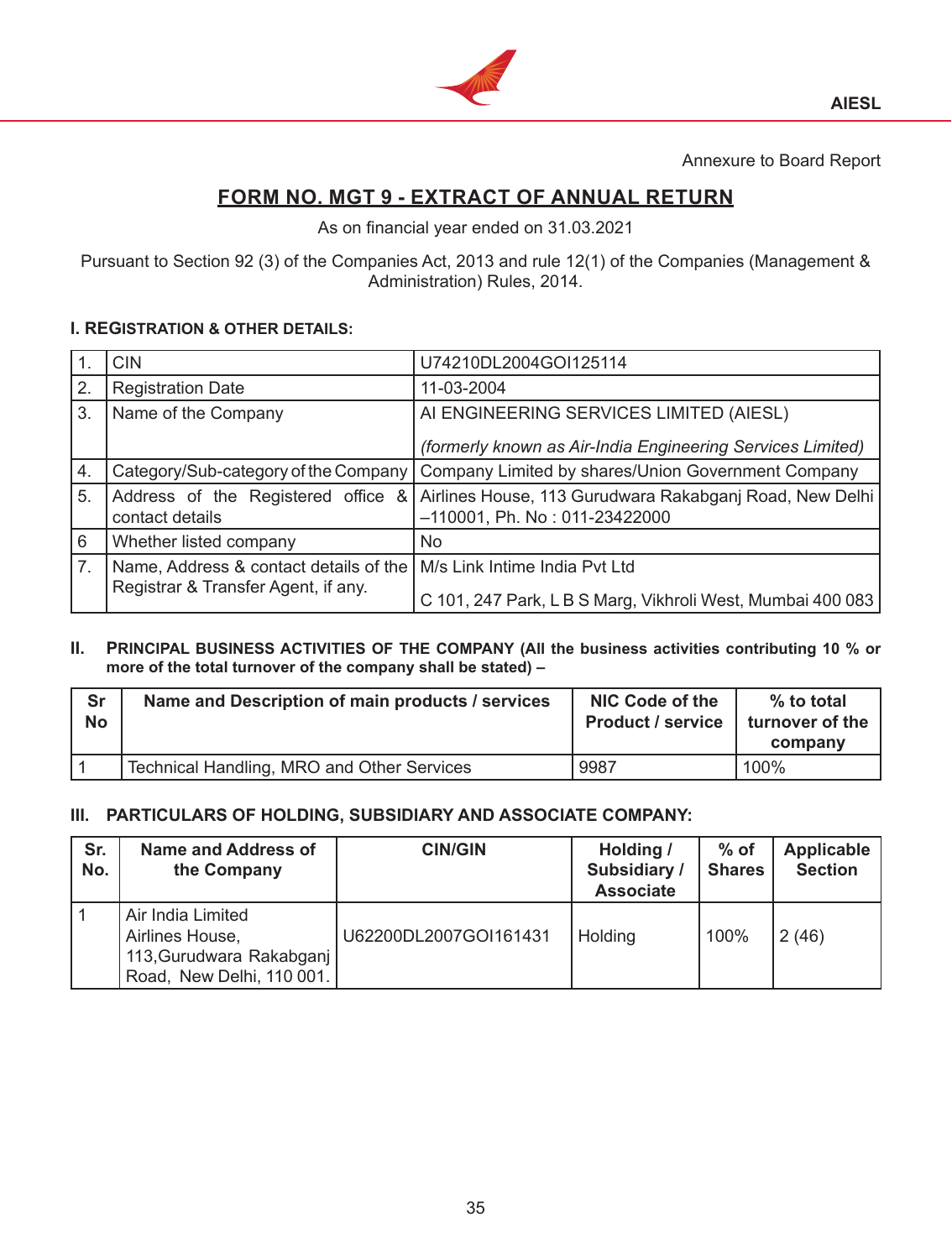

### **IV. SHARE HOLDING PATTERN (Equity Share Capital Breakup as percentage of Total Equity):**

### **A) Category-wise Share Holding**

| <b>Category of</b><br><b>Shareholders</b>                                                  |                          | No. of Shares held at the beginning of the<br>year [As on 01-04-2020] |                          |                                        |                          | No. of Shares held at the end of the year | [As on 31-03-2021]           |                                        | % Change<br>during the<br>year |
|--------------------------------------------------------------------------------------------|--------------------------|-----------------------------------------------------------------------|--------------------------|----------------------------------------|--------------------------|-------------------------------------------|------------------------------|----------------------------------------|--------------------------------|
|                                                                                            | <b>Demat</b>             | <b>Physical</b>                                                       | <b>Total</b>             | $%$ of<br><b>Total</b><br><b>Share</b> | <b>Demat</b>             | <b>Physical</b>                           | <b>Total</b>                 | $%$ of<br><b>Total</b><br><b>Share</b> |                                |
| A. Promoters                                                                               |                          |                                                                       |                          |                                        |                          |                                           |                              |                                        |                                |
| $(1)$ Indian                                                                               |                          |                                                                       |                          |                                        |                          |                                           |                              |                                        |                                |
| a) Individual/HUF                                                                          | $\overline{a}$           |                                                                       |                          | $\overline{\phantom{0}}$               |                          | $\overline{a}$                            |                              |                                        |                                |
| b) Central Govt                                                                            |                          |                                                                       |                          |                                        |                          | $\blacksquare$                            |                              |                                        |                                |
| c) State Govt(s)                                                                           |                          |                                                                       |                          |                                        |                          |                                           |                              |                                        |                                |
| d) Bodies Corp.*                                                                           |                          | 166,666,500                                                           | 166,666,500              | 100                                    |                          | 166,666,500                               | 166,666,500                  | 100                                    | 0.00                           |
| e) Banks / Fl                                                                              |                          |                                                                       |                          |                                        |                          |                                           |                              |                                        |                                |
| f) Any other                                                                               |                          |                                                                       |                          |                                        |                          |                                           |                              |                                        |                                |
| <b>Total shareholding of</b><br>Promoter (A)                                               |                          | 166,666,500                                                           | 166,666,500              | 100                                    |                          | 166,666,500                               | 166,666,500                  | 100                                    | 0.00                           |
| <b>B. Public</b><br>Shareholding                                                           |                          | <b>Not Applicable</b>                                                 |                          |                                        |                          |                                           |                              |                                        |                                |
| 1. Institutions                                                                            |                          |                                                                       |                          |                                        |                          |                                           |                              |                                        |                                |
| a) Mutual Funds/UTI                                                                        | $\overline{a}$           |                                                                       |                          | $\overline{a}$                         |                          | $\overline{a}$                            | $\overline{a}$               |                                        |                                |
| b) Banks / FI                                                                              | $\overline{a}$           |                                                                       | $\overline{a}$           | $\overline{a}$                         |                          | $\overline{a}$                            | $\frac{1}{2}$                |                                        |                                |
| c) Central Govt.                                                                           |                          |                                                                       | $\overline{a}$           | $\overline{a}$                         |                          | $\overline{a}$                            |                              |                                        |                                |
| d) State Govt.(s)                                                                          |                          |                                                                       | $\overline{a}$           | $\overline{a}$                         |                          | $\overline{a}$                            |                              |                                        |                                |
| e) Venture Capital                                                                         |                          |                                                                       |                          |                                        |                          | L                                         |                              |                                        |                                |
| Funds                                                                                      |                          |                                                                       |                          |                                        |                          |                                           |                              |                                        |                                |
| f) Insurance<br>Companies                                                                  | $\overline{a}$           |                                                                       | $\overline{\phantom{0}}$ | $\overline{a}$                         | $\overline{a}$           | $\overline{a}$                            | $\overline{a}$               |                                        |                                |
| $g)$ Flls                                                                                  | $\overline{a}$           |                                                                       | $\overline{a}$           | $\overline{a}$                         | $\overline{a}$           | $\overline{a}$                            | $\frac{1}{2}$                |                                        | $\overline{a}$                 |
| h) Foreign Venture<br><b>Capital Funds</b>                                                 | $\overline{a}$           |                                                                       | $\overline{a}$           | $\overline{a}$                         |                          | $\overline{a}$                            | $\overline{a}$               |                                        |                                |
| i) Others (specify)<br>Foreign Banks                                                       | $\overline{a}$           |                                                                       | $\overline{a}$           | $\overline{a}$                         |                          | $\overline{a}$                            |                              |                                        |                                |
| Sub-total (B)(1):-                                                                         | $\overline{\phantom{0}}$ |                                                                       | $\overline{a}$           | $\overline{a}$                         |                          |                                           | $\frac{1}{2}$                |                                        |                                |
| 2. Non-Institutions                                                                        |                          |                                                                       |                          |                                        | <b>Not Applicable</b>    |                                           |                              |                                        |                                |
| a) Bodies Corp.<br>(Market Maker + LLP)                                                    |                          |                                                                       |                          |                                        |                          |                                           |                              |                                        |                                |
| i) I Indian                                                                                | $\overline{a}$           |                                                                       | $\overline{a}$           | $\overline{a}$                         | $\overline{\phantom{0}}$ | $\overline{\phantom{0}}$                  | $\qquad \qquad \blacksquare$ |                                        |                                |
| ii) Overseas                                                                               |                          |                                                                       |                          | $\overline{a}$                         | $\overline{\phantom{0}}$ | $\overline{a}$                            | $\overline{\phantom{a}}$     |                                        |                                |
| b) Individuals                                                                             |                          |                                                                       |                          |                                        |                          |                                           |                              |                                        |                                |
| i) Individual<br>shareholders holding<br>nominal share capital<br>upto Rs. 1 lakh          |                          | $\overline{\phantom{a}}$                                              |                          | $\overline{a}$                         |                          | $\blacksquare$                            |                              |                                        |                                |
| ii) Individual<br>shareholders holding<br>nominal share capital<br>in excess of Rs. 1 lakh |                          | $\overline{\phantom{0}}$                                              | $\overline{a}$           |                                        |                          | $\overline{a}$                            |                              |                                        |                                |
| c) Others (specify)                                                                        |                          |                                                                       |                          |                                        |                          |                                           |                              |                                        |                                |
| i) Non Resident Indians  -                                                                 |                          |                                                                       |                          | $\overline{a}$                         |                          | $\overline{\phantom{0}}$                  | $\overline{a}$               |                                        |                                |
| ii) Non Resident<br>Indians - Non<br>Repatriable                                           |                          |                                                                       |                          |                                        |                          | $\overline{a}$                            |                              |                                        |                                |
| iii) Office Bearers                                                                        |                          |                                                                       | $\overline{\phantom{0}}$ |                                        |                          | $\overline{a}$                            |                              |                                        |                                |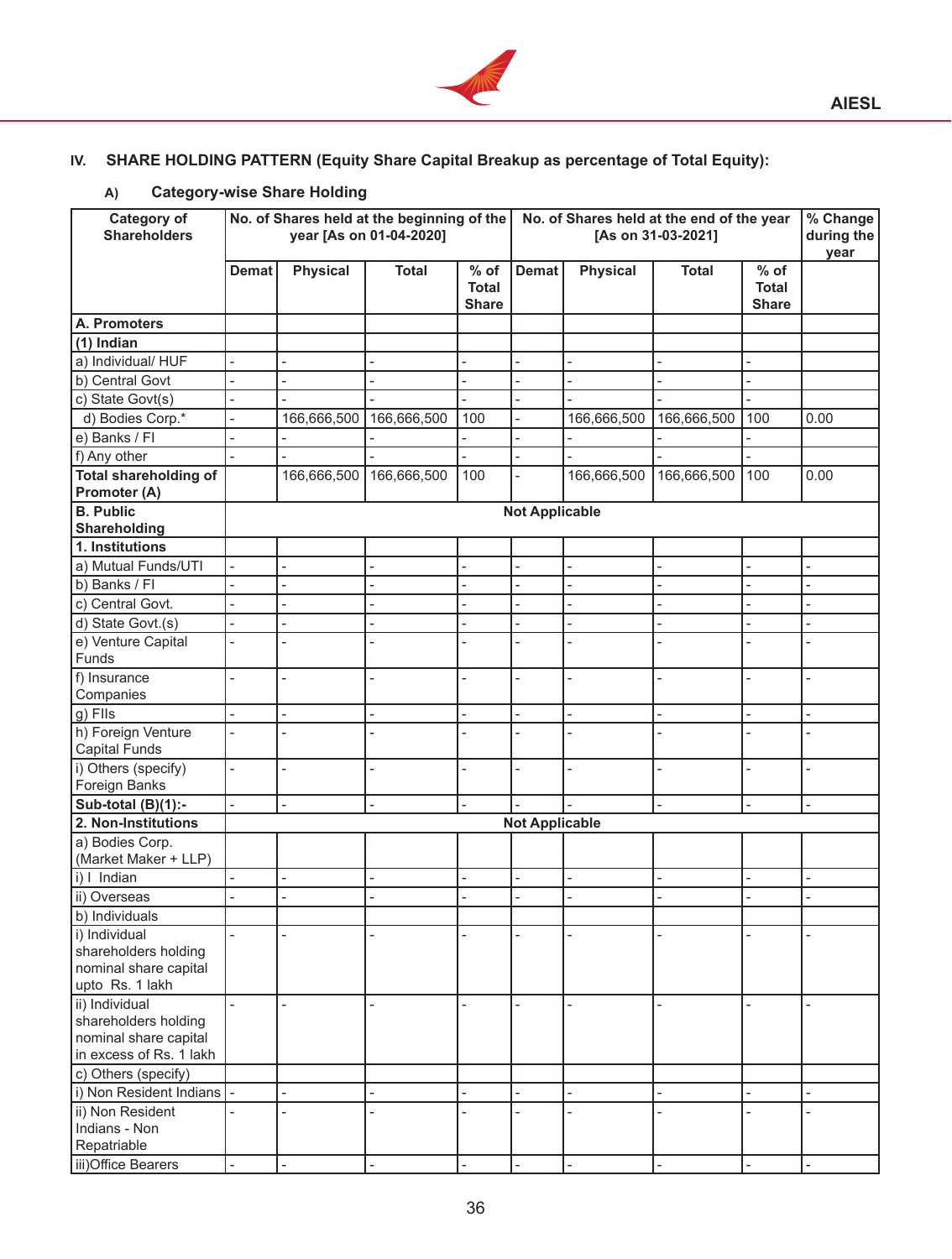

| <b>Category of</b><br><b>Shareholders</b>                    |              | No. of Shares held at the beginning of the<br>year [As on 01-04-2020] |              |                                 | No. of Shares held at the end of the year<br>[As on 31-03-2021] |                 |              |                                 | % Change<br>during the<br>year |
|--------------------------------------------------------------|--------------|-----------------------------------------------------------------------|--------------|---------------------------------|-----------------------------------------------------------------|-----------------|--------------|---------------------------------|--------------------------------|
|                                                              | <b>Demat</b> | <b>Physical</b>                                                       | <b>Total</b> | $%$ of<br>Total<br><b>Share</b> | Demat                                                           | <b>Physical</b> | <b>Total</b> | $%$ of<br>Total<br><b>Share</b> |                                |
| iv)Directors                                                 |              |                                                                       |              |                                 |                                                                 |                 |              |                                 |                                |
| v)HUF                                                        |              |                                                                       |              |                                 |                                                                 |                 |              |                                 |                                |
| vi) Overseas Corporate<br><b>Bodies</b>                      |              |                                                                       |              |                                 |                                                                 |                 |              |                                 |                                |
| vi) Foreign Nationals                                        |              |                                                                       |              |                                 |                                                                 |                 |              |                                 |                                |
| vii)Clearing Members                                         |              |                                                                       |              | ۰                               |                                                                 |                 | ۰            | $\overline{\phantom{0}}$        |                                |
| viii)Trusts                                                  |              |                                                                       |              |                                 |                                                                 |                 |              |                                 |                                |
| ix) Foreign Bodies - D R $\vert$ -                           |              |                                                                       |              | -                               |                                                                 |                 | ۰            | $\overline{\phantom{a}}$        |                                |
| Sub-total $(B)(2)$ :-                                        |              |                                                                       |              |                                 |                                                                 |                 |              |                                 |                                |
| <b>Total Public</b><br>Shareholding (B) =<br>$(B)(1)+(B)(2)$ |              |                                                                       |              |                                 |                                                                 |                 |              |                                 |                                |
| C. Shares held by<br><b>Custodian for GDRs</b><br>& ADRs     |              |                                                                       |              |                                 |                                                                 |                 |              |                                 |                                |
| Grand Total (A+B+C)                                          |              | 166,666,500                                                           | 166,666,500  | 100                             |                                                                 | 166,666,500     | 166,666,500  | 100                             | 0.00                           |

*\* Bodies Corporate: 100% Shareholding is with Body Corporate i.e. Air India Limited through its Nominees.*

### **B) Shareholding of Promoter-**

| Sr<br>No. | Shareholder's<br><b>Name</b>                       |                         | Shareholding at the beginning of the<br>year     |                                                              |                        | Shareholding at the end of the year              | % change in<br>Shareholding<br>during the<br>year            |      |
|-----------|----------------------------------------------------|-------------------------|--------------------------------------------------|--------------------------------------------------------------|------------------------|--------------------------------------------------|--------------------------------------------------------------|------|
|           |                                                    | No. of<br><b>Shares</b> | % of total<br><b>Shares</b><br>of the<br>company | % of Shares<br>Pledged /<br>encumbered<br>to<br>total shares | No. of<br><b>Share</b> | % of total<br><b>Shares</b><br>of the<br>company | % of Shares<br>Pledged /<br>encumbered<br>to total<br>shares |      |
| $\vert$ 1 | Air India Limited<br>with its<br>along<br>nominees | 166,666,500             | 100                                              | <b>NIL</b>                                                   | 166,666,500            | 100                                              | <b>NIL</b>                                                   | 0.00 |

Shareholding of Promoters: Company is wholly-owned subsidiary of Air India Limited – with 166,666,500 Equity Shares of Rs.10/- each i.e. Entire Shareholding held by Indian Promoters.

### **C) Change in Promoters' Shareholding (please specify, if there is no change)**

| <b>Sr</b><br>No. | <b>Particulars</b>           | Shareholding at the beginning<br>of the year |                                     | <b>Cumulative Shareholding at end</b><br>of the year |                                     |  |
|------------------|------------------------------|----------------------------------------------|-------------------------------------|------------------------------------------------------|-------------------------------------|--|
|                  |                              | No. of<br>shares                             | % of total shares<br>of the company | No. of<br>shares                                     | % of total shares<br>of the company |  |
|                  | At the beginning of the year |                                              |                                     |                                                      |                                     |  |
|                  | Air India Limited            | 166,666,500                                  | 100%                                |                                                      |                                     |  |
|                  | At the end of the year       |                                              |                                     |                                                      |                                     |  |
|                  | Air India Limited            |                                              |                                     | 166,666,500                                          | 100%                                |  |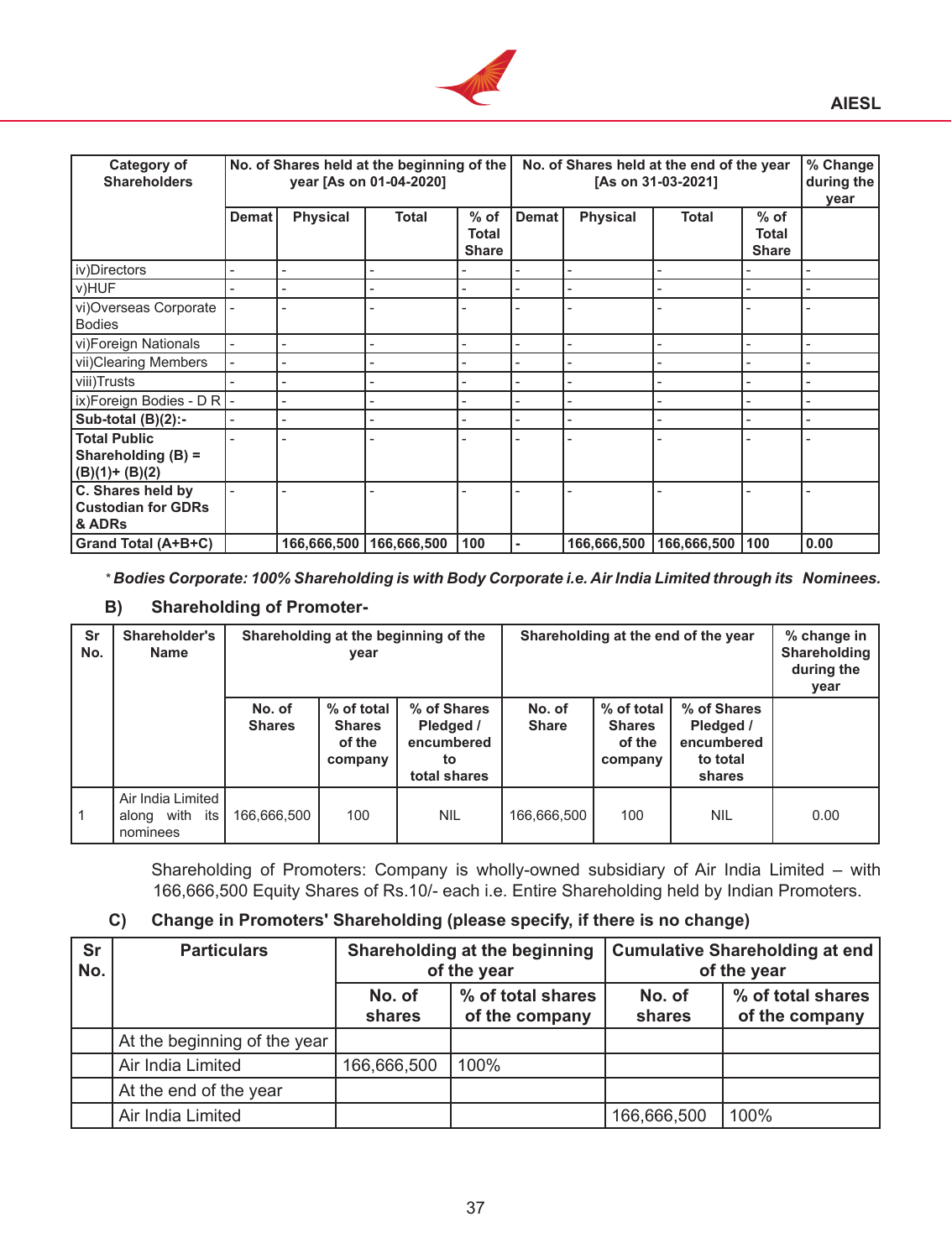

## **D) Shareholding Pattern of top ten Shareholders: (Other than Directors, Promoters and Holders of GDRs and ADRs):**

| Sr<br><b>No</b> | For Each of the Top 10<br><b>Shareholders</b> |                                                         | Shareholding at the<br>beginning of the year | Cumulative Shareholding at<br>end of the year |                                     |  |
|-----------------|-----------------------------------------------|---------------------------------------------------------|----------------------------------------------|-----------------------------------------------|-------------------------------------|--|
|                 |                                               | % of total shares<br>No. of<br>of the company<br>shares |                                              | No. of<br>shares                              | % of total shares<br>of the company |  |
|                 | NOT APPLICABLE                                |                                                         |                                              |                                               |                                     |  |
| $\overline{2}$  |                                               |                                                         |                                              |                                               |                                     |  |

### **E) Shareholding of Directors and Key Managerial Personnel#**

| S.<br>No. | <b>Shareholding of each Directors</b><br>and each Key Managerial<br><b>Personnel</b>              | Shareholding at the<br>beginning of the year |                                     | <b>Cumulative Shareholding at</b><br>the end of year |                                     |  |
|-----------|---------------------------------------------------------------------------------------------------|----------------------------------------------|-------------------------------------|------------------------------------------------------|-------------------------------------|--|
|           |                                                                                                   | No. of<br>shares                             | % of total shares<br>of the company | No. of<br>shares                                     | % of total shares<br>of the company |  |
|           | <b>NIL</b>                                                                                        |                                              |                                     |                                                      |                                     |  |
|           | (Note: Equity Shares are held by<br>Nominees of Air India only, which<br>includes directors also) |                                              |                                     |                                                      |                                     |  |
|           | Total                                                                                             |                                              |                                     |                                                      |                                     |  |

### **V. INDEBTEDNESS -Indebtedness of the Company including interest outstanding/accrued but not due for payment.**

### **(In Rs Crore)**

|                                                     | <b>Secured Loans</b><br>excluding deposits | <b>Unsecured</b><br>Loans | <b>Deposits</b>          | <b>Total Indebtedness</b> |
|-----------------------------------------------------|--------------------------------------------|---------------------------|--------------------------|---------------------------|
| Indebtedness at the beginning of the financial year |                                            |                           |                          |                           |
| i) Principal Amount                                 | $\overline{\phantom{0}}$                   | $\overline{\phantom{a}}$  | $\overline{\phantom{0}}$ | $\overline{\phantom{0}}$  |
| ii) Interest due but not paid                       | ۰                                          | ٠                         | ٠                        |                           |
| iii) Interest accrued but not due                   | ۰                                          |                           |                          |                           |
| Total (i+ii+iii)                                    | $\overline{\phantom{0}}$                   | $\overline{\phantom{a}}$  | $\overline{\phantom{a}}$ | $\overline{\phantom{0}}$  |
| Change in Indebtedness during the financial year    |                                            |                           |                          |                           |
| * Addition                                          | ۰                                          | $\overline{\phantom{a}}$  | $\overline{\phantom{a}}$ | $\overline{\phantom{0}}$  |
| * Reduction                                         | ۰                                          |                           | ۰                        |                           |
| Net Change                                          |                                            |                           |                          |                           |
| Indebtedness at the end of the financial year       |                                            |                           |                          |                           |
| i) Principal Amount                                 |                                            |                           |                          |                           |
| ii) Interest due but not paid                       | ۰                                          | ٠                         | ۰                        |                           |
| iii) Interest accrued but not due                   | ۰                                          | $\overline{\phantom{a}}$  | $\overline{\phantom{a}}$ | -                         |
| Total (i+ii+iii)                                    |                                            |                           | ۰                        |                           |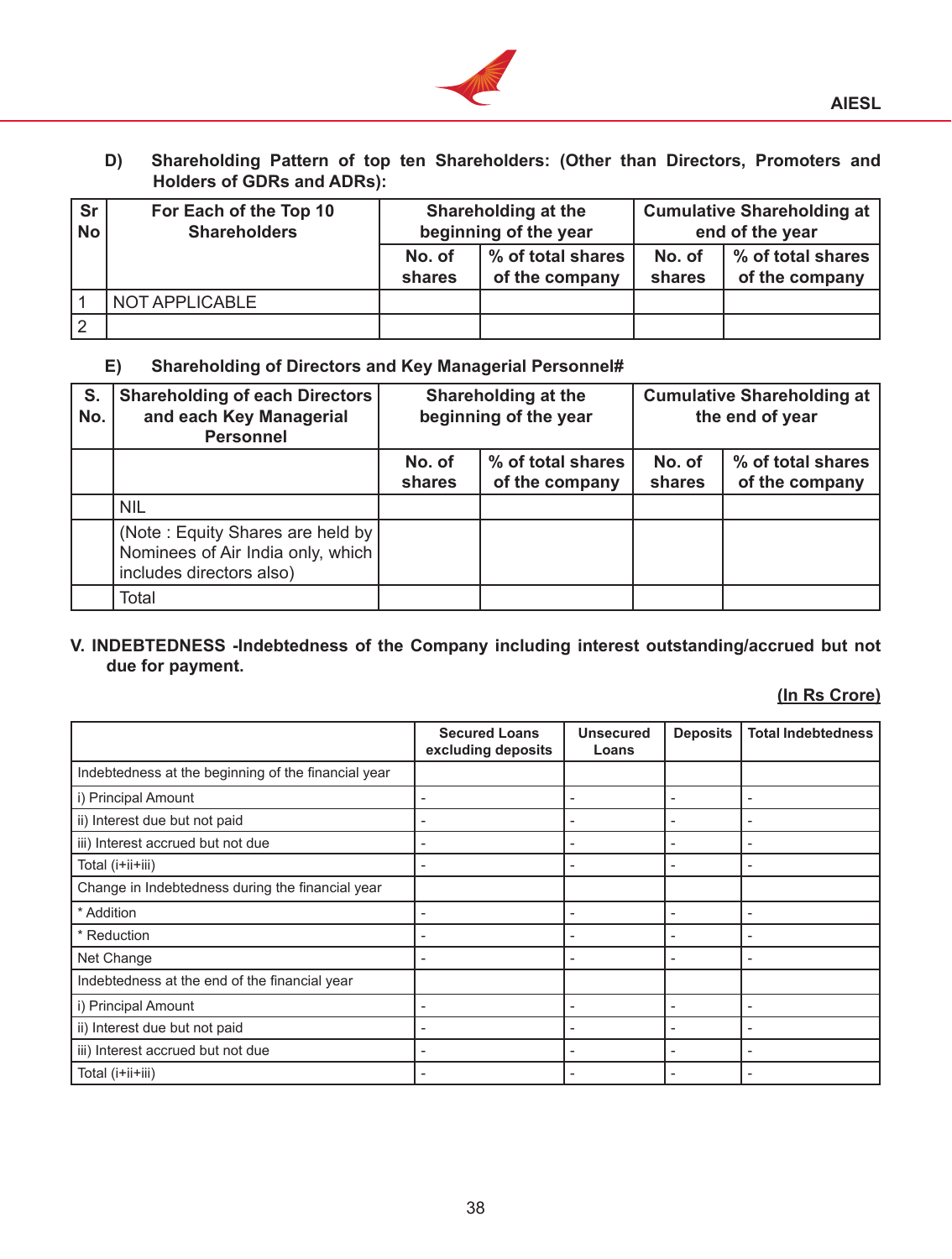

## **VI. REMUNERATION OF DIRECTORS AND KEY MANAGERIAL PERSONNEL**

### **A. Remuneration to Managing Director, Whole-time Directors and/or Manager:**

| <u>(figures In Rs.)</u>   |                                                                                           |  |                          |  |  |   |               |  |
|---------------------------|-------------------------------------------------------------------------------------------|--|--------------------------|--|--|---|---------------|--|
| <b>Sr</b>                 | <b>Particulars of Remuneration</b>                                                        |  | Name of MD/WTD/ Manager  |  |  |   | <b>Total</b>  |  |
| <b>No</b>                 |                                                                                           |  |                          |  |  |   | <b>Amount</b> |  |
|                           | There were no Managing, Whole Time Directors in the Company. During the year              |  |                          |  |  |   | <b>NIL</b>    |  |
|                           | 2020-21 except CEO. The details of CEO have been provided under KMP.                      |  |                          |  |  |   |               |  |
| $\mathbf{1}$              | Gross salary                                                                              |  |                          |  |  |   |               |  |
|                           | (a) Salary as per provisions contained<br>in section 17(1) of the Income-tax Act,<br>1961 |  |                          |  |  |   |               |  |
|                           | (b)Value of perquisites u/s 17(2)<br>Income-tax Act, 1961                                 |  |                          |  |  |   |               |  |
|                           | (c)Profits in lieu of salary under section<br>17(3) Income- tax Act, 1961                 |  |                          |  |  |   |               |  |
| $\overline{2}$            | <b>Stock Option</b>                                                                       |  | $\blacksquare$           |  |  |   |               |  |
| $\ensuremath{\mathsf{3}}$ | <b>Sweat Equity</b>                                                                       |  |                          |  |  |   |               |  |
| $\overline{4}$            | Commission as % of profit others<br>specify.                                              |  |                          |  |  |   |               |  |
| 5                         | Others: (PF, DCS, House Perks tax etc)                                                    |  | $\overline{\phantom{a}}$ |  |  | ۰ |               |  |
|                           | Total (A)                                                                                 |  | ۰                        |  |  | ۰ |               |  |
|                           | Ceiling as per the Act                                                                    |  |                          |  |  |   |               |  |

## **B. Remuneration to other directors – Not Applicable**

| <b>Sr</b><br>No. | <b>Particulars of Remuneration</b>                                                | <b>Name of Directors</b> |                          |                          |                |  | <b>Total</b><br><b>Amount</b> |
|------------------|-----------------------------------------------------------------------------------|--------------------------|--------------------------|--------------------------|----------------|--|-------------------------------|
| $\mathbf 1$      | <b>Independent Directors</b>                                                      |                          | ۰                        |                          |                |  |                               |
|                  | Fee for attending board committee<br>meetings                                     |                          |                          |                          |                |  |                               |
|                  | Commission                                                                        |                          |                          |                          |                |  |                               |
|                  | Others, please specify (Fees for  -<br>attending Board Sub Committee<br>Meetings) |                          |                          |                          |                |  |                               |
|                  | Total(1)                                                                          | $\blacksquare$           | $\overline{\phantom{a}}$ | $\blacksquare$           | $\blacksquare$ |  | $\blacksquare$                |
| $\overline{2}$   | <b>Other Non-Executive Directors</b>                                              | $\sim$                   | $\blacksquare$           | $\blacksquare$           | ۰              |  | $\overline{\phantom{a}}$      |
|                  | Fee for attending board committee<br>meetings                                     |                          |                          |                          |                |  |                               |
|                  | Commission                                                                        | $\overline{\phantom{a}}$ | $\blacksquare$           | $\blacksquare$           |                |  |                               |
|                  | Others, please specify                                                            | $\blacksquare$           | $\blacksquare$           | $\blacksquare$           | ۰              |  | ٠                             |
|                  | Total (2)                                                                         | $\overline{\phantom{a}}$ | $\overline{\phantom{a}}$ |                          |                |  |                               |
|                  | Total $(B)=(1+2)$                                                                 | $\blacksquare$           | $\sim$                   | $\overline{\phantom{a}}$ | ۰              |  | $\overline{\phantom{a}}$      |
|                  | <b>Total Managerial Remuneration</b>                                              | $\blacksquare$           | $\overline{\phantom{a}}$ | $\blacksquare$           | ۰              |  | $\overline{\phantom{a}}$      |
|                  | Overall Ceiling as per the Act                                                    | $\sim$                   | $\blacksquare$           | $\blacksquare$           |                |  |                               |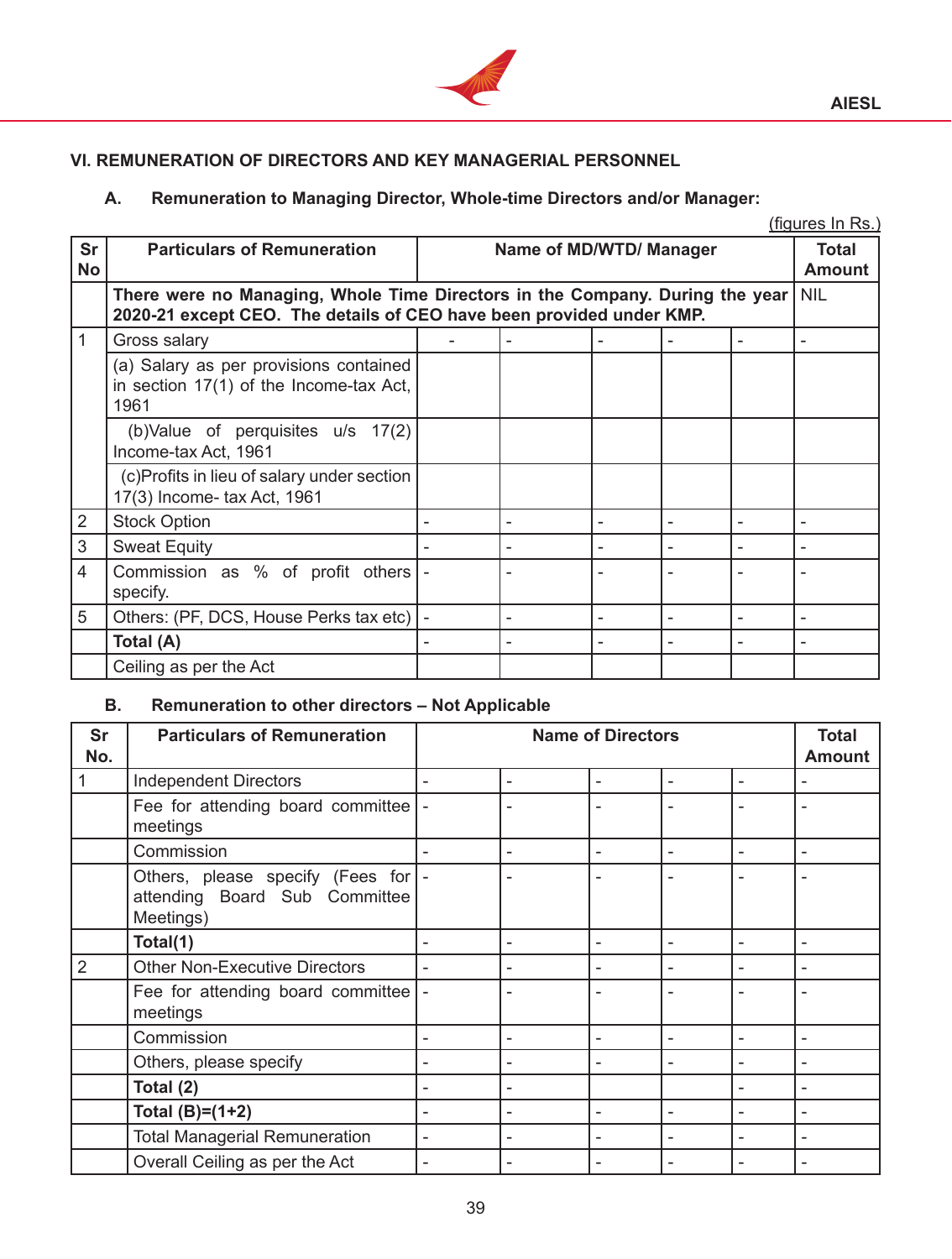

## **C. REMUNERATION TO KEY MANAGERIAL PERSONNEL OTHER THAN MD/MANAGER/WTD**

**(Figures in Rs)**

| Sr.            | <b>Particulars of</b>                                                                                          | <b>Key Managerial Personnel</b>                                      |                                                                                         |                                                                                                   |        |            |                       |  |
|----------------|----------------------------------------------------------------------------------------------------------------|----------------------------------------------------------------------|-----------------------------------------------------------------------------------------|---------------------------------------------------------------------------------------------------|--------|------------|-----------------------|--|
| No.            | <b>Remuneration</b>                                                                                            |                                                                      | <b>CEO</b>                                                                              |                                                                                                   | $CS^*$ | <b>CFO</b> | <b>Total</b>          |  |
|                |                                                                                                                | <b>Shri HR</b><br>Jagannath<br>(From<br>01.04.2020 to<br>31.10.2020) | <b>Shri Arun</b><br><b>Kumar</b><br><b>Bansal (From</b><br>01.11.2020 to<br>31.12.2020) | <b>Shri</b><br><b>Subramanian</b><br><b>Senthilkumar</b><br>(from<br>01.01.2021 to<br>31.03.2021) |        |            |                       |  |
| $\mathbf{1}$   | Gross salary                                                                                                   |                                                                      |                                                                                         |                                                                                                   |        |            |                       |  |
|                | Salary<br>(a)<br>as<br>provisions<br>per<br>contained<br>in<br>section 17(1) of<br>the Income-tax<br>Act, 1961 | 16,27,665                                                            | 16,20,095                                                                               | 8,80,344                                                                                          |        | 23,06,614  | 64, 34, 718           |  |
|                | of<br>(b)<br>Value<br>perquisites<br>u/s<br>17(2)<br>Income-<br>tax Act, 1961                                  |                                                                      | 6,000                                                                                   | 8,100                                                                                             |        | 21,600     | 35,700                |  |
|                | (c) Profits in lieu<br>of salary under<br>section<br>17(3)<br>Income-tax Act,<br>1961                          |                                                                      |                                                                                         |                                                                                                   |        |            |                       |  |
| $\overline{2}$ | <b>Stock Option</b>                                                                                            |                                                                      |                                                                                         |                                                                                                   |        |            |                       |  |
| $\overline{3}$ | <b>Sweat Equity</b>                                                                                            |                                                                      |                                                                                         |                                                                                                   |        |            |                       |  |
| $\overline{4}$ | Commission                                                                                                     |                                                                      |                                                                                         |                                                                                                   |        |            |                       |  |
|                | - as % of profit                                                                                               |                                                                      |                                                                                         |                                                                                                   |        |            |                       |  |
|                | Others, specify.                                                                                               |                                                                      |                                                                                         |                                                                                                   |        |            |                       |  |
| 5              | Others:<br>(PF,<br>DCS,<br>House<br>Perks tax etc)                                                             |                                                                      |                                                                                         |                                                                                                   |        |            |                       |  |
|                | <b>Total</b>                                                                                                   | 16,27,665                                                            | 16,26,095                                                                               | 8,88,444                                                                                          |        |            | $23,28,214$ 64,70,418 |  |

\* Shri Gagan Batra is holding the position of CS in AIESL in addition to his duties in holding company, i.e., Air India (AI).NIL remuneration has been paid to him from AIESL.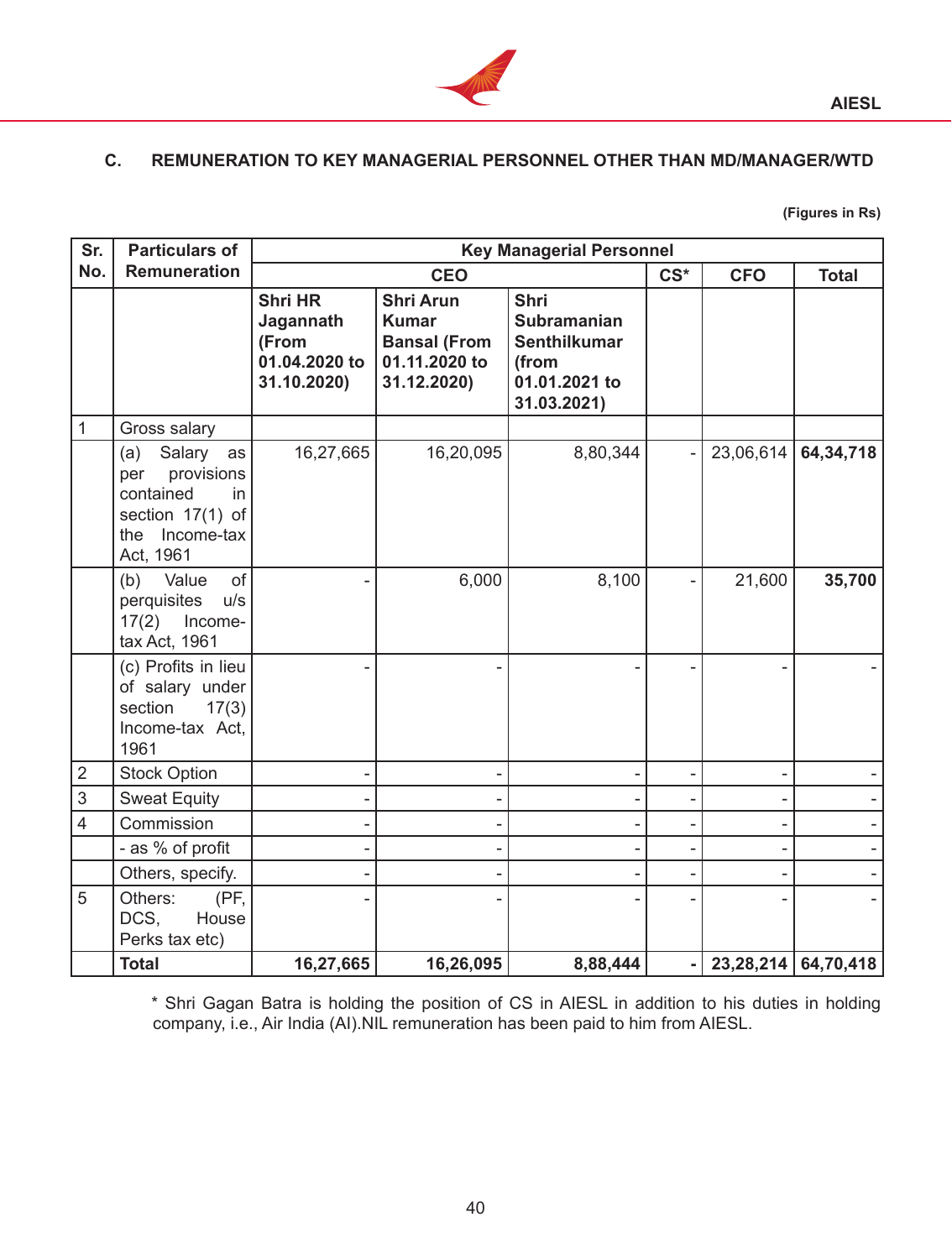

## **VII. PENALTIES / PUNISHMENT/ COMPOUNDING OF OFFENCES: NIL**

| <b>Type</b>                                   | <b>Section of</b><br><b>Companies</b><br>Act | <b>Brief</b><br><b>Description</b> | <b>Details of Penalty</b><br>/ Punishment/<br><b>Compounding fees</b><br>imposed |   | <b>Appeal</b><br>made, if<br>any (give<br>Details) |  |
|-----------------------------------------------|----------------------------------------------|------------------------------------|----------------------------------------------------------------------------------|---|----------------------------------------------------|--|
| <b>A. COMPANY</b>                             | <b>NIL</b>                                   |                                    |                                                                                  |   |                                                    |  |
| Penalty                                       |                                              | ۰                                  |                                                                                  | ۰ | ۰                                                  |  |
| Punishment                                    |                                              |                                    |                                                                                  | ۰ |                                                    |  |
| Compounding                                   | ۰                                            | ۰                                  |                                                                                  | ۰ | ۰                                                  |  |
| <b>B. DIRECTORS</b>                           | <b>NIL</b>                                   |                                    |                                                                                  |   |                                                    |  |
| Penalty                                       |                                              |                                    |                                                                                  | ۰ | $\blacksquare$                                     |  |
| Punishment                                    |                                              |                                    |                                                                                  | ۰ |                                                    |  |
| Compounding                                   |                                              | ٠                                  |                                                                                  | ۰ | ۰                                                  |  |
| <b>C. OTHER OFFICERS IN</b><br><b>DEFAULT</b> |                                              |                                    | <b>NIL</b>                                                                       |   |                                                    |  |
| Penalty                                       |                                              |                                    |                                                                                  | ۰ |                                                    |  |
| Punishment                                    | ۰                                            | ۰                                  |                                                                                  | ۰ |                                                    |  |
| Compounding                                   | ۰                                            | ۰                                  |                                                                                  | ۰ |                                                    |  |

**For and on behalf of Board of Directors of AI Engineering Services Limited**

**Date: 09-11-2021 Chairman Place: New Delhi** 

Sd/- **Rajiv Bansal**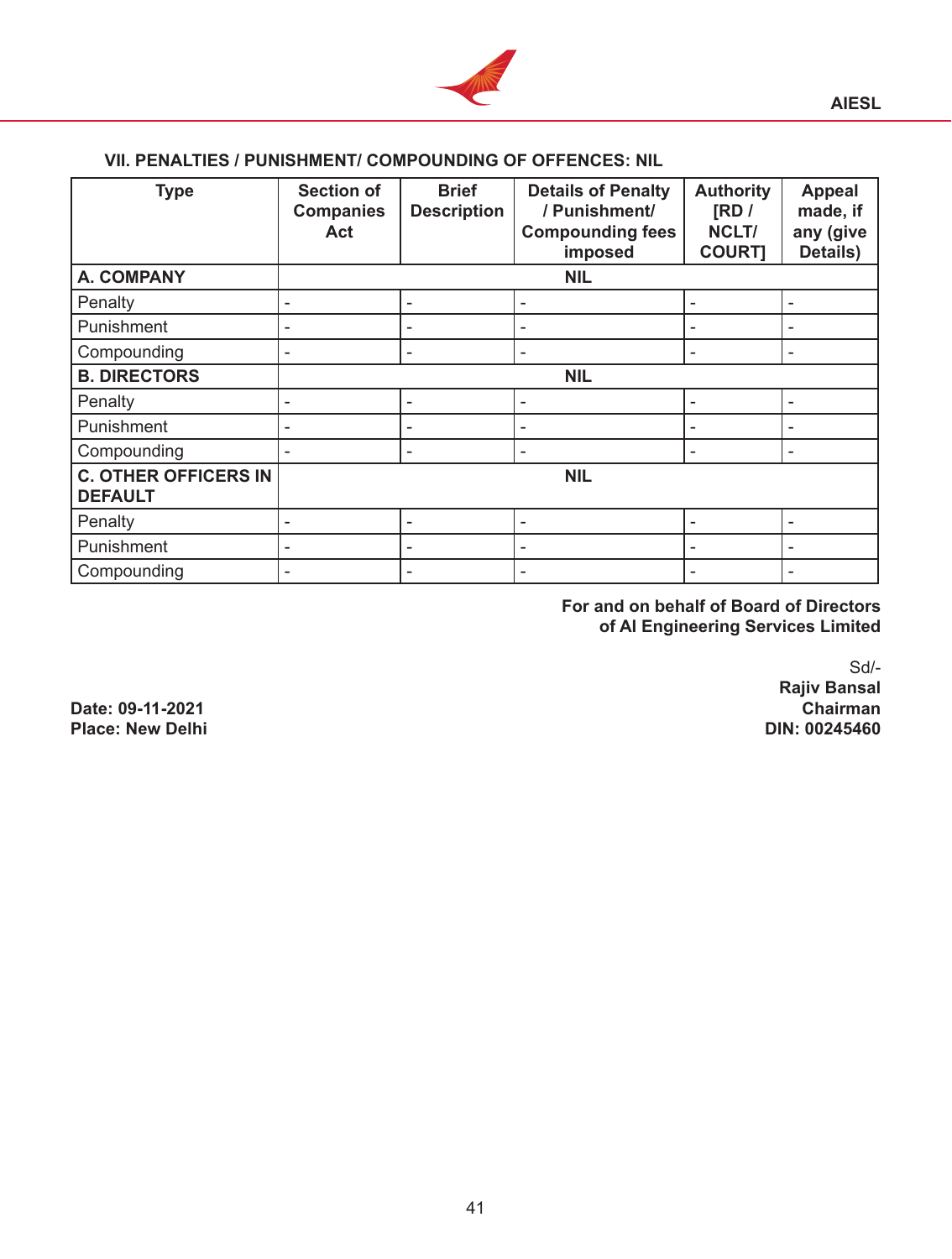

# **FORM NO. AOC-2**

**[Pursuant to clause (h) of sub-section (3) of section 134 of the Act and Rule 8 (2) of the Companies Accounts Rules, 2014)**

**Form for disclosure of particulars of contracts/arrangements entered into by the Company with related parties referred to in sub-section (1) of section 188 of the Companies Act, 2013 including certain arm's length transactions under third proviso thereto**

### **1. Details of contracts or arrangements or transactions not at arm's length basis:**

There were no contracts or arrangements or transactions entered during the year ended March 31, 2021, which were not at arm's length basis except the following:

Board of the company in its meeting held on 07-12-2020 had given its approval to the decision of administrative ministry to take over the MRO at Nagpur from Air India Limited (holding company) at the book value.

### **2. Details of contracts or arrangements or transactions at arm's length basis.**

All contracts /arrangements / transactions entered by the Company with related parties under Section 188(1) of the Act during the financial year 2020-21 were on an arm's length basis, in the ordinary course of business

| <b>Name of Related</b><br>Party & Nature of<br>Relationship                                        | <b>Nature of Transaction</b> | <b>Duration of</b><br><b>Transaction</b> | <b>Salient terms of</b><br>transaction | <b>Amount</b><br>(In<br><b>Millions)</b> |
|----------------------------------------------------------------------------------------------------|------------------------------|------------------------------------------|----------------------------------------|------------------------------------------|
| Air India Ltd (AIL)<br><b>Holding Company</b>                                                      | Revenue from Operation       | 1 April 2020-31<br>March 2021            | from<br>Revenue<br>Operation (Income)  | 6260.9                                   |
|                                                                                                    | 1. Interest on dues to AI    |                                          | Expenditure                            | 1321.2                                   |
|                                                                                                    | 2. Rent Premises             |                                          |                                        | 513.3                                    |
|                                                                                                    | 3. Other Expenses            |                                          |                                        | 1.7                                      |
|                                                                                                    | <b>Total Expenditure</b>     |                                          |                                        | 1836.2                                   |
| Alliance<br>Aviation<br>Air<br>Limited (AAAL)                                                      | 1. Revenue from<br>Operation | 1 April 2020-31<br>March 2021            | Income                                 | 459.1                                    |
| (Subsidiary of Air India                                                                           | 2. Interest                  |                                          |                                        | 117.4                                    |
| Ltd)                                                                                               | <b>Total Income</b>          |                                          |                                        | 576.5                                    |
|                                                                                                    | Expenditure                  | 1 April 2020-31<br>March 2021            | Expenditure                            | 7.4                                      |
| Al Airport Services Ltd.<br>(AIASL) earlier<br>known<br>as Air India Air Transport<br>Services Ltd | Revenue from Operation       | 1 April 2020-31<br>March 2021            | from<br>Revenue<br>Operation (Income)  | 0.6                                      |
| (Subsidiary of Air India                                                                           | <b>Handling Charges</b>      |                                          | Expenditure                            | 98.90                                    |
| Ltd)                                                                                               | Interest                     |                                          |                                        | 89.9                                     |
|                                                                                                    | <b>Total Expenditure</b>     |                                          |                                        | 188.8                                    |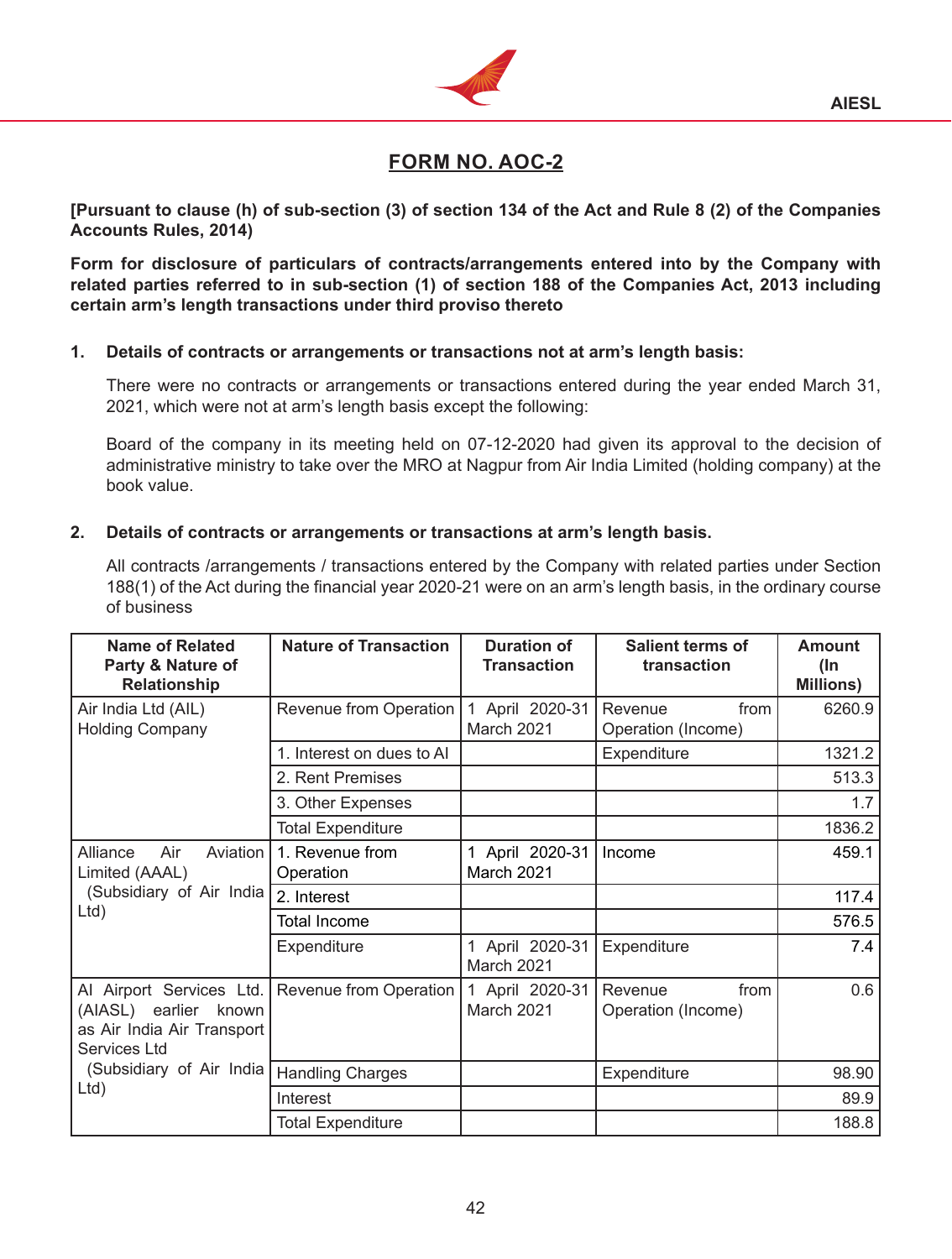

| <b>Name of Related</b><br>Party & Nature of<br><b>Relationship</b>    | <b>Nature of Transaction</b>          | <b>Duration of</b><br><b>Transaction</b>    | <b>Salient terms of</b><br>transaction | <b>Amount</b><br>(In<br><b>Millions)</b> |
|-----------------------------------------------------------------------|---------------------------------------|---------------------------------------------|----------------------------------------|------------------------------------------|
| Air<br>India<br><b>Express</b><br>Limited(AIXL)                       | Revenue from Operation                | April 2020-31<br>March 2021                 | Income                                 | 803.4                                    |
| (Subsidiary of Air India                                              | Other Income (Interest)               |                                             |                                        | 90.5                                     |
| Ltd)                                                                  | <b>Total Income</b>                   |                                             |                                        | 893.9                                    |
|                                                                       | Expenditure                           |                                             | Expenditure                            |                                          |
| <b>SATS</b><br>Airport<br>India<br>Air<br>Limited<br>Services Private | Revenue from Operation                | April 2020-31<br>$\mathbf{1}$<br>March 2021 | Revenue<br>from<br>Operation (Income)  | 0.3                                      |
| (AISATS)                                                              | <b>Handling Charges</b>               |                                             | Expenditure                            | 55.9                                     |
|                                                                       | Hire of<br>Manpower<br>on<br>contract |                                             |                                        | 26.8                                     |
|                                                                       | of<br>Hire<br>Lease<br>Equipment      |                                             |                                        | 15.6                                     |
|                                                                       | <b>Other Expense</b>                  |                                             |                                        | 1.41                                     |
|                                                                       | <b>Total Expenditure</b>              |                                             |                                        | 99.71                                    |
| Hotel Corporation of India<br>Limited (Subsidiary of Air              | Hotel Expenses-Staff on<br>Duty       | 1 April 2020-31<br>March 2021               | Expenditure                            | 9.1                                      |
| India Ltd)                                                            | <b>Total Expenditure</b>              |                                             |                                        | 9.1                                      |

### **For and on behalf of Board of Directors of AI Engineering Services Limited**

**Date: 09-11-2021 Chairman Place: New Delhi** 

Sd/- **Rajiv Bansal**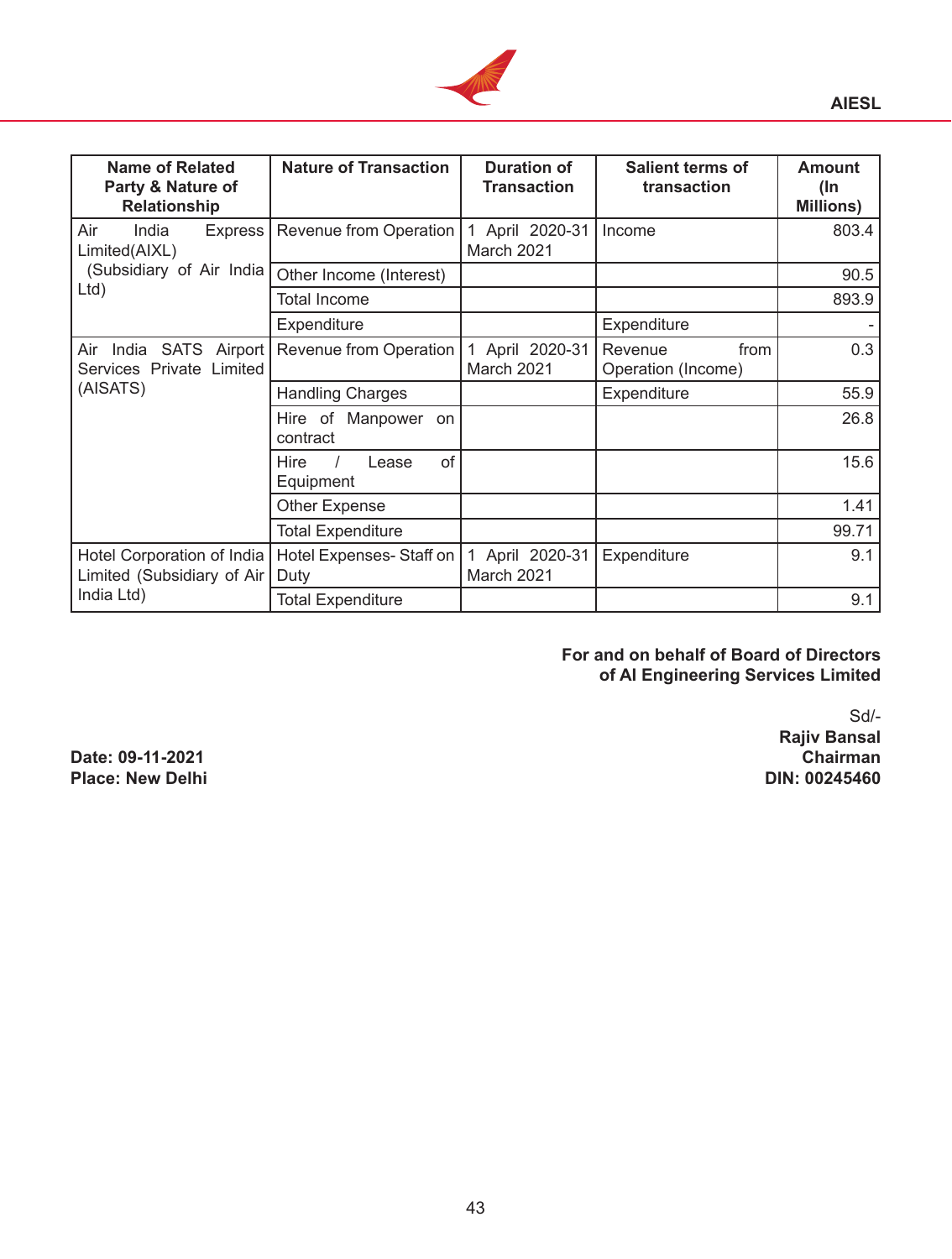

# **SECRETARIAL AUDIT REPORT**

FOR THE FINANCIAL YEAR ENDED 31ST MARCH, 2021

(Pursuant to Section 204 (1) of the Companies Act, 2013 and rule No.9 of the Companies (Appointment and Remuneration of Managerial Personnel) Rules, 2014)

To, The Members, AI Engineering Services Limited Airlines House, 113, Gurudwara Rakabganj Road, New Delhi – 110001.

I have conducted the secretarial audit of the compliance of applicable statutory provisions and the adherence to good corporate practices by **AI Engineering Services Limited** (CIN:U74210DL2004GOI125114) (hereinafter called the Company or AIESL). Secretarial Audit was conducted in a manner that provided me a reasonable basis for evaluating the corporate conducts / statutory compliances and expressing my opinion thereon.

Based on my verification of the **AI Engineering Services Limited's** books, papers, minute books, forms and returns filed and other records maintained by the company and also the information provided by the company, its officers, agents and authorised representatives during the conduct of secretarial audit and as per the explanations given to me and the representations made by the Management, I hereby report that in my opinion, the Company has, during the audit period covering the financial year ended on 31st March, 2021 generally complied with the statutory provisions listed hereunder and also that the Company has proper Board processes and compliance mechanism in place to the extent, in the manner and subject to the reporting made hereinafter:

- A. I have examined the books, papers, minute books, forms and returns filed and other records made available to me and maintained by the company for the financial year ended on 31st March, 2021 according to the applicable provisions of:
	- i. The Companies Act, 2013 ('the Act') andthe rules made there under;

During the period under review the Company has complied with the provisions of Companies Act, 2013, ('the Act') and the rules made thereunder, as applicable, subject to the following observations:

- a) The annual accounts of the company relating to FY 2019-20 were adopted by members in adjourned AGM on Feb 23, 2021.
- b) The company did not have any woman Director during the period till 10.09.2020 in its Board of directors.
- c) Company has not appointed Independent directors pursuant to sub-section 4& 5 of section 149 of Companies Act, 2013, hence no meeting of independent directors could be held during the period under audit. Since, the company has not appointed independent directors, the company has not complied with the provisions of section 177(2) and 178 of Companies Act, 2013 read with Rule 6 of Companies(Meetings of Board and its Power) Rules, 2014 as regard the appointment of Independent directors in composition of the Audit Committee.
- d) Company has not constituted Remuneration and Nomination Committee of the Board pursuant to 178 of Companies Act, 2013 read with Rule 6 of Companies(Meetings of Board and its Power) Rules, 2014 as it meets the prescribe criteria as mentioned in Rule 6.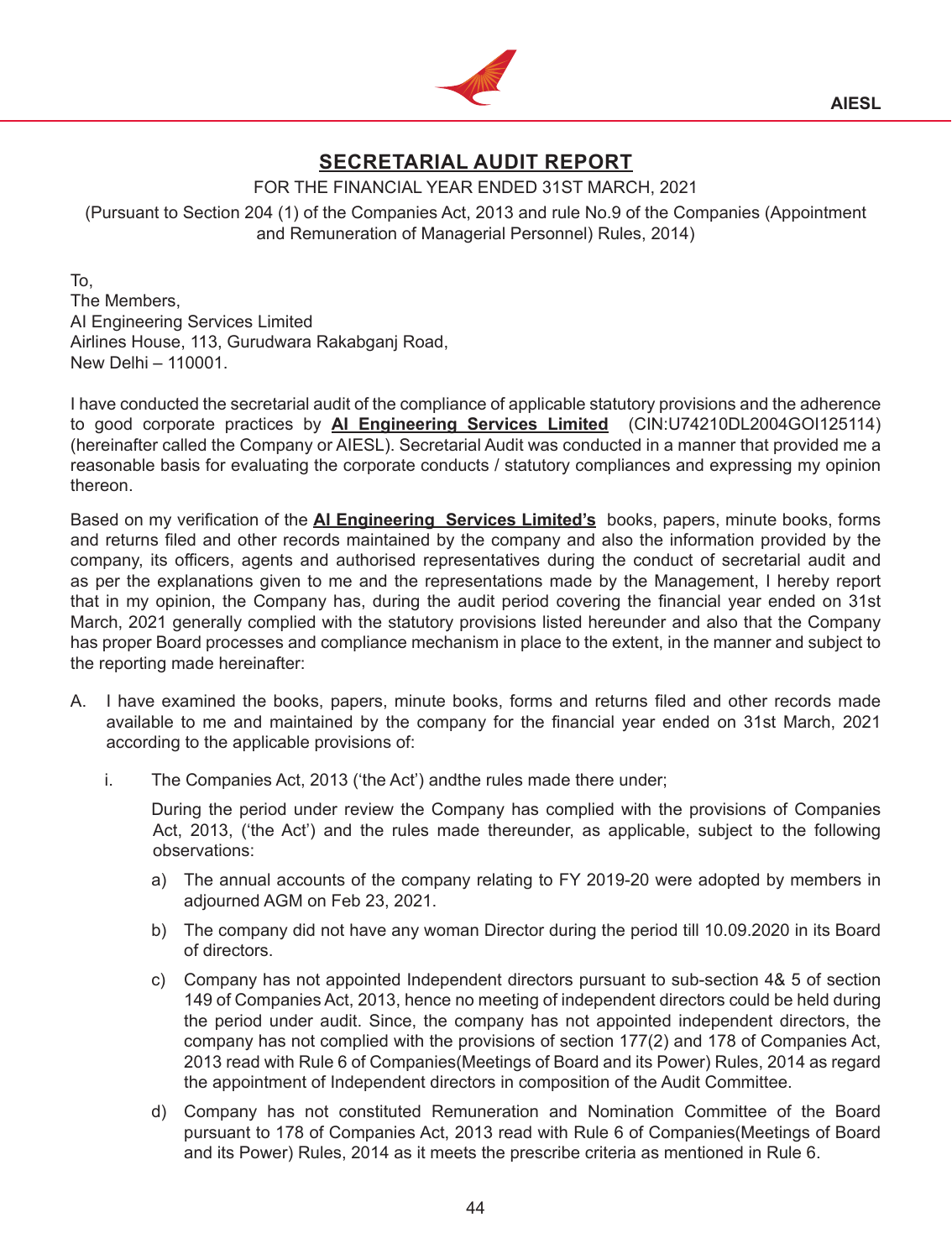

However, appointment of independent directors in public companies which are wholly-owned subsidiaries of unlisted public companies are not require to appoint independent directors, vide notification of MCA, Companies (Appointment and Qualification of Directors)Amendment Rules, 2017dated July 5, 2017.

e) Risk Management Policy:

Provisions of Section 134(3)(n) of Companies Act, 2013 provides that there shall be attached to financial statements laid before a company in general meeting, a report by its Board of Directors, which shall include—

a statement indicating development and implementation of a risk management policy for the company including identification therein of elements of risk, if any, which in the opinion of the Board may threaten the existence of the company.

 It has been clarified that the Company is under process of development of Risk Management Policy.

DPE Guidelines also emphasize that the Board should ensure the integration and alignment of the risk management system with the corporate and operational objectives and also that risk management is undertaken as a part of normal business practice.

Queries raised by Statutory auditors of the company in Audit Observations in relation to compliance of Companies Act, 2013 which has been replied by the Management in Directors Report have not been reproduced here.

- (ii) The Securities Contracts (Regulation) Act, 1956 ('SCRA') and the rules made thereunder;
- (iii) The Depositories Act, 1996 and the Regulations and Bye-laws framed thereunder; (Not applicable to the company)
- (iv) Foreign Exchange Management Act, 1999 and the rules and regulations made thereunder to the extent of Foreign Direct Investment, Overseas Direct Investment and External Commercial Borrowings; (Not applicable to the company)
- (v) The following Regulations and Guidelines prescribed under the Securities and Exchange Board of India Act, 1992 ('SEBI Act'):
	- (a) The Securities and Exchange Board of India (Substantial Acquisition of Shares and Takeovers) Regulation, 2011; (Not applicable to the company)
	- (b) The Securities and Exchange Board of India (Prohibition of Insider Trading) Regulations, 1992;
	- (c) The Securities and Exchange Board of India (Issue of Capital and Disclosure Requirements) Regulations, 2009; (Not applicable to the company)
	- (d) The Securities and Exchange Board of India (Employee Stock Option Scheme and Employee Stock Purchase Scheme) Guidelines, 1999; (Not applicable to the company)
	- (e) The Securities and Exchange Board of India (Issue and Listing of Debt Securities) Regulations, 2008; (Not applicable to the company)
	- (f) The Securities and Exchange Board of India (Registrars to an Issue and Share Transfer Agents) Regulations, 1993 regarding the Companies Act and dealing with client; (Not applicable to the company)
	- (g) The Securities and Exchange Board of India (Delisting of Equity Shares) Regulations, 2009; (Not applicable to the company) and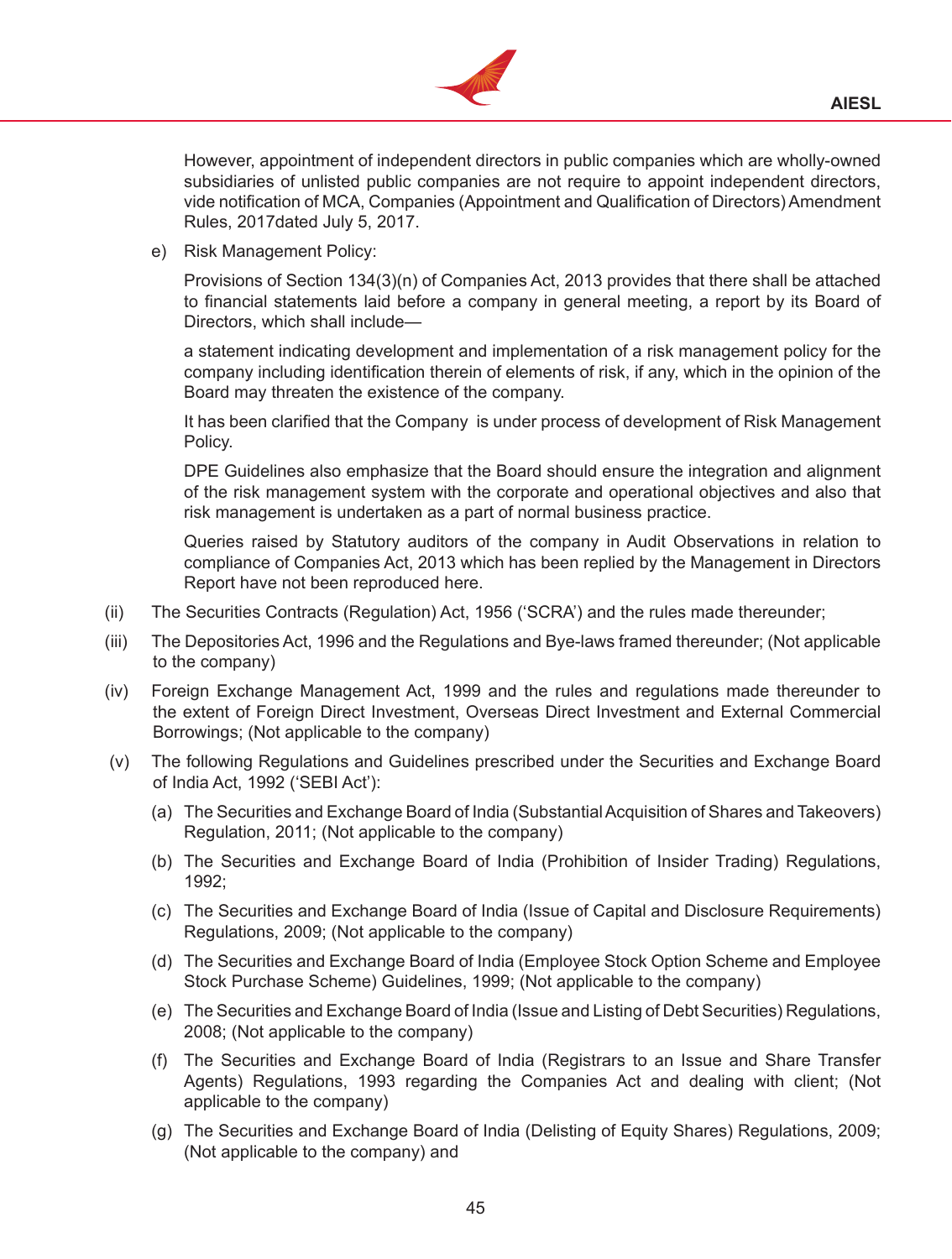

- (h) The Securities and Exchange Board of India (Buyback of Securities) Regulations, 1998; (Not applicable to the company)
- (vi) In aviation sector, following laws are specifically applicable to the Company:
	- Aircraft Act, 1934
	- Civil Aviation Requirements issued by DGCA

And the company has represented earlier that the AIESL is approved by the DGCA under CAR 145, and CAR 147, both issued by the DGCA. Both these regulations have been issued under Rule 133B of Indian Aircraft Rule 1937. Besides that, any person certifying the aircraft needs to hold a license issued under the provision of CAR 66, which is a regulation under Rule 61.

For the compliance of the mentioned Regulations,

- a) AIESL had made the policy documents called "Maintenance Organisation Exposition (MOE)" and "Maintenance Training Organisation Exposition (MTOE)". These Documents are approved by the DGCA. Any amendment also needs to be approved by the DGCA.
- b) AIESL Quality system needs to carry out frequent internal audits to ensure that each of the sections is in compliance of the regulations and the provision of MOE/MTOE.
- c) DGCA conducts yearly scheduled audits. DGCA also carries out spot-checks, and other surprise audits.
- d) AIESL is audited by agencies getting work done by AIESL, like the Air India and a number of other airlines.
- e) AIESL is also subject to audits by foreign regulators, where AIESL is certifying the aircraft registered in their respective countries.
- f) AIESL is also approved by many foreign regulators like EASA and FAA, who carry out surveillance audits.

DGCA has issued Civil Aviation Requirements (CAR) under section 4 of Aircraft Act, 1934 read with Rule 133A of Aircraft Rules, 1937 and the company is required to comply such requirements under DGCA check systems. While the broad principles of law are contained in the Aircraft Rules, 1937, Civil Aviation Requirements are issued to specify the detailed requirements and compliance procedures.

### **I further report, that the company carried the compliance of aforesaid CAR under aviation laws and the compliance by the Company of such aviation laws have not been reviewed in this Audit which have been subject to review by DGCA and other designated professionals/authorities.**

I have also examined compliance with the applicable clauses of the following:

- a) Secretarial Standards issued by The Institute of Company Secretaries of India.
- b) Guidelines on Corporate Governance for Central Public Sector Enterprises as stipulated in the O.M. No. 18(8)/2005-GM dated 14th May, 2010 of the Ministry of Heavy Industries and Public Enterprises, Government of India.
- c) Being unlisted company, company was notrequire to enter into any listing agreements with Stock exchange(s).

I have examined the framework, processes and procedures of compliance with respect to laws applicable to the company on test basis.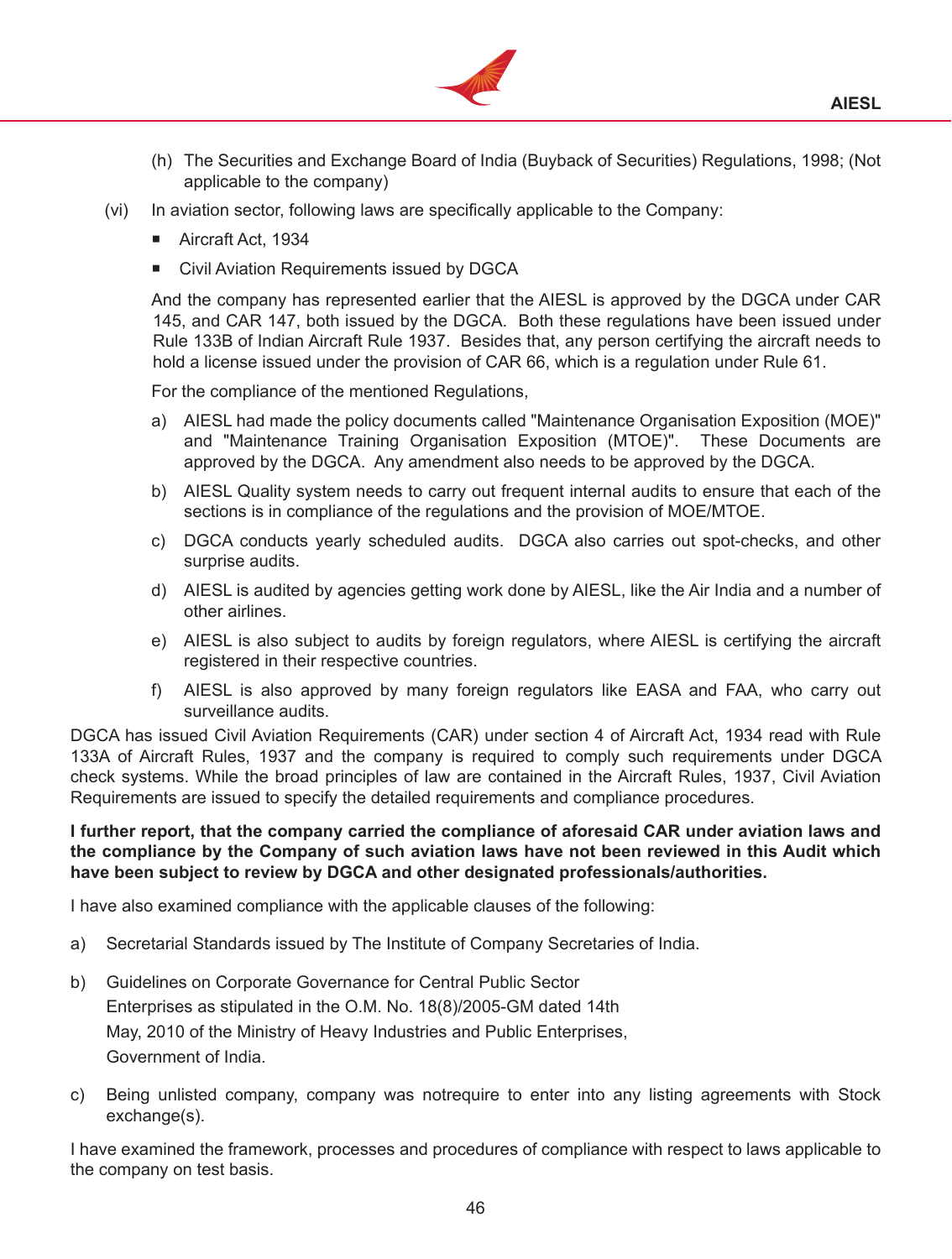

Sexual Harassment of Women at Workplace(Prevention, Prohibition and Regulation) Act, 2013: The Company has in place an Anti Sexual Harassment Policy in line with the requirements of The Sexual Harassment of Women at the Workplace (Prevention, Prohibition & Redressal) Act, 2013. Internal Complaints Committee (ICC) has been set up to redress complaints received regarding sexual harassment.

I further report, that the compliance by the Company of applicable financial laws, like direct and indirect tax laws, has not been reviewed in this Audit since the same have been subject to review by statutory financial audit and other designated professionals.

During the period under review and as per the explanations and clarifications given to me and the representations made by the Management, the Company has generally complied with the provisions of the Act, Rules, Regulations, Guidelines, etc. mentioned above subject to the observation made therein.

I further report that:

Subject to observation made above, the Board of Directors of the Company is duly constituted with proper balance of Executive Directors, Non-Executive Directors and Nominee Directors. The changes in the composition of the Board of Directors that took place during the period under review were carried out in compliance with the provisions of the Act.

Adequate notice is given to all directors to schedule the Board Meetings at least seven days in advance and where the Board meetings are called at shorter notice, presence of at least one Nominee director is ensured, agenda and detailed notes on agenda were sent and a system exists for seeking and obtaining further information and clarifications on the agenda items before the meeting and for meaningful participation at the meeting

Decisions at the Board Meetings, as represented by the management, were taken unanimously.

I further report that as per the explanations given to me and the representations made by the Management and relied upon by me there are adequate systems and processes in the Company commensurate with the size and operations of the Company to monitor and ensure compliance with applicable laws, rules, regulations and guidelines. It is informed that the Company has responded to notices for demands, claims, penalties etc. levied by various statutory / regulatory authorities and initiated actions for corrective measures, wherever necessary.

I further report that during the audit period the company has passed the necessary resolutions relating to change of its name to AI Engineering Services Limited in the EGM dated July 13, 2020.

> **For J P Saini & Associates Company Secretaries**

Sd/- **(Jiwan Parkash Saini) Proprietor Date: 02.11.2021 FCS No: 3671 UDIN: F003671C001357716**

**Place: New Delhi** 

Note 1: Specific non compliances / observations / audit qualification, reservation or adverse remarks has been reported in respect of the above at appropriate place .

Note 2: This Report is to be read with my letter of even date which is annexed as Annexure A and forms an integral part of this report.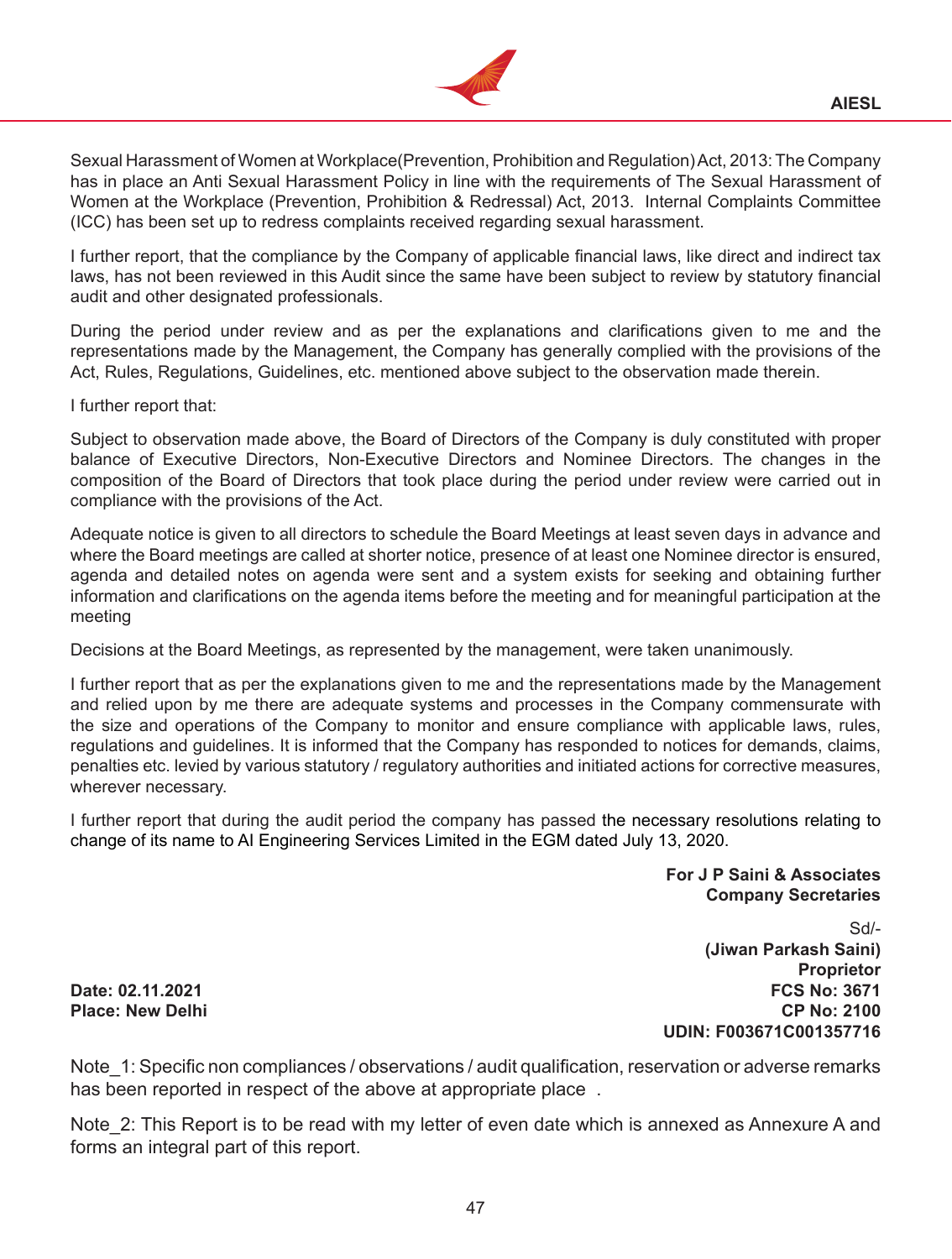

## **'ANNEXURE A'**

To, The Members, Air India Engineering Services Limited Airlines House, 113, Gurudwara Rakabganj Road, New Delhi – 110001

My report of even date is to be read along with this letter.

- 1. Maintenance of Secretarial record is the responsibility of the management of the Company. My responsibility is to express an opinion on these secretarial records based on my audit.
- 2. I have followed the audit practices and process as were appropriate to obtain reasonable assurance about the correctness of the contents of the Secretarial records. The verification was done on test basis to ensure that correct facts are reflected in Secretarial records. I believe that the process and practices, we followed provide a reasonable basis for my opinion.
- 3. I have not verified the correctness and appropriateness of financial records and Books of Accounts of the Company.
- 4. Where ever required, I have obtained the Management representation about the Compliance of laws, rules and regulations and happening of events etc.
- 5. The Compliance of the provisions of Corporate and other applicable laws, rules, regulations, standards is the responsibility of management. My examination was limited to the verification of procedure on test basis.
- 6. The Secretarial Audit report is neither an assurance as to the future viability of the Company nor of the efficacy or effectiveness with which the management has conducted the affairs of the Company.

### **For J P Saini & Associates Company Secretaries**

Sd/- **(Jiwan Parkash Saini) Proprietor Date : 02.11.2021 FCS No: 3671**

**Place: New Delhi**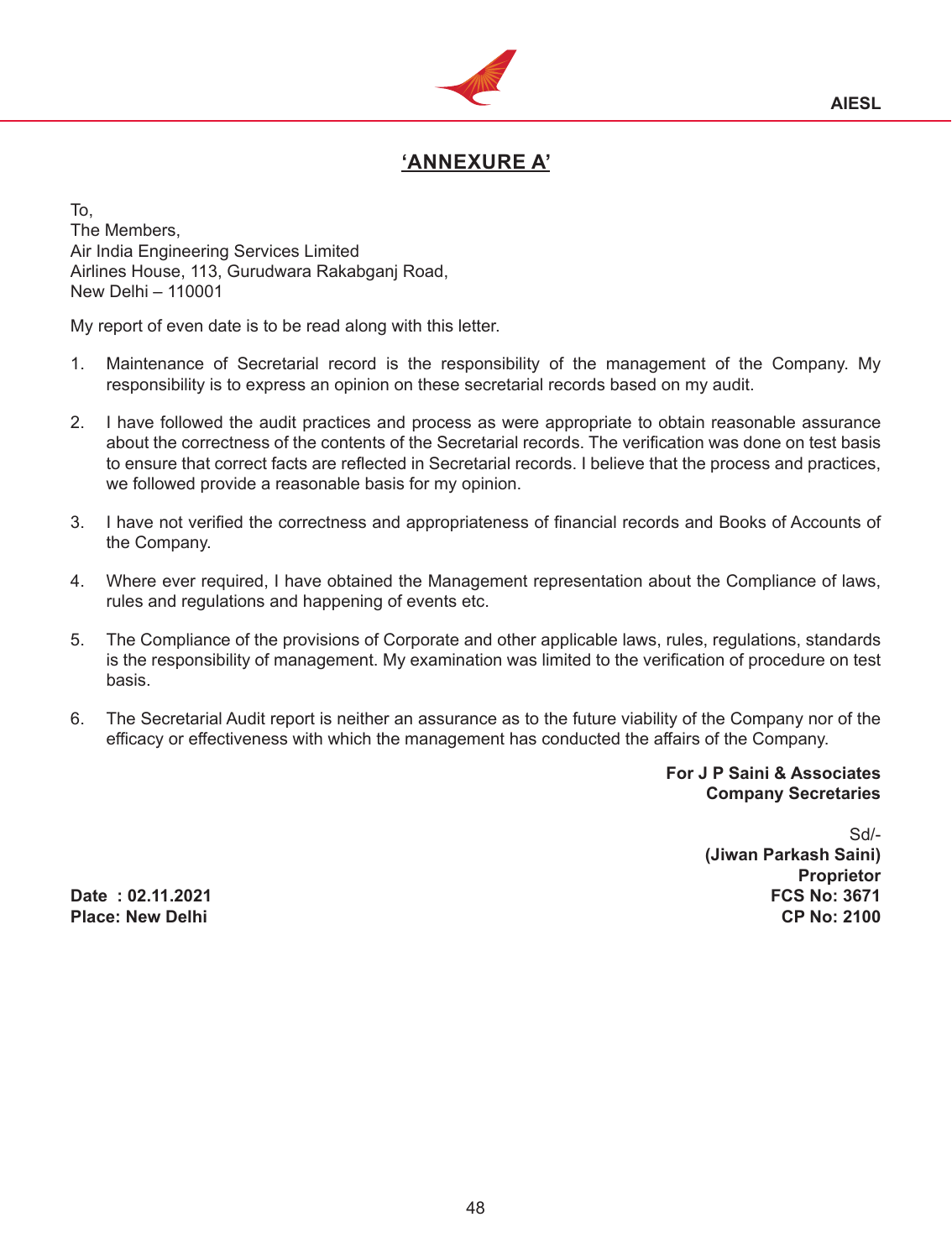

# **MANAGEMENT REPLY TO OBSERVATIONS OF SECRETARIAL AUDITOR FOR FY 2020-21**

|              | <b>Audit Observations</b>                                                                                                                                                                                                                                                                                                                                                                                                                                                                                                                                                              | <b>Management Reply</b>                                                                                                                                                                                                                                                                                                |
|--------------|----------------------------------------------------------------------------------------------------------------------------------------------------------------------------------------------------------------------------------------------------------------------------------------------------------------------------------------------------------------------------------------------------------------------------------------------------------------------------------------------------------------------------------------------------------------------------------------|------------------------------------------------------------------------------------------------------------------------------------------------------------------------------------------------------------------------------------------------------------------------------------------------------------------------|
| $\mathbf{a}$ | The annual accounts of the company<br>relating to FY 2019-20 were adopted by<br>members in adjourned AGM on Feb 23,<br>2021.                                                                                                                                                                                                                                                                                                                                                                                                                                                           | The annual accounts of the company for FY 2019-20 were<br>approved by Board in its 63 <sup>rd</sup> meeting held on 18-11-2020.                                                                                                                                                                                        |
|              |                                                                                                                                                                                                                                                                                                                                                                                                                                                                                                                                                                                        | The accounts along with Statutory Auditors' Report were<br>forwarded to office of CAG for their comments there on in<br>terms of requirements of Companies Act.                                                                                                                                                        |
|              |                                                                                                                                                                                                                                                                                                                                                                                                                                                                                                                                                                                        | Since the comments of CAG could not be received by Dec<br>2020 which were required to be annexed to the annual<br>accounts before adopting in the AGM, the AGM of the<br>company was held on 29-12-2020 to comply with statutory<br>requirement and was adjourned for adoption of accounts<br>along with CAG comments. |
|              |                                                                                                                                                                                                                                                                                                                                                                                                                                                                                                                                                                                        | The comments of CAG were received on 22-01-2021 and<br>placed before 20 <sup>th</sup> Audit Committee Meeting and 65 <sup>th</sup> Board<br>Meeting held on 16-02-2021.                                                                                                                                                |
|              |                                                                                                                                                                                                                                                                                                                                                                                                                                                                                                                                                                                        | Subsequent to Board meeting, the Final accounts of the<br>company containing CAG comments were placed and<br>adopted in the 15 <sup>th</sup> Adjourned AGM of the company held<br>on 23-02-2021.                                                                                                                       |
| $\mathsf b$  | The company did not have any woman<br>Director during the period till 10.09.2020<br>in its Board of directors.                                                                                                                                                                                                                                                                                                                                                                                                                                                                         | In terms of Article of Association of the company, directors<br>on Board of company can be appointed by Air India Ltd<br>(AI).                                                                                                                                                                                         |
|              |                                                                                                                                                                                                                                                                                                                                                                                                                                                                                                                                                                                        | Ministry of Civil Aviation (MOCA) was, therefore, requested<br>by Air India to consider appointment of a Woman Director<br>on Board of AIESL in compliance of statutory provisions.                                                                                                                                    |
|              |                                                                                                                                                                                                                                                                                                                                                                                                                                                                                                                                                                                        | Upon directions from MOCA, Ms Meenakshi Mallik was<br>nominated by AI as Woman Director on Board of AIESL<br>w.e.f. 11-09-2020.                                                                                                                                                                                        |
| $\mathbf c$  | Company has not appointed Independent<br>directors pursuant to sub-section 4 &<br>5 of section 149 of Companies Act,<br>2013, hence no meeting of independent<br>directors could be held during the period<br>under audit. Since, the company has<br>not appointed independent directors,<br>the company has not complied with the<br>provisions of section 177(2) and 178 of<br>Companies Act, 2013 read with Rule 6<br>of Companies (Meetings of Board and<br>its Power) Rules, 2014 as regard the<br>appointment of Independent directors in<br>composition of the Audit Committee. | AIESL being a wholly owned subsidiary of Air India is<br>exempted from the requirement of appointing Independent<br>Director under the Companies Act, 2013, vide MCA<br>Notification dated 05th July, 2017.                                                                                                            |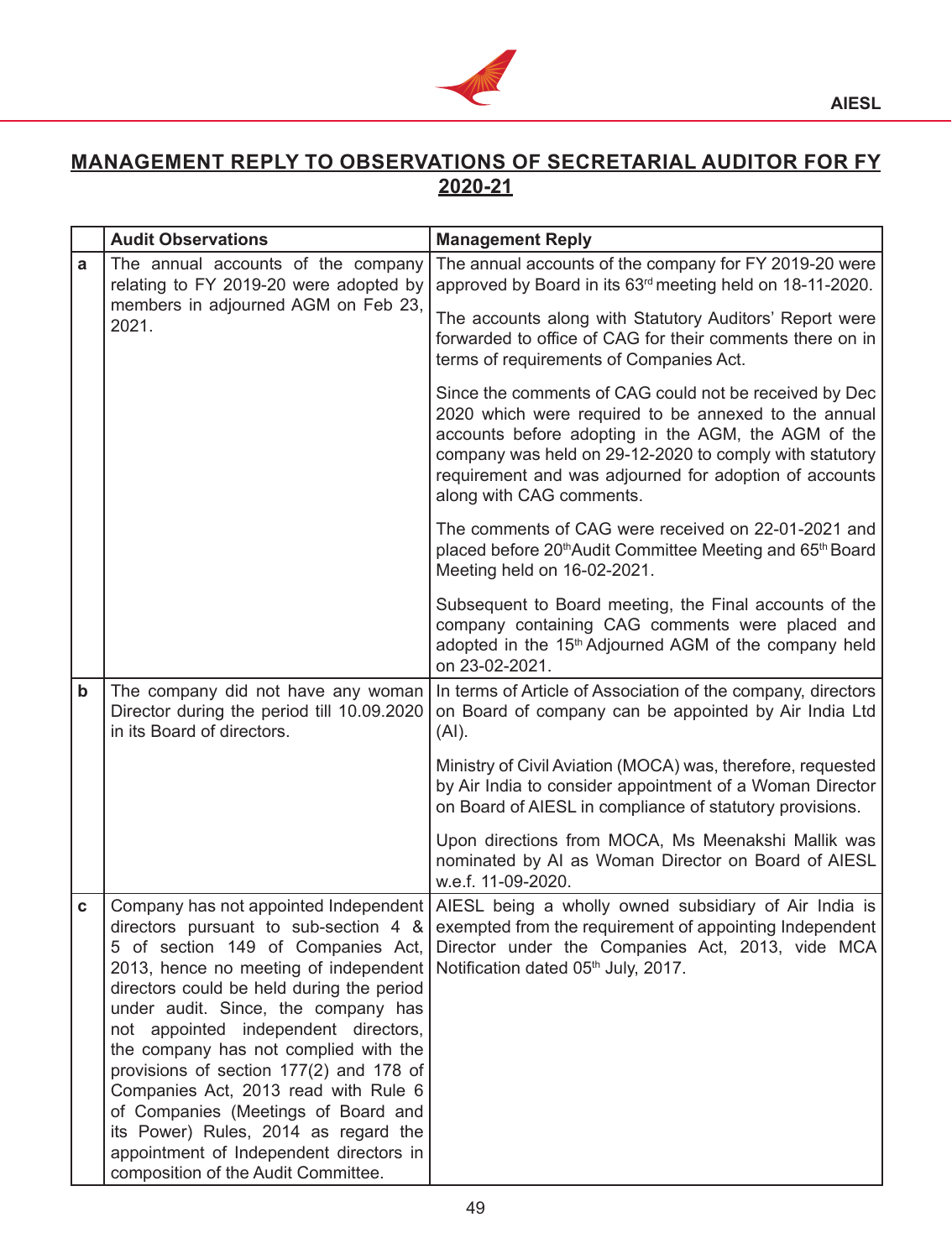

| $\mathbf d$ | has<br>constituted<br>Company<br>not<br>Remuneration and Nomination Committee<br>of the Board pursuant to 178 of Companies<br>Act, 2013 read with Rule 6 of Companies<br>(Meetings of Board and its Power) Rules,<br>2014 as it meets the prescribe criteria as<br>mentioned in Rule 6.                                              | AIESL being a wholly owned subsidiary of Air India is<br>exempted from the requirement of appointing Independent<br>Director and constitution of Nomination and Remuneration<br>Committee under the Companies Act, 2013, vide MCA<br>Notifications dated 05 <sup>th</sup> July, 2017 and 13 <sup>th</sup> July, 2017<br>respectively. |
|-------------|--------------------------------------------------------------------------------------------------------------------------------------------------------------------------------------------------------------------------------------------------------------------------------------------------------------------------------------|---------------------------------------------------------------------------------------------------------------------------------------------------------------------------------------------------------------------------------------------------------------------------------------------------------------------------------------|
|             | However, appointment of independent<br>directors in public companies which are<br>wholly-owned subsidiaries of unlisted<br>public companies are not require to appoint<br>independent directors, vide notification<br>of MCA, Companies (Appointment and<br>Qualification of Directors) Amendment<br>Rules, 2017 dated July 5, 2017. |                                                                                                                                                                                                                                                                                                                                       |
| e           | <b>Risk Management Policy:</b>                                                                                                                                                                                                                                                                                                       |                                                                                                                                                                                                                                                                                                                                       |
|             | Provisions of Section<br>134(3)(n)<br>of<br>Companies Act, 2013 provides that there<br>shall be attached to financial statements<br>laid before a company in general meeting,<br>a report by its Board of Directors, which<br>shall include-                                                                                         | In compliance of provisions of Companies Act and DPE<br>guidelines for unlisted CPSEs, the Risk Management<br>policy in AIESL is being framed.                                                                                                                                                                                        |
|             | a statement indicating development and<br>implementation of a risk management<br>policy for the company<br>including<br>identification therein of elements of risk, if<br>any, which in the opinion of the Board may<br>threaten the existence of the company.                                                                       |                                                                                                                                                                                                                                                                                                                                       |
|             | It has been clarified that the Company<br>is under process of development of Risk<br>Management Policy.                                                                                                                                                                                                                              |                                                                                                                                                                                                                                                                                                                                       |
|             | DPE Guidelines also emphasize that<br>the Board should ensure the integration<br>and alignment of the risk management<br>system with the corporate and operational<br>objectives and also that risk management<br>is undertaken as a part of normal business<br>practice.                                                            |                                                                                                                                                                                                                                                                                                                                       |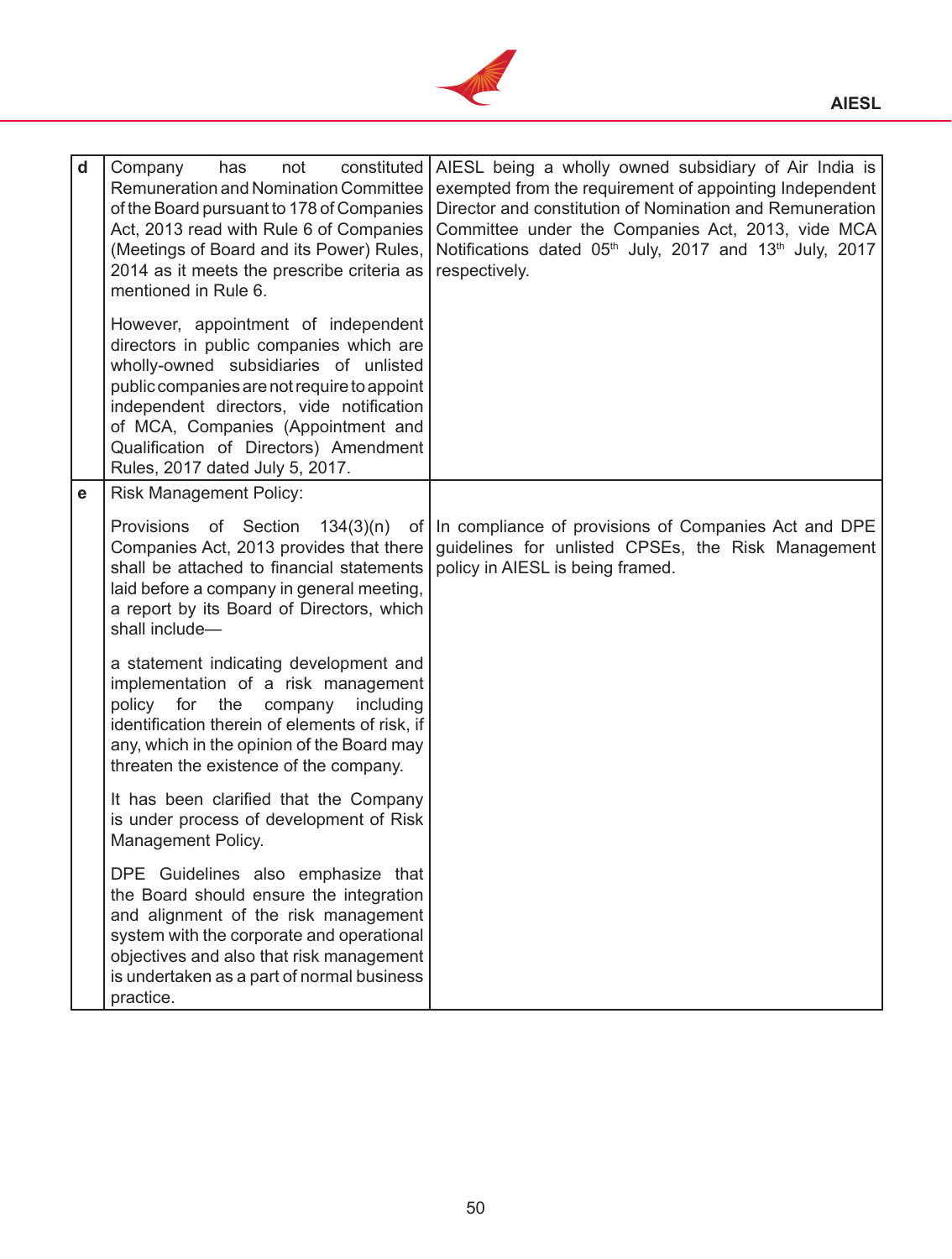

### **COMMENTS OF THE COMPTROLLER AND AUDITOR GENERAL OF INDIA UNDER SECTION 143(6) (b) OF THE COMPANIES ACT, 2013 ON THE FINANCIAL STATEMENTS OF AI ENGINEERING SERVICES LIMITED FOR THE YEAR ENDED 31 MARCH 2021.**

The preparation of financial statements of **AI ENGINEERING SERVICES LIMITED** for the year ended 31 March 2021 in accordance with the financial reporting framework prescribed under the Companies Act, 2013 (Act) is the responsibility of the management of the company. The statutory auditor appointed by the Comptroller and Auditor General of India under section 139(5) of the Act is responsible for expressing opinion on the financial statements under section 143 of the Act based on independent audit in accordance with the standards on auditing prescribed under section 143(10) of the Act. This is stated to have been done by them vide their Audit Report dated 26 August 2021.

I, on behalf of the Comptroller and Auditor General of India, have conducted a supplementary audit of the financial statements of **AI ENGINEERING SERVICES LIMITED** for the year ended 31 March 2021 under section 143(6)(a) of the Act. This supplementary audit has been carried out independently without access to the working papers of the statutory auditor and is limited primarily to inquiries of the statutory auditor and company personnel and a selective examination of some of the accounting records.

Based on my supplementary audit, I would like to highlight the following significant matters under section 143(6)(b) of the Act which have come to my attention and which in my view are necessary for enabling a better understanding of the financial statements and the related audit report.

### **A. Comments on Profitability**

Statement of Profit and Loss

### **1. Revenue**

Revenue from Operations (Note — 19) — Rs. 1160.02 crore

a. Above includes Rs. 93.84 crore (expenses booked for Rs. 87.10 crore and handling charges and foreign Exchange Gain) towards provision for signing of agreement with M/s GE Engine Services, LLC. The accounting entry for the same has been passed on the basis of Article 6.1 of agreement. As per Article 6.1 of the agreement total USD 32,000,000 was payable to M/s GE Engine Services, LLC in accordance with the table below:

| <b>Amount</b> | <b>Invoice Date</b>   | <b>Payment Date</b>               |
|---------------|-----------------------|-----------------------------------|
| \$12,000,000  | <b>Effective Date</b> | Thirty (30) days from the Date of |
| \$10,000,000  | 15 May 2021           | invoice issuance.                 |
| \$10,000,000  | 15 August 2021        |                                   |

 M/s GE Engine Services, LLC raised its first invoice only on 02 April 2021 for USD 12,000,000 and same had been paid by the company on 18 June 2021. The company further raised invoice to Indian Air Force (End user of the service of M/s GE Engine Services, LLC) on 12 April 2021 against the above demand. As per Article 2.6 of the above agreement, first payment of the Buy in amount pursuant to Article 6.1 is a condition precedent to the provision of series and service credits by M/s GE to the Customer under this agreement. Thus, the transfer of first amount towards buy in amount to M/s GE was a significant event to ensure services for the given requirement in future; therefore, booking of expenditure and revenue merely on signing of the agreement is not in order.

This has resulted in overstatement of Revenue by Rs. 6.74 crore (Revenue booked for Rs. 93.84 crore and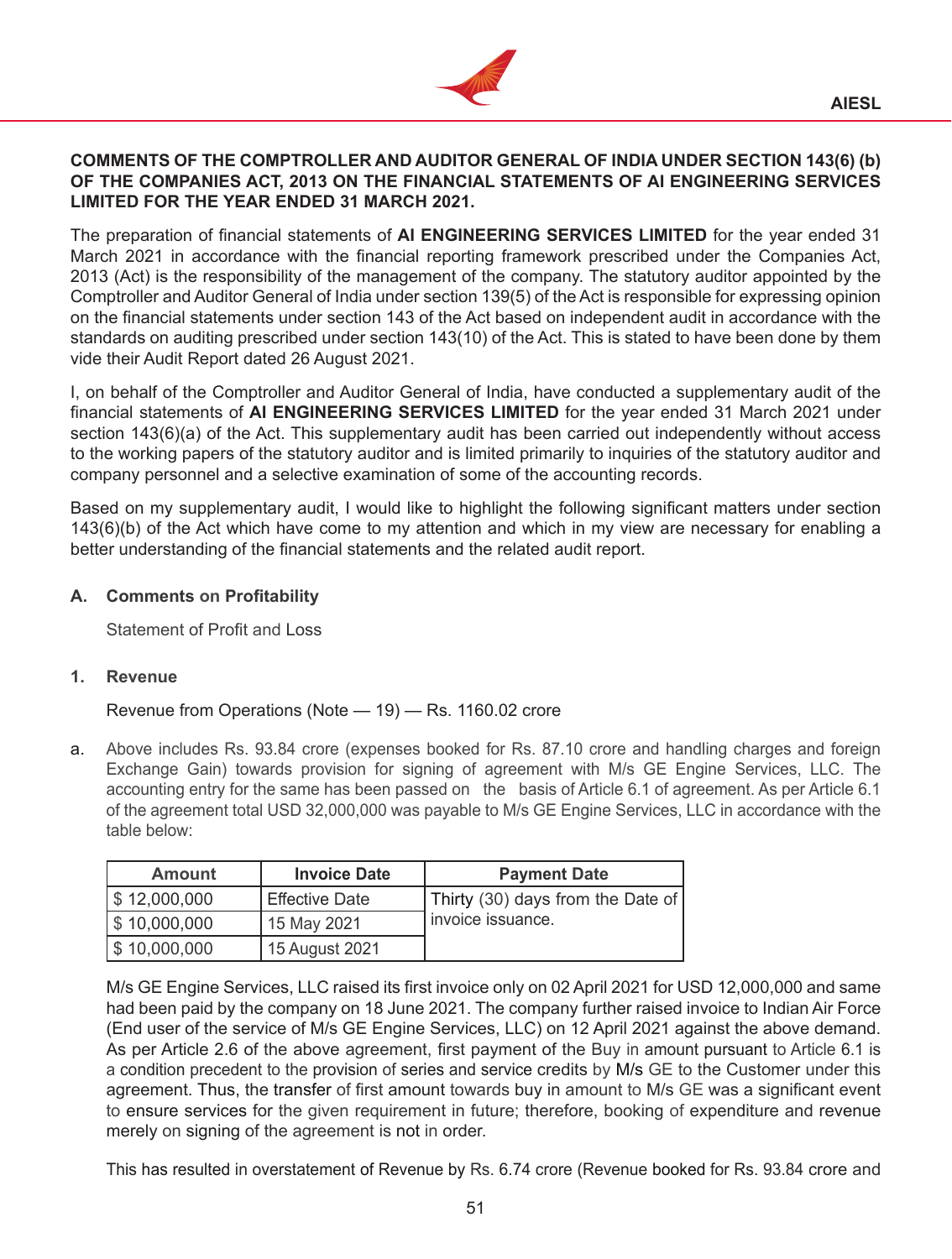

expenses booked for Rs. 87.10 crore), Trade receivable by Rs. 93.84 crore & Trade payable by Rs. 87.10 crore.

- b. Above does not include an amount of Rs.57.39 lakh earned by giving services to Air India Limited. The unscheduled work related to base maintenance involving 1633-man hours was done during the month of March 2021 and booked during the year 2021-22 instead of 2020-21. This has resulted in understatement of Revenue and Current assets — Trade receivables by Rs. 57.39 lakh.
- **B. Comments on Financial Position Balance Sheet Assets Current Assets**
- **1. Inventories (Note 5) Rs. 82.82 crore**

Above includes an amount of Rs. 17.03 crore for tools under the head fixed assets suspense account. The above tools include Revenue Tools (Inventory) and Capital tools (Fixed Asset). However, the company has not classified and taken them under the respective head. Thus, the impact of the depreciation on Capital Tools and charging of Revenue tools to Statement of Profit and Loss cannot be ascertained. Thus, the profit is overstated to that extent.

- **2. Other Current Assets (Note 11) Rs. 18.81 crore**
- a. Above includes an amount of Rs. 2.17 crore of advance given to M/s. Tata Technologies (Rs. 1.26 crore) and M/s. Sagar Asia Private Limited (Rs. 0.91 crore) for purchase of fixed height mobile stand and wing stands for use in trestles and docks for base maintenance at AIESL stations during the year 2017. Despite receipt and put to use of the concerned assets, the assets were not capitalized and the above advance remained unadjusted. This has resulted in overstatement of Advance by Rs.2.17 crore, understatement of Assets by Rs. 1.39 crore and Depreciation expenditure by Rs.0.78 crore.
- b. Above includes an amount of Rs. 20.15 lakh of advance given to M/s. Anshaankan India Private Limited for calibration of equipment. Despite completion of calibration of the assets during the year 2018-19, 2019-20 and 2020-21, the company failed to adjust the above advance. This has resulted in understatement of Expenditure and overstatement of Advances by Rs. 20.15 lakh.

### **C. Comment on Auditors' Report**

### **Independent Auditor's Report**

### **1. Opinion**

 Statement of Profit and Loss of the company for the year 2020-21 is showing a profit of Rs.11.94 crore. However, Statutory Auditor gave its opinion on the Loss of the company instead of Profit of the company. This in not in line with Standard on Auditing (SA) 700 issued by Institute of Chartered Accountants of India and the Independent Auditor's Report is deficient to that extent.

### **2. Annexure A to the Independent Auditor's Report**

The Annexure includes a statement that 'according to the information and explanations given to us and based on the records examined by us, there are no dues of income tax which have not been deposited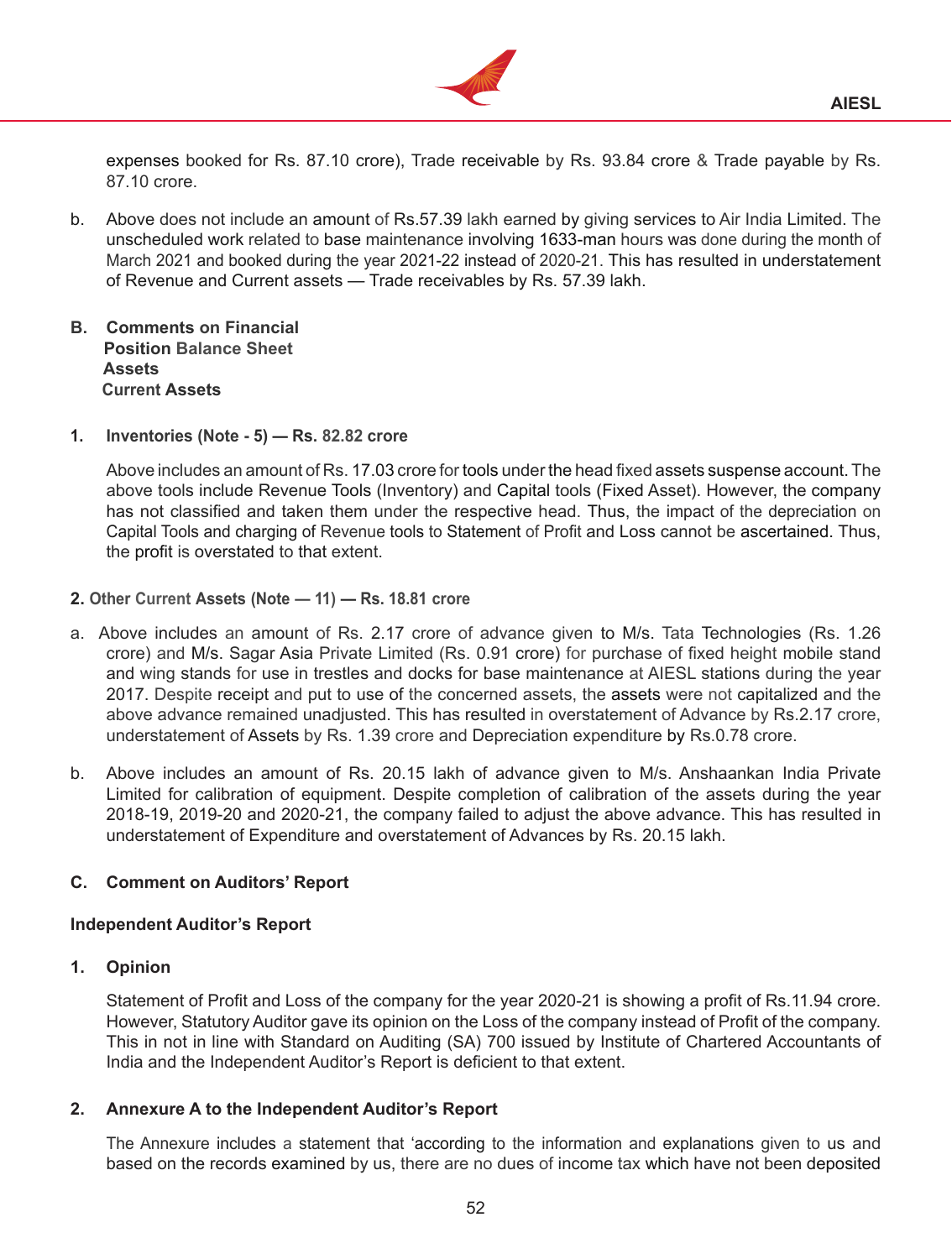

on account of any dispute'. However, in the subsequent paragraph details of demands raised by Income Tax Department and the forum where the case is pending have been reported by the Statutory Auditor. This is not in line with the clause 3 (vii) (b) of CARO 2016.

> **For and on behalf of the Comptroller and Auditor General of India**

> **Sd/- (Rina Akoijam) Director General of Audit (Infrastructure) New Delhi**

**Place : New Delhi Dated: 25.11.2021**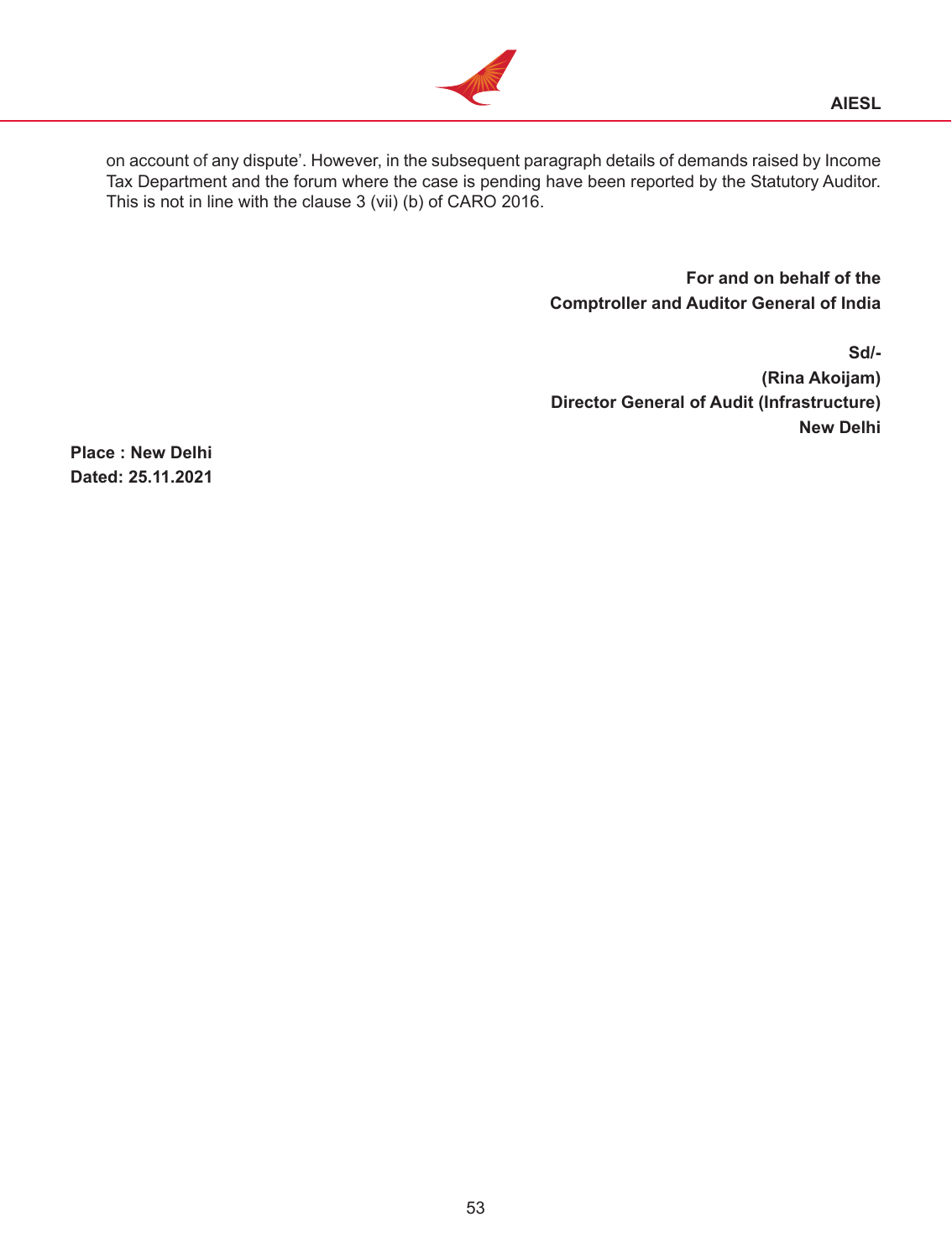

## **MANAGEMENT REPLIES TO THE COMMENTS OF THE COMPTROLLER AND AUDITOR GENERAL OF INDIA UNDER SECTION 143(6) (B) OF THE COMPANIES ACT, 2013 ON THE FINANCIAL STATEMENTS OF AI ENGINEERING SERVICES LIMITED FOR THE YEAR ENDED 31 MARCH 2021.**

|                                                                                                                                                                                                                                                                                                                                                                                                                                                                                                                                                                                                                                                                                                                                                         | <b>Comments</b>                  |                                                                                                                                                                                                                                                                                                                                                                                                        |                                                                                                                                                                                                                                                                                                                                                                                                                                                                                                                                                                                                         |    | <b>Management's Reply</b>                                                                                                                                                                                                                                                                                                                                                                                                               |
|---------------------------------------------------------------------------------------------------------------------------------------------------------------------------------------------------------------------------------------------------------------------------------------------------------------------------------------------------------------------------------------------------------------------------------------------------------------------------------------------------------------------------------------------------------------------------------------------------------------------------------------------------------------------------------------------------------------------------------------------------------|----------------------------------|--------------------------------------------------------------------------------------------------------------------------------------------------------------------------------------------------------------------------------------------------------------------------------------------------------------------------------------------------------------------------------------------------------|---------------------------------------------------------------------------------------------------------------------------------------------------------------------------------------------------------------------------------------------------------------------------------------------------------------------------------------------------------------------------------------------------------------------------------------------------------------------------------------------------------------------------------------------------------------------------------------------------------|----|-----------------------------------------------------------------------------------------------------------------------------------------------------------------------------------------------------------------------------------------------------------------------------------------------------------------------------------------------------------------------------------------------------------------------------------------|
| А.                                                                                                                                                                                                                                                                                                                                                                                                                                                                                                                                                                                                                                                                                                                                                      | <b>Comments on Profitability</b> |                                                                                                                                                                                                                                                                                                                                                                                                        |                                                                                                                                                                                                                                                                                                                                                                                                                                                                                                                                                                                                         |    |                                                                                                                                                                                                                                                                                                                                                                                                                                         |
| <b>Statement of Profit and Loss</b>                                                                                                                                                                                                                                                                                                                                                                                                                                                                                                                                                                                                                                                                                                                     |                                  |                                                                                                                                                                                                                                                                                                                                                                                                        |                                                                                                                                                                                                                                                                                                                                                                                                                                                                                                                                                                                                         |    |                                                                                                                                                                                                                                                                                                                                                                                                                                         |
| 1.                                                                                                                                                                                                                                                                                                                                                                                                                                                                                                                                                                                                                                                                                                                                                      | <b>Revenue</b>                   |                                                                                                                                                                                                                                                                                                                                                                                                        |                                                                                                                                                                                                                                                                                                                                                                                                                                                                                                                                                                                                         |    |                                                                                                                                                                                                                                                                                                                                                                                                                                         |
| crore                                                                                                                                                                                                                                                                                                                                                                                                                                                                                                                                                                                                                                                                                                                                                   |                                  | Revenue from Operations (Note - 19) - Rs. 1160.02                                                                                                                                                                                                                                                                                                                                                      |                                                                                                                                                                                                                                                                                                                                                                                                                                                                                                                                                                                                         |    |                                                                                                                                                                                                                                                                                                                                                                                                                                         |
| а.                                                                                                                                                                                                                                                                                                                                                                                                                                                                                                                                                                                                                                                                                                                                                      | on                               | Above includes Rs. 93.84 crore (expenses booked<br>for Rs. 87.10 crore and handling charges and foreign<br>agreement with M/s GE Engine Services, LLC. The<br>accounting entry for the same has been passed<br>the basis of Article 6.1 of agreement. As per<br>Article 6.1 of the agreement total USD 32,000,000<br>was payable to M/s GE Engine Services, LLC in<br>accordance with the table below: | Exchange Gain) towards provision for signing of                                                                                                                                                                                                                                                                                                                                                                                                                                                                                                                                                         | a. | The Agreement referred in the audit para is<br>between AIESL and GE, the effective date<br>is 9th March, 2021. As per the Article 6.1 of<br>agreement between AIESL and GE, AIESL<br>was to pay a total 'Buy-in' amount of US \$ 32<br>Million and as per the term the said payment<br>would be made in three instalments of US\$ 12<br>Million, US\$10 Million, and US\$ 10 Million. As<br>per agreement amount of US\$ 12 Million was |
|                                                                                                                                                                                                                                                                                                                                                                                                                                                                                                                                                                                                                                                                                                                                                         | Amount                           | <b>Invoice Date</b>                                                                                                                                                                                                                                                                                                                                                                                    | <b>Payment Date</b>                                                                                                                                                                                                                                                                                                                                                                                                                                                                                                                                                                                     |    | payable on 'Effective Date' of the agreement<br>i.e., 9th March, 2021. As a matter of prudence,                                                                                                                                                                                                                                                                                                                                         |
|                                                                                                                                                                                                                                                                                                                                                                                                                                                                                                                                                                                                                                                                                                                                                         | \$12,000,000                     | <b>Effective Date</b>                                                                                                                                                                                                                                                                                                                                                                                  | (30)<br><b>Thirty</b><br>days from the<br>Date of invoice<br>issuance.                                                                                                                                                                                                                                                                                                                                                                                                                                                                                                                                  |    | the liability of AIESL towards payment of \$12<br>million was provided for expenditure during<br>F.Y.2020-21.                                                                                                                                                                                                                                                                                                                           |
|                                                                                                                                                                                                                                                                                                                                                                                                                                                                                                                                                                                                                                                                                                                                                         | \$10,000,000                     | 15 May 2021                                                                                                                                                                                                                                                                                                                                                                                            |                                                                                                                                                                                                                                                                                                                                                                                                                                                                                                                                                                                                         |    | Further, Matching Concept of Generally<br>Accepted Accounting Principles requires                                                                                                                                                                                                                                                                                                                                                       |
|                                                                                                                                                                                                                                                                                                                                                                                                                                                                                                                                                                                                                                                                                                                                                         | \$10,000,000                     | 15 August 2021                                                                                                                                                                                                                                                                                                                                                                                         |                                                                                                                                                                                                                                                                                                                                                                                                                                                                                                                                                                                                         |    | that the revenue for a particular period to be                                                                                                                                                                                                                                                                                                                                                                                          |
| M/s GE Engine Services, LLC raised its first invoice<br>only on 02 April 2021 for USD 12,000,000 and same<br>had been paid by the company on 18 June 2021. The<br>company further raised invoice to Indian Air Force<br>(End user of the service of M/s GE Engine Services,<br>LLC) on 12 April 2021 against the above demand. As<br>per Article 2.6 of the above agreement, first payment<br>of the Buy in amount pursuant to Article 6.1 is a condition<br>precedent to the provision of series and service credits by<br>M/s GE to the Customer under this agreement. Thus,<br>the transfer of first amount towards buy in amount to<br>M/s GE was a significant event to ensure services for<br>the given requirement in future; therefore, booking |                                  |                                                                                                                                                                                                                                                                                                                                                                                                        | matched with its corresponding expenditure<br>so as to show the true revenue for the period.<br>Hence, the amount paid / payable to GE is<br>simultaneously recoverable from outside<br>party as well and thus AIESL had to provide<br>for the corresponding Revenue in the same<br>F.Y, in light of the matching concept. If the<br>company had not booked the revenue in the<br>FY 2020-21, the expenditure would have been<br>over stated by the same amount, whereas the<br>fact remains that the entire amount incurred<br>by AIESL is recoverable form outside party<br>along with 7.50% mark-up. |    |                                                                                                                                                                                                                                                                                                                                                                                                                                         |

of expenditure and revenue merely on signing of the

agreement is not in order.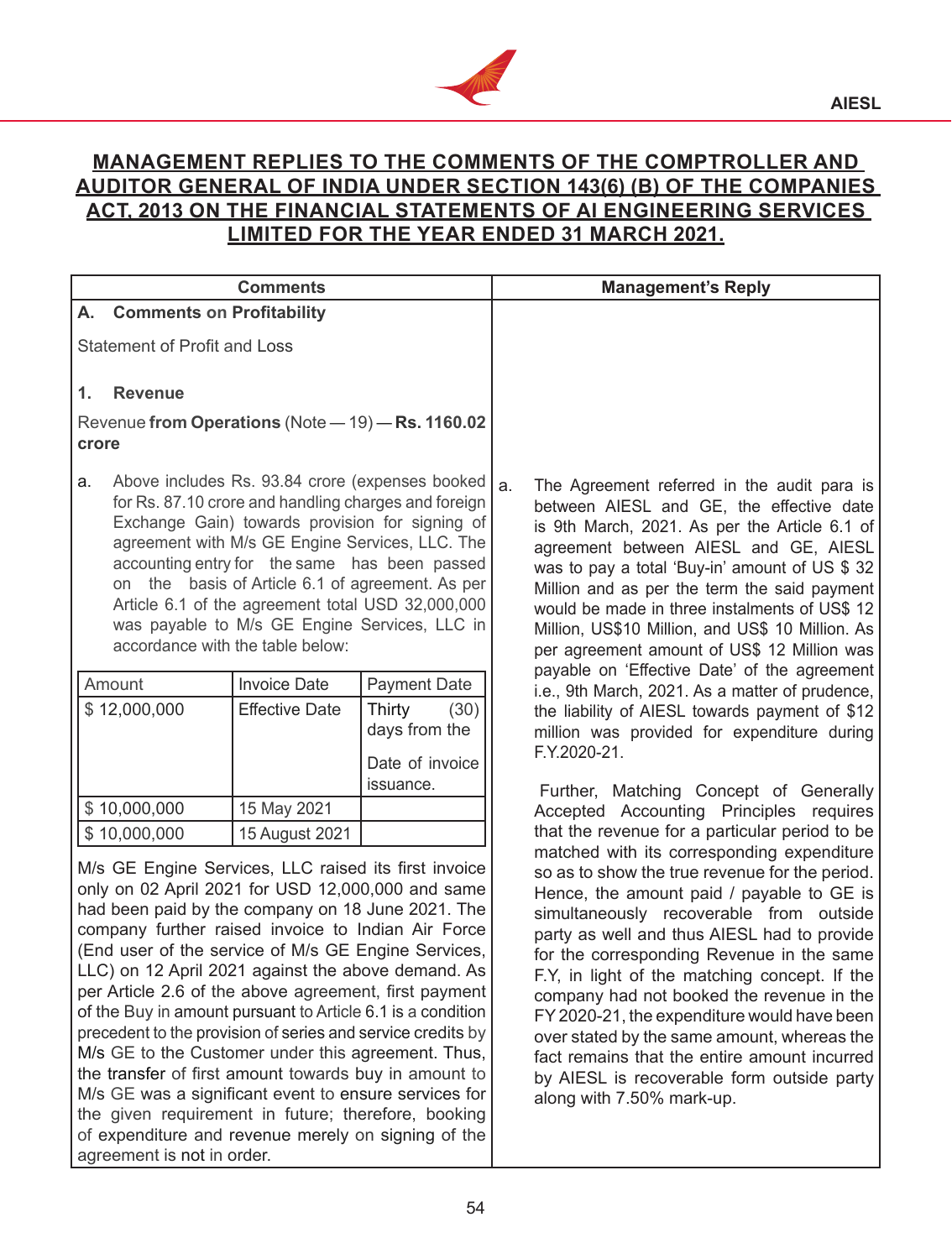

| <b>Comments</b>                                                                                                                                                                                                                                                                                                                                                                                                                                                                                                                              | <b>Management's Reply</b>                                                                                                                                                                                                                                                                                                                                                                                                                                                                                                                                                                                                                                               |  |
|----------------------------------------------------------------------------------------------------------------------------------------------------------------------------------------------------------------------------------------------------------------------------------------------------------------------------------------------------------------------------------------------------------------------------------------------------------------------------------------------------------------------------------------------|-------------------------------------------------------------------------------------------------------------------------------------------------------------------------------------------------------------------------------------------------------------------------------------------------------------------------------------------------------------------------------------------------------------------------------------------------------------------------------------------------------------------------------------------------------------------------------------------------------------------------------------------------------------------------|--|
| This has resulted in overstatement of Revenue by<br>Rs. 6.74 crore (Revenue booked for Rs. 93.84 crore<br>and expenses booked for Rs. 87.10 crore), Trade<br>receivable by Rs. 93.84 crore & Trade payable by Rs.                                                                                                                                                                                                                                                                                                                            | Hence, the accounting treatment made by AIESL<br>for the transactions referred in audit para is as per<br>IND AS and Generally accepted accounting principal<br>(GAAP) as well.                                                                                                                                                                                                                                                                                                                                                                                                                                                                                         |  |
| 87.10 crore.                                                                                                                                                                                                                                                                                                                                                                                                                                                                                                                                 | In view of the above, company is of the opinion that<br>there is no overstatement of Revenue by Rs. 6.74 Crs.<br>(Revenue booked for Rs. 93.84 crore and expenses<br>booked for Rs. 87.10 crore), Trade receivable by Rs.<br>93.84 crore & Trade payable by Rs. 87.10 crore.                                                                                                                                                                                                                                                                                                                                                                                            |  |
| b.<br>Above does not include an amount of Rs.57.39<br>lakh earned by giving services to Air India<br>Limited. The unscheduled work related to base<br>maintenance involving 1633-man hours was<br>done during the month of March 2021 and booked<br>during the year 2021-22 instead of 2020-21. This<br>has resulted in understatement of Revenue and<br>Current assets - Trade receivables by Rs. 57.39<br>lakh.                                                                                                                            | The base maintenance was carried out during<br>b.<br>the month of March 2021 and the amount<br>against the same has been billed in the next<br>financial year. It is a general practice that for<br>services rendered in the month of March, the<br>invoices are raised in April. However as on<br>31st March every year, provisions are made<br>in respect of services rendered in a particular<br>year but billed in subsequent financial year. In<br>this case provisions against the said work done<br>were not made as on 31st March 2021 due to<br>oversight, however necessary instruction has<br>been passed to all work centers not to repeat<br>such slipups. |  |
| <b>Comments on Financial</b><br>В.<br><b>Position Balance Sheet</b><br><b>Assets</b><br><b>Current Assets</b>                                                                                                                                                                                                                                                                                                                                                                                                                                |                                                                                                                                                                                                                                                                                                                                                                                                                                                                                                                                                                                                                                                                         |  |
| Inventories (Note - 5) - Rs. 82.82 crore<br>1.<br>Above includes an amount of Rs. 17.03 crore for tools<br>under the head fixed assets suspense account. The<br>above tools include Revenue Tools (Inventory) and<br>Capital tools (Fixed Asset). However, the company<br>has not classified and taken them under the respective<br>head. Thus, the impact of the depreciation on Capital<br>Tools and charging of Revenue tools to Statement of<br>Profit and Loss cannot be ascertained. Thus, the profit<br>is overstated to that extent. | Out of the total amount of Rs. 17.03 Crores<br>1.<br>which consists of Revenue tools (Inventory)<br>as well as Capital Tools (Fixed Asset). Due to<br>lack of complete information, same could not<br>be transferred to Revenue Tools or Capital<br>Tools and the entire amount of Rs. 17.03<br>Crores has been debited in Fixed Asset<br>Suspense Account, which has been grouped<br>as part of Inventory.                                                                                                                                                                                                                                                             |  |
| 2. Other Current Assets (Note $-11$ ) - Rs. 18.81 crore                                                                                                                                                                                                                                                                                                                                                                                                                                                                                      | Company is in the process of obtaining complete<br>information and action would be taken to clear the<br>amount lying in Fixed Asset Suspense Account by<br>transferring the same either to Fixed Assets or to<br>Inventory during the forth-coming financial year<br>and depreciation will be charged on bifurcated<br>Fixed Assets portion of the tools.                                                                                                                                                                                                                                                                                                              |  |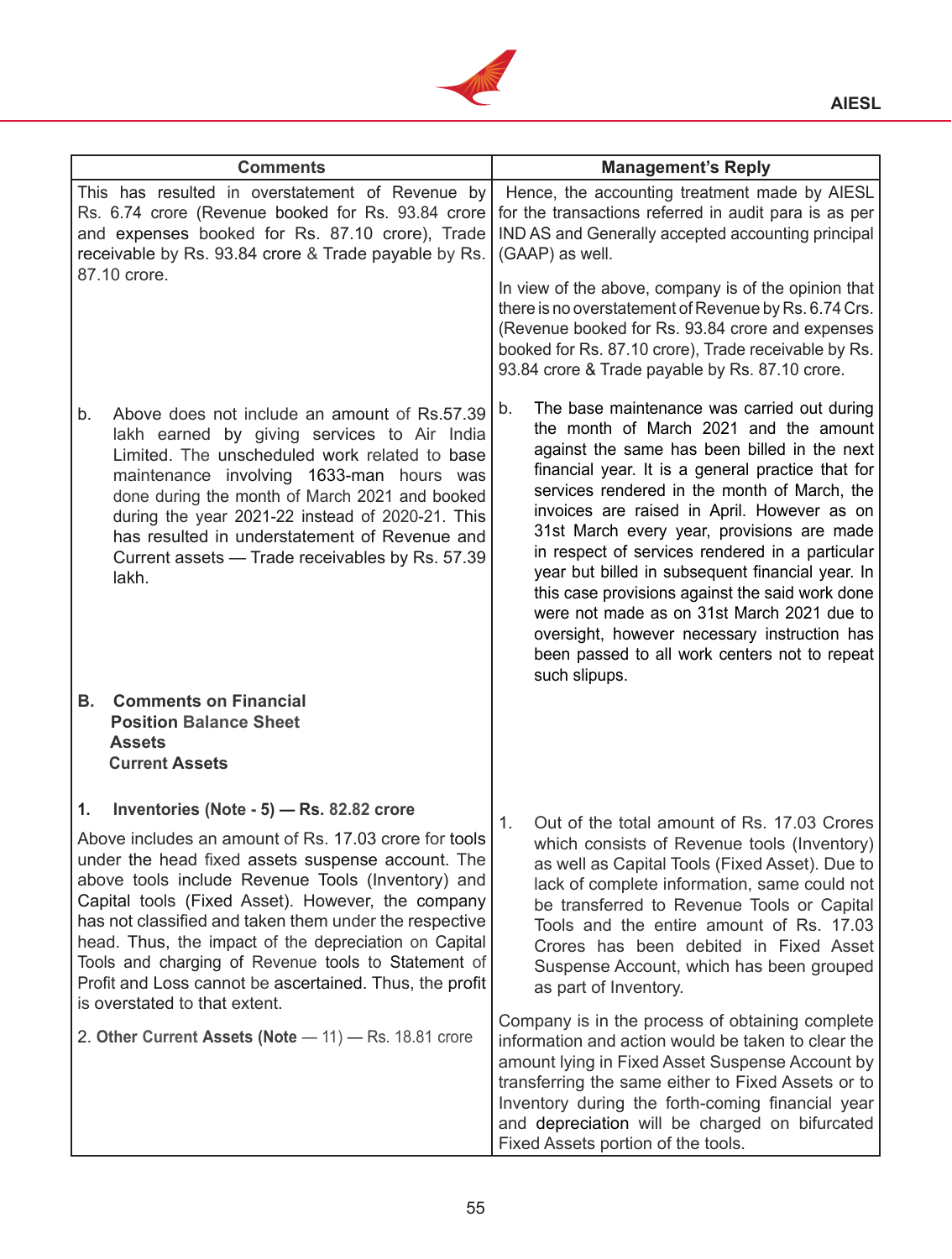

| a.                                                                                                                                                                                                                                                                                                                                                                                                                   | Above includes an amount of Rs. 2.17 crore of<br>advance given to M/s. Tata Technologies (Rs.<br>1.26 crore) and M/s. Sagar Asia Private Limited<br>(Rs. 0.91 crore) for purchase of fixed height<br>mobile stand and wing stands for use in trestles<br>and docks for base maintenance at AIESL stations<br>during the year 2017. Despite receipt and put to<br>use of the concerned assets, the assets were<br>not capitalized and the above advance remained<br>unadjusted. This has resulted in overstatement<br>of Advance by Rs.2.17 crore, understatement<br>of Assets by Rs. 1.39 crore and Depreciation<br>expenditure by Rs.0.78 crore. |    | a. The assets amounting to Rs 2.17 Crore were<br>procured outside the SAP systems and the<br>complete required details were not available<br>for capitalizing the said assets in the books of<br>account. However, the issue is being looked<br>into in details through the concerned indenter<br>and necessary corrective action shall be<br>taken during the next financial year. |
|----------------------------------------------------------------------------------------------------------------------------------------------------------------------------------------------------------------------------------------------------------------------------------------------------------------------------------------------------------------------------------------------------------------------|---------------------------------------------------------------------------------------------------------------------------------------------------------------------------------------------------------------------------------------------------------------------------------------------------------------------------------------------------------------------------------------------------------------------------------------------------------------------------------------------------------------------------------------------------------------------------------------------------------------------------------------------------|----|-------------------------------------------------------------------------------------------------------------------------------------------------------------------------------------------------------------------------------------------------------------------------------------------------------------------------------------------------------------------------------------|
| b.                                                                                                                                                                                                                                                                                                                                                                                                                   | Above includes an amount of Rs. 20.15 lakh of b.<br>advance given to M/s. Anshaankan India Private<br>Limited for calibration of equipment. Despite<br>completion of calibration of the assets during<br>the year 2018-19, 2019-20 and 2020-21, the<br>company failed to adjust the above advance. This<br>has resulted in understatement of Expenditure<br>and overstatement of Advances by Rs. 20.15<br>lakh.                                                                                                                                                                                                                                   |    | The relevant documents have been obtained<br>from concerned section and necessary<br>accounting adjustment in this regard shall be<br>carried out during the FY 2021-22.                                                                                                                                                                                                            |
| $C_{1}$                                                                                                                                                                                                                                                                                                                                                                                                              | <b>Comment on Auditors' Report</b>                                                                                                                                                                                                                                                                                                                                                                                                                                                                                                                                                                                                                |    |                                                                                                                                                                                                                                                                                                                                                                                     |
|                                                                                                                                                                                                                                                                                                                                                                                                                      | <b>Independent Auditor's Report</b>                                                                                                                                                                                                                                                                                                                                                                                                                                                                                                                                                                                                               |    |                                                                                                                                                                                                                                                                                                                                                                                     |
| 1.                                                                                                                                                                                                                                                                                                                                                                                                                   | <b>Opinion</b>                                                                                                                                                                                                                                                                                                                                                                                                                                                                                                                                                                                                                                    |    |                                                                                                                                                                                                                                                                                                                                                                                     |
| Statement of Profit and Loss of the company for the<br>year 2020-21 is showing a profit of Rs.11.94 crore.<br>However, Statutory Auditor gave its opinion on the<br>Loss of the company instead of Profit of the company.<br>This in not in line with Standard on Auditing (SA) 700<br>issued by Institute of Chartered Accountants of India<br>and the Independent Auditor's Report is deficient to<br>that extent. |                                                                                                                                                                                                                                                                                                                                                                                                                                                                                                                                                                                                                                                   |    | 1. This was a typographical error in the Independent<br>Auditor's report. Observation of CAG has<br>been noted and due care will be taken in<br>future.                                                                                                                                                                                                                             |
|                                                                                                                                                                                                                                                                                                                                                                                                                      |                                                                                                                                                                                                                                                                                                                                                                                                                                                                                                                                                                                                                                                   | 2. | This is a typographical error as the word                                                                                                                                                                                                                                                                                                                                           |
| 2.                                                                                                                                                                                                                                                                                                                                                                                                                   | <b>Annexure A to the Independent Auditor's Report</b><br>The Annexure includes a statement that 'according to<br>the information and explanations given to us and based<br>on the records examined by us, there are no dues of<br>income tax which have not been deposited on account<br>of any dispute'. However, in the subsequent paragraph<br>details of demands raised by Income Tax Department<br>and the forum where the case is pending have been<br>reported by the Statutory Auditor. This is not in line<br>with the clause 3 (vii) (b) of CARO 2016.                                                                                  |    | 'except' is missed out before income tax in<br>the para 3(vii)(b). However, we would like<br>state that the fact of non-deposition of income<br>tax dues on account of dispute is properly<br>disclosed. The observations of CAG has been<br>noted and will be taken due care in future.                                                                                            |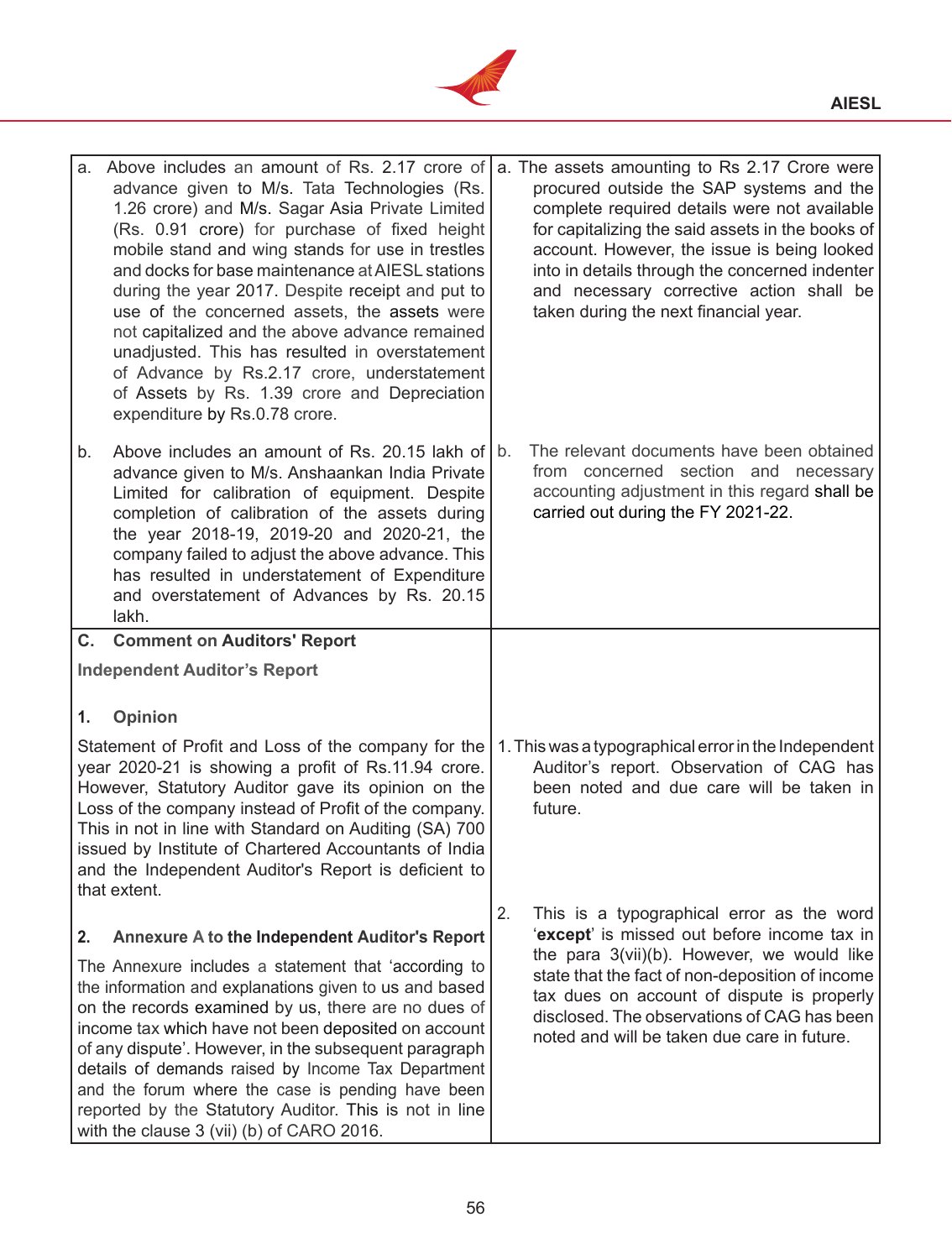

## **INDEPENDENT AUDITOR'S REPORT**

### **To the Members of AI Engineering Services Limited**

### **Report on the Audit of the Standalone Financial Statements**

### **Opinion**

We have audited the standalone financial statements of AI Engineering Services Limited (formerly known as Air India Engineering Services Ltd.) ("the Company"), which comprise the balance sheet as at 31<sup>st</sup>March 2021, the statement of Profit and Loss, the statement of changes in equity and statement of Cash Flows for the year then ended, and notes to the financial statements, including a summary of significant accounting policies and other explanatory information.

In our opinion and to the best of our information and according to the explanations given to us, the aforesaid standalone financial statements give the information required by the Companies Act, 2013 in the manner so required and give a true and fair view in conformity with the accounting principles generally accepted in India, of the state of affairs of the Company as at March 31<sup>st</sup>, 2021, and its losses, changes in equity and its cash flows for the year ended on that date.

### **Basis for Opinion**

We conducted our audit in accordance with the Standards on Auditing (SAs) specified under section 143(10) of the Companies Act, 2013. Our responsibilities under those Standards are further described in the *Auditor's Responsibilities for the Audit of the Financial Statements* section of our report. We are independent of the Company in accordance with the Code of Ethics issued by the Institute of Chartered Accountants of India together with the ethical requirements that are relevant to our audit of the financial statements under the provisions of the Companies Act, 2013 and the Rules thereunder, and we have fulfilled our other ethical responsibilities in accordance with these requirements and the Code of Ethics. We believe that the audit evidence we have obtained is sufficient and appropriate to provide a basis for our opinion.

Considering the situation due to second wave of pandemic "COVID 2019" and consequential restrictions on movement , the process of audit has been modified. Some of the documents /records /returns were not verified physically; however, the documents were made available in electronic mode and were verified based on the representations received from the Company for its accuracy and authenticity. *(Refer Note No. 44 )*

### *Emphasis of Matter*

- 1. The Company has not complied Section 149 (4) of The Companies Act 2013, relating to appointment of Independent Directors.
- 2. As per para 9 of Ind-AS 2 on Inventories

Inventories shall be measured at cost or net realizable value.

The Company has valued the inventories during the year at weighted average cost. Valuation of inventories has not been done as per Ind-AS 2 at year end. Hence we are unable to comment on the impact of the same.

3. Company has not deducted Income tax at source while accounting for certain expenses and provision for expenses. The impact of such non-compliance cannot be ascertained.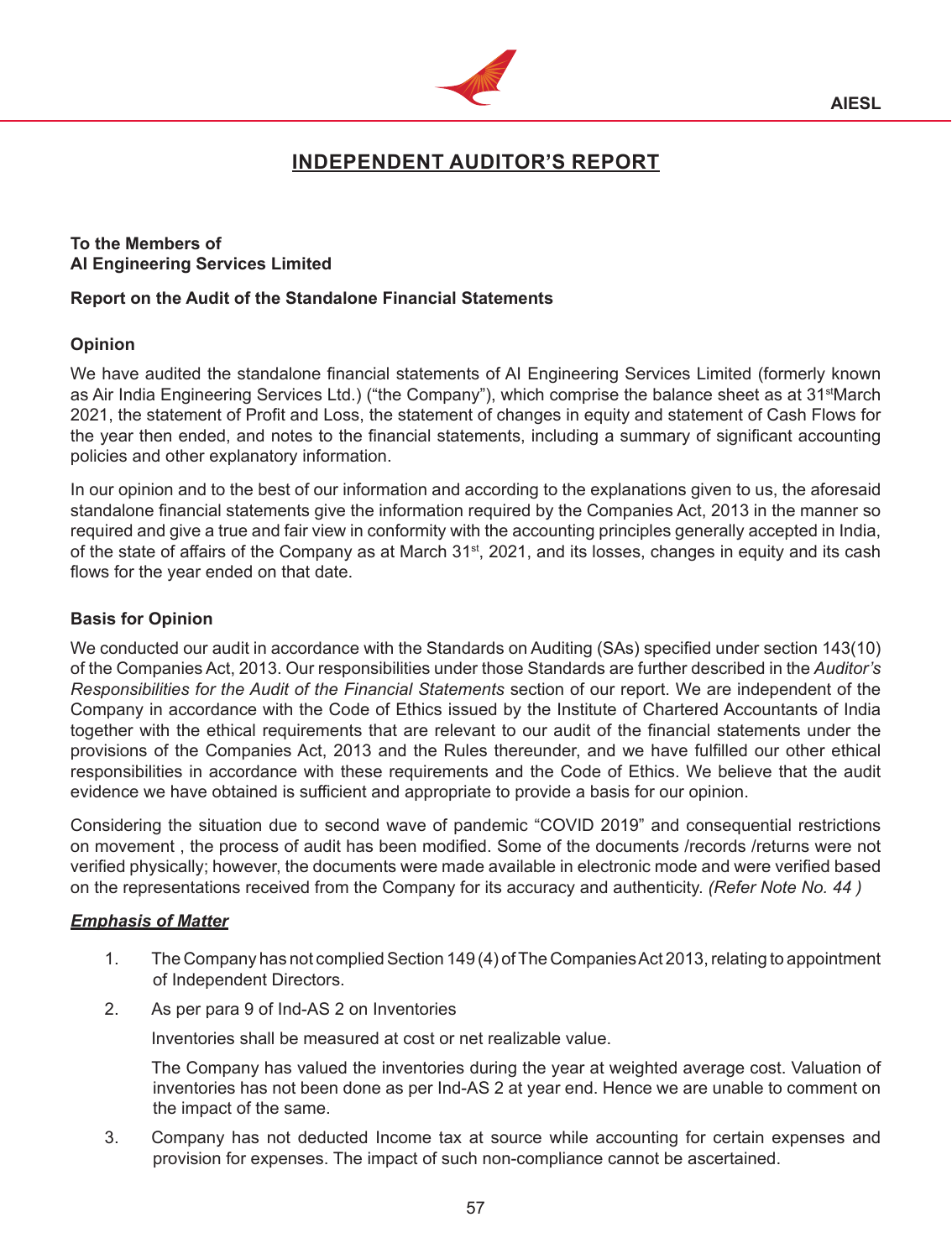

- 4. Company has calculated Interest Payable/Receivable on average balance of Inter Companies. The Company has not calculated Interest as per MSA with various Inter Companies.
- 5. Company has not shared / provided copies of certain contracts. Hence, we are unable to comment on compliance of provisions of Ind AS 115 "**Revenue from Contracts with Customers"** issued by Institute of Chartered Accountants of India by the company.
- 6. The Company is in process of reconciliation of revenue and tax deducted at source as accounted in financials and as per 26 AS.

 Our Opinion is not qualified in respect of these matters.

### **Key Audit Matters**

Key audit matters are those matters that, in our professional judgment, were of most significance in our audit of the financial statements of the current period. These matters were addressed in the context of our audit of the financial statements as a whole, and in forming our opinion thereon, and we do not provide a separate opinion on these matters. We have determined the matters described below to the key audit matters to be communicated in our report.

| S.<br>No. | Key audit matter                                                                                                                                                                              | <b>Auditor's response</b>                                                                                                                                  |  |
|-----------|-----------------------------------------------------------------------------------------------------------------------------------------------------------------------------------------------|------------------------------------------------------------------------------------------------------------------------------------------------------------|--|
| 1         | <b>Credit Impairement</b>                                                                                                                                                                     | Principle audit procedures                                                                                                                                 |  |
|           | Ind AS requires the company to recognize<br>the expected credit losses (ECL) on financial<br>assets consisting mainly debtors which involves<br>significant judgment and estimates to be made | As per Ind AS, the shift is from 'Incurred<br>Loss' approach to 'Expected Loss'<br>approach while computing provision for<br>losses on loans and advances. |  |
|           | by the company.                                                                                                                                                                               | We have relied on the ECL calculations<br>ш<br>which were done by an expert/ outside<br>agency.                                                            |  |
|           |                                                                                                                                                                                               | The accuracy and completeness of<br>m.<br>critical data was reviewed.                                                                                      |  |
|           |                                                                                                                                                                                               | System of Computation of ECL was<br>found satisfactory.                                                                                                    |  |
|           |                                                                                                                                                                                               | Refer accounting policy No $11(A)(v)$<br>ш                                                                                                                 |  |
| 2.        | The Ministry of Civil Aviation, Government of India,<br>constituted a committee in the Chairmanship of<br>Justice D.M. Dharmadhikari (Former Judge of                                         | Details of the expenses has been<br>$\blacksquare$<br>sought.                                                                                              |  |
|           | Supreme Court of India) for suggesting the ways<br>and means of harmonization and rationalization                                                                                             | The said expense has been treated as<br>ш<br>exceptional item in the year 2019-2020.                                                                       |  |
|           | of the work force of the merged company.                                                                                                                                                      | The books of 2019-20 has been restated<br>ш<br>consequential adjustments<br>and<br>disclosure has been made.                                               |  |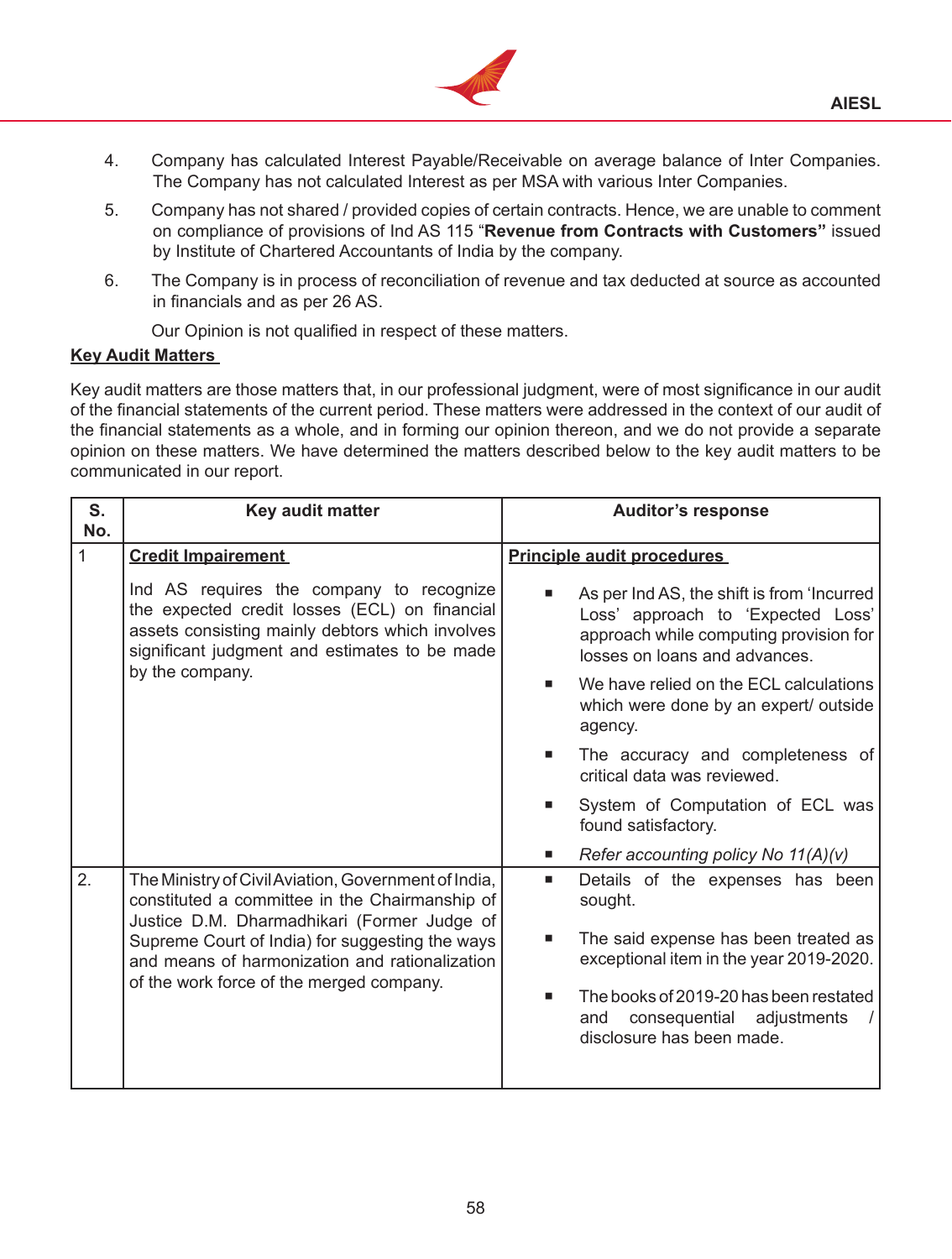

During 2019-20, Air India, on the basis of the recommendations of Justice Dharamadhikari Committee (JDC), has intimated company for making the provision of liability towards transferred employees to the tune of Rs. 516.20 millions. **This restatement has resulted into** decrease in profit and consequential decrease in retained earnings with corresponding increase in employees liability by Rs. 516.20 Millions in 2019- 2020.  *( Refer Note No. 45 )*

### **Information Other than the Financial Statements and Auditor's Report Thereon**

The Company's Board of Directors is responsible for the preparation of other information. The other information comprises the information included in the Board's Report including Annexure to Board's Report, Business Responsibility Report, Corporate Governance and Shareholder's Information, but does not include the standalone financial statements and our auditor's report thereon.

In connection with our audit of the financial statements, our responsibility is to read the other information and, in doing so, consider whether the other information is materially inconsistent with the financial statements or our knowledge obtained during the course of our audit or otherwise appears to be materially misstated.

If, based on the work we have performed, we conclude that there is a material misstatement of this other information; we are required to report that fact. We have nothing to report in this regard.

### **Responsibilities of Management and Those Charged with Governance for the Financial Statements**

The Company's Board of Directors is responsible for the matters stated in section 134(5) of the Companies Act, 2013 ("the Act") with respect to the preparation of these financial statements that give a true and fair view of the financial position, financial performance, total comprehensive income, changes in equity and cash flows of the Company in accordance with the Ind AS and the accounting principles generally accepted in India, including the accounting Standards specified under section 133 of the Act. This responsibility also includes maintenance of adequate accounting records in accordance with the provisions of the Act for safeguarding of the assets of the Company and for preventing and detecting frauds and other irregularities; selection and application of appropriate accounting policies; making judgments and estimates that are reasonable and prudent; and design, implementation and maintenance of adequate internal financial controls, that were operating effectively for ensuring the accuracy and completeness of the accounting records, relevant to the preparation and presentation of the financial statements that give a true and fair view and are free from material misstatement, whether due to fraud or error.

In preparing the financial statements, the Board of Directors is responsible for assessing the Company's ability to continue as a going concern, disclosing, as applicable, matters related to going concern and using the going concern basis of accounting unless the Board of Directors either intends to liquidate the Company or to cease operations, or has no realistic alternative but to do so.

The Board of Directors is also responsible for overseeing the company's financial reporting process.

### **Auditor's Responsibilities for the Audit of the Financial Statements**

Our objectives are to obtain reasonable assurance about whether the financial statements as a whole are free from material misstatement, whether due to fraud or error, and to issue an auditor's report that includes our opinion. Reasonable assurance is a high level of assurance, but is not a guarantee that an audit conducted in accordance with SAs will always detect a material misstatement when it exists. Misstatements can arise from fraud or error and are considered material if, individually or in the aggregate, they could reasonably be expected to influence the economic decisions of users taken on the basis of these financial statements.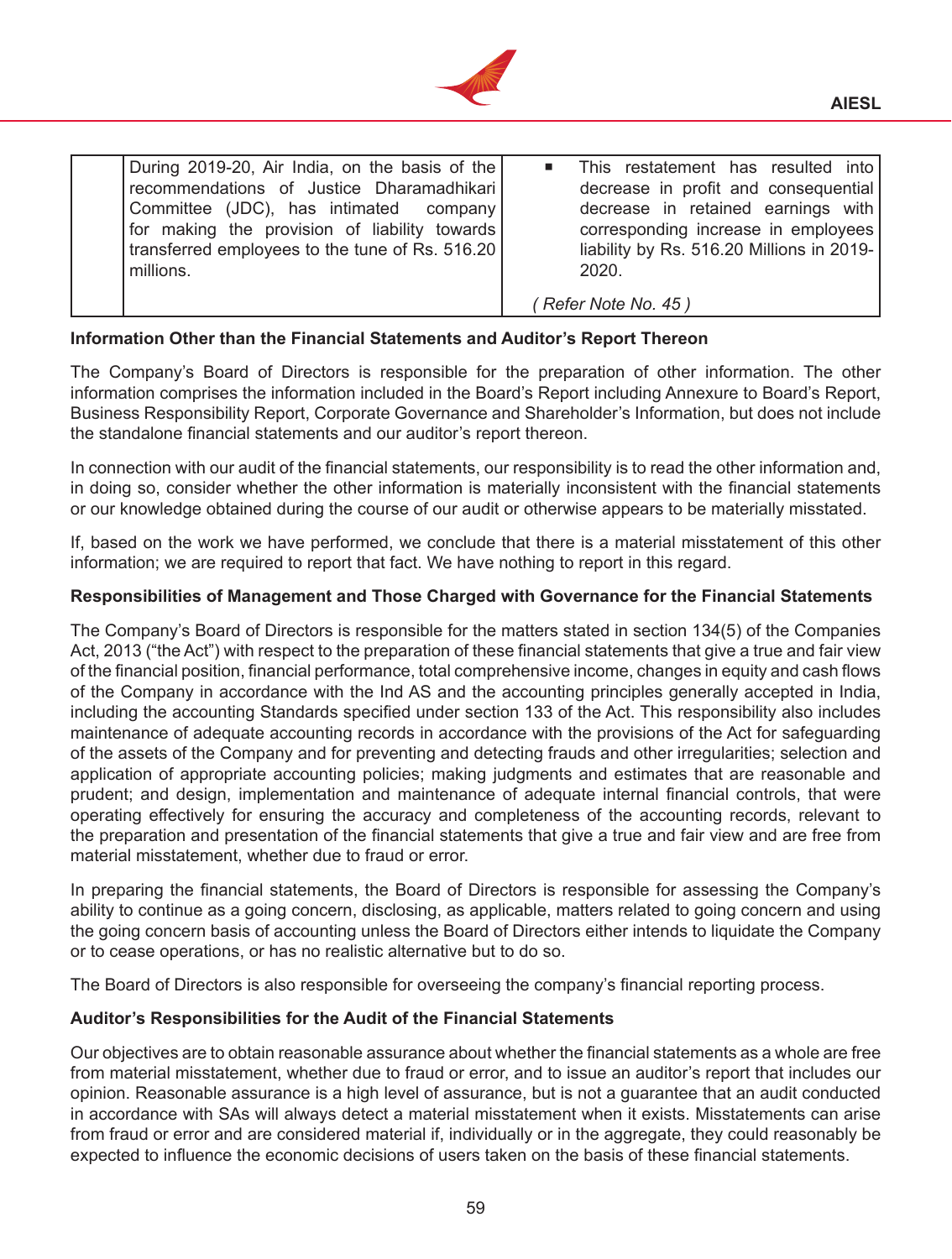

As part of an audit in accordance with SAs, we exercise professional judgment and maintain professional skepticism throughout the audit. We also:

- Identify and assess the risks of material misstatement of the financial statements, whether due to fraud or error, design and perform audit procedures responsive to those risks, and obtain audit evidence that is sufficient and appropriate to provide a basis for our opinion. The risk of not detecting a material misstatement resulting from fraud is higher than for one resulting from error, as fraud may involve collusion, forgery, intentional omissions, misrepresentations, or the override of internal control.
- Obtain an understanding of internal financial controls relevant to the audit in order to design audit procedures that are appropriate in the circumstances. Under section 143(3)(i) of the Act, we are also responsible for expressing our opinion on whether the Company has adequate internal financial controls system in place and the operating effectiveness of such controls.
- Evaluate the appropriateness of accounting policies used and the reasonableness of accounting estimates and related disclosures made by management.
- Conclude on the appropriateness of management's use of the going concern basis of accounting and, based on the audit evidence obtained, whether a material uncertainty exists related to events or conditions that may cast significant doubt on the Company's ability to continue as a going concern. If we conclude that a material uncertainty exists, we are required to draw attention in our auditor's report to the related disclosures in the financial statements or, if such disclosures are inadequate, to modify our opinion. Our conclusions are based on the audit evidence obtained up to the date of our auditor's report. However, future events or conditions may cause the Company to cease to continue as a going concern.
- Evaluate the overall presentation, structure and content of the standalone financial statements, including the disclosures, and whether the financial statements represent the underlying transactions and events in a manner that achieves fair presentation.

Materiality is the magnitude of misstatements in the financial statements that, individually or in aggregate, makes it probable that the economic decisions of a reasonably knowledgeable user of the financial statements may be influenced. We consider quantitative materiality and qualitative factors in (i) planning the scope of our audit work and in evaluating the results of our work; and (ii) to evaluate the effect of any identified misstatements in the financial statements.

We communicate with those charged with governance regarding, among other matters, the planned scope and timing of the audit and significant audit findings, including any significant deficiencies in internal control that we identify during our audit.

We also provide those charged with governance with a statement that we have complied with relevant ethical requirements regarding independence, and to communicate with them all relationships and other matters that may reasonably be thought to bear on our independence, and where applicable, related safeguards.

From the matters communicated with those charged with governance, we determine those matters that were of most significance in the audit of the financial statements of the current period and are therefore the key audit matters. We describe these matters in our auditor's report unless law or regulation precludes public disclosure about the matter or when, in extremely rare circumstances, we determine that a matter should not be communicated in our report because the adverse consequences of doing so would reasonably be expected to outweigh the public interest benefits of such communication.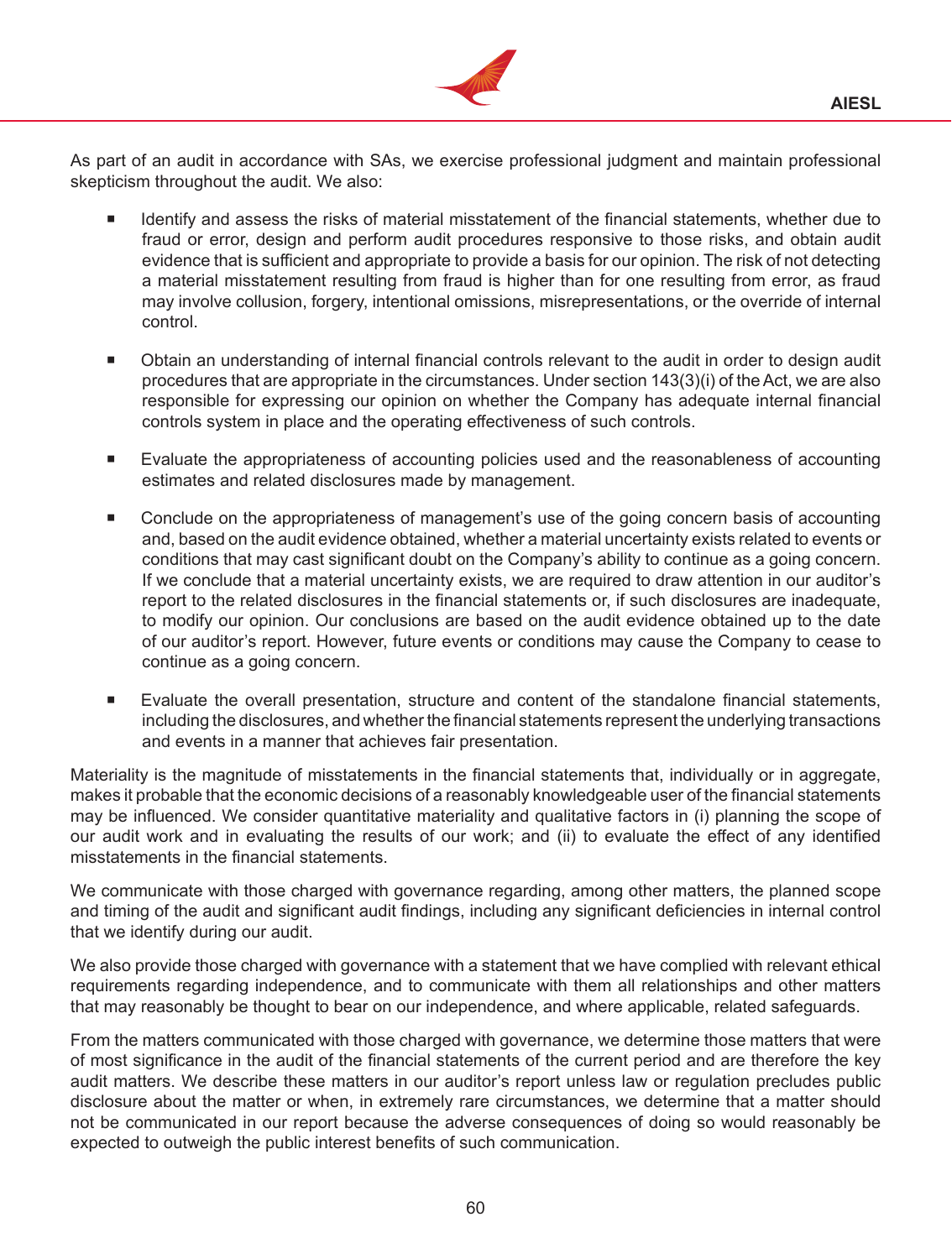

### **Report on Other Legal and Regulatory Requirements**

- 1. As required by the Companies (Auditor's Report) Order, 2016 ("the Order"), issued by the Central Government of India in terms of sub-section (11) of section 143 of the Companies Act, 2013, we give in the *Annexure-A* a statement on the matters specified in paragraphs 3 and 4 of the Order, to the extent applicable.
- 2. As required by Section 143(3) of the Act, we report that:
	- a) We have sought and obtained all the information and explanations which to the best of our knowledge and belief were necessary for the purposes of our audit.
	- (b) In our opinion, proper books of account as required by law have been kept by the Company so far as it appears from our examination of those books.
	- (c) The Balance Sheet, the Statement of Profit and Loss including other comprehensive income, Statement of Changes in Equity and the Statement of Cash Flow Statement dealt with by this Report are in agreement with the books of account.
	- (d) In our opinion, the aforesaid standalone financial statements comply with the Accounting Standards specified under Section 133 of the Act, read with Rule 7 of the Companies (Accounts) Rules, 2014.
	- (e) The company, being a government company, is exempt from the provisions of section 164 (2) of the Companies Act, 2013 vide Notification no GSR 463 (E) dated 05-06-2015 from Ministry of Corporate Affairs.
	- (f) With respect to the adequacy of the internal financial controls over financial reporting of the Company and the operating effectiveness of such controls, refer to our separate Report in *"Annexure B".* Our report expresses an unmodified opinion on the adequacy and operating effectiveness of the Company's internal financial controls over financial reporting.
	- (g) With respect to the other matters to be included in the Auditor's Report in accordance with the requirements of section 197(16) of the Act, as amended:

In our opinion and to the best of our information and according to the explanations given to us, The Company has not paid/provided the remuneration to its directors during the year.

- (h) With respect to the other matters to be included in the Auditor's Report in accordance with Rule 11 of the Companies (Audit and Auditors) Rules, 2014, in our opinion and to the best of our information and according to the explanations given to us:
	- i. The Company has disclosed the impact of pending litigations on its financial position in its financial statements – *Refer Note 27 to notes to financial statements*;
	- ii. The Company does not foresee any material losses on long term contracts including derivatives contracts; hence no provision for the same has been made.
	- iii. There is no amount required to be transferred to the Investor Education and Protection Fund by the Company.
- 3. As required by section 143(5) of the Act and in pursuance of directions issued by the Office of the Comptroller and Auditor General of India for the year ended March 31<sup>st</sup>, 2021, we report that:
	- a) Whether the company has system in place to process all the accounting transactions through IT system? If yes, the implications of processing of accounting transactions outside IT system on the integrity of the accounts along with the financial implications, if any, may be stated.

 Yes, the company has the system in place to process all the accounting transactions through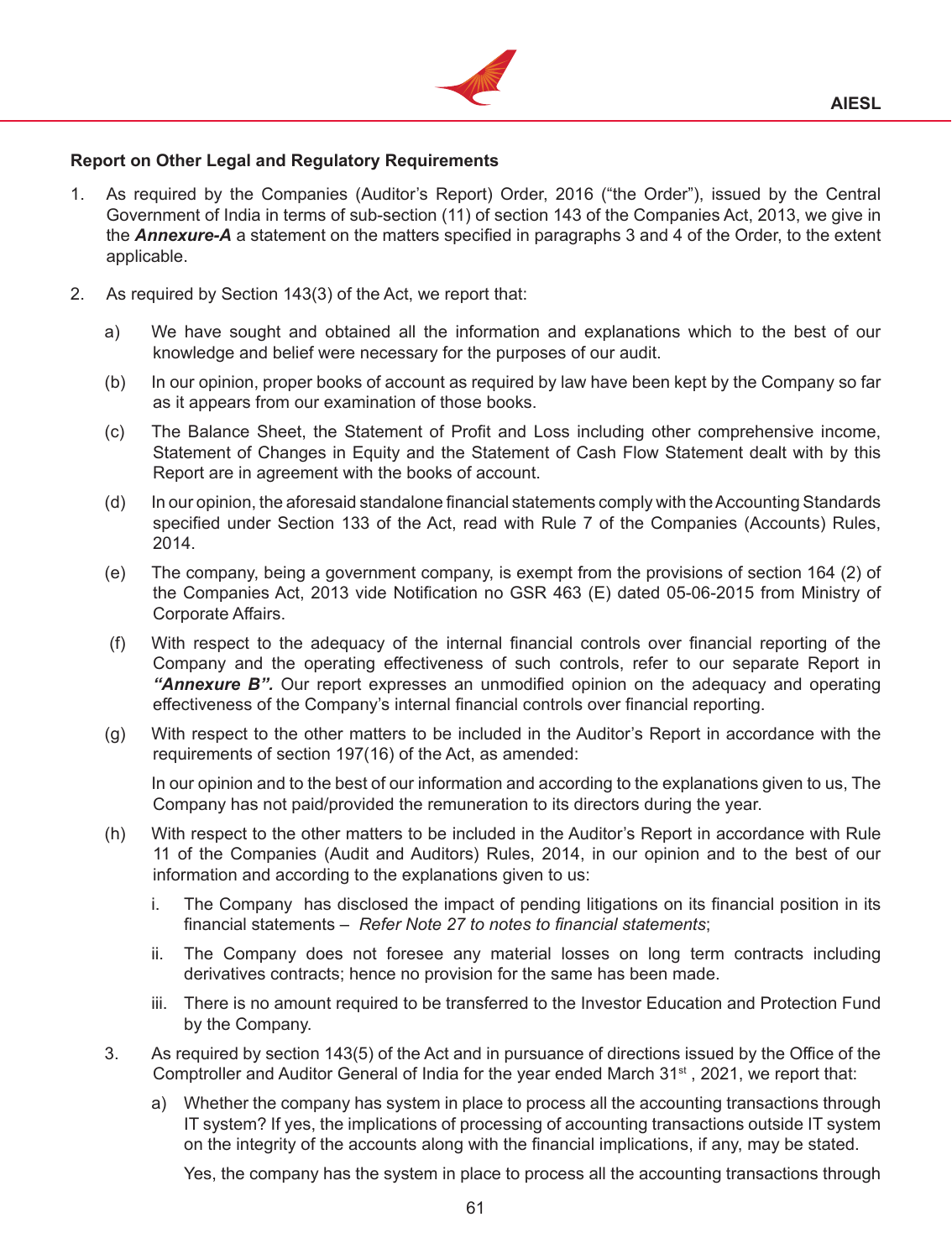

IT system except as stated below:-

- The Company has SAP for maintenance of accounts. Most of the entries passed do not contain supporting attached with it. The system needs to be strengthened regarding the same.
- The company uses the information systems partially for maintenance and processing of payroll.
- The Company has no system of calculation of Interest on outstanding of Inter Company balances. The same has been done manually.
- b) Whether there is any restructuring of an existing loan or cases of waiver/write off of debts / loans/interest etc. made by a lender to the company due to the company's inability to repay the loan? If yes, the financial impact may be stated. Whether such cases are properly accounted for? (In case, lender is a Government company, then this direction is also applicable for statutory auditor of lender company).

On the basis of information and explanation given to us, company has not availed any loans. Hence there is no restructuring, waiver / write off of debts/ loans/ interest etc. made by the lender to the company during the year.

c) Whether funds received/receivable for specific schemes from central/ state government or its agencies were properly accounted for/ utilized as per its term and conditions? List the cases of deviation.

On the basis of information and explanation given to us, no funds have been received / receivable for specific schemes from central / state agencies.

 **For and on behalf of**

 **Prakash Chandra Jain & Co. Chartered Accountants** Firm Registration No. 002438C

Sd/-  **CA Pratibha Sharma Partner** Membership No. 400755  **UDIN - 21400755AAAABV8681** 

Place : Mumbai Date : 26.08.2021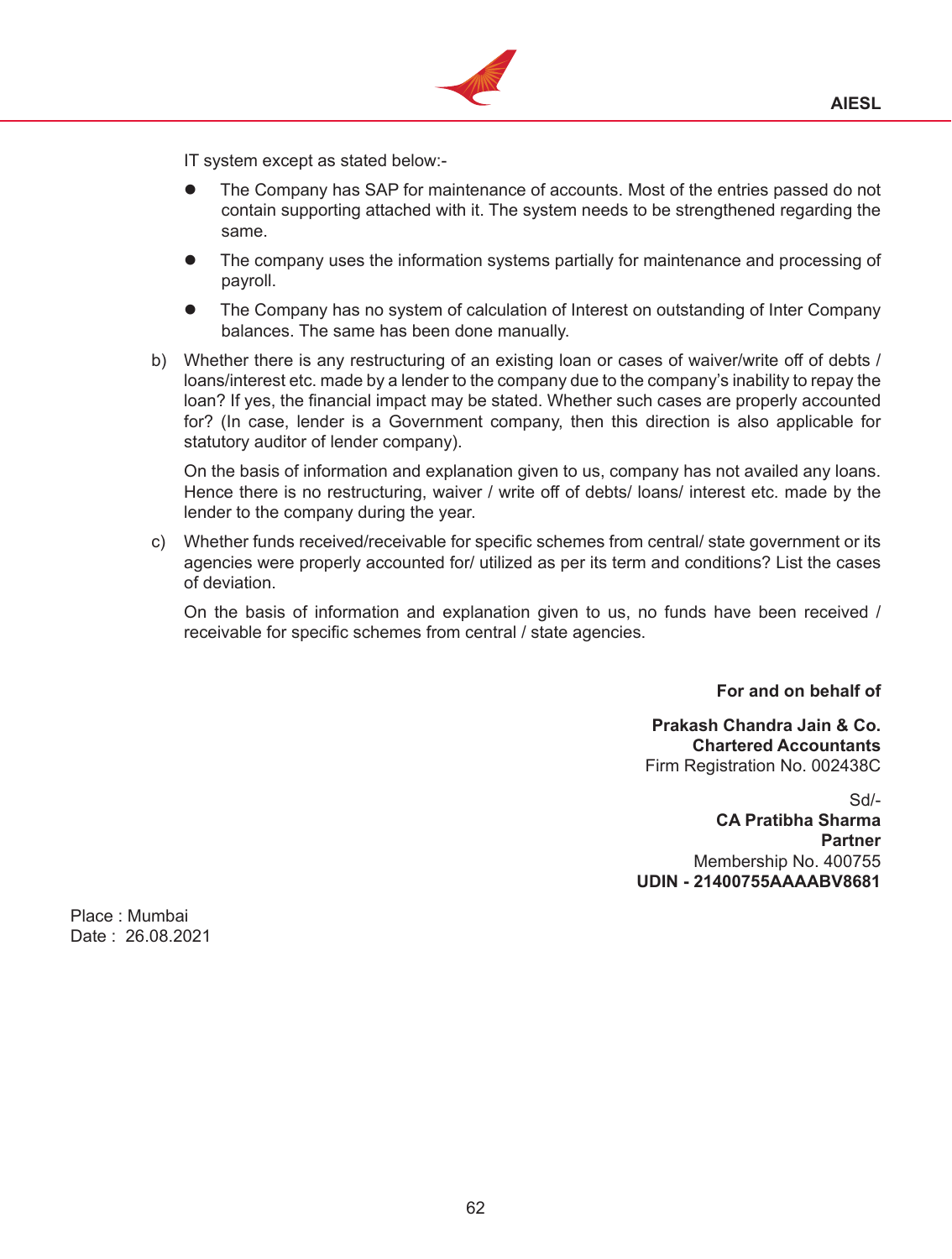

## **ANNEXURE – A TO THE INDEPENDENT AUDITOR'S REPORT**

### **Referred to in paragraph 1 under "Report on other legal and regulatory requirements" of our report of even date**

- i **(a)** The Company is in the process of updating its records of fixed assets with respective quantitative details and location thereof. Hence verification of the same has not been carried out till date.
	- **(b)** As explained to us, the Company has a policy of verification of fixed assets on bi-annual basis. Physical verification of fixed assets has not been carried out by the management.
	- **(c)** According to the information and explanations given to us and on the basis of our examination of the records of the Company, the Company does not own any immovable property.
- ii The Company has policy of physical verification of Inventories on bi-annual basis. The Company has not conducted physical verification of Inventories till date. Only tools were verified prior to 31.3.2018.
- iii. As per the information and explanation given to us, the Company has not granted loans, secured or unsecured to companies, firms, Limited Liability Partnerships or parties covered in the register maintained under section 189 of the Act. Accordingly, provisions of clause 3(iii) (a), (b) and (c) are not applicable to the Company.
- iv. In our opinion and according to the information and explanation given to us, the Company has not given any loans, guarantees & Security to any party covered by the provisions of section 185 of the Act.

The Company has complied with provisions of Section 186 of the Act in respect of investments made or loans or guarantee or security provided to the parties covered under Section 186.

- v. The Company has not accepted any deposits during the year from the public within the meaning of the provisions of sections 73 to 76 or any other relevant provisions of the Act and rules made there under. Accordingly, the provisions of clause 3(v) of the Order are not applicable.
- vi. According to the information and explanations given to us, the Central Government has not specified maintenance of cost records under Section (1) section 148 of the Act. Accordingly, the provisions of clause 3(vi) of the Order are not applicable.
- vii. (a) According to the information and explanations given to us and based on the records examined by us, the Company is not regular in depositing the undisputed statutory dues including provident fund, employees' state insurance, income-tax, goods and service tax, value added tax, cess and other statutory dues with the appropriate authorities. Arrears of outstanding statutory dues as on the last day of the financial year 31<sup>st</sup> March 2021 of more than six months from the date they became payable are as below:

| <b>Nature of Statutory Dues</b> | Amount Outstanding for more than 6 months as on<br>31 <sup>st</sup> March 2021(rs. In millions) |
|---------------------------------|-------------------------------------------------------------------------------------------------|
| Goods and Service Tax           | 187.84                                                                                          |
| PF                              | 1716.64                                                                                         |
| <b>ESIC</b>                     | 4.53                                                                                            |
| <b>TDS</b>                      | 297.54                                                                                          |
| Professional tax                | 0.02                                                                                            |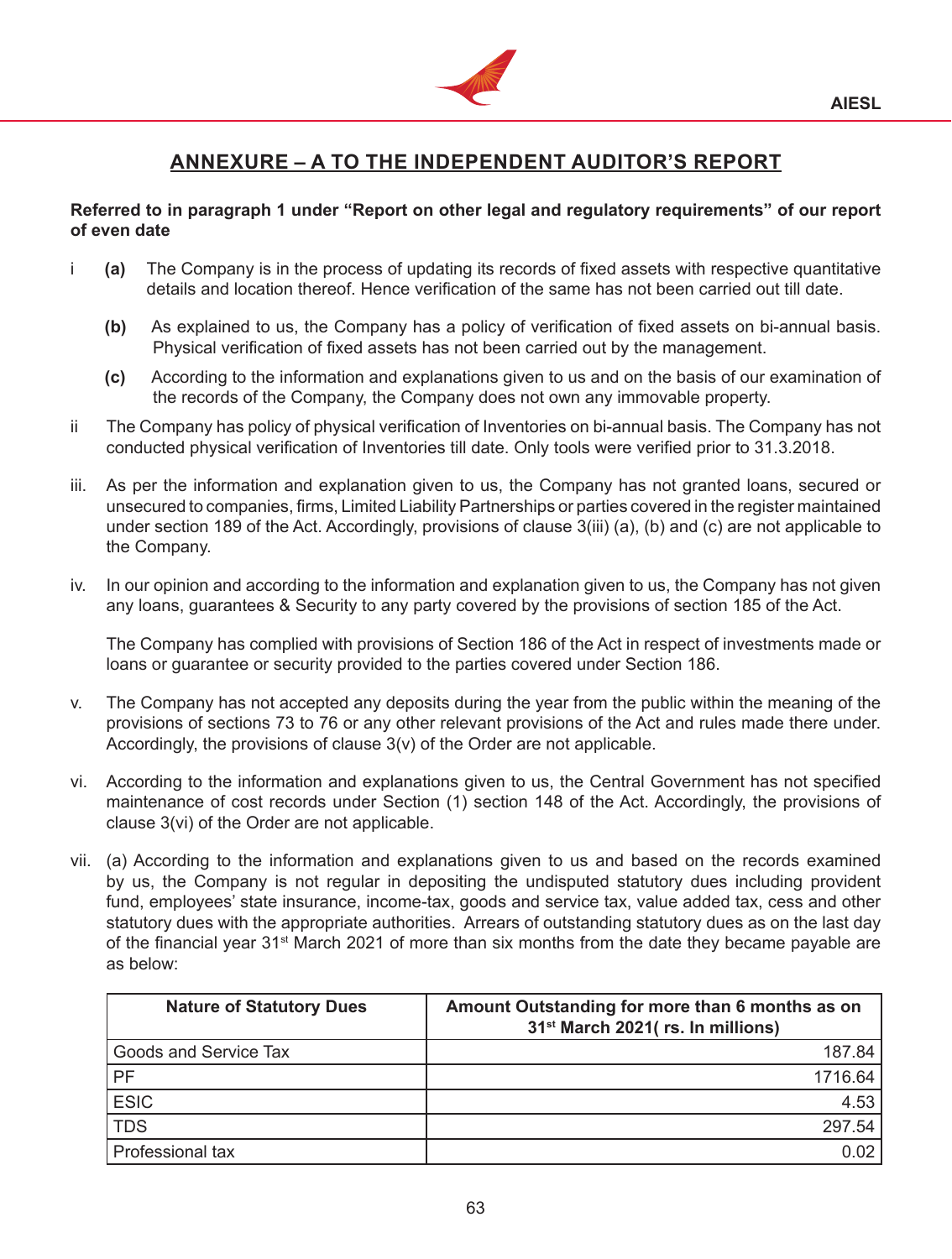

Statutory dues, if any, in respect of foreign business area not covered during the audit, since the record are maintained at the respective business areas which were not available for verification, we are unable to comment whether the dues have been deposited on a time basis.

(b) According to the information and explanations given to us and based on the records examined by us, there are no dues of Wealth tax, sales tax, duty of customs, duty of excise, goods and service tax and value added tax , income tax which have not been deposited on account of any dispute.

| Income Tax Demand Notices received by the Company which are under Appeal: |  |
|---------------------------------------------------------------------------|--|
|                                                                           |  |

| <b>Nature of statute</b> | <b>Nature of dues</b> | <b>Forum where</b><br>pending | Period of demand   Total Demand |                 |
|--------------------------|-----------------------|-------------------------------|---------------------------------|-----------------|
| The Income Tax Act, 1961 | Income Tax            | CIT (Appeals)                 | 2014-15                         | 2,79,27,703     |
|                          |                       |                               | 2015-16                         | 4,31,39,528     |
|                          |                       |                               | 2016-17                         | 6,22,86,454     |
|                          |                       |                               | 2017-18                         | 18,45,77,891    |
|                          |                       |                               | 2018-19                         | 32, 37, 74, 500 |
|                          |                       |                               |                                 | 64, 17, 06, 077 |

- viii. According to the information and explanations provided to us and based on the records examined by us, The Company does not have any loans or borrowings from any financial institution, banks, and government or debenture holders during the year. Accordingly, paragraph 3(viii) of the Order is not applicable.
- ix. According to information and explanation given to us and based on the records examined by us, The Company did not raise any money by way of initial public offer or further public offer (including debt instruments) and term loans during the year. Accordingly, paragraph 3 (ix) of the Order is not applicable.
- x. According to the information and explanations provided to us, no fraud by the Company or on the Company by its officers or employees has been noticed or reported during the course of the audit.
- xi. According to information and explanation provided to us and based on the records examined by us, the Company has not paid/provided for managerial remuneration during the year. Therefore the provisions of clause 3(xi) of the Order are not applicable to the company.
- xii. In our opinion and according to the information and explanations given to us, the Company is not a Nidhi Company. Accordingly, provisions of clause 3(xii) of the Order are not applicable.
- xiii. According to the information and explanation provided to us and based on our examination of records of the Company, all transactions with the related parties are in compliance with Sections 177 and 188 of the Act, where applicable and the details have been disclosed in the Financial Statements as required by the applicable accounting standards*. ( Refer Note No 39.)*
- xiv. According to the information and explanations given to us and based on our examination of the records of the Company, the Company has not made any preferential allotment or private placement of shares or fully or partly convertible debentures during the year. Accordingly, the provisions of clause 3(xiv) of the Order are not applicable.
- xv. According to the information and explanation provided to us and based on our examination of the records of the Company, the Company has not entered into any non-cash transactions with the directors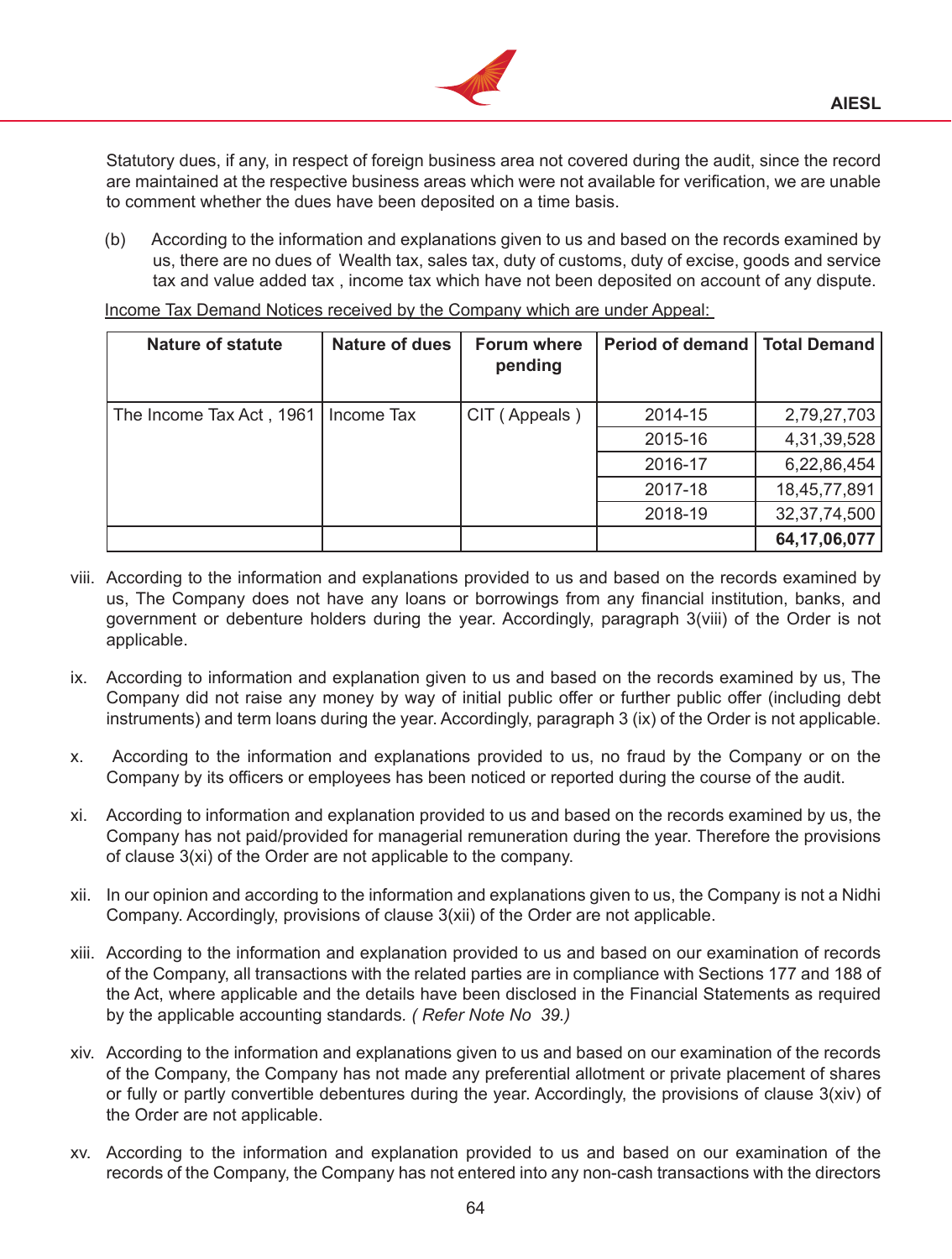

or persons connected with them. Accordingly, provisions of clause 3(xv) of the Order are not applicable.

xvi. The Company is not required to be registered under section 45-IA of the Reserve Bank of India Act 1934. Accordingly, paragraph 3(xvi) of the Order is not applicable.

> **For and on behalf of Prakash Chandra Jain & Co. Chartered Accountants** Firm Registration No. 002438C

> Sd/- **CA Pratibha Sharma Partner** Membership No. 400755 **UDIN- 21400755AAAABV8681**

Place: Mumbai Date : 26.08.2021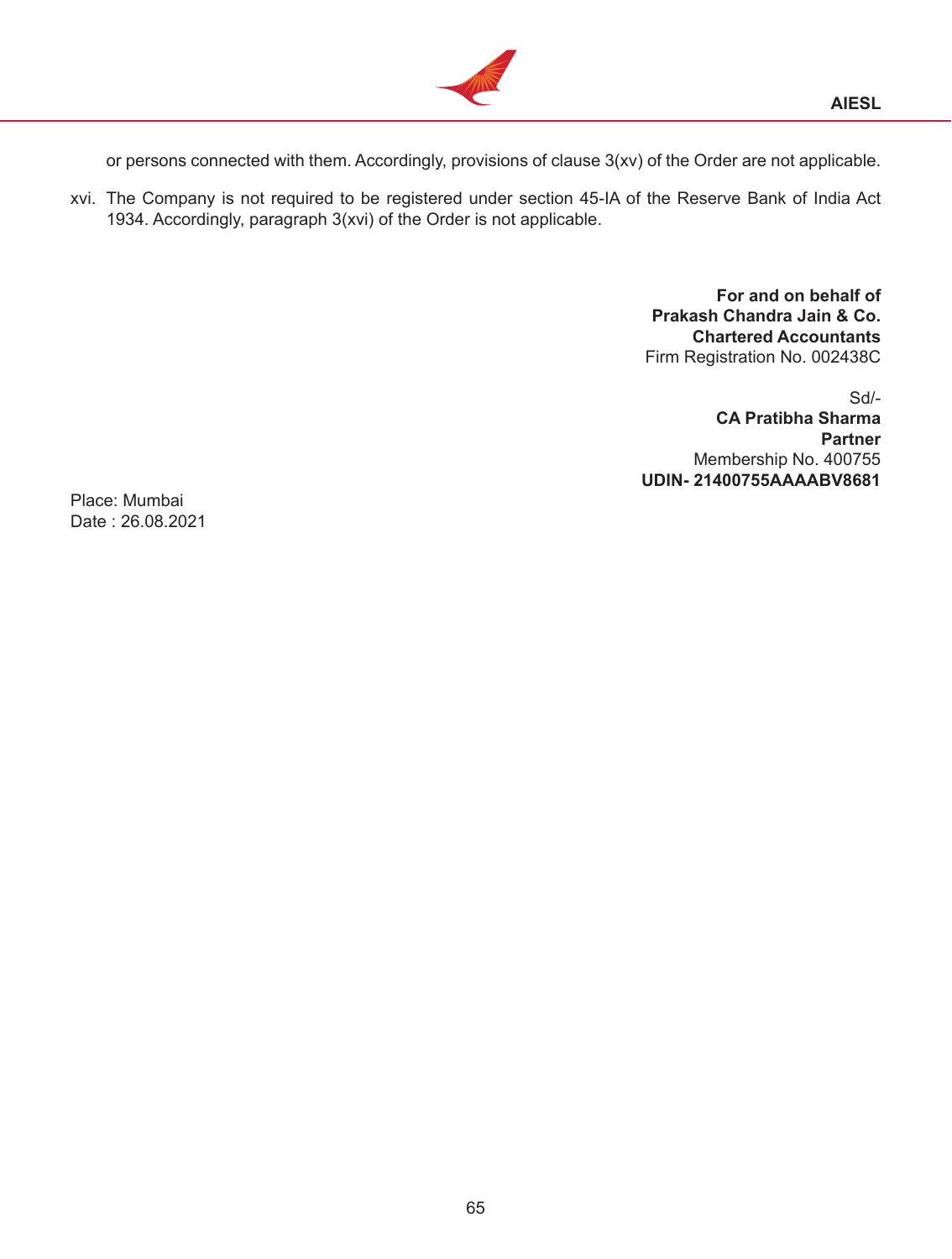

## **ANNEXURE – B TO THE INDEPENDENT AUDITOR'S REPORT**

**Referred to in paragraph 2(f) under "Report on other legal and regulatory requirements" of our report of even date**

### **Report on the Internal Financial Controls under Clause (i) of Sub-section 3 of Section 143 of the Companies Act, 2013 ("the Act")**

We have audited the internal financial controls over financial reporting of AI Engineering Services Limited ("the Company") as of March 31 $st$ , 2021 in conjunction with our audit of the standalone financial statements of the Company for the year ended on that date.

### **Management's Responsibility for Internal Financial Controls**

The Company's management is responsible for establishing and maintaining internal financial controls based on the internal control over financial reporting criteria established by the Company considering the essential components of internal control stated in the Guidance Note on Audit of Internal Financial Controls over Financial Reporting issued by the Institute of Chartered Accountants of India ('ICAI'). These responsibilities include the design, implementation and maintenance of adequate internal financial controls that were operating effectively for ensuring the orderly and efficient conduct of its business, including adherence to company's policies, the safeguarding of its assets, the prevention and detection of frauds and errors, the accuracy and completeness of the accounting records, and the timely preparation of reliable financial information, as required under the Act.

### **Auditor's Responsibility**

Our responsibility is to express an opinion on the Company's internal financial controls over financial reporting based on our audit. We conducted our audit in accordance with the Guidance Note on Audit of Internal Financial Controls Over Financial Reporting (the "Guidance Note") and the Standards on Auditing, issued by ICAI and deemed to be prescribed under section 143(10) of the Act, to the extent applicable to an audit of internal financial controls, both applicable to an audit of Internal Financial Controls and, both issued by the Institute of Chartered Accountants of India. Those Standards and the Guidance Note require that we comply with ethical requirements and plan and perform the audit to obtain reasonable assurance about whether adequate internal financial controls over financial reporting was established and maintained and if such controls operated effectively in all material respects.

Our audit involves performing procedures to obtain audit evidence about the adequacy of the internal financial controls system over financial reporting and their operating effectiveness. Our audit of internal financial controls over financial reporting included obtaining an understanding of internal financial controls over financial reporting, assessing the risk that a material weakness exists, and testing and evaluating the design and operating effectiveness of internal control based on the assessed risk. The procedures selected depend on the auditor's judgment, including the assessment of the risks of material misstatement of the financial statements, whether due to fraud or error.

We believe that the audit evidence we have obtained is sufficient and appropriate to provide a basis for our audit opinion on the Company's internal financial controls system over financial reporting.

### **Meaning of Internal Financial Controls over Financial Reporting**

A company's internal financial control over financial reporting is a process designed to provide reasonable assurance regarding the reliability of financial reporting and the preparation of financial statements for external purposes in accordance with generally accepted accounting principles. A company's internal financial control over financial reporting includes those policies and procedures that (1) pertain to the maintenance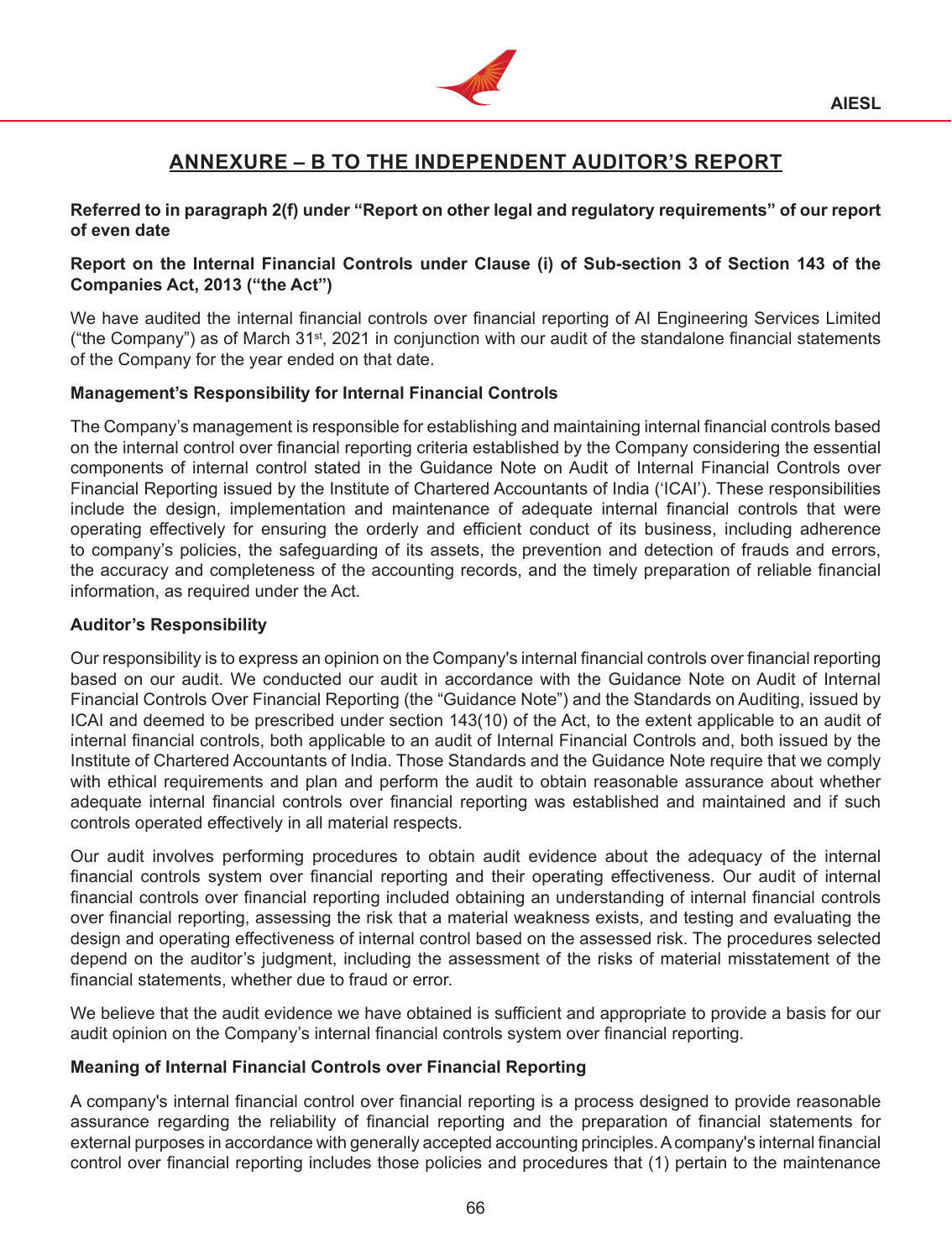

of records that, in reasonable detail, accurately and fairly reflect the transactions and dispositions of the assets of the company; (2) provide reasonable assurance that transactions are recorded as necessary to permit preparation of financial statements in accordance with generally accepted accounting principles, and that receipts and expenditures of the company are being made only in accordance with authorizations of management and directors of the company; and (3) provide reasonable assurance regarding prevention or timely detection of unauthorized acquisition, use, or disposition of the company's assets that could have a material effect on the financial statements.

### **Inherent Limitations of Internal Financial Controls over Financial Reporting**

Because of the inherent limitations of internal financial controls over financial reporting, including the possibility of collusion or improper management override of controls, material misstatements due to error or fraud may occur and not be detected. Also, projections of any evaluation of the internal financial controls over financial reporting to future periods are subject to the risk that the internal financial control over financial reporting may become inadequate because of changes in conditions, or that the degree of compliance with the policies or procedures may deteriorate.

According to the information and explanations given to us and based on our audit, the following weaknesses have been identified as at March 31, 2021:

- i) The Company did not have an effective internal control system for deduction, timely deposit, filing of returns.
- ii) The Company did not have an effective system for timely accounting of entries, to prevent duplicate accounting entry and maker checker processes.
- iii) In SAP most of the entries has no supporting s to check the validity of entry. Expenses borne by other group companies and then reimbursed by the Company had no supporting s at all.
- iv) The Company did not have effective system of reconciliation of balance with other parties.
- v) The Company has internal audit in place. Internal auditors were appointed but the reports of three quarters were submitted together. Fourth quarters report is submitted in August 2021. We suggest company to appoint internal auditors at the beginning of the financial year, so that actions on their observations can be timely taken.

### **MATERIAL WEAKNESS**

A 'material weakness' is a deficiency, or a combination of deficiencies, in internal financial control over financial reporting, such that there is a reasonable possibility that a material misstatement of the company's annual or interim financial statements will not be prevented or detected on a timely basis.

### **OPINION**

In our opinion, except for the effects/possible effects of the material weaknesses described above on the achievement of the objectives of the control criteria, the Company has maintained, in all material respects, adequate internal financial controls over financial reporting and such internal financial controls over financial reporting were operating effectively as of 31st March 2021 based on the internal control over financial reporting criteria established by the Company considering the essential components of internal control stated in the Guidance Note on Audit of Internal Financial Controls Over Financial Reporting issued by the Institute of Chartered Accountants of India.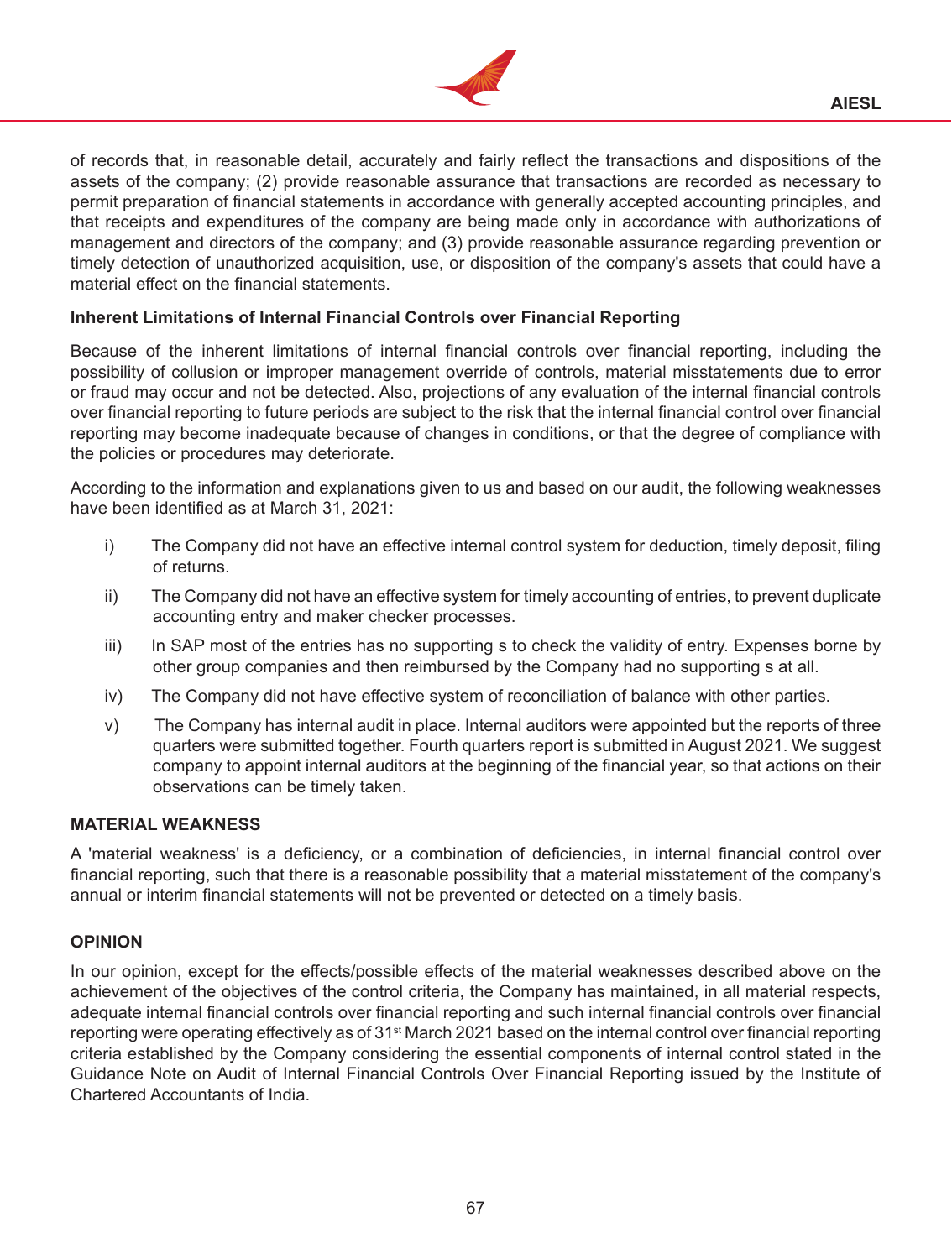We have considered the material weaknesses identified and reported above in determining the nature, timing, and extent of audit tests applied in our audit of March 31<sup>st</sup>, 2021 standalone financial statements of the Company, and these material weaknesses do not affect our opinion on the standalone financial statements of the Company.

> **For and on behalf of Prakash Chandra Jain & Co. Chartered Accountants** Firm Registration No. 002438C

> Sd/- **CA Pratibha Sharma Partner** Membership No. 400755 **UDIN- 21400755AAAABV8681**

Place: Mumbai Date : 26.08.2021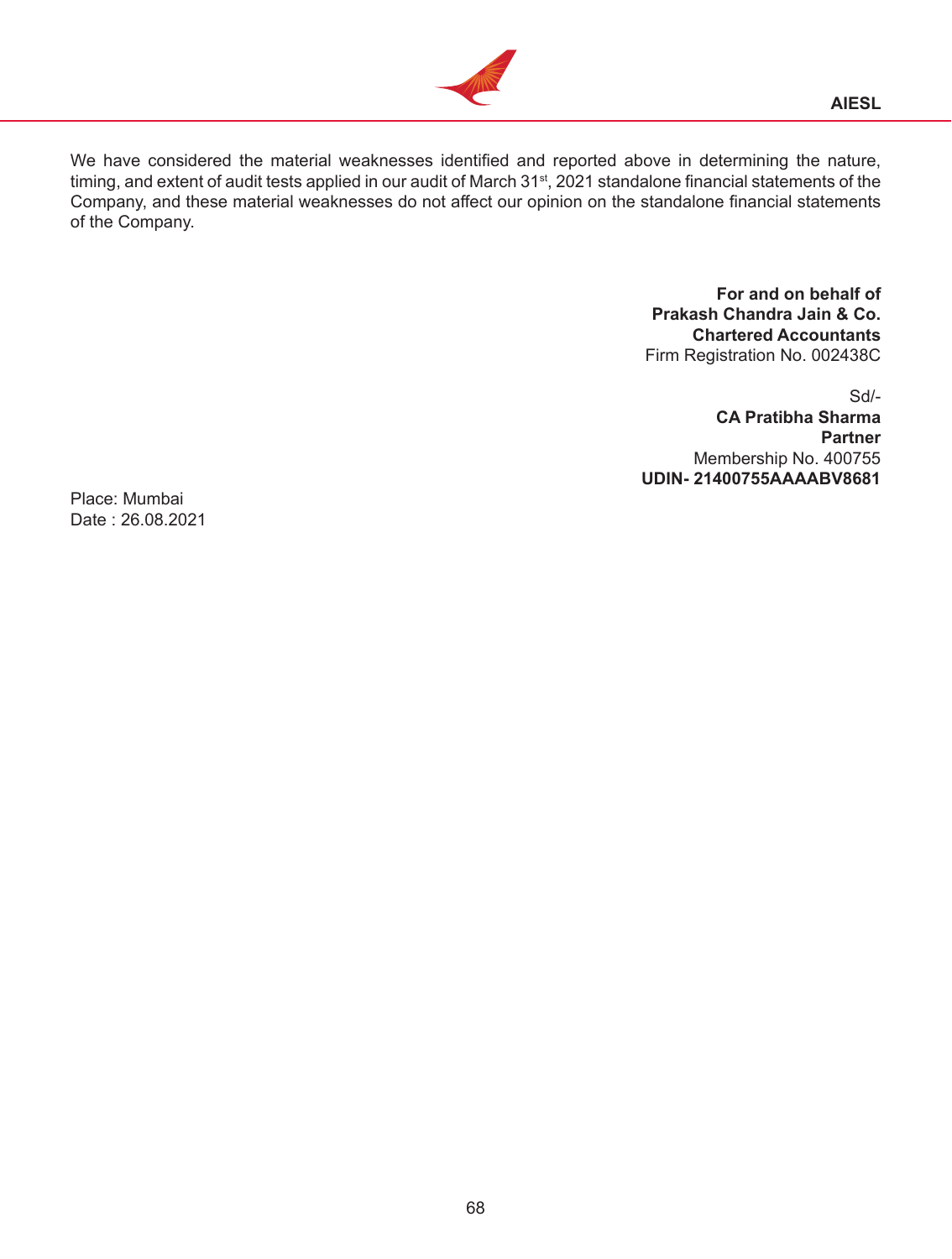

# **COMPLIANCE CERTIFICATE**

We have conducted the audit of accounts of AI Engineering Services Limited for the year ended 31<sup>st</sup> March, 2021 in accordance with the directions issued by the Comptroller & Auditor General of India under section 143 (5) of the Companies Act, 2013 and certify that we have complied with all the Directions issued to us.

**For Prakash Chandra Jain & Co**

Chartered Accountants FRN-002438C

> Sd/- **(Pratibha Sharma)** Partner Mo. - 400755

Date : 26.08.2021 Place : Mumbai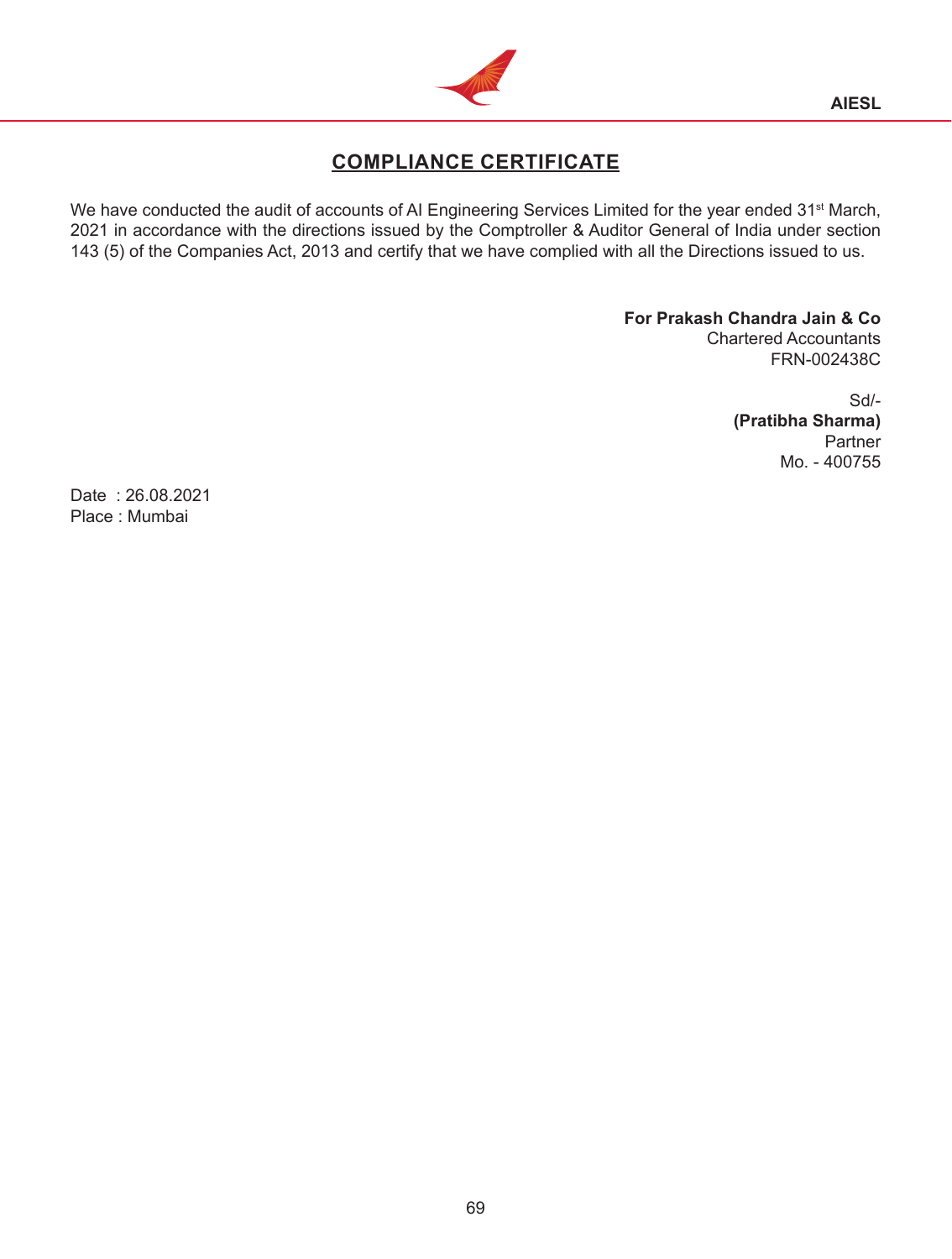

# **MANAGEMENT'S COMMENTS ON STATUTORY AUDITOR'S REPORT FOR THE FY 2020-21**

| <b>Audit Observation</b>                                                                                                                                                                                                 | <b>Management's Replies</b>                                                                                                                                                                                                                                                                                                                                                                                                                                                                                                                                                                                                                                                                                                                                        |  |
|--------------------------------------------------------------------------------------------------------------------------------------------------------------------------------------------------------------------------|--------------------------------------------------------------------------------------------------------------------------------------------------------------------------------------------------------------------------------------------------------------------------------------------------------------------------------------------------------------------------------------------------------------------------------------------------------------------------------------------------------------------------------------------------------------------------------------------------------------------------------------------------------------------------------------------------------------------------------------------------------------------|--|
| <b>Emphasis of Matter</b>                                                                                                                                                                                                |                                                                                                                                                                                                                                                                                                                                                                                                                                                                                                                                                                                                                                                                                                                                                                    |  |
| 1 <sub>1</sub><br>The Company has not complied Section 149 (4) of The Companies<br>Act 2013, relating to appointment of Independent Directors.                                                                           | The<br>Exemption<br>has<br>been<br>granted by Ministry of Corporate<br>Affairs<br>for<br>appointment of<br>Independent Director for a<br>wholly owned subsidiary vide<br>Notification no. 839 ('E) Dated<br>05th July, 2017.                                                                                                                                                                                                                                                                                                                                                                                                                                                                                                                                       |  |
| $\overline{2}$<br>As per para 9 of Ind-AS 2 on Inventories                                                                                                                                                               | The<br>will<br>review<br>company                                                                                                                                                                                                                                                                                                                                                                                                                                                                                                                                                                                                                                                                                                                                   |  |
| Inventories shall be measured at cost or net realizable value.                                                                                                                                                           | the process for valuation of<br>inventory vis-à-vis requirement                                                                                                                                                                                                                                                                                                                                                                                                                                                                                                                                                                                                                                                                                                    |  |
| The Company has valued the inventories during the year at weighted<br>average cost. Valuation of inventories has not been done as per Ind-AS 2<br>at year end. Hence we are unable to comment on the impact of the same. | as per IndAS 2 and shall take<br>necessary corrective action in<br>forthcoming year.                                                                                                                                                                                                                                                                                                                                                                                                                                                                                                                                                                                                                                                                               |  |
| 3.<br>Company has not deducted Income tax at source while accounting<br>for certain expenses and provision for expenses. The impact of such<br>non-compliance cannot be ascertained.                                     | Non-deduction of TDS<br>on.<br>certain expenditures is mainly<br>for payment of advances to<br>one time vendors. Point has<br>been noted and TDS would be<br>deducted henceforth.<br>Non deduction of TDS on<br>Provision for expenses, is mainly<br>for the booking of expenditure<br>received from group companies<br>as on 31.03.2021. Entries for<br>the same had been received<br>very late. While all possible<br>efforts were made to receive<br>the invoices in timely manner,<br>however during this year, mainly<br>due to pandemic situation,<br>invoices were not received on<br>time. The management has<br>taken a note of the same for<br>the issuance of invoices by<br>the group/sister companies on<br>month to month basis in timely<br>manner. |  |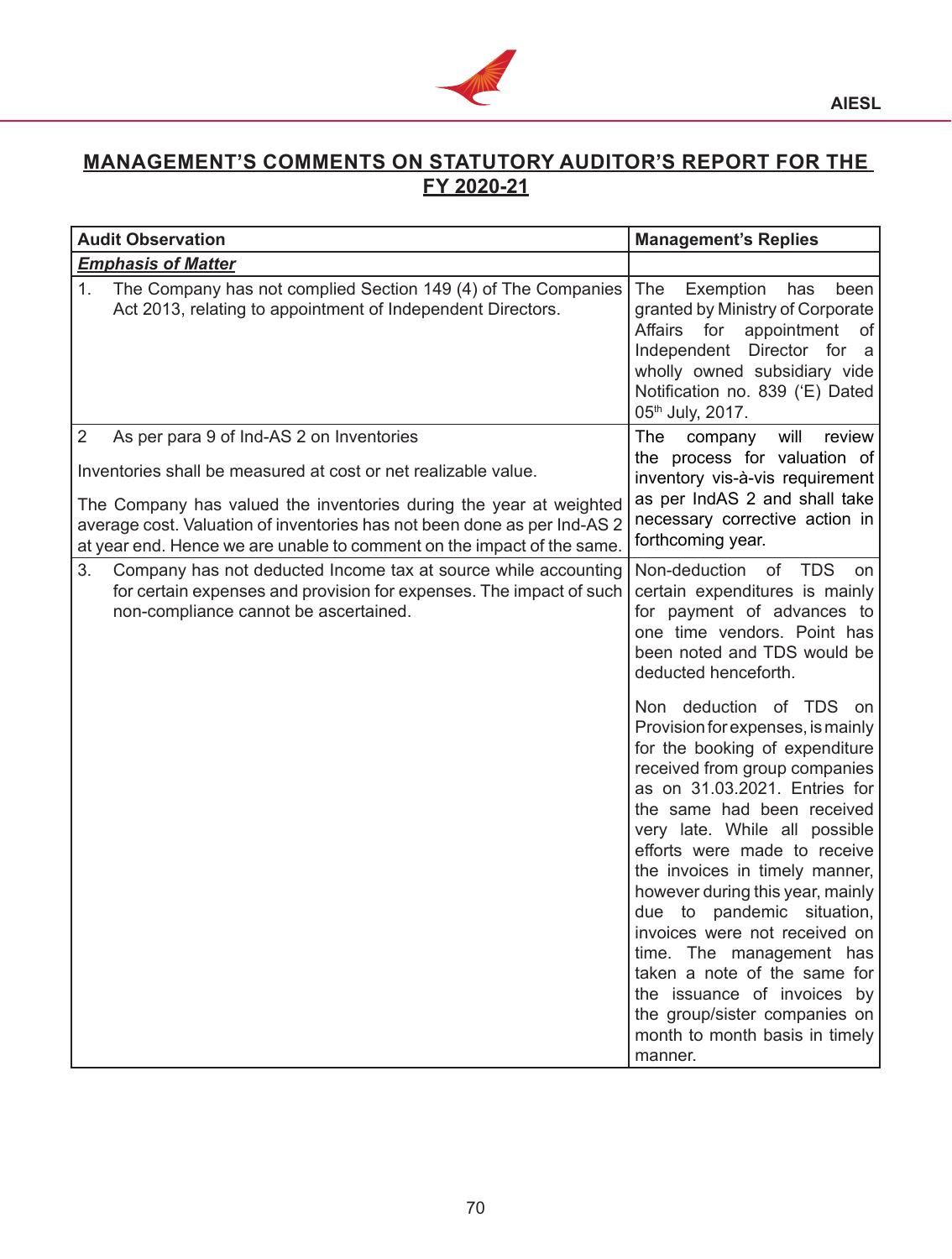

| 4.                                                                                                                                                                                                                                                                                                                                                                                                                                                                                            | Interest as per MSA with various Inter Companies.                                                                                                                                                                                                                 | Company has calculated Interest Payable/Receivable on average<br>balance of Inter Companies. The Company has not calculated                                                                                                                                                                                                                        | As per the decision taken by<br>the top management of group<br>of companies, interest has<br>been levied based on average<br>of opening and closing balance.<br>This practice is consistently<br>followed<br>by<br>the<br>group<br>companies. The company will<br>make necessary changes in the<br>MSA with group companies in<br>the forthcoming year. |
|-----------------------------------------------------------------------------------------------------------------------------------------------------------------------------------------------------------------------------------------------------------------------------------------------------------------------------------------------------------------------------------------------------------------------------------------------------------------------------------------------|-------------------------------------------------------------------------------------------------------------------------------------------------------------------------------------------------------------------------------------------------------------------|----------------------------------------------------------------------------------------------------------------------------------------------------------------------------------------------------------------------------------------------------------------------------------------------------------------------------------------------------|---------------------------------------------------------------------------------------------------------------------------------------------------------------------------------------------------------------------------------------------------------------------------------------------------------------------------------------------------------|
| 5.                                                                                                                                                                                                                                                                                                                                                                                                                                                                                            | Company has not shared / provided copies of certain contracts.<br>Hence, we are unable to comment on compliance of provisions of<br>Ind AS 115 "Revenue from Contracts with Customers" issued by<br>Institute of Chartered Accountants of India by the company.   |                                                                                                                                                                                                                                                                                                                                                    | The copy of one of the contract<br>signed by the company is<br>confidential<br>extremely<br>and<br>being sensitive in nature was<br>not shared with the audit.                                                                                                                                                                                          |
| The Company is in process of reconciliation of revenue and tax<br>6.<br>deducted at source as accounted in financials and as per 26 AS.                                                                                                                                                                                                                                                                                                                                                       |                                                                                                                                                                                                                                                                   | For the purpose of reconciliation<br>of tax deducted at source,<br>the company has hired the<br>services of a professional firm<br>for reconciling the Tax deducted<br>vis-à-vis tax<br>deposited<br>by<br>the customer, however due<br>to pandemic, this could not<br>got completed and shall be<br>completed in due course on<br>priority basis. |                                                                                                                                                                                                                                                                                                                                                         |
| <b>Audit Observation</b>                                                                                                                                                                                                                                                                                                                                                                                                                                                                      |                                                                                                                                                                                                                                                                   |                                                                                                                                                                                                                                                                                                                                                    | <b>Management's Replies</b>                                                                                                                                                                                                                                                                                                                             |
|                                                                                                                                                                                                                                                                                                                                                                                                                                                                                               | <b>Key Audit Matters: -</b>                                                                                                                                                                                                                                       |                                                                                                                                                                                                                                                                                                                                                    |                                                                                                                                                                                                                                                                                                                                                         |
| Key audit matters are those matters that, in our professional judgment,<br>were of most significance in our audit of the financial statements of the<br>current period. These matters were addressed in the context of our<br>audit of the financial statements as a whole, and in forming our opinion<br>thereon, and we do not provide a separate opinion on these matters. We<br>have determined the matters described below to the key audit matters to<br>be communicated in our report. |                                                                                                                                                                                                                                                                   |                                                                                                                                                                                                                                                                                                                                                    |                                                                                                                                                                                                                                                                                                                                                         |
|                                                                                                                                                                                                                                                                                                                                                                                                                                                                                               | Key audit matter                                                                                                                                                                                                                                                  | <b>Auditor's response</b>                                                                                                                                                                                                                                                                                                                          |                                                                                                                                                                                                                                                                                                                                                         |
|                                                                                                                                                                                                                                                                                                                                                                                                                                                                                               | <b>Credit Impairment</b><br>Ind AS requires the company to $\mathbf{.}$<br>recognize the expected credit<br>losses (ECL) on financial assets<br>consisting mainly debtors which<br>involves<br>significant judgment<br>and estimates to be made by the<br>company | <b>Principle audit procedures</b><br>As per Ind AS, the shift is<br>from 'Incurred Loss' approach<br>to 'Expected Loss' approach<br>while computing provision<br>for losses on loans and<br>advances.                                                                                                                                              | This is a statement of fact.                                                                                                                                                                                                                                                                                                                            |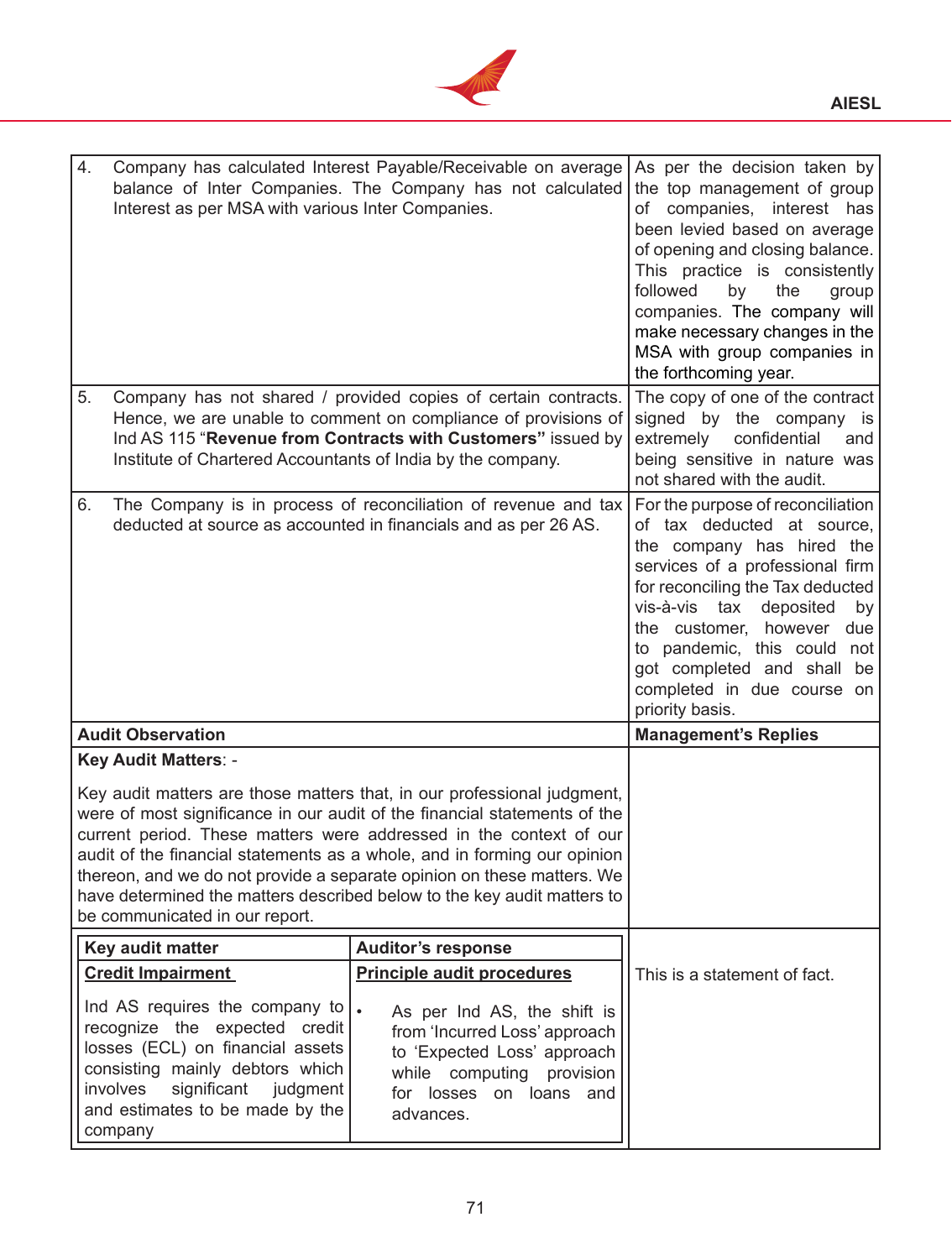

|                                                                                                                                                                                                   | We have relied on the ECL<br>$\bullet$<br>calculations which were done<br>by an expert/ outside agency.                                                                                                                                                                                    |                              |
|---------------------------------------------------------------------------------------------------------------------------------------------------------------------------------------------------|--------------------------------------------------------------------------------------------------------------------------------------------------------------------------------------------------------------------------------------------------------------------------------------------|------------------------------|
|                                                                                                                                                                                                   | The<br>accuracy<br>and<br>$\bullet$<br>completeness of critical data<br>was reviewed.                                                                                                                                                                                                      |                              |
|                                                                                                                                                                                                   | System of Computation of<br>$\bullet$<br>ECL was found satisfactory.                                                                                                                                                                                                                       |                              |
|                                                                                                                                                                                                   | Refer accounting policy No<br>$\bullet$<br>11(A)(v)                                                                                                                                                                                                                                        |                              |
| The Ministry of Civil Aviation,<br>Government of India, constituted<br>a committee in the Chairmanship                                                                                            | Details of the expenses has<br>$\bullet$<br>been sought.                                                                                                                                                                                                                                   | This is a statement of fact. |
| of Justice D.M. Dharmadhikari   •<br>(Former Judge of Supreme Court<br>of India) for suggesting the ways                                                                                          | The said expense has been<br>treated as exceptional item in<br>the year 2019-2020.                                                                                                                                                                                                         |                              |
| and means of harmonization and<br>rationalization of the work force of<br>the merged company.                                                                                                     | of<br>2019-20<br>The<br>books<br>been<br>restated<br>and<br>has<br>consequential adjustments /                                                                                                                                                                                             |                              |
| During 2019-20, Air India, on the<br>basis of the recommendations                                                                                                                                 | disclosure has been made.                                                                                                                                                                                                                                                                  |                              |
| Dharamadhikari   •<br>of<br>Justice<br>Committee (JDC), has intimated<br>company for making the provision<br>of liability towards transferred<br>employees to the tune of Rs.<br>516.20 millions. | This restatement has resulted<br>into decrease in profit and<br>decrease<br>consequential<br>in retained earnings with<br>corresponding increase<br>in<br>employees liability by Rs.<br>516.20 Millions in 2019-2020.                                                                      |                              |
|                                                                                                                                                                                                   | Refer Note No. 45)                                                                                                                                                                                                                                                                         |                              |
| <b>Report on Other Legal and Regulatory Requirements: -</b>                                                                                                                                       |                                                                                                                                                                                                                                                                                            |                              |
| 1.<br>3 and 4 of the Order, to the extent applicable.                                                                                                                                             | As required by the Companies (Auditor's Report) Order, 2016 ("the<br>Order"), issued by the Central Government of India in terms of sub-<br>section (11) of section 143 of the Companies Act, 2013, we give in<br>the <b>Annexure-A</b> a statement on the matters specified in paragraphs | This is a statement of fact. |
| 2.<br>As required by Section 143(3) of the Act, we report that:                                                                                                                                   |                                                                                                                                                                                                                                                                                            |                              |
| a)<br>purposes of our audit.                                                                                                                                                                      | We have sought and obtained all the information and explanations<br>which to the best of our knowledge and belief were necessary for the                                                                                                                                                   |                              |
| In our opinion, proper books of account as required by law have<br>b)<br>been kept by the Company so far as it appears from our examination<br>of those books.                                    | This is a statement of fact.                                                                                                                                                                                                                                                               |                              |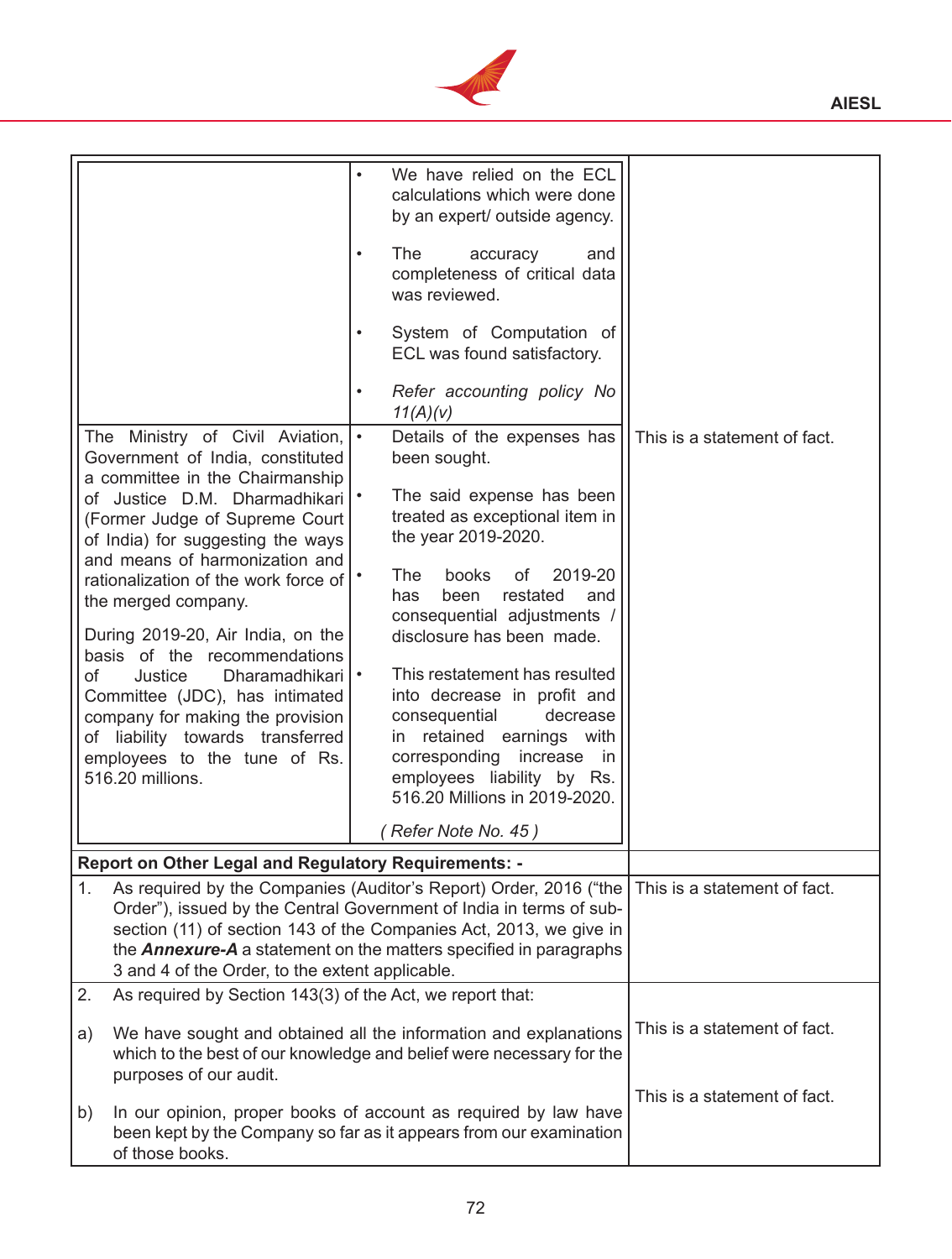

| c)   | The Balance Sheet, the Statement of Profit and Loss including other   This is a statement of fact.<br>comprehensive income, Statement of Changes in Equity and the<br>Statement of Cash Flow Statement dealt with by this Report are in<br>agreement with the books of account.                                                                                                      |                              |
|------|--------------------------------------------------------------------------------------------------------------------------------------------------------------------------------------------------------------------------------------------------------------------------------------------------------------------------------------------------------------------------------------|------------------------------|
| d)   | In our opinion, the aforesaid standalone financial statements comply<br>with the Accounting Standards specified under Section 133 of the<br>Act, read with Rule 7 of the Companies (Accounts) Rules, 2014.                                                                                                                                                                           | This is a statement of fact. |
| e)   | The company, being a government company, is exempt from the<br>provisions of section 164 (2) of the Companies Act, 2013 vide<br>Notification no GSR 463 (E) dated 05-06-2015 from Ministry of<br>Corporate Affairs.                                                                                                                                                                  | This is a statement of fact. |
| f)   | With respect to the adequacy of the internal financial controls over<br>financial reporting of the Company and the operating effectiveness<br>of such controls, refer to our separate Report in "Annexure B".<br>Our report expresses an unmodified opinion on the adequacy and<br>operating effectiveness of the Company's internal financial controls<br>over financial reporting. | This is a statement of fact. |
| g)   | With respect to the other matters to be included in the Auditor's   This is a statement of fact.<br>Report in accordance with the requirements of section 197(16) of<br>the Act, as amended:                                                                                                                                                                                         |                              |
|      | In our opinion and to the best of our information and according to the<br>explanations given to us, The Company has not paid/provided the<br>remuneration to its directors during the year.                                                                                                                                                                                          |                              |
| h)   | With respect to the other matters to be included in the Auditor's Report<br>in accordance with Rule 11 of the Companies (Audit and Auditors)<br>Rules, 2014, in our opinion and to the best of our information and<br>according to the explanations given to us:                                                                                                                     | This is a statement of fact. |
|      | The Company has disclosed the impact of pending litigations on its $\mid$ This is a statement of fact.<br>financial position in its financial statements - Refer Note 27 to notes<br>to financial statements;                                                                                                                                                                        |                              |
| ii.  | The Company does not foresee any material losses on long term<br>contracts including derivatives contracts; hence no provision for the<br>same has been made.                                                                                                                                                                                                                        | This is a statement of fact. |
| iii. | There is no amount required to be transferred to the Investor This is a statement of fact.<br>Education and Protection Fund by the Company.                                                                                                                                                                                                                                          |                              |
| 3.   | As required by section 143(5) of the Act and in pursuance of directions<br>issued by the Office of the Comptroller and Auditor General of India<br>for the year ended March 31 <sup>st</sup> , 2021, we report that:                                                                                                                                                                 |                              |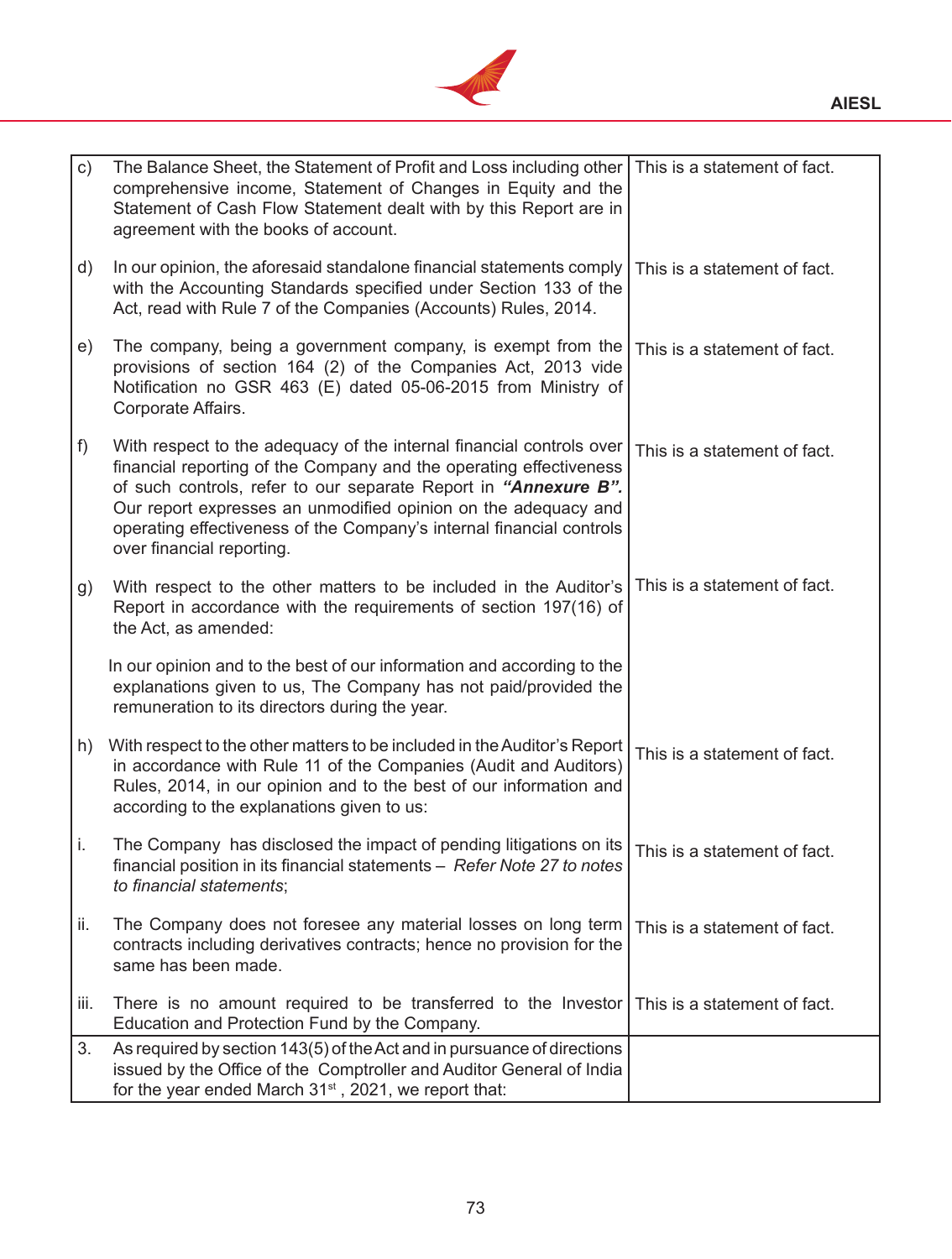

| a) | Whether the company has system in place to process all the<br>accounting transactions through IT system? If yes, the implications<br>of processing of accounting transactions outside IT system on the<br>integrity of the accounts along with the financial implications, if any,<br>may be stated.                                                                                                                                     |                                                                                                                                                                                                                                       |
|----|------------------------------------------------------------------------------------------------------------------------------------------------------------------------------------------------------------------------------------------------------------------------------------------------------------------------------------------------------------------------------------------------------------------------------------------|---------------------------------------------------------------------------------------------------------------------------------------------------------------------------------------------------------------------------------------|
|    | Yes, the company has the system in place to process all the accounting<br>transactions through IT system except as stated below:-                                                                                                                                                                                                                                                                                                        |                                                                                                                                                                                                                                       |
|    | The Company has SAP for maintenance of accounts. Most of the<br>entries passed do not contain supporting attached with it. The<br>system needs to be strengthened regarding the same.                                                                                                                                                                                                                                                    | attaching<br>As<br>regard<br>to<br>supporting document to SAP<br>entries, documents for the<br>entries passed at outstation<br>(other than Delhi) are attached.<br>Further efforts will be made to<br>attach the same for Delhi also. |
|    | The company uses the information systems partially for maintenance<br>and processing of payroll.                                                                                                                                                                                                                                                                                                                                         | This is a statement of fact.                                                                                                                                                                                                          |
|    | The Company has no system of calculation of Interest on outstanding<br>of Inter Company balances. The same has been done manually.                                                                                                                                                                                                                                                                                                       | This is a statement of fact.                                                                                                                                                                                                          |
| b) | Whether there is any restructuring of an existing loan or cases of<br>waiver/write off of debts /loans/interest etc. made by a lender to the<br>company due to the company's inability to repay the loan? If yes, the<br>financial impact may be stated. Whether such cases are properly<br>accounted for? (In case, lender is a government company, then this<br>direction is also applicable for statutory auditor of lender company). | This is a statement of fact.                                                                                                                                                                                                          |
|    | On the basis of information and explanation given to us, company has<br>not availed any loans. Hence there is no restructuring, waiver / write<br>off of debts/ loans/ interest etc. made by the lender to the company<br>during the year.                                                                                                                                                                                               |                                                                                                                                                                                                                                       |
| C) | Whether funds received/receivable for specific schemes from<br>central/ state government or its agencies were properly accounted<br>for/utilized as per its term and conditions? List the cases of deviation.                                                                                                                                                                                                                            | This is a statement of fact.                                                                                                                                                                                                          |
|    | On the basis of information and explanation given to us, no funds<br>have been received /receivable for specific schemes from central /<br>state agencies.                                                                                                                                                                                                                                                                               |                                                                                                                                                                                                                                       |
|    | <b>Audit Observation</b>                                                                                                                                                                                                                                                                                                                                                                                                                 | <b>Management's Replies</b>                                                                                                                                                                                                           |
|    | Annexure - A to the Independent Auditor's Report                                                                                                                                                                                                                                                                                                                                                                                         |                                                                                                                                                                                                                                       |
|    | (a) The Company is in the process of updating its records of fixed<br>assets with respective quantitative details and location thereof.<br>Hence verification of the same has not been carried out till date.                                                                                                                                                                                                                            | This is a statement of fact.                                                                                                                                                                                                          |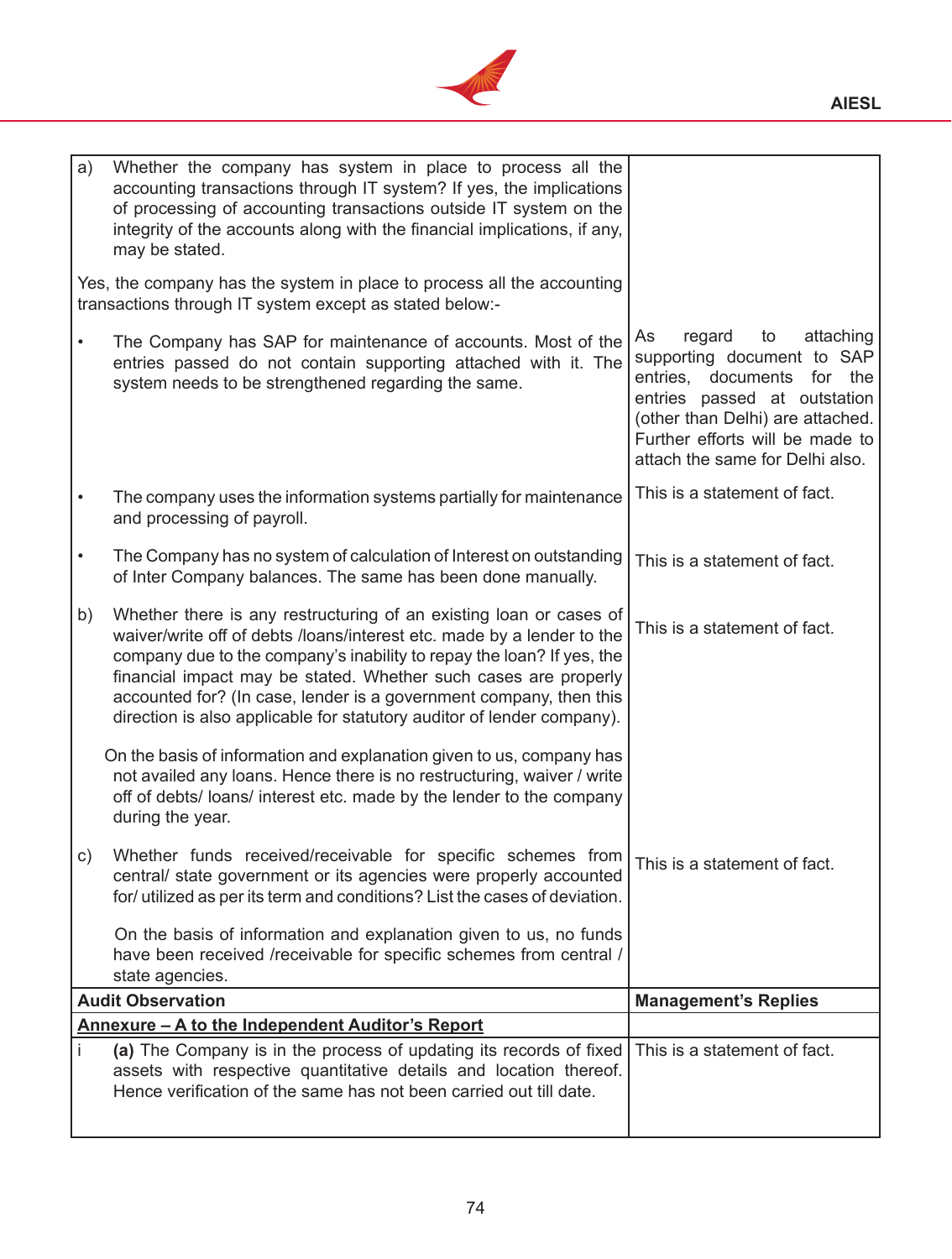

|      | (b) As explained to us, the Company has a policy of verification of fixed<br>assets on bi-annual basis. Physical verification of fixed assets has<br>not been carried out by the management.                                                                                                                                                                                                                                                                                                                                                                    | This is a statement of fact.                                                                                                                                                                                                                                           |  |  |
|------|-----------------------------------------------------------------------------------------------------------------------------------------------------------------------------------------------------------------------------------------------------------------------------------------------------------------------------------------------------------------------------------------------------------------------------------------------------------------------------------------------------------------------------------------------------------------|------------------------------------------------------------------------------------------------------------------------------------------------------------------------------------------------------------------------------------------------------------------------|--|--|
|      | (c) According to the information and explanations given to us and on<br>the basis of our examination of the records of the Company, the<br>Company does not own any immovable property.                                                                                                                                                                                                                                                                                                                                                                         | This is a statement of fact.                                                                                                                                                                                                                                           |  |  |
| ii.  | The Company has policy of physical verification of Inventories on bi-<br>annual basis. The Company has not conducted physical verification<br>of Inventories till date. Only tools were verified prior to 31.3.2018.                                                                                                                                                                                                                                                                                                                                            | The physical verification of<br>inventory for<br>the<br><b>Biennial</b><br>year 2020-22 could not be<br>commenced in FY 2020-21<br>due pandemic, however same<br>would be completed in the FY<br>2021-22.                                                              |  |  |
| iii. | As per the information and explanation given to us, the Company<br>has not granted loans, secured or unsecured to companies, firms,<br>Limited Liability Partnerships or parties covered in the register<br>maintained under section 189 of the Act. Accordingly, provisions of<br>clause 3(iii) (a), (b) and (c) are not applicable to the Company.                                                                                                                                                                                                            | This is a statement of fact.                                                                                                                                                                                                                                           |  |  |
| iv.  | In our opinion and according to the information and explanation<br>given to us, the Company has not given any loans, guarantees &<br>Security to any party covered by the provisions of section 185 of the<br>Act.                                                                                                                                                                                                                                                                                                                                              | This is a statement of fact.                                                                                                                                                                                                                                           |  |  |
|      | The Company has complied with provisions of Section 186 of the Act in<br>respect of investments made or loans or guarantee or security provided<br>to the parties covered under Section 186.                                                                                                                                                                                                                                                                                                                                                                    |                                                                                                                                                                                                                                                                        |  |  |
| V.   | The Company has not accepted any deposits during the year from<br>the public within the meaning of the provisions of sections 73 to 76<br>or any other relevant provisions of the Act and rules made there<br>under. Accordingly, the provisions of clause $3(v)$ of the Order are not<br>applicable.                                                                                                                                                                                                                                                           | This is a statement of fact.                                                                                                                                                                                                                                           |  |  |
| vi.  | According to the information and explanations given to us, the This is a statement of fact.<br>Central Government has not specified maintenance of cost records<br>under Section (1) section 148 of the Act. Accordingly, the provisions<br>of clause 3(vi) of the Order are not applicable.                                                                                                                                                                                                                                                                    |                                                                                                                                                                                                                                                                        |  |  |
| vii. | (a) According to the information and explanations given to us and<br>based on the records examined by us, the Company is not regular<br>in depositing the undisputed statutory dues including provident fund,<br>employees' state insurance, income-tax, goods and service tax,<br>value added tax, cess and other statutory dues with the appropriate<br>authorities. Arrears of outstanding statutory dues as on the last day<br>of the financial year 31 <sup>st</sup> March 2021 of more than six months from<br>the date they became payable are as below: | The<br>delay<br>in<br>payment<br>of<br>statutory dues<br>was<br>mainly<br>on account of reduction in<br>revenue due pandemic and<br>delayed realisation of dues<br>from its customers, as such the<br>company had faced the liquidity<br>crunch during the FY 2020-21. |  |  |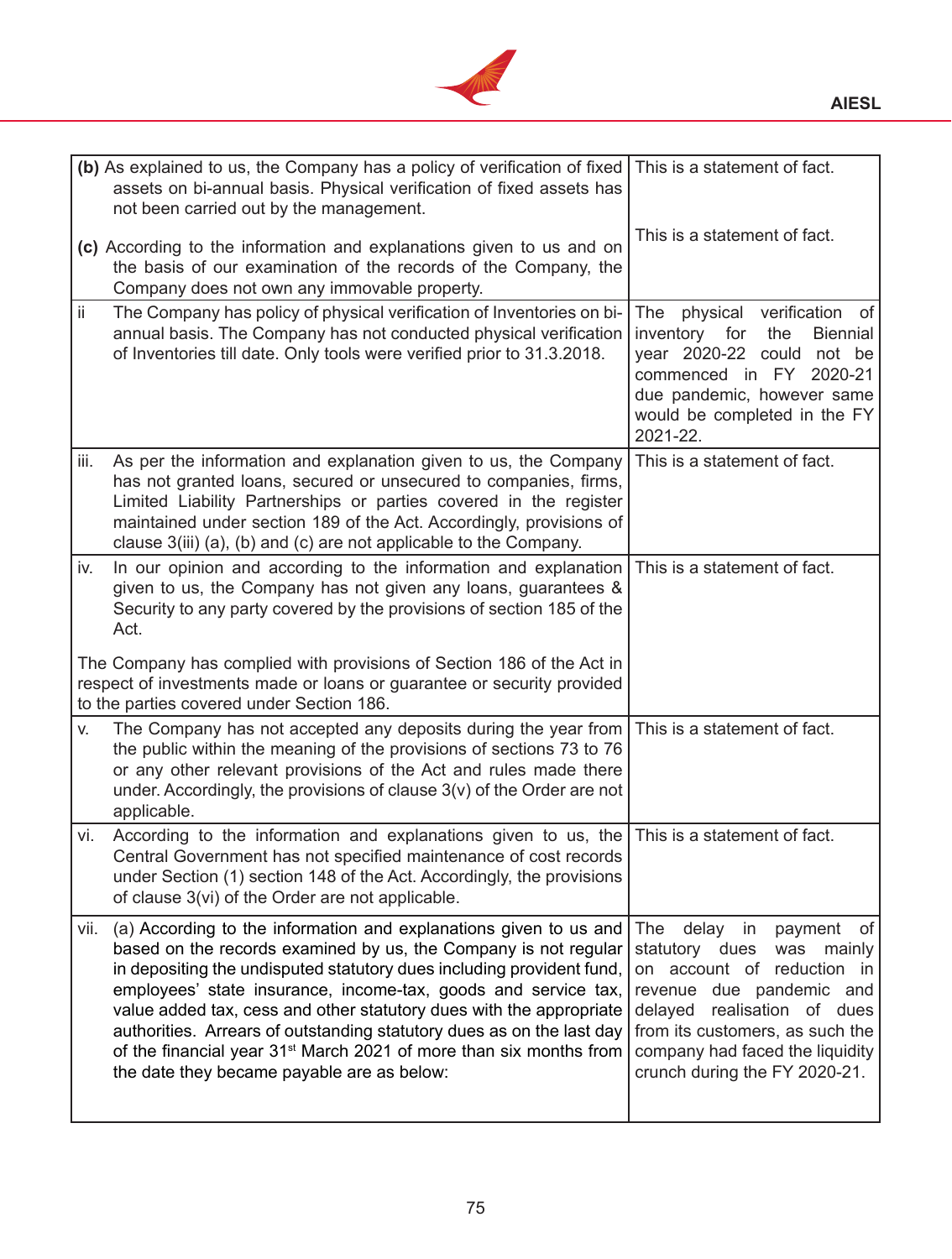The company's management has taken stringent view on same and a payment plan has been made. Accordingly during the period April, 2021 to 25<sup>th</sup> August, 2021, the company has paid the following statutory dues:

| Head              | <b>Rs in Mill</b> |
|-------------------|-------------------|
| <b>GST</b>        | 227.67            |
| <b>TDS on GST</b> | 2.14              |
| <b>TDS</b><br>on  | 625.99            |
| Salary            |                   |
| Prof Tax          | 2.21              |
| <b>PF Trust</b>   | 1,337.96          |
| EPFO              | 20.38             |
| <b>ESIC</b>       | 4.58              |
| Total             | 2.220.93          |

(b) According to the information and explanations given to us and based This is a statement of fact. on the records examined by us, there are no dues of Wealth tax, sales tax, duty of customs, duty of excise, goods and service tax and value added tax , income tax which have not been deposited on account of any dispute.

Nature of Statutory Dues  $\vert$  Amount Outstanding for more than 6 months

Statutory dues, if any, in respect of foreign business area not covered during the audit, since the record are maintained at the respective business areas which were not available for verification, we are unable to comment whether the dues have been deposited on a time basis.

Goods and Service Tax | 187.84 PF 1716.64 ESIC 4.53 TDS 297.54 Professional tax 10.02

Income Tax Demand Notices received by the Company which are under Appeal:

| <b>Nature of</b><br>statute |                                                                                                                                                                                                                                                                                                                                                                   | <b>Nature</b><br>of dues | Forum where<br>pending | Period of<br>demand | Total<br><b>Demand</b> | The company has filed an<br>appeal against the demand           |  |  |
|-----------------------------|-------------------------------------------------------------------------------------------------------------------------------------------------------------------------------------------------------------------------------------------------------------------------------------------------------------------------------------------------------------------|--------------------------|------------------------|---------------------|------------------------|-----------------------------------------------------------------|--|--|
| The                         | Income I                                                                                                                                                                                                                                                                                                                                                          | Income                   | CIT (Appeals)          | 2014-15             | 2,79,27,703            | issued by the CIT (Appeals) and                                 |  |  |
|                             | Tax Act , 1961                                                                                                                                                                                                                                                                                                                                                    | Tax                      |                        | 2015-16             | 4,31,39,528            | the company is of the opinion<br>that the judgement would be in |  |  |
|                             |                                                                                                                                                                                                                                                                                                                                                                   |                          |                        | 2016-17             | 6,22,86,454            | favour of company. However, as                                  |  |  |
|                             |                                                                                                                                                                                                                                                                                                                                                                   |                          |                        | 2017-18             | 18,45,77,891           | a matter of prudence, same has                                  |  |  |
|                             |                                                                                                                                                                                                                                                                                                                                                                   |                          |                        | 2018-19             | 32, 37, 74, 500        | been disclosed as Contingent                                    |  |  |
|                             |                                                                                                                                                                                                                                                                                                                                                                   |                          |                        |                     | 64, 17, 06, 077        | liability.                                                      |  |  |
|                             | viii. According to the information and explanations provided to us and This is a statement of fact.<br>based on the records examined by us, The Company does not<br>have any loans or borrowings from any financial institution, banks,<br>and government or debenture holders during the year. Accordingly,<br>paragraph 3(viii) of the Order is not applicable. |                          |                        |                     |                        |                                                                 |  |  |
| ix.                         | According to information and explanation given to us and based on   This is a statement of fact.<br>the records examined by us, The Company did not raise any money<br>by way of initial public offer or further public offer (including debt<br>instruments) and term loans during the year. Accordingly, paragraph<br>3 (ix) of the Order is not applicable.    |                          |                        |                     |                        |                                                                 |  |  |



as on 31st March 2021(Rs. In millions)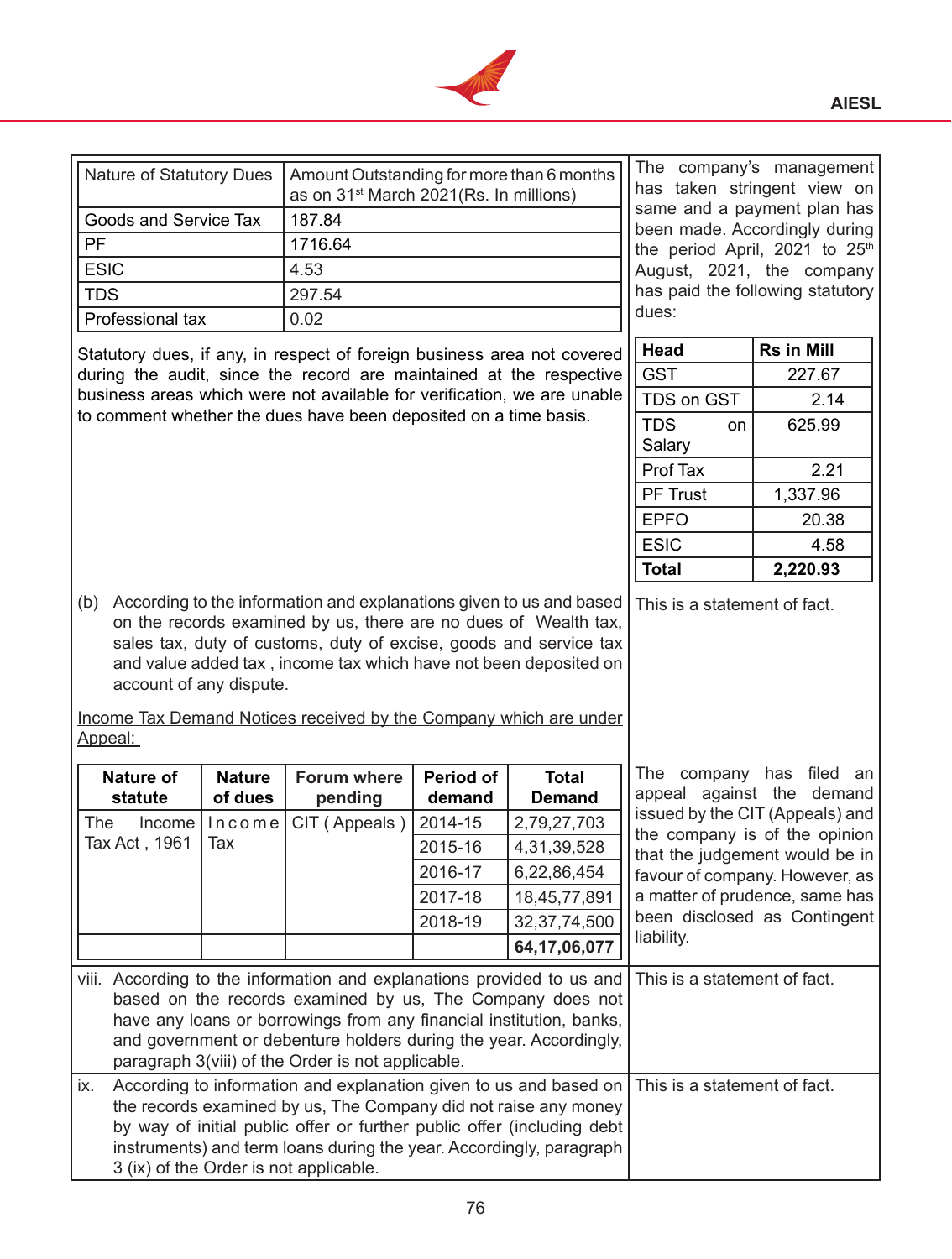

| X.    | According to the information and explanations provided to us, no<br>fraud by the Company or on the Company by its officers or employees<br>has been noticed or reported during the course of the audit.                                                                                                                                                                                                                                                                                                                                                                                                                                                                                                         | This is a statement of fact. |
|-------|-----------------------------------------------------------------------------------------------------------------------------------------------------------------------------------------------------------------------------------------------------------------------------------------------------------------------------------------------------------------------------------------------------------------------------------------------------------------------------------------------------------------------------------------------------------------------------------------------------------------------------------------------------------------------------------------------------------------|------------------------------|
| xi.   | According to information and explanation provided to us and<br>based on the records examined by us, the Company has not paid/<br>provided for managerial remuneration during the year. Therefore<br>the provisions of clause $3(xi)$ of the Order are not applicable to the<br>company.                                                                                                                                                                                                                                                                                                                                                                                                                         | This is a statement of fact. |
| XII.  | In our opinion and according to the information and explanations<br>given to us, the Company is not a Nidhi Company. Accordingly,<br>provisions of clause 3(xii) of the Order are not applicable.                                                                                                                                                                                                                                                                                                                                                                                                                                                                                                               | This is a statement of fact. |
|       | xiii. According to the information and explanation provided to us and<br>based on our examination of records of the Company, all transactions<br>with the related parties are in compliance with Sections 177 and 188<br>of the Act, where applicable and the details have been disclosed in<br>the Financial Statements as required by the applicable accounting<br>standards. (Refer Note No 39.)                                                                                                                                                                                                                                                                                                             | This is a statement of fact. |
|       | xiv. According to the information and explanations given to us and based<br>on our examination of the records of the Company, the Company has<br>not made any preferential allotment or private placement of shares<br>or fully or partly convertible debentures during the year. Accordingly,<br>the provisions of clause 3(xiv) of the Order are not applicable.                                                                                                                                                                                                                                                                                                                                              | This is a statement of fact. |
| XV.   | According to the information and explanation provided to us and<br>based on our examination of the records of the Company, the<br>Company has not entered into any non-cash transactions with the<br>directors or persons connected with them. Accordingly, provisions of<br>clause 3(xv) of the Order are not applicable.                                                                                                                                                                                                                                                                                                                                                                                      | This is a statement of fact. |
|       | xvi. The Company is not required to be registered under section 45-IA of<br>the Reserve Bank of India Act 1934. Accordingly, paragraph 3(xvi) of<br>the Order is not applicable.                                                                                                                                                                                                                                                                                                                                                                                                                                                                                                                                | This is a statement of fact. |
|       | <b>Audit Observation</b>                                                                                                                                                                                                                                                                                                                                                                                                                                                                                                                                                                                                                                                                                        | <b>Management's Replies</b>  |
|       | Annexure - B to the Independent Auditor's Report                                                                                                                                                                                                                                                                                                                                                                                                                                                                                                                                                                                                                                                                |                              |
|       | Inherent Limitations of Internal Financial Controls over Financial<br><b>Reporting</b>                                                                                                                                                                                                                                                                                                                                                                                                                                                                                                                                                                                                                          |                              |
|       | Because of the inherent limitations of internal financial controls over<br>financial reporting, including the possibility of collusion or improper<br>management override of controls, material misstatements due to error or<br>fraud may occur and not be detected. Also, projections of any evaluation<br>of the internal financial controls over financial reporting to future periods<br>are subject to the risk that the internal financial control over financial<br>reporting may become inadequate because of changes in conditions,<br>or that the degree of compliance with the policies or procedures may<br>deteriorate.<br>According to the information and explanations given to us and based on |                              |
| 2021: | our audit, the following weaknesses have been identified as at March 31,                                                                                                                                                                                                                                                                                                                                                                                                                                                                                                                                                                                                                                        |                              |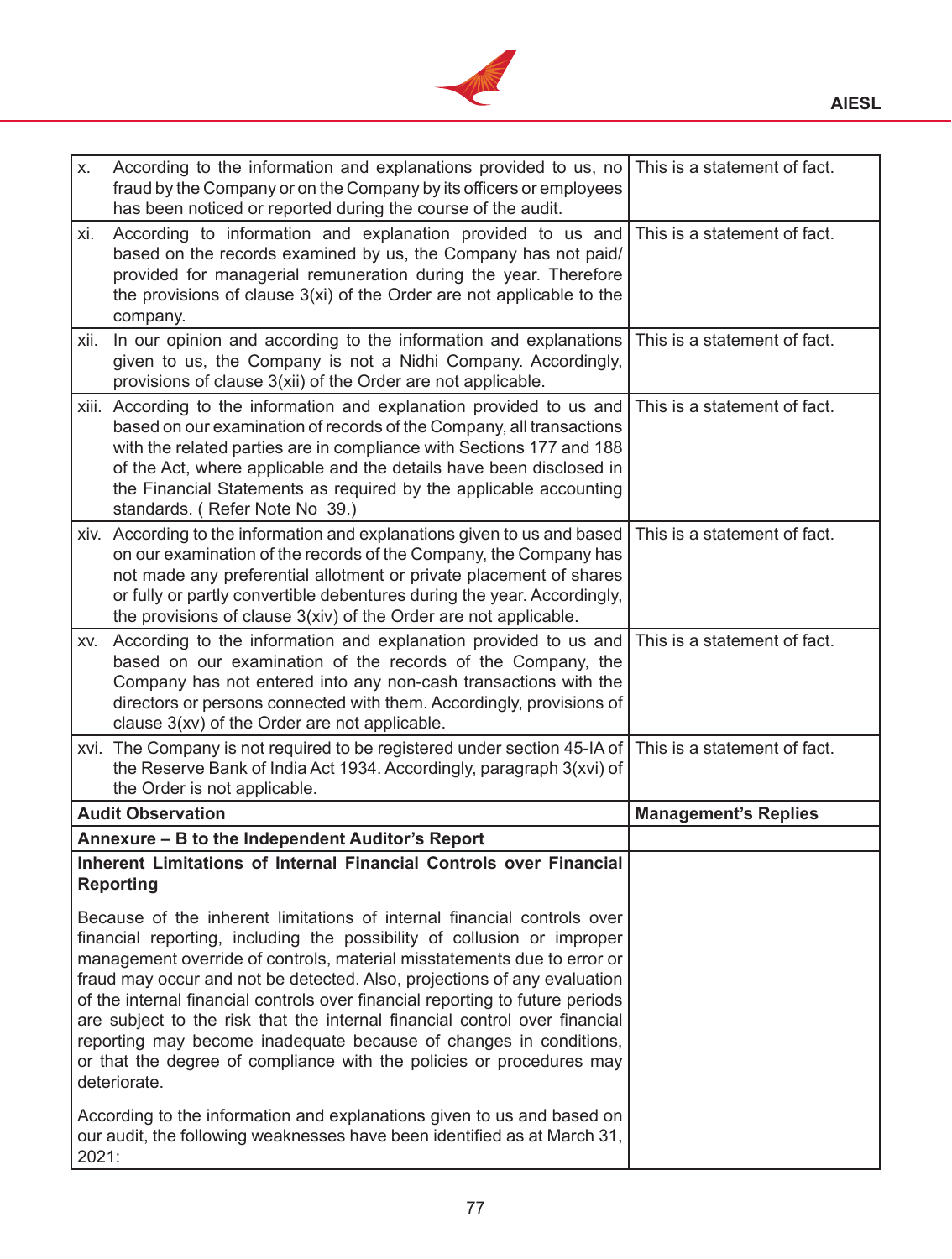

| i)            | The Company did not have an effective internal control system for<br>deduction, timely deposit, filing of returns.                                                                                                                                                                                                                                                                                                                                                                                                                                                                                                                                                                                                                                     | The company is in the process<br>of augmenting more manpower<br>in the Finance Department                                                                                                                       |  |
|---------------|--------------------------------------------------------------------------------------------------------------------------------------------------------------------------------------------------------------------------------------------------------------------------------------------------------------------------------------------------------------------------------------------------------------------------------------------------------------------------------------------------------------------------------------------------------------------------------------------------------------------------------------------------------------------------------------------------------------------------------------------------------|-----------------------------------------------------------------------------------------------------------------------------------------------------------------------------------------------------------------|--|
| $\mathsf{ii}$ | The Company did not have an effective system for timely accounting<br>of entries, to prevent duplicate accounting entry and maker checker<br>processes.                                                                                                                                                                                                                                                                                                                                                                                                                                                                                                                                                                                                | and shall be able to further<br>strengthen the system.                                                                                                                                                          |  |
| iii)          | In SAP most of the entries has no supportings to check the validity<br>of entry. Expenses borne by other group companies and then<br>reimbursed by the Company had no supporting s at all.                                                                                                                                                                                                                                                                                                                                                                                                                                                                                                                                                             | The basis of reimbursement is<br>the MSA signed with respective<br>group companies. The matter<br>will be taken up with the group<br>companies to provide the<br>supporting documents for all<br>major entries. |  |
| iv)           | The Company did not have effective system of reconciliation of<br>balance with other parties.                                                                                                                                                                                                                                                                                                                                                                                                                                                                                                                                                                                                                                                          | The company<br>has already<br>initiated<br>the<br>process<br>of<br>reconciliation of balances with<br>other parties on regular basis.                                                                           |  |
| V)            | The Company has internal audit in place. Internal auditors were<br>appointed but the reports of three quarters were submitted together.<br>Fourth quarters report is submitted in August 2021. We suggest<br>company to appoint internal auditors at the beginning of the financial<br>year, so that actions on their observations can be timely taken.                                                                                                                                                                                                                                                                                                                                                                                                | Delay in Internal Audit during<br>FY 2020-21 is mainly due to<br>pandemic.                                                                                                                                      |  |
|               | <b>MATERIAL WEAKNESS</b>                                                                                                                                                                                                                                                                                                                                                                                                                                                                                                                                                                                                                                                                                                                               |                                                                                                                                                                                                                 |  |
|               | A 'material weakness' is a deficiency, or a combination of deficiencies,<br>in internal financial control over financial reporting, such that there is a<br>reasonable possibility that a material misstatement of the company's<br>annual or interim financial statements will not be prevented or detected<br>on a timely basis.                                                                                                                                                                                                                                                                                                                                                                                                                     | This is a statement of fact.                                                                                                                                                                                    |  |
|               | <b>OPINION</b>                                                                                                                                                                                                                                                                                                                                                                                                                                                                                                                                                                                                                                                                                                                                         |                                                                                                                                                                                                                 |  |
|               | In our opinion, except for the effects/possible effects of the material<br>weaknesses described above on the achievement of the objectives<br>of the control criteria, the Company has maintained, in all material<br>respects, adequate internal financial controls over financial reporting and<br>such internal financial controls over financial reporting were operating<br>effectively as of 31 <sup>st</sup> March 2021 based on the internal control over<br>financial reporting criteria established by the Company considering the<br>essential components of internal control stated in the Guidance Note on<br>Audit of Internal Financial Controls Over Financial Reporting issued by<br>the Institute of Chartered Accountants of India. | This is a statement of fact.                                                                                                                                                                                    |  |
|               | We have considered the material weaknesses identified and reported<br>above in determining the nature, timing, and extent of audit tests applied<br>in our audit of March 31 <sup>st</sup> , 2021 standalone financial statements of the<br>Company, and these material weaknesses do not affect our opinion on<br>the standalone financial statements of the Company.                                                                                                                                                                                                                                                                                                                                                                                 |                                                                                                                                                                                                                 |  |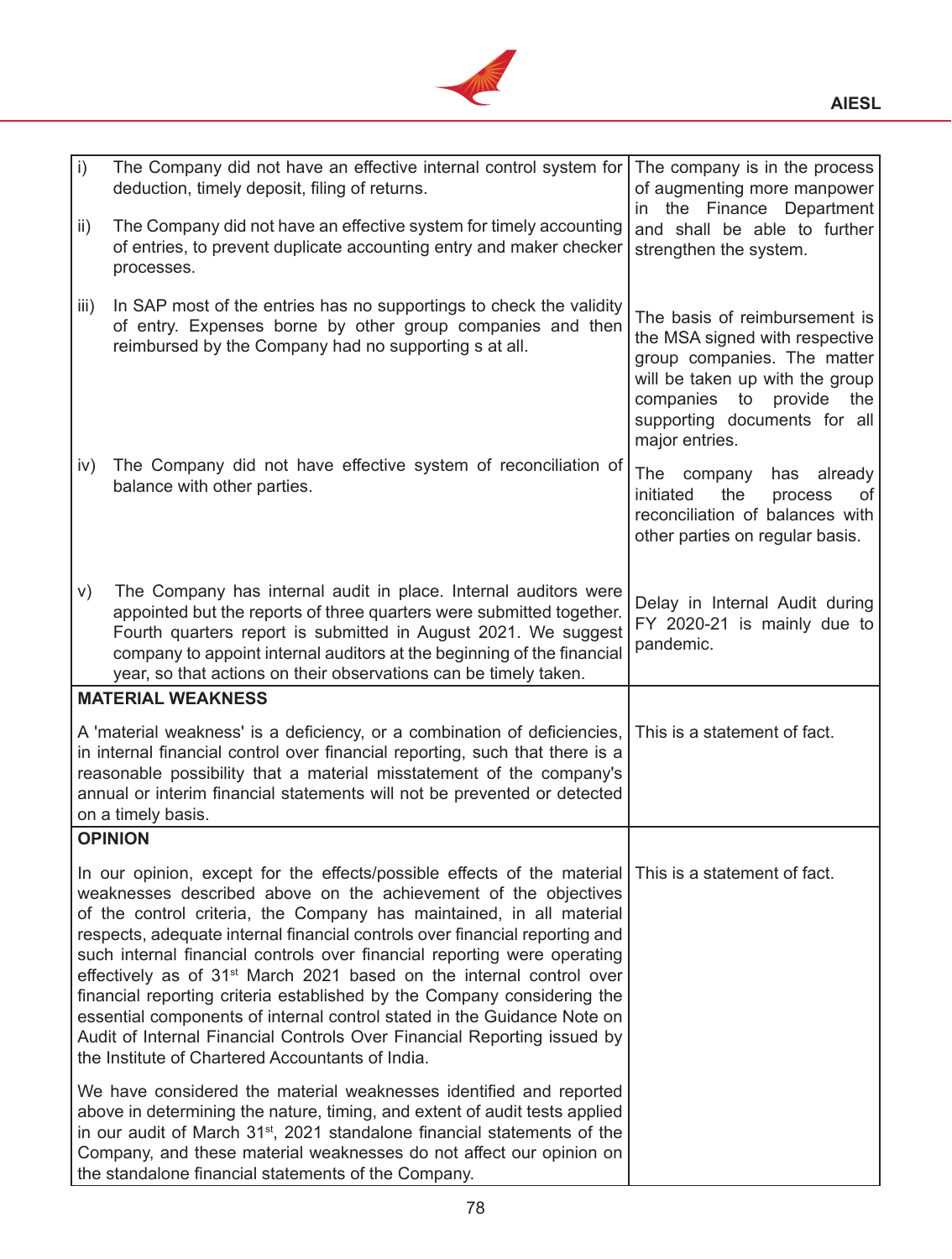

#### **AIESL**

#### **BALANCE SHEET AS AT 31ST MARCH 2021** (**Amount in Millions)**

|                |                                               |              |                |             |                      |                      | (Restated)  |
|----------------|-----------------------------------------------|--------------|----------------|-------------|----------------------|----------------------|-------------|
|                | <b>Particulars</b>                            |              | Note No.       |             | As at March 31, 2021 | As at March 31, 2020 |             |
|                | <b>ASSETS:</b>                                |              |                |             |                      |                      |             |
| 1)             | <b>Non-current Assets</b>                     |              |                |             |                      |                      |             |
|                | (i) Property, Plant & Equipment               |              | $\overline{2}$ | 488.0       |                      | 593.9                |             |
|                | (ii) Other Intangible Asset                   |              | $\overline{2}$ |             |                      |                      |             |
|                | (iii) Capital Work-in-Progress                |              | $\overline{2}$ | 109.5       |                      |                      |             |
|                | (iv) Financial Assets:                        |              |                |             |                      |                      |             |
|                | a) Loans                                      |              |                |             |                      |                      |             |
|                | b) Others                                     |              | 3              | 0.1         |                      | 0.1                  |             |
|                | v) Income Tax Assets                          |              |                |             |                      |                      |             |
|                | vi) Other Non-Current Assets                  |              | 4              |             |                      |                      |             |
|                |                                               |              |                |             |                      |                      | 593.9       |
|                |                                               |              |                |             | 597.5                |                      |             |
| 2)             | <b>Current Assets</b>                         |              |                |             |                      |                      |             |
|                | i) Inventories                                |              | 5              | 828.2       |                      | 752.6                |             |
|                | ii) Financial Assets:                         |              |                |             |                      |                      |             |
|                | a) Trade Receivables                          |              | 6              | 12,531.1    |                      | 26,686.3             |             |
|                | b) Cash and Cash Equivalents                  |              | $\overline{7}$ | 4.8         |                      | 82.3                 |             |
|                | c) Bank Balance other than (b) above          |              | 8              | 33.7        |                      | 33.7                 |             |
|                | c) Loans                                      |              | 9              | 3.9         |                      | 3.9                  |             |
|                | d) Others                                     |              |                |             |                      |                      |             |
|                | iii) Current Tax Assets                       |              | 10             | 780.7       |                      | 1,125.1              |             |
|                | iv) Other Current Assets                      |              | 11             | 188.1       |                      | 245.6                |             |
|                |                                               |              |                |             | 14,370.7             |                      | 28,929.6    |
|                |                                               | <b>TOTAL</b> |                |             | 14,968.2             |                      | 29,523.5    |
|                | <b>EQUITY AND LIABILITIES:</b>                |              |                |             |                      |                      |             |
| 1              | Equity                                        |              |                |             |                      |                      |             |
|                | i) Equity Share Capital                       |              | 12             | 1,666.7     |                      | 1,666.7              |             |
|                | ii) Other Equity                              |              | 13             | $-23,850.1$ |                      | $-23,969.5$          |             |
|                |                                               |              |                |             | $-22,183.5$          |                      | $-22,302.9$ |
| $\overline{2}$ | Liabilities:                                  |              |                |             |                      |                      |             |
|                | <b>Non Current Liabilities</b>                |              |                |             |                      |                      |             |
|                |                                               |              |                |             |                      |                      |             |
|                | a) Financial Liabilities                      |              |                |             |                      |                      |             |
|                | i) Borrowings                                 |              |                |             |                      |                      |             |
|                | ii) Trade Payables                            |              |                |             |                      |                      |             |
|                | iii) Other                                    |              |                |             |                      |                      |             |
|                | b) Provisions                                 |              | 14             | 6,645.6     |                      | 7,070.3              |             |
|                | c) Other Liabilities                          |              |                |             |                      |                      |             |
|                |                                               |              |                |             | 6,645.6              |                      | 7,070.3     |
|                | <b>Current Liabilities</b>                    |              |                |             |                      |                      |             |
|                | a) Financial Liabilities                      |              |                |             |                      |                      |             |
|                | i) Trade Payables                             |              |                |             |                      |                      |             |
|                | - MSME                                        |              | 15             | 36.2        |                      | 7.1                  |             |
|                | - Other than MSME                             |              | 15             | 6,094.4     |                      | 7,564.3              |             |
|                | ii) Other                                     |              | 16             | 19,072.2    |                      | 31,940.0             |             |
|                | b) Provisions                                 |              | 17             | 2,596.6     |                      | 2,840.1              |             |
|                | c) Other Non Financial Current Liabilities    |              | 18             | 2,706.6     |                      | 2,404.6              |             |
|                |                                               |              |                |             | 30,506.0             |                      | 44,756.1    |
|                |                                               | <b>TOTAL</b> |                |             | 14,968.2             |                      | 29,523.5    |
|                | <b>Significant Accounting Policies and</b>    |              | 1              |             |                      |                      |             |
|                | Notes forming part of the Financial Statement |              | $2 - 52$       |             |                      |                      |             |
|                |                                               |              |                |             |                      |                      |             |

The accompanying notes are an integral part of the Financial Statements This is the Balance Sheet referred to in our report of even date.

**For and on Behalf of** Chartered Accountants Firm Registration No. 002438C

Sd/- **Rajiv Bansal V A Patwardhan Arun Kumar Bansal** Partner 20215460 DIN - 00245460 DIN - 08701559 Membership No:400755

Place : New Delhi Date : 26.08.2021

#### For and on behalf of the Board

**UDIN: 21400755AAAABV8681** Sd/- Sd/- Company Secretary ACS-19523

Sd/- Sd/- Sd/-

**Gagan Batra Mapil Aseri<br>
Company Secretary Chief Financial Officer** 

**Chief Executive Officer**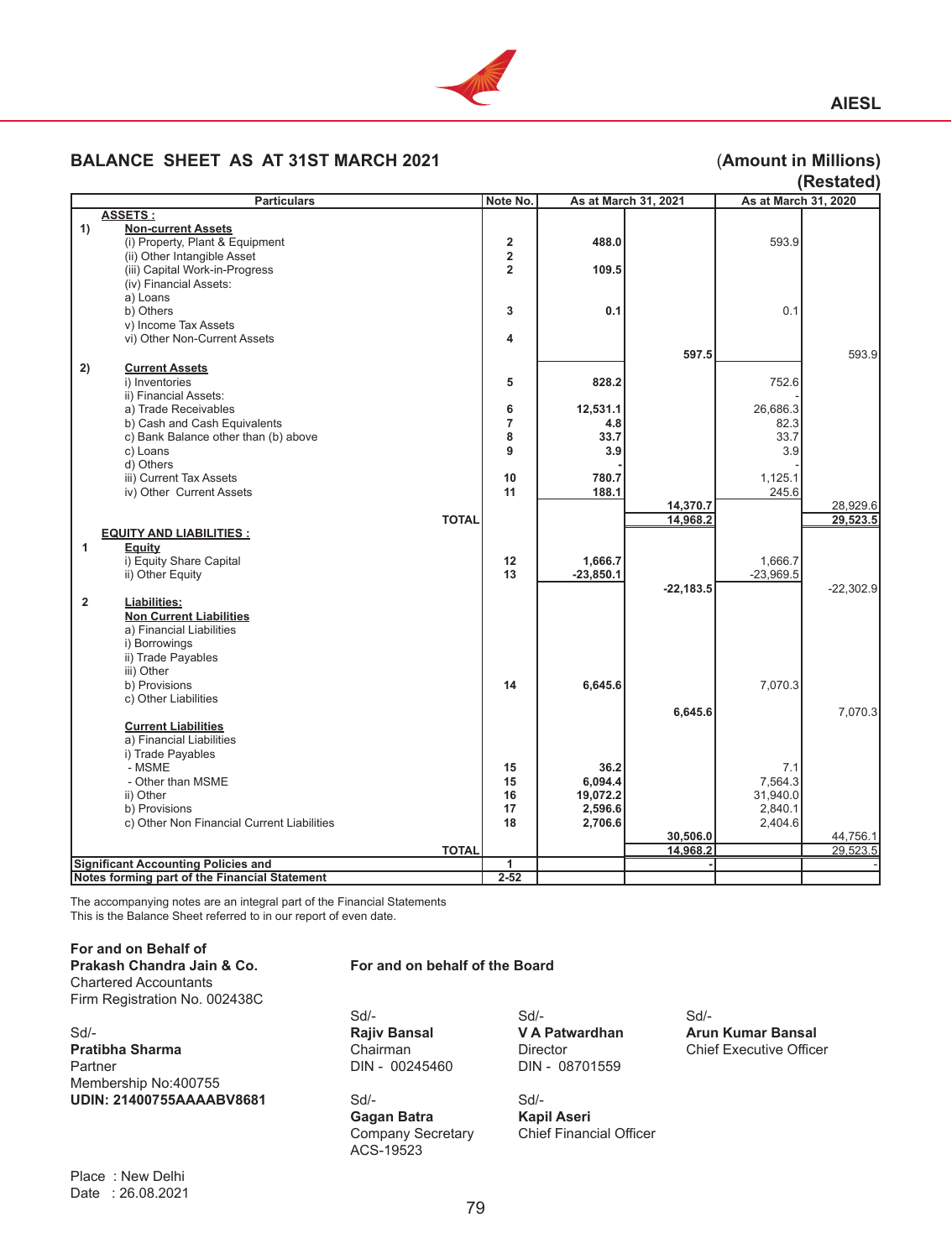

## **STATEMENT OF PROFIT AND LOSS FOR THE YEAR ENDED 31ST MARCH 2021**

|              |                                                    |             |              | (Restated)   |
|--------------|----------------------------------------------------|-------------|--------------|--------------|
|              | <b>Particulars</b>                                 | <b>Note</b> | For the Year | For the year |
|              |                                                    | No.         | 2020-21      | 2019-20      |
|              | <b>Revenue</b>                                     |             |              |              |
|              | <b>Revenue from Operations</b>                     | 19          | 11,600.2     | 14,028.3     |
| Ш            | Other Income                                       | 20          | 255.2        | 247.6        |
| Ш            | <b>Total Reveune (I+II)</b>                        |             | 11,855.4     | 14,275.9     |
| $\mathbf{I}$ | <b>Expenses</b>                                    |             |              |              |
|              | <b>Employee Benefit Expenses</b>                   | 21          | 6,911.1      | 8,573.7      |
|              | <b>Finance Costs</b>                               | 22          | 1,561.6      | 1,442.6      |
|              | Depreciation and Amortization Expense              | 23          | 115.2        | 126.5        |
|              | <b>Other Expenses</b>                              | 24          | 3,363.4      | 3,061.1      |
|              | <b>Total Expenditure</b>                           |             | 11,951.2     | 13,203.8     |
|              | <b>Total Expenditure After Prior Period Adj</b>    |             | 11,951.2     | 13,203.8     |
| V            | Profit/ (Loss) before Exceptional                  |             | $-95.8$      | 1,072.0      |
|              | Items and Tax (III-IV)                             |             |              |              |
| VI           | <b>Exceptional Items</b>                           | 45          |              | 516.2        |
| VII          | Profit/ (Loss) before Extraordinary Items and Tax  |             | $-95.8$      | 555.8        |
|              | $(V+VI)$                                           |             |              |              |
| <b>VIII</b>  | <b>Tax Expenses:</b>                               |             |              |              |
|              | i) Current Tax                                     |             |              | 0.2          |
|              | ii) Tax Adjustment relating to earlier year        |             |              |              |
|              | iii) Deferred Tax                                  |             |              |              |
| IX           | Profit/ (Loss) after Tax for the period (IX-X)     |             | $-95.8$      | 555.7        |
| X            | <b>Other Comprehensive Income</b>                  |             |              |              |
|              | Acturial Gain/(Loss) on Defined benefit obligation |             | 215.2        | $-313.3$     |
|              | <b>Total Comprehensive Income</b>                  |             | 119.4        | 242.4        |
| XI           | Earning per Share of Rs. 10 each                   |             |              |              |
|              | <b>Basic</b>                                       | 25          | $-0.6$       | 3.3          |
|              | <b>Diluted</b>                                     | 25          | $-0.6$       | 3.3          |
|              | <b>Significant Accounting Policies</b>             | 1           |              |              |
|              | Notes forming part of the Financial Statement      | $2 - 52$    |              |              |

As per our report of even date attached

Date : 26.08.2021

| For and on Behalf of<br>Prakash Chandra Jain & Co.<br><b>Chartered Accountants</b> | For and on behalf of the Board |                                |                                |
|------------------------------------------------------------------------------------|--------------------------------|--------------------------------|--------------------------------|
| Firm Registration No. 002438C                                                      |                                |                                |                                |
|                                                                                    | $Sd$ -                         | Sd/-                           | $Sd$ -                         |
| Sd                                                                                 | <b>Rajiv Bansal</b>            | V A Patwardhan                 | <b>Arun Kumar Bansal</b>       |
| <b>Pratibha Sharma</b>                                                             | Chairman                       | <b>Director</b>                | <b>Chief Executive Officer</b> |
| Partner                                                                            | DIN - 00245460                 | DIN - 08701559                 |                                |
| Membership No:400755                                                               |                                |                                |                                |
| <b>UDIN: 21400755AAAABV8681</b>                                                    | $Sd$ -                         | $Sd$ -                         |                                |
|                                                                                    | Gagan Batra                    | <b>Kapil Aseri</b>             |                                |
|                                                                                    | Company Secretary<br>ACS-19523 | <b>Chief Financial Officer</b> |                                |
| Place: New Delhi                                                                   |                                |                                |                                |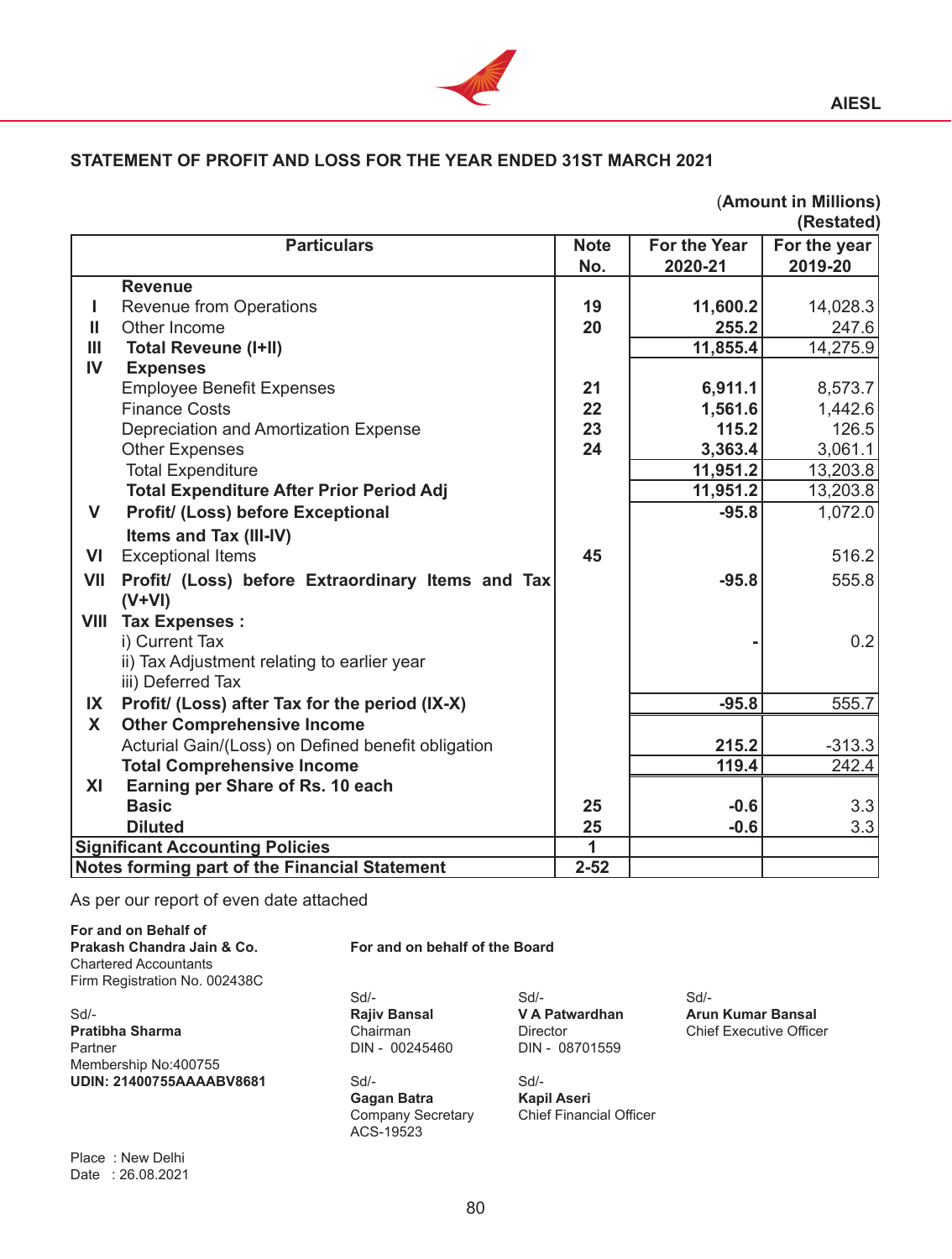

## **STATEMENT OF CHANGES IN EQUITY FOR THE YEAR ENDED 31st MARCH, 2021**

#### **(Amount in Millions)**

| <b>A. Equity Share Capital</b>                   | As at 31.03.2021 |         | As at 31.03.2020 |               |
|--------------------------------------------------|------------------|---------|------------------|---------------|
|                                                  |                  |         | No. of Share     | <b>Amount</b> |
| Balance at the beginning of the reporting period | 166,666,500      | 1,666.7 | 166,666,500      | 1,666.7       |
| Changes in equity share capital during the year  |                  |         |                  |               |
| Add: Equity Shares alloted during the year       |                  |         |                  |               |
| Less: Buybacks                                   |                  | ۰       |                  |               |
| Balance at the end of reporting period           | 166,666,500      | 1,666.  | 166,666,500      | 1,666.7       |

| <b>Particulars</b>                            | <b>Other Equity</b>                      | <b>Total equity</b>                              |                                                               |
|-----------------------------------------------|------------------------------------------|--------------------------------------------------|---------------------------------------------------------------|
|                                               | <b>Reserves</b><br>and<br><b>Surplus</b> | <b>Other comprehensive</b><br>income - Reserve   | attributable<br>to equity<br><b>Holders of</b><br>the company |
|                                               | <b>Retained</b><br><b>Earnings</b>       | <b>Remeasurement of</b><br>defined benefit plans |                                                               |
| <b>Opening Balance as at 1 April 2019</b>     | $-21,498.1$                              |                                                  | $-21,498.1$                                                   |
| Profit/(Loss) for the period                  | 555.7                                    |                                                  | 555.7                                                         |
| Other Comprehensive Income/(loss)             |                                          | $-313.3$                                         | $-313.3$                                                      |
| <b>Add/Less: Prior Period Adjustments</b>     | $-2,713.8$                               |                                                  | $-2,713.8$                                                    |
| Balance as at 31 March 2020                   | $-23,656.2$                              | $-313.3$                                         | $-23,969.5$                                                   |
| <b>Opening Balance as at 1 April 2020</b>     | $-23,969.5$                              |                                                  | $-23,969.5$                                                   |
| Effect of Deferred Tax Asset of earlier years |                                          |                                                  |                                                               |
| Profit/(Loss) for the period                  | $-95.8$                                  |                                                  | $-95.8$                                                       |
| <b>Add/Less: Prior Period Adjustments</b>     |                                          |                                                  |                                                               |
| Other Comprehensive Income/(loss)             |                                          | 215.2                                            | 215.2                                                         |
| <b>Balance as at 31 March 2021</b>            | $-24,065.3$                              | 215.2                                            | $-23,850.1$                                                   |

**For and on Behalf of** Chartered Accountants Firm Registration No. 002438C Sd/- Sd/- Sd/-

Sd/- **Rajiv Bansal V A Patwardhan Arun Kumar Bansal Pratibha Sharma**<br> **Pratibha Sharma**<br> **Partner Chairman Chairman DIN** - 00245460 **DIN** - 08701559 **Chief Executive Officer** Membership No:400755

Place : New Delhi Date : 26.08.2021 For and on behalf of the Board

DIN - 00245460

**UDIN: 21400755AAAABV8681** Sd/- Sd/- Company Secretary ACS-19523

 **Gagan Batra Kapil Aseri**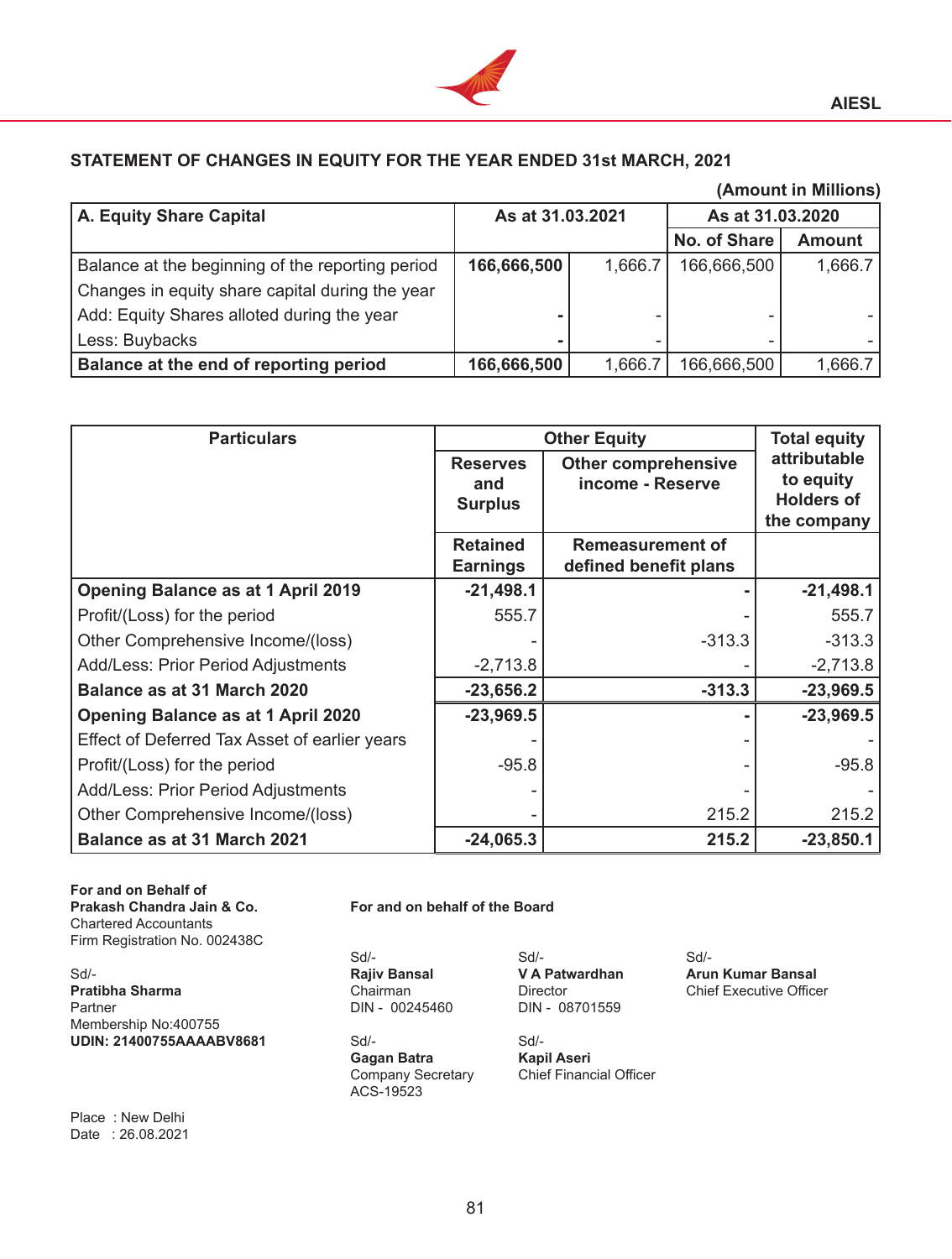

(**Amount in Millions)** 

#### **CASH FLOW STATEMENT FOR THE YEAR ENDED 31st MARCH, 2021**

|           |                                                            |                      |            |                      | (Restated) |
|-----------|------------------------------------------------------------|----------------------|------------|----------------------|------------|
|           | <b>Particulars</b>                                         | As at March 31, 2021 |            | As at March 31, 2020 |            |
| <b>A.</b> | <b>CASH FLOW FROM OPERATING ACTIVITIES</b>                 |                      |            |                      |            |
|           | Net (Loss) / Profit Before Taxes and Exceptional Items:    |                      | $-95.8$    |                      | 1,072.0    |
|           | Adjustment for:                                            |                      |            |                      |            |
|           | Depreciation and amortisation                              | 115.2                |            | 126.5                |            |
|           | Net (Loss) / Profit from sale of Assets                    | 0.0                  |            | 0.0                  |            |
|           | Interest on Call & Fixed Deposit                           | $-2.0$               |            | $-1.0$               |            |
|           | Interest Expense                                           | 1,561.6              |            | 1,442.6              |            |
|           |                                                            |                      |            | $-516.2$             |            |
|           | <b>Other Adjustments</b>                                   | 215.2                | 1,890.0    | $-313.3$             | 738.6      |
|           | Operating (Loss) / Profit Before Working Capital Changes   |                      | 1,794.2    |                      | 1,810.6    |
|           | Change in Assets & Liabilities                             |                      |            |                      |            |
|           | Trade and Other Receivables                                | 14,155.2             |            | $-12,601.0$          |            |
|           | Trade and Other Payables                                   | $-1,440.7$           |            | 6,911.8              |            |
|           | Other Financial Assets & Other Assets                      | 326.3                |            | $-657.5$             |            |
|           | <b>Other Financial Liabilities &amp; Other Liabilities</b> | $-13,234.0$          | $-193.2$   | 6,046.3              | $-300.5$   |
|           | Cash flow from operations                                  |                      | 1,601.0    |                      | 1,510.2    |
|           | Income Tax Paid                                            |                      |            |                      | 0.2        |
|           | Net Cash Flow (used in)/ from Operating Activities         |                      | 1,601.0    |                      | 1,510.0    |
| <b>B.</b> | <b>CASH FLOW FROM INVESTING ACTIVITIES</b>                 |                      |            |                      |            |
|           | Acquisition of fixed assets                                | $-118.8$             |            | $-40.0$              |            |
|           | Acquisition of other non current assets                    |                      |            | 0.2                  |            |
|           | Interest Income                                            | 2.0                  | $-116.9$   | 1.0                  | $-38.8$    |
|           | Net Cash Flow used in Investing Activities                 |                      | $-116.9$   |                      | $-38.8$    |
| C.        | <b>CASH FLOW FROM FINANCING ACTIVITIES</b>                 |                      |            |                      |            |
|           | <b>Interest Expense</b>                                    | $-1,561.6$           |            | $-1,442.6$           |            |
|           | Net Cash Flow from/(used in) Financing Activities          |                      | $-1,561.6$ |                      | $-1,442.6$ |
|           | Net increase/ (Decrease) in Cash and Cash equivalents      |                      | $-77.44$   |                      | 28.6       |
|           | Cash and Cash equivalents (Opening balance)                |                      | 82.3       |                      | 53.7       |
|           | Cash and Cash equivalents (Closing balance)                |                      | 4.8        |                      | 82.3       |

**Notes**

1 The Cash Flow Statement has been prepared under the "Indirect Method" as set out in the Accounting Standard 3 (AS-3) on "Cash Flow Statements", and present cash flows by operating, investing and financing actvities.

| For and on Behalf of<br>Prakash Chandra Jain & Co.<br><b>Chartered Accountants</b><br>Firm Registration No. 002438C | For and on behalf of the Board |                                |                                |  |  |  |
|---------------------------------------------------------------------------------------------------------------------|--------------------------------|--------------------------------|--------------------------------|--|--|--|
|                                                                                                                     | Sd                             | $Sd$ -                         | $Sd$ -                         |  |  |  |
| $Sd$ -                                                                                                              | <b>Rajiv Bansal</b>            | V A Patwardhan                 | <b>Arun Kumar Bansal</b>       |  |  |  |
| <b>Pratibha Sharma</b>                                                                                              | Chairman                       | Director                       | <b>Chief Executive Officer</b> |  |  |  |
| Partner                                                                                                             | DIN - 00245460                 | DIN - 08701559                 |                                |  |  |  |
| Membership No:400755                                                                                                |                                |                                |                                |  |  |  |
| <b>UDIN: 21400755AAAABV8681</b>                                                                                     | Sd                             | $Sd$ -                         |                                |  |  |  |
|                                                                                                                     | Gagan Batra                    | <b>Kapil Aseri</b>             |                                |  |  |  |
|                                                                                                                     | Company Secretary<br>ACS-19523 | <b>Chief Financial Officer</b> |                                |  |  |  |

Place : New Delhi Date : 26.08.2021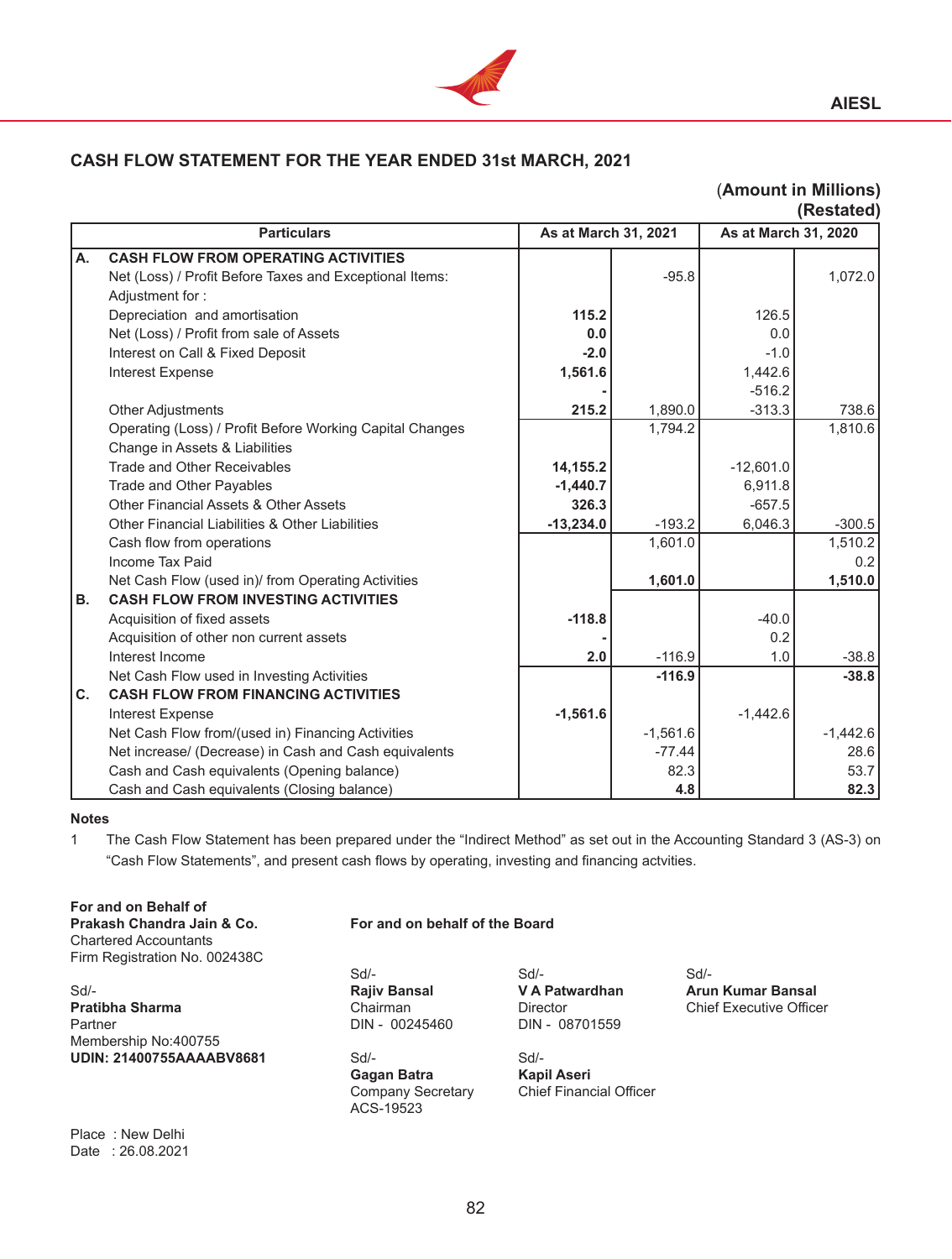

## **Notes forming part of the financial statements as at and for the year ended March 31, 2021**

**NOTE "1"** 

### **A. CORPORATE INFORMATION**

 AI Engineering Services Limited (a wholly owned subsidiary of Air India Limited a Government of India Company) is a public limited company incorporated in India under the provisions of the Companies Act applicable in India with a CIN: U74210DL2004GOI125114. The Company has changed its name from Air India Engineering Services Limited to AI Engineering Services Limited dated 3rd August, 2020. The registered office of the company is situated at: Airlines House 113, Gurudwara Rakabganj Road, New Delhi and Delhi - 110001. The company secured DGCA approval for providing MRO services from 1<sup>st</sup> January, 2015. The Company has entered into MOUs with its parent company,Air India Ltd and subsidiary companies of Air India Ltd, viz. 'Air India Express Ltd' and 'Airline Allied Services Ltd' for rendering their aircraft engineering related services. The company is also providing the Line Maintenance Services and MRO services to Indian and Foreign Third parties, mainly airlines.

## **B. ACCOUNTING CONVENTION**

The Company has prepared these Financial Statements which comprise the Balance Sheet as at March 31, 2021, the Statement of Profit and Loss, the Statement of Cash Flows and the Statement of Changes in Equity for the year ended as on that date, and accounting policies and other explanatory information (together hereinafter referred to as "Financial Statements").

#### **i. Basis of preparation and presentation:**

The Financial Statements have been prepared in accordance with Indian Accounting Standards (Ind AS), under the historical cost convention except for certain financial instruments measured at fair values at the end of each reporting year, as explained in the accounting policies below.

Fair value is the price that would be received to sell an asset or paid to transfer a liability in an orderly transaction between market participants at the measurement date, regardless of whether that price is directly observable or estimated using another valuation technique. In estimating the fair value of an asset or a liability, the Company takes into account the characteristics of the asset or liability if market participants would take those characteristics into account when pricing the asset or liability at the measurement date.

 Fair value for measurement and/or disclosure purposes in these financial statements is determined on such a basis, except for leasing transactions that are within the scope of Ind AS 17, and measurements that have some similarities to fair value but are not fair value, such as net realizable value in Ind AS 2 or value in use in Ind AS 36.

 In addition, for financial reporting purposes, fair value measurements are categorized into Level 1,2, or 3 based on the degree to which the inputs to the fair value measurements are observable and the significance of the inputs to the fair value measurements in its entirety, which are described as follows:

- Level 1 inputs are quoted prices (unadjusted) in active markets for identical assets or liabilities that the entity can access at the measurement date;
- Level 2 inputs are inputs, other than quoted prices included within level 1, that are observable for the asset or liability, either directly or indirectly; and
- Level 3 inputs are unobservable inputs for the asset or liability.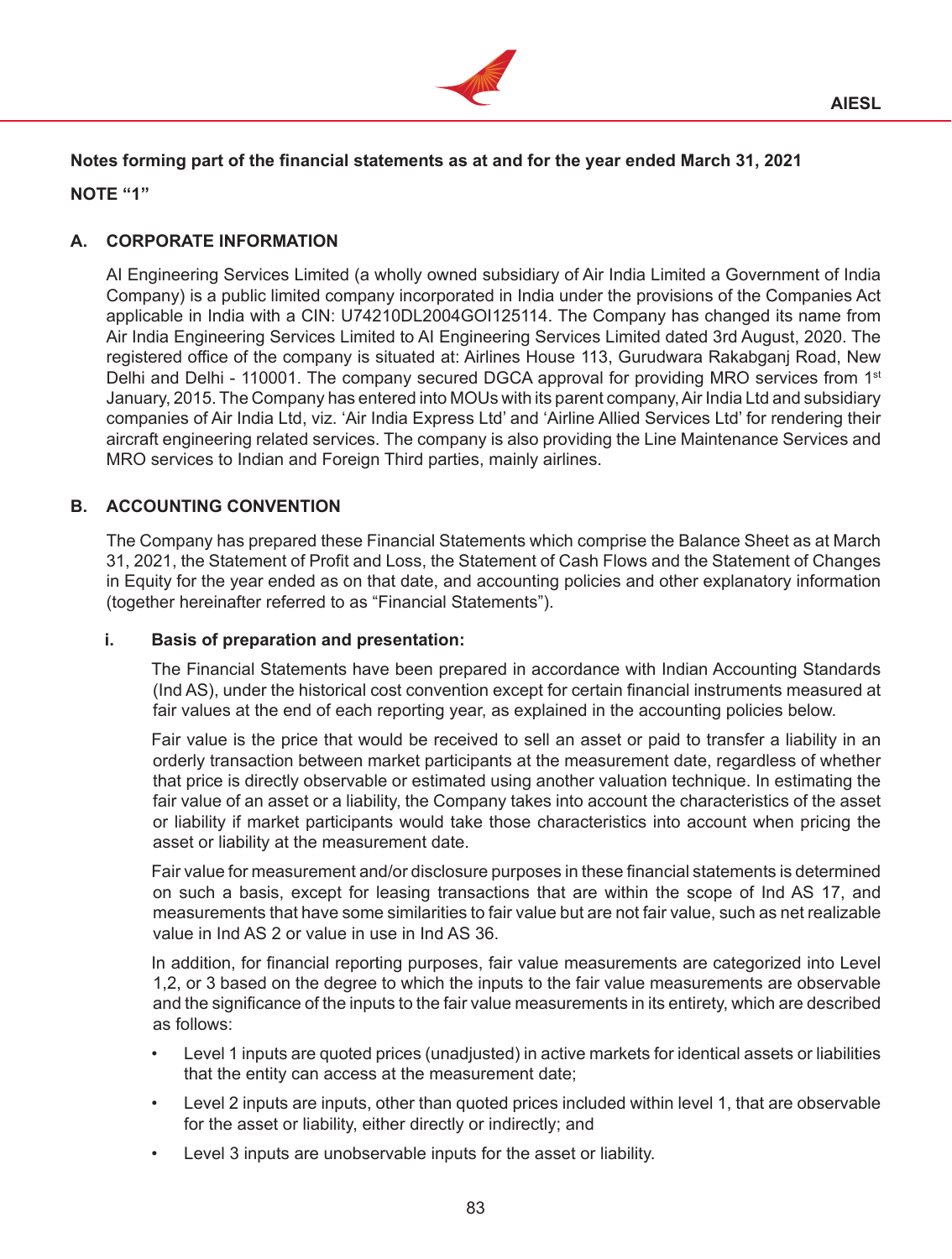

For assets and liabilities that are recognized in the balance sheet on a recurring basis, the Company determines whether transfers have occurred between levels in the hierarchy by reassessing categorization (based on the lowest level input that is significant to the fair value measurement as a whole) at the end of each reporting period.

For the purpose of fair value disclosures, the Company has determined classes of assets and liabilities on the basis of the nature, characteristics and risks of the asset or liability and the level of the fair value hierarchy as explained above.

#### **ii. Functional Currency**

 Currency of the primary economic environment in which the Company operates ("the Functional Currency") is Indian Rupee (Rs.) in which the Company primarily generates and expends cash. Accordingly, the Management has assessed its functional currency to be Indian Rupee (Rs.) The Financial Statements are presented in Indian Rupee (INR) which is Company's Presentation and Functional currency and all amounts disclosed in the Financial Statements and Notes have been rounded off to the nearest Million (up to one decimal), unless otherwise stated.

#### **iii. Current and non-current classification**

The Company being in service sector, there is no specific operating cycle; 12 months period has been adopted as "the Operating Cycle" in-terms of the provisions of Schedule III to the Companies Act 2013.

The Company presents assets and liabilities in the balance sheet based on current / non-current classification.

 An asset is classified as current when it satisfies any of the following criteria:

- it is expected to be realized in the Company's normal operating cycle. it is held primarily for the purpose of providing services;
- it is expected to be realized within 12 months after the reporting date; or
- it is cash or cash equivalent unless it is restricted from being exchanged or used to settle a liability for at least 12 months after the reporting date.

 All other assets are classified as non-current.

 A liability is classified as current when it satisfies any of the following criteria:

- it is expected to be settled in the Company's normal operating cycle;
- it is held primarily for the purpose of providing services;
- it is due to be settled within 12 months after the reporting date; or the Company does not have an unconditional right to defer settlement of the liability for at least 12 months after the reporting date. Terms of a liability that could, at the option of the counterparty, result in its settlement by the issue of equity instruments do not affect its classification.

 All other liabilities are classified as non-current.

 Deferred tax assets and liabilities are classified as non-current only.

#### **iv. Critical accounting estimates / judgments:**

 In preparing these financial statements, management has made judgments, estimates and assumptions that affect the application of accounting policies and the reported amounts of assets, liabilities, income and expenses. However, the actual results may differ from these estimates.

Estimates and underlying assumptions are reviewed on an ongoing basis. Revisions to accounting estimates where necessary are recognized prospectively.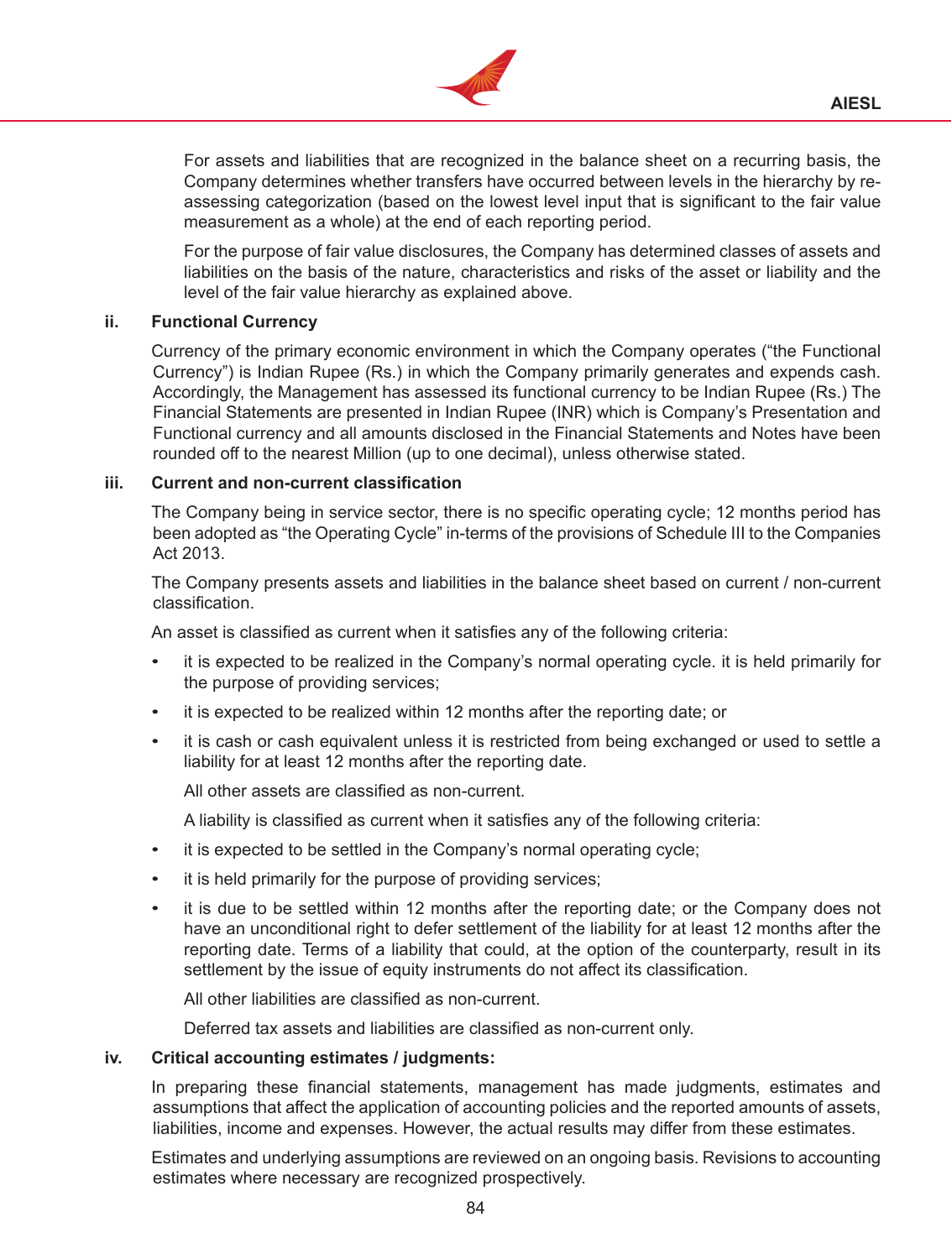

- a) Impairment of Assets
- b) Measurement of useful life and residual values of property, plant and equipment and the assessment as to which components of the cost may be capitalized
- c) Basis of classification of a Property as Investment Property
- d) Basis of classification of Non-Current Assets held for sale
- e) Estimation of Costs of Re-delivery
- f) Recognition of Deferred Tax Assets
- g) Recognition and measurement of defined benefit obligations
- h) Judgment required to ascertain lease classification
- i) Measurement of Fair Values and Expected Credit Loss (ECL)
- j) Judgment is required to ascertain whether it is probable or not that an outflow of resources embodying economic benefits will be required to settle the taxation disputes and legal claim.

### **C. SIGNIFICANT ACCOUNTING POLICIES**

### **1. PROPERTY PLANT & EQUIPMENT**

- a. Property Plant and Equipment are stated at cost including incidental costs incurred pertaining to the acquisition and bringing them to the location for use and interest on loans borrowed where applicable, upto the date of putting the concerned asset to use.
- b. Physical Verification of Assets

 Physical Verification of Assets is done on a rotational basis so that every asset is verified once in every two years and the discrepancies if any observed are dealt with in the books of accounts accordingly.

### **2. DEPRECIATION / AMORTIZATION**

- i. Depreciation is provided on all assets on straight-line method over the useful life of assets as provided in Part C of Schedule II of the Companies Act 2013, keeping a residual value of 5% of the original cost.
- ii. Depreciation on addition to assets provided for the full year of acquisition and no depreciation is provided in the year of disposal.
- iii. Intangible asset which have a definite useful economic life are amortized over the estimated useful life. Intangible Assets which have an indefinite useful life are tested for impairment.

#### **3. Leases**

The Company assesses at contract inception whether a contract is, or contains, a lease. That is, if the contract conveys the right to control the use of an identified asset for a period of time in exchange for consideration and the company applied practical expedient to "grandfather approach" for the assessment of transactions as leases. Accordingly, Ind AS 116 is applied only to contracts that were previously identified as leases under Ind AS 17. Leases as Lessee (Assets taken on lease) the Company applies a single recognition and measurement approach for all leases, except for short-term leases, leases of low-value assets and the lease contracts in which the lessee and the lessor each have the right to terminate the lease without permission from the other party with no more than an insignificant penalty.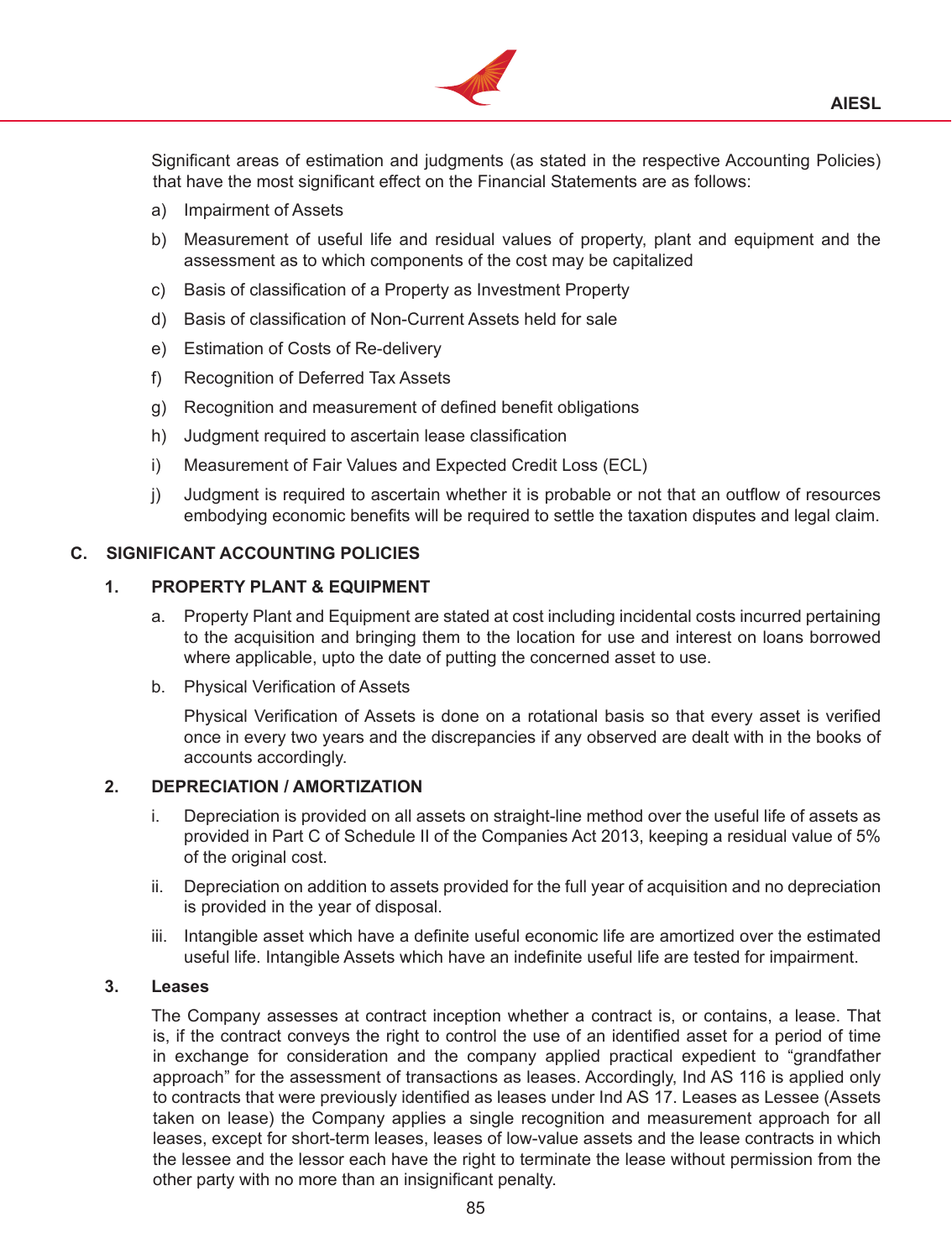

#### **As a lessee:**

The Company assesses whether a contract contains a lease, at inception of a contract. A contract is, or contains, a lease if the contract conveys the right to control the use of an identified asset for a period of time in exchange for consideration. To assess whether a contract conveys the right to control the use of an identified asset, the Company assesses whether**:** 

- i. the contact involves the use of an identified asset.
- ii. the Company has substantially all of the economic benefits from use of the asset through the period of the lease and
- iii. the Company has the right to direct the use of the asset.

#### **As a Lessor:**

 Leases for which the Company is a lessor is classified as a finance or operating lease. Whenever the terms of the lease transfer substantially all the risks and rewards of ownership to the lessee, the contract is classified as a finance lease. All other leases are classified as operating leases. When the Company is an intermediate lessor, it accounts for its interests in the head lease and the sublease separately. The sublease is classified as a finance or operating lease by reference to the ROU asset arising from the head lease. For operating leases, rental income is recognized on a straight line basis over the term of the relevant lease.

#### **4. REVENUE RECOGNITION**

i. The Company derives revenue primarily from maintenance, Repair and Overhaul services (MRO Services) and line maintenance (technical handling) of Aircraft Engines and other aircraft related services.

#### ii. Revenue from Operations

 Revenue is recognised when the entity satisfies a performance obligation by transferring the promised good or service (i.e. an asset) to a customer. An asset is transferred when the customer obtains control of that asset.

 In the case of contract based on Block Hours flown by Aircraft and Aircraft Engines, the revenue is recognised on the basis of actual Block Hours flown.

 In case of other contracts for Line Maintenance services, revenue is being recognised based on number of flights handled.

- iii. Revenue from the training services is recognised as and when fees are received.
- iv. Gain or loss arising out of sale/scrap of PPE over the net depreciated value is taken to Statement of Profit & Loss as Non-Operating Revenue or Other Expenses.
- v. Income from Interest is recognized using the effective interest method on a time proportion basis. Income from Rentals is recognized on a time proportion basis.
- vi. The claims receivable from Insurance Company are accounted for on the acceptance by the Insurance Company of such claims.
- vii. Warranty claims/credit notes received from vendors are recognized on acceptance of claim/receipt of credit note.

#### **5. INVENTORIES**

Inventories primarily consist of stores and spares and loose tools. Inventories consist of various stores and spares which are valued at lower of cost and Net Realizable Value ('NRV'). Costs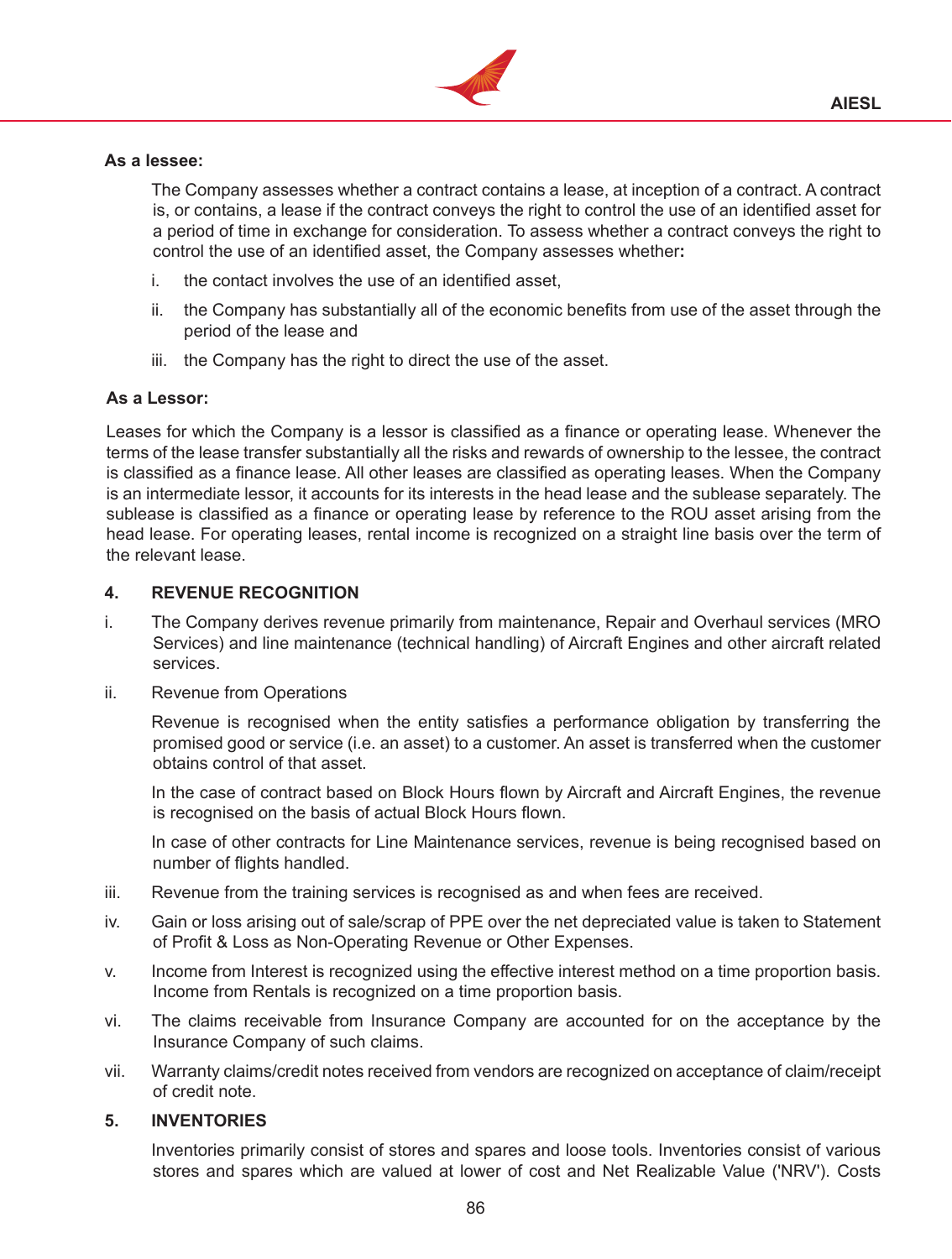

of inventories are determined on weighted average basis. Net realizable value represents the estimated selling price for inventories less all estimated costs of completion and costs necessary to make the sale.

#### **6. EMPLOYEE BENEFITS**

a) **Short term employee benefits:** All employee benefits falling due wholly within twelve months of rendering the services are classified as short term employee benefits. The benefits like salaries, wages, and short term compensated absences etc. and the expected cost of bonus, ex-gratia are recognized in the period in which the employee renders the related services.

#### b) **Post-employment benefits:**

**Defined Contribution Plans** consist of contributions to Employees Provident Fund and Employees State Insurance Scheme. As regard to the permanent employees of Air India Limited transferred to the company, the PF dues are deposited in the PF trusts created by Air India Limited. As regard to the other employees, PF dues are deposited with the office of EPFO by the company.

ESI dues are regularly deposited with government authorities.

**Defined Benefit Plans**, which are not funded, consist of Gratuity, Leave Encashment including Sick Leave and other benefits.

 The liability for Gratuity, Leave Encashment and medical are actuarially determined under the Projected Unit Credit Method at the end of the financial year.

#### **7. IMPAIRMENT OF ASSETS**

At each Balance Sheet date, the carrying amount of assets is tested for impairment in terms of Ind AS-36 so as to determine:

- a) the provision for impairment loss, if any; and
- b) the reversal of impairment loss recognized in previous periods, if any,

Impairment loss is recognized when the carrying amount of an asset exceeds its recoverable amount.

#### **8. TAXES ON INCOME**

Income tax expense represents the sum of the tax currently payable and deferred tax.

#### i. **Current Tax**

Provision for current tax, if any, is made in accordance with the provisions of Income Tax Act, 1961.

#### ii. **Deferred tax**

 Deferred tax is recognized on temporary differences between the carrying amounts of assets and liabilities in the financial statements and the corresponding tax bases used in the computation of taxable profit. Deferred tax liabilities are recognized for all taxable temporary differences. Deferred tax assets are recognized for all deductible temporary differences to the extent that it is probable that taxable profits will be available against which those deductible temporary differences can be utilized. Such deferred tax assets and liabilities are not recognized if the temporary difference arises from the initial recognition (other than in a business combination) of assets and liabilities in a transaction that affects neither the taxable profit nor the accounting profit. In addition, deferred tax liabilities are not recognized if the temporary difference arises from the initial recognition of goodwill. The carrying amount of deferred tax assets is reviewed at the end of each reporting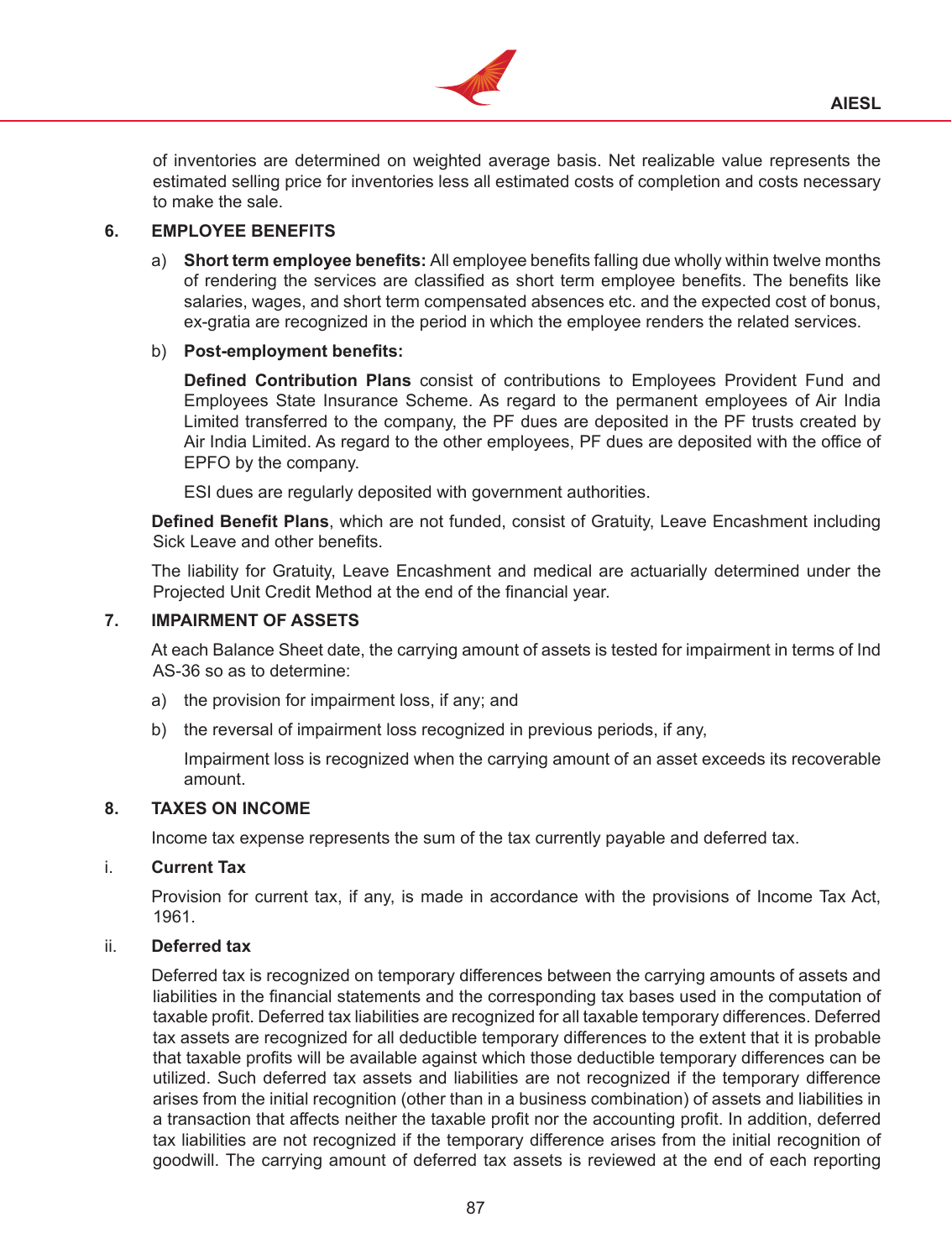

year and reduced to the extent that it is no longer probable that sufficient taxable profits will be available to allow all or part of the asset to be recovered.

Minimum Alternate Tax (MAT) paid in accordance with the tax laws, which gives future economic benefits in the form of adjustment to future income tax liability, is considered as a deferred tax asset if there is convincing evidence that the Company will pay normal income tax. Accordingly, MAT is recognized as an asset in the Balance Sheet when it is probable that future economic benefit associated with it will flow to the Company.

Deferred tax assets and liabilities are measured at the tax rates that are expected to apply in the year in which the liability is settled or the asset realized, based on tax rates (and tax laws) that have been enacted or substantively enacted by the end of the reporting year.

 Deferred tax assets and deferred tax liabilities are offset if a legally enforceable right exists to set off current tax assets against current tax liabilities and the deferred taxes relate to the same taxable entity and the same taxation authority.

The Deferred tax assets are recognized and carried forward to the extent that there is a virtual certainty based on operational and financial restructuring, revenue generation and cost reduction program of the company that the assets will be realized in the future.

#### **Current and deferred tax for the year**

Current and deferred tax are recognised in profit or loss, except when they are relating to items that are recognised in other comprehensive income or directly in equity, in which case, the current and deferred tax are also recognized in other comprehensive income or directly in equity respectively. Where current tax or deferred tax arises from the initial accounting for a business combination, the tax effect is included in the accounting for the business combination.

 Deferred tax assets and liabilities are offset when they relate to income taxes levied by the same taxation authority and the relevant entity intends to settle its current tax assets and liabilities on a net basis.

#### **9. PROVISIONS, CONTINGENT LIABILITIES & CONTINGENT ASSETS**

- a) Provisions involving a substantial degree of estimation in measurement are recognized when there is a present obligation (legal or constructive) as a result of past events and it is probable that there will be an outflow of resources. If the effect of the time value of money is material, provisions are discounted using a current pre-tax rate that reflects, when appropriate, the risks specific to the liability. These estimates are reviewed at each reporting date and adjusted to reflect the current best estimates. The expense relating to a provision is presented in the statement of profit and loss
- b) The amount recognized as a provision is the best estimate of the consideration required to settle the present obligation at the balance sheet date, taking into account the risks and uncertainties surrounding the obligation. When a provision is measured using the cash flows estimated to settle the present obligation, it carrying amount is the present value of those cash flows (when the effect of the time value of money is material).
- c) When some or all of the economic benefits required to settle a provision are expected to be recovered from a third party, a receivable is recognized as an asset if it is virtually certain that reimbursement will be received and the amount of the receivable can be measured reliably.
- d) Contingent liabilities are disclosed by way of a note in respect of possible obligations that may arise from past events but their existence is confirmed by the occurrence or non-occurrence of one or more uncertain future events not wholly within the control of the Company.
- e) Contingent assets are possible assets that arises from past events and whose existence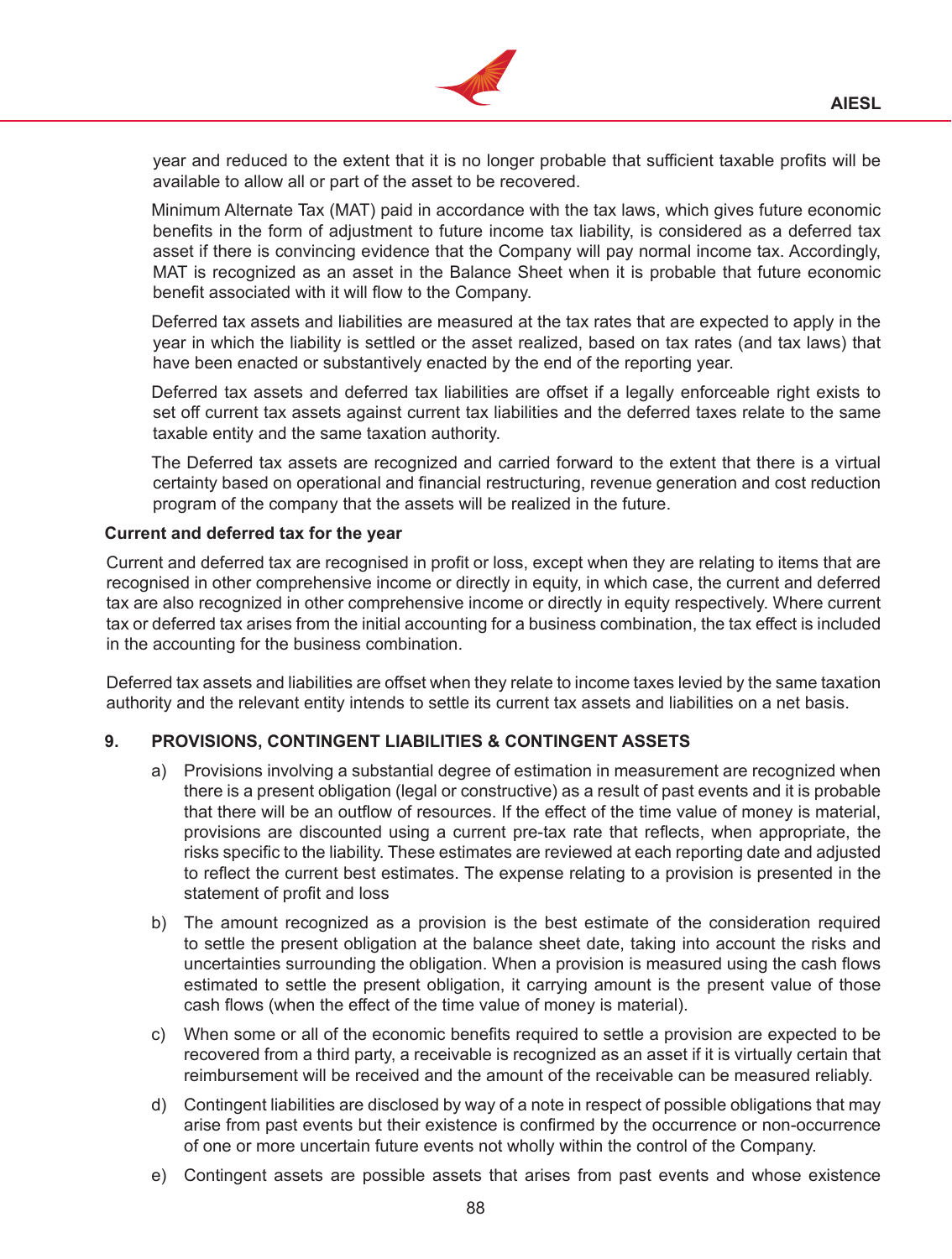

will be confirmed only by the occurrence or non-occurrence of one or more uncertain future events not wholly within the control of the Company. A contingent asset is disclosed, when an inflow of economic benefits is probable.

#### **Onerous contracts**

f) An onerous contract is considered to exist where the Company has a contract under which the unavoidable costs of meeting the obligations under the contract exceed the economic benefits expected to be received from the contract. Present obligations arising under onerous contracts are recognized and measured as provisions.

#### **10. EARNING PER SHARE**

The Company presents basic and diluted earnings/ (loss) per share (EPS) data for its equity shares. Basic earnings per equity share are computed by dividing the net profit after tax attributable to the equity shareholders by the weighted average number of equity shares outstanding during the year. Diluted earnings per equity share is computed by dividing adjusted net profit after tax by the aggregate of weighted average number of equity shares and dilutive potential equity shares during the year.

#### **11. FINANCIAL INSTRUMENTS**

Afinancial instrument is any contract that gives rise to a financial asset of one entity and a financial liability or equity instrument of another entity.

#### **A. Financial Assets**

#### **(i) Classification**

The Company classifies financial assets as subsequently measured at amortized cost, fair value through other comprehensive income (FVTOCI) or fair value through Statement of Profit and Loss (FVTPL) on the basis of its business model for managing the financial assets and the contractual cash flows characteristics of the financial asset.

#### **(ii) Initial recognition and measurement**

All financial assets are recognized initially at fair value plus, in the case of financial assets not recorded at fair value through Statement of Profit and Loss, transaction costs that are attributable to the acquisition of the financial asset.

#### **(iii) Subsequent measurement**

For purposes of subsequent measurement financial assets are classified in below categories:

- **(a) Financial assets carried at amortized cost:** Afinancial asset other than derivatives and specific investments, is subsequently measured at amortized cost if it is held within a business model whose objective is to hold the asset in order to collect contractual cash flows and the contractual terms of the financial asset give rise on specified dates to cash flows that are solely payments of principal and interest on the principal amount outstanding.
- **(b) Financial assets at fair value through other comprehensive income:** A financial asset comprising specific investment is subsequently measured at fair value through other comprehensive income if it is held within a business model whose objective is achieved by both collecting contractual cash flows and selling financial assets and the contractual terms of the financial asset give rise on specified dates to cash flows that are solely payments of principal and interest on the principal amount outstanding. The Company has made an irrevocable election for its investments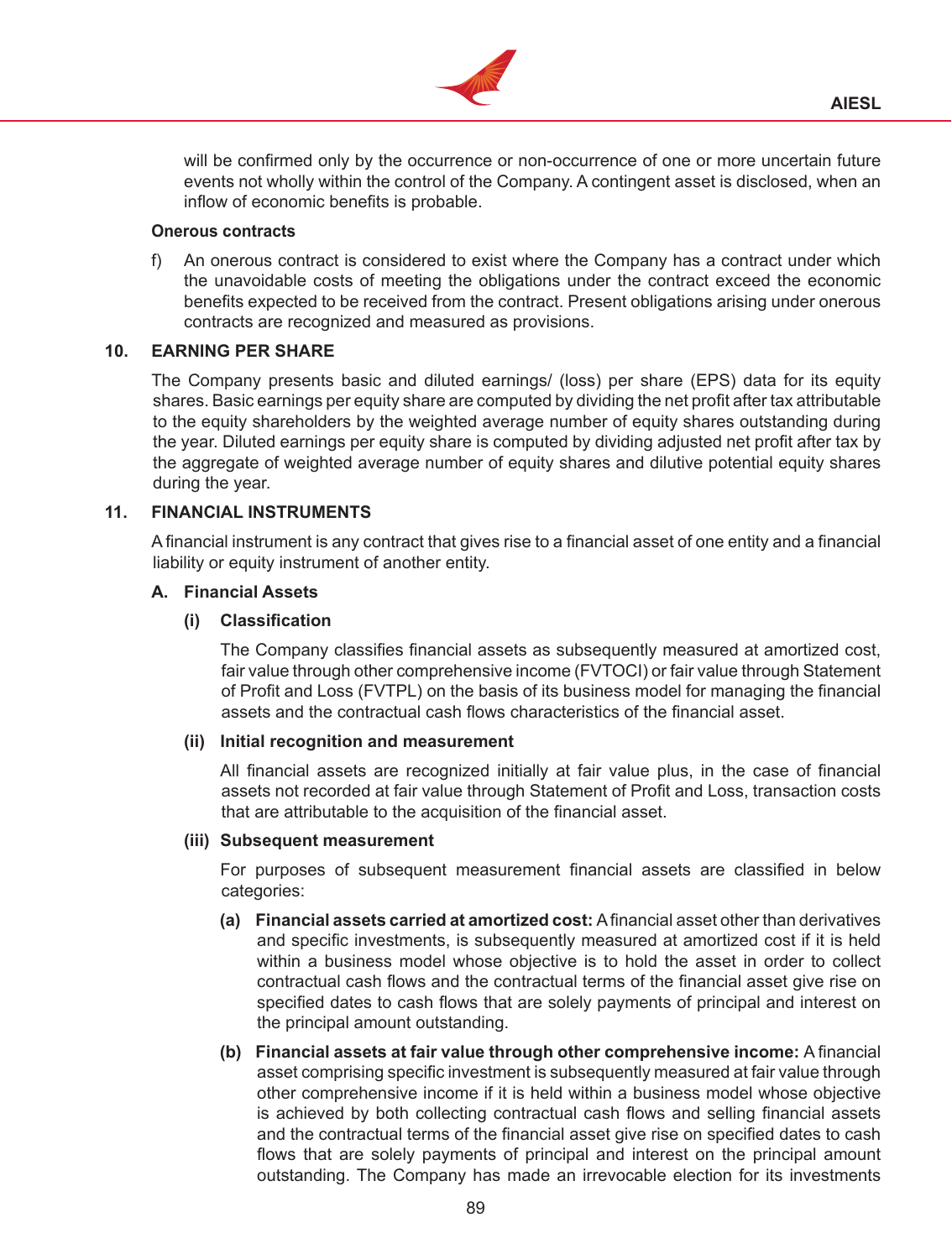which are classified as equity instruments to present the subsequent changes in fair value in other comprehensive income based on its business model.

**(c) Financial assets at fair value through Statement of Profit and Loss:** A financial asset comprising derivatives which is not classified in any of the above categories is subsequently fair valued through profit or loss.

#### **(iv) De-recognition**

A financial asset is primarily derecognized when the rights to receive cash flows from the asset have expired or the Company has transferred its rights to receive cash flows from the asset

#### **(v) Impairment of other financial assets**

The Company assesses impairment based on expected credit losses (ECL) model for measurement and recognition of impairment loss on the financial assets that are trade receivables or contract revenue receivables etc.

#### **(vi) Write-off**

The gross carrying amount of a financial asset is written off (either partially or in full) to the extent that there is no realistic prospect of recovery. This is generally the case when the Company determines that the counterparty does not have assets or sources of income that could generate sufficient cash flows to repay the amounts subject to the write-off. However, financial assets that are written off could still be subject to enforcement activities in order to comply with the Company's procedures for recovery of amounts due.

### **B. Financial Liabilities**

### (i) **Initial recognition and measurement**

All financial liabilities are recognized initially at fair value and, in the case of loans and borrowings and payables, net of directly attributable transaction costs. The Company's financial liabilities include trade and other payables, loans and borrowings including bank overdrafts, and derivative financial instruments.

#### (ii) **Classification**

The Company classifies all financial liabilities as subsequently measured at amortized cost, except for financial liabilities at fair value through Statement of Profit and Loss. Such liabilities, including derivatives shall be subsequently measured at fair value.

#### (iii) **Subsequent measurement**

The measurement of financial liabilities depends on their classification, as described below.

#### a) **Financial liabilities at amortized cost:**

All financial liabilities are recognized initially at fair value and, in the case of loans and borrowings and payables, net of directly attributable transaction costs. The Company's financial liabilities include trade and other payables.

### b) **Financial liabilities at fair value through Statement of Profit and Loss:**

Financial liabilities at fair value through Statement of Profit and Loss include financial liabilities held for trading and financial liabilities designated upon initial recognition as at fair value through Statement of Profit and Loss. Financial liabilities are classified as held for trading if they are incurred for the purpose of repurchasing in the near term. This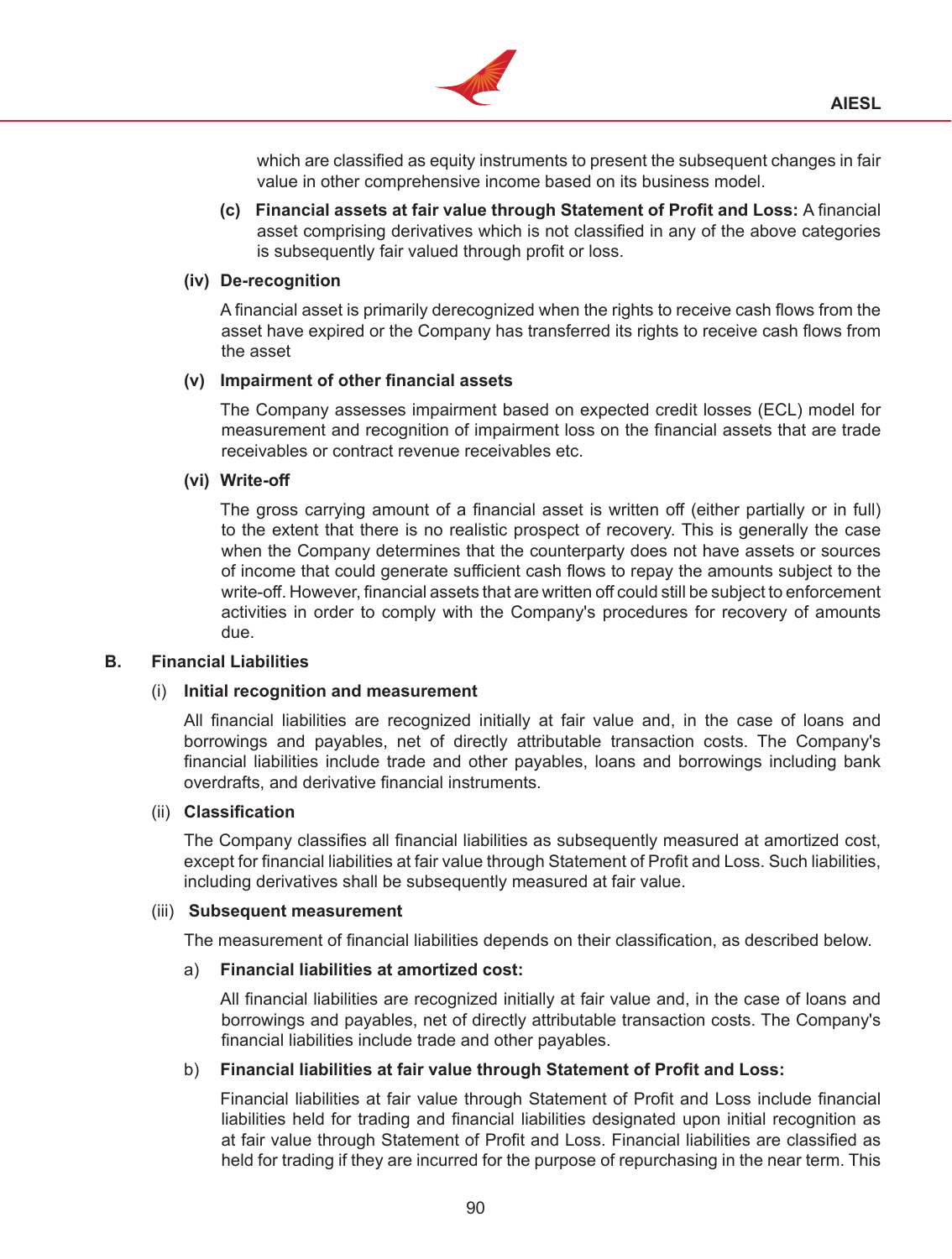

category comprises derivative financial instruments entered into by the Company that are not designated as hedging instruments in hedge relationships as defined by Ind AS 109. Separated embedded derivatives are also classified as held for trading unless they are designated as effective hedging instruments. Gains or losses on liabilities held for trading are recognized in the Statement of Profit and Loss.

#### (iv) **De-recognition**

A financial liability is derecognized when the obligation under the liability is discharged or cancelled or expires.

## (v) **Offsetting of financial instruments**

Financial assets and financial liabilities are offset and the net amount is reported in the balance sheet if there is a currently enforceable legal right to offset the recognized amounts and there is an intention to sell on a net basis, to realize the assets and sell the liabilities simultaneously.

### **12. BORROWING COST**

- **i.** Borrowing cost that are directly attributable to acquisition, construction of qualifying assets including capital work–in-progress are capitalized, as part of the cost of assets, up to the date of commencement of commercial use of the assets.
- **ii.** Interest incurred on borrowed funds or other temporary borrowings in anticipation of the receipt of long term borrowings that are used for acquisition of qualifying assets exceeding the value of Rs.10.0 million is capitalized at the weighted average borrowing rate on loans outstanding at the time of acquisition.

### **13. CASH AND CASH EQUIVALENTS**

Cash and cash equivalents consist of cash at bank and in hand and short-term deposits with an original maturity of three months or less, which are subject to an insignificant risk of changes in value**.**

### **14. FOREIGN CURRENCY MONETARY ITEM**

- **i.** Foreign currency Revenue and Expenditure transactions relating to Foreign Stations are recorded at established monthly rates (based on published IATA rates).
- **ii.** Foreign currency monetary items are translated using the exchange rate circulated by Foreign Exchange Dealers Association of India (FEDAI). Gains/ (losses) arising on account of realization/ settlement of foreign exchange transactions and on translation of monetary foreign currency assets and liabilities are recognized in the Statement of Profit and Loss.

### **15. THRESHOLD LIMIT**

The Company has adopted following materiality thresh hold limits in the classification of expenses/ incomes and disclosure:

| <b>Thresh hold Items</b>                       | <b>Unit</b>    | <b>Thresh hold Value</b>                                  |  |  |  |  |
|------------------------------------------------|----------------|-----------------------------------------------------------|--|--|--|--|
| <b>Prior Period Expenditure/Revenue</b>        |                |                                                           |  |  |  |  |
| - Restatement based on individual limits       | <b>Million</b> | 50.00                                                     |  |  |  |  |
| - Restatement based on overall limits          |                | Million 1% of Total Revenue of previous<br>financial year |  |  |  |  |
| <b>Fair Valuation of Financial Instruments</b> | Million        | 50.00                                                     |  |  |  |  |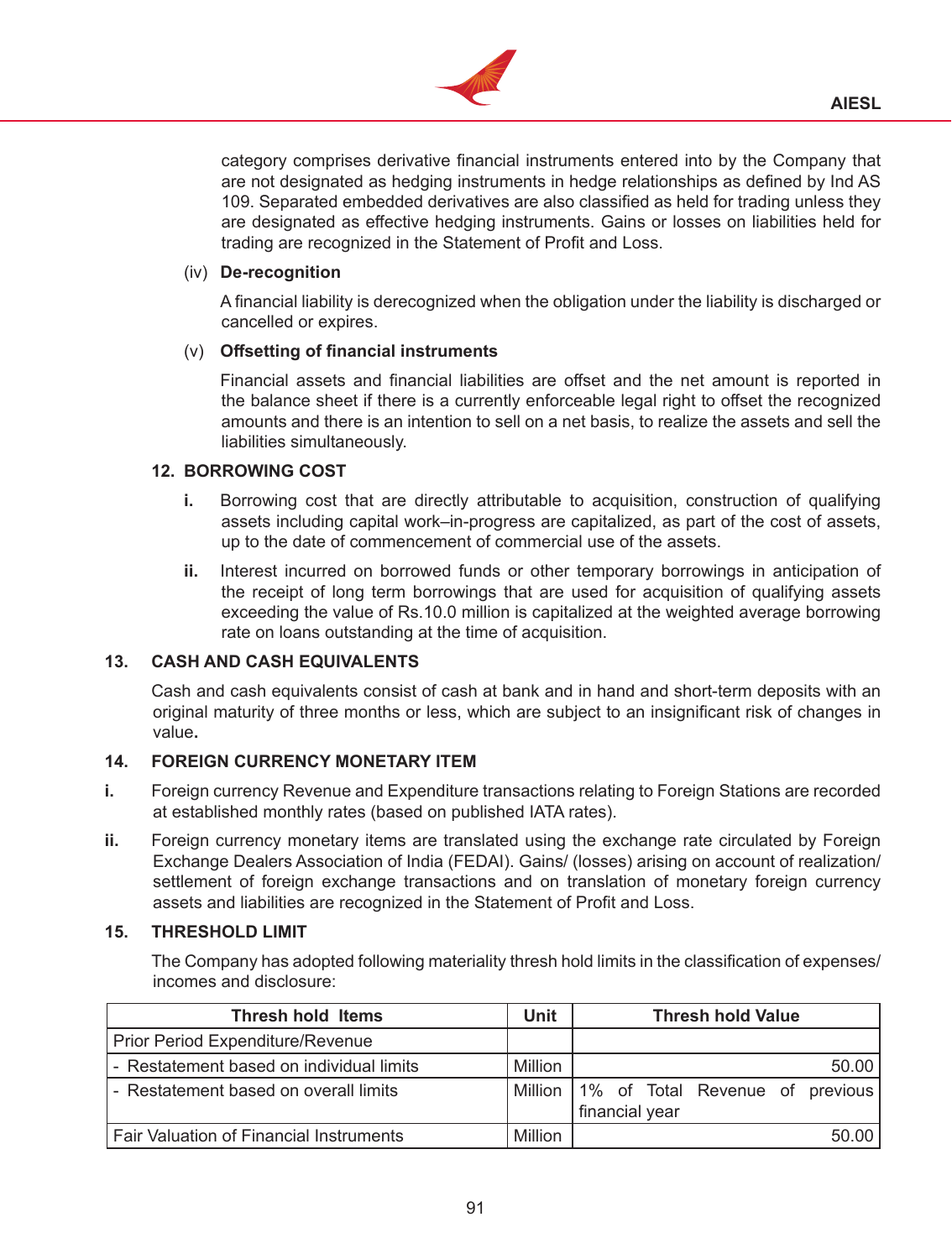

#### **NOTE "2" : PROPERTY PLANT AND EQUIPMENT**

| Sr.          | <b>Particulars</b>                                     |                            |                | <b>GROSS BLOCK</b>               |                                       |                                      | <b>DEPRECIATION</b>                  |                    |                                      |                                                  | <b>NET BLOCK</b>                     |                                      |
|--------------|--------------------------------------------------------|----------------------------|----------------|----------------------------------|---------------------------------------|--------------------------------------|--------------------------------------|--------------------|--------------------------------------|--------------------------------------------------|--------------------------------------|--------------------------------------|
| No.          |                                                        | As at<br>April 01,<br>2019 | Addit-<br>ions | <b>Other</b><br>Adjust-<br>ments | Deduc-<br>tions /<br>Adjus-<br>tments | As at<br><b>March</b><br>31,<br>2020 | As at<br><b>April</b><br>01,<br>2019 | For<br>the<br>vear | Dedu-<br>ctions/<br>Adjust-<br>ments | <b>Total</b><br>Upto<br><b>March</b><br>31, 2020 | As at<br><b>March</b><br>31,<br>2020 | As at<br><b>March</b><br>31,<br>2019 |
|              | <b>TANGIBLE ASSETS:</b>                                |                            |                |                                  |                                       |                                      |                                      |                    |                                      |                                                  |                                      |                                      |
| a)           | Land                                                   |                            |                |                                  |                                       |                                      |                                      |                    |                                      |                                                  |                                      |                                      |
| b)           | <b>Buildings</b>                                       |                            |                | 10.4                             |                                       | 10.4                                 |                                      | 0.2                | 4.8                                  | 5.0                                              | 5.5                                  |                                      |
| c)           | Plant &<br>Equipment                                   |                            |                |                                  |                                       |                                      |                                      |                    |                                      |                                                  |                                      |                                      |
|              | Workshop<br>Equipment,<br>Instruments,                 | 1,405.5                    | 26.4           |                                  | $-0.1$                                | 1,431.8                              | 806.8                                | 110.5              | $-0.1$                               | 917.2                                            | 514.6                                | 598.7                                |
|              | Machinery and<br>Plants                                | 91.2                       | 0.6            |                                  |                                       | 91.8                                 | 29.5                                 | 10.0               |                                      | 39.5                                             | 52.4                                 | 61.8                                 |
| d)           | Furniture &<br><b>Fixtures</b>                         | 10.0                       | 1.5            |                                  |                                       | 11.6                                 | 2.3                                  | 1.1                |                                      | 3.4                                              | 8.1                                  | 7.7                                  |
| e)           | <b>Electrical Fittings</b>                             | 0.3                        | 0.2            |                                  |                                       | 0.5                                  | 0.1                                  | 0.0                |                                      | 0.1                                              | 0.4                                  | 0.2                                  |
| f)           | Computer<br>System                                     | 5.2                        | 2.4            |                                  |                                       | 7.6                                  | 3.0                                  | 1.7                |                                      | 4.7                                              | 2.8                                  | 2.2                                  |
| g)           | Vehicles                                               | 7.7                        |                |                                  |                                       | 7.7                                  | 2.0                                  | 0.9                |                                      | 2.8                                              | 4.8                                  | 5.7                                  |
| h)           | Office                                                 | 8.1                        | 3.2            |                                  |                                       | 11.3                                 | 4.0                                  | 2.1                |                                      | 6.1                                              | 5.2                                  | 4.1                                  |
|              | Equipment                                              |                            |                |                                  |                                       |                                      |                                      |                    |                                      |                                                  |                                      |                                      |
|              | <b>TOTAL FOR</b><br><b>TANGIBLE ASSETS</b>             | 1,528.0                    | 34.3           | 10.4                             | $-0.1$                                | 1,572.7                              | 847.7                                | 126.5              | 4.7                                  | 978.8                                            | 593.9                                | 680.3                                |
|              | <b>INTANGIBLE</b><br><b>ASSETS:</b>                    |                            |                |                                  |                                       |                                      |                                      |                    |                                      |                                                  |                                      |                                      |
| d)           | Licenses &<br>Franchise                                | 2,713.8                    |                |                                  | $-2,713.8$                            |                                      |                                      |                    |                                      |                                                  |                                      | 2,713.8                              |
|              | <b>TOTAL FOR</b><br><b>INTANGIBLE</b><br><b>ASSETS</b> | 2,713.8                    |                |                                  | $-2,713.8$                            |                                      |                                      |                    |                                      |                                                  |                                      | 2,713.8                              |
| <b>TOTAL</b> |                                                        | 4,241.8                    | 34.3           | 10.4                             | $-2,713.9$                            | 1,572.7                              | 847.7                                | 126.5              | 4.7                                  | 978.8                                            | 593.9                                | 3,394.2                              |
|              | <b>PREVIOUS YEAR</b>                                   | 4,229.0                    | 16.9           | ä,                               | $-4.1$                                | 4.241.8                              | 655.4                                | 193.9              | $-1.7$                               | 847.7                                            |                                      | $3,394.2$ 3,573.6                    |

Note : 1. As per MOU entered between Air India Limited (AIL) & Air India Engineering Services Limited (AIESL) dated 5th April, 2013 Air India Limited shall trasnfer all its movable assets such as machinery, equipment etc. pertaining to MRO unit of AIL to AIESL at a written down value of such moveable assets as on 01-04-2014. It was clarified by MOU that written down value of movable assets trfansferred from AIL to AIESL shall be the cost of these assets transferred and shall form part of initial equity contribution.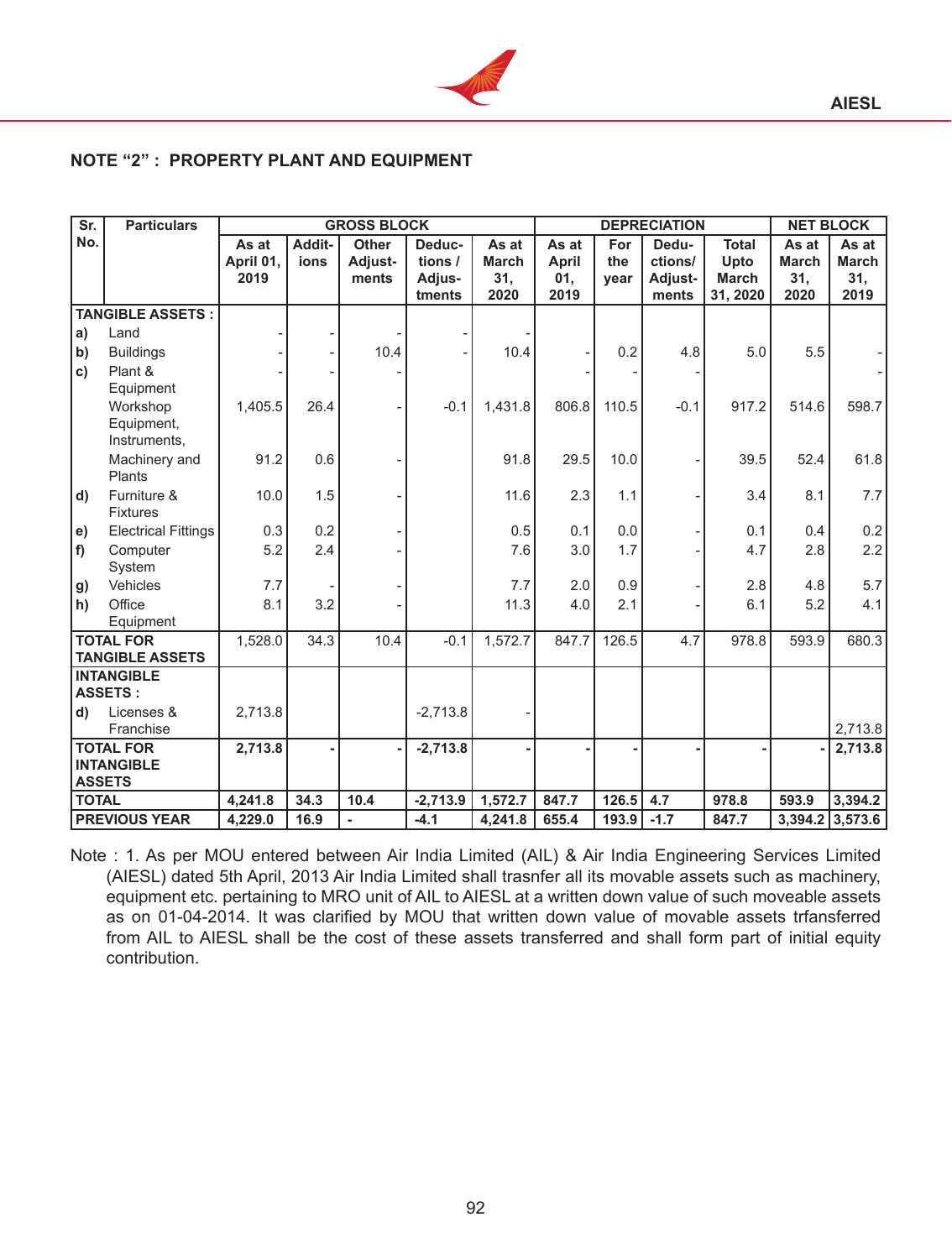

#### **NOTE "2" : PROPERTY PLANT AND EQUIPMENT**

| Sr. | <b>Particulars</b>                         |                            |                | <b>GROSS BLOCK</b>               |                                       |                                      | <b>DEPRECIATION</b>                  |                    |                                             |                                                  | <b>NET BLOCK</b>                     |                                      |
|-----|--------------------------------------------|----------------------------|----------------|----------------------------------|---------------------------------------|--------------------------------------|--------------------------------------|--------------------|---------------------------------------------|--------------------------------------------------|--------------------------------------|--------------------------------------|
| No. |                                            | As at<br>April 01,<br>2020 | Addit-<br>ions | <b>Other</b><br>Adjust-<br>ments | Deduc-<br>tions /<br>Adjus-<br>tments | As at<br><b>March</b><br>31,<br>2021 | As at<br><b>April</b><br>01,<br>2020 | For<br>the<br>year | Dedu-<br>ctions/<br><b>Adjust-</b><br>ments | <b>Total</b><br>Upto<br><b>March</b><br>31, 2021 | As at<br><b>March</b><br>31,<br>2021 | As at<br><b>March</b><br>31,<br>2020 |
|     | <b>TANGIBLE ASSETS:</b>                    |                            |                |                                  |                                       |                                      |                                      |                    |                                             |                                                  |                                      |                                      |
| a)  | Land                                       |                            |                |                                  |                                       |                                      |                                      |                    |                                             |                                                  |                                      |                                      |
| b)  | <b>Buildings</b>                           | 10.4                       |                |                                  |                                       | 10.4                                 | 5.0                                  | 0.2                |                                             | 5.1                                              | 5.3                                  | 5.5                                  |
| c)  | Plant &<br><b>Equipment</b>                |                            |                |                                  |                                       |                                      |                                      |                    |                                             |                                                  |                                      |                                      |
|     | Workshop<br>Equipment,<br>Instruments,     | 1,431.8                    | 4.0            |                                  | $-0.0$                                | 1,435.8                              | 917.2                                | 98.7               |                                             | 1,016.0                                          | 419.8                                | 514.6                                |
|     | Machinery and<br>Plants                    | 91.8                       | 0.9            |                                  |                                       | 92.7                                 | 39.5                                 | 10.0               |                                             | 49.5                                             | 43.3                                 | 52.4                                 |
| d)  | <b>Furniture &amp;</b><br><b>Fixtures</b>  | 11.6                       | 0.1            |                                  |                                       | 11.6                                 | 3.4                                  | 1.1                |                                             | 4.5                                              | 7.1                                  | 8.1                                  |
| e)  | <b>Electrical</b><br><b>Fittings</b>       | 0.5                        | 0.3            |                                  |                                       | 0.8                                  | 0.1                                  | 0.1                |                                             | 0.2                                              | 0.6                                  | 0.4                                  |
| f)  | Computer<br><b>System</b>                  | 7.6                        | 2.5            |                                  |                                       | 10.0                                 | 4.7                                  | 2.0                |                                             | 6.8                                              | 3.3                                  | 2.8                                  |
| g)  | <b>Vehicles</b>                            | 7.7                        |                |                                  |                                       | 7.7                                  | 2.8                                  | 0.8                |                                             | 3.6                                              | 4.1                                  | 4.8                                  |
| h)  | <b>Office</b><br><b>Equipment</b>          | 11.3                       | 1.6            |                                  |                                       | 12.9                                 | 6.1                                  | 2.3                |                                             | 8.4                                              | 4.5                                  | 5.2                                  |
|     | <b>TOTAL FOR</b><br><b>TANGIBLE ASSETS</b> | 1,572.7                    | 9.3            |                                  | $-0.0$                                | 1,582.0                              | 978.8                                | 115.2              |                                             | 1,094.0                                          | 488.0                                | 593.9                                |
|     | <b>Capital Work-in-</b><br><b>Progress</b> | 109.5                      |                |                                  |                                       | 109.5                                |                                      |                    |                                             |                                                  | 109.5                                |                                      |
|     | <b>Total Capital Work-</b><br>in-Progress  | 109.5                      |                |                                  |                                       | 109.5                                |                                      |                    |                                             |                                                  | 109.5                                |                                      |
|     | <b>Grand Total</b>                         | 1,682.2                    | 9.3            |                                  | $-0.0$                                | 1,691.5                              | 978.8                                | 115.2              |                                             | 1,094.0                                          | 597.5                                | 593.9                                |
|     | <b>PREVIOUS YEAR</b>                       | 4,241.8                    | 34.3           | 10.4                             | $-2,713.9$                            | 1,572.7                              | 847.7                                | 126.5              | 4.7                                         | 978.8                                            | 593.9                                | 3,394.2                              |

Note : 1. As per MOU entered between Air India Limited (AIL) & Air India Engineering Services Limited (AIESL) dated 5th April, 2013 Air India Limited shall trasnfer all its movable assets such as machinery, equipment etc. pertaining to MRO unit of AIL to AIESL at a written down value of such moveable assets as on 01-04-2014. It was clarified by MOU that written down value of movable assets trfansferred from AIL to AIESL shall be the cost of these assets transferred and shall form part of initial equity contribution.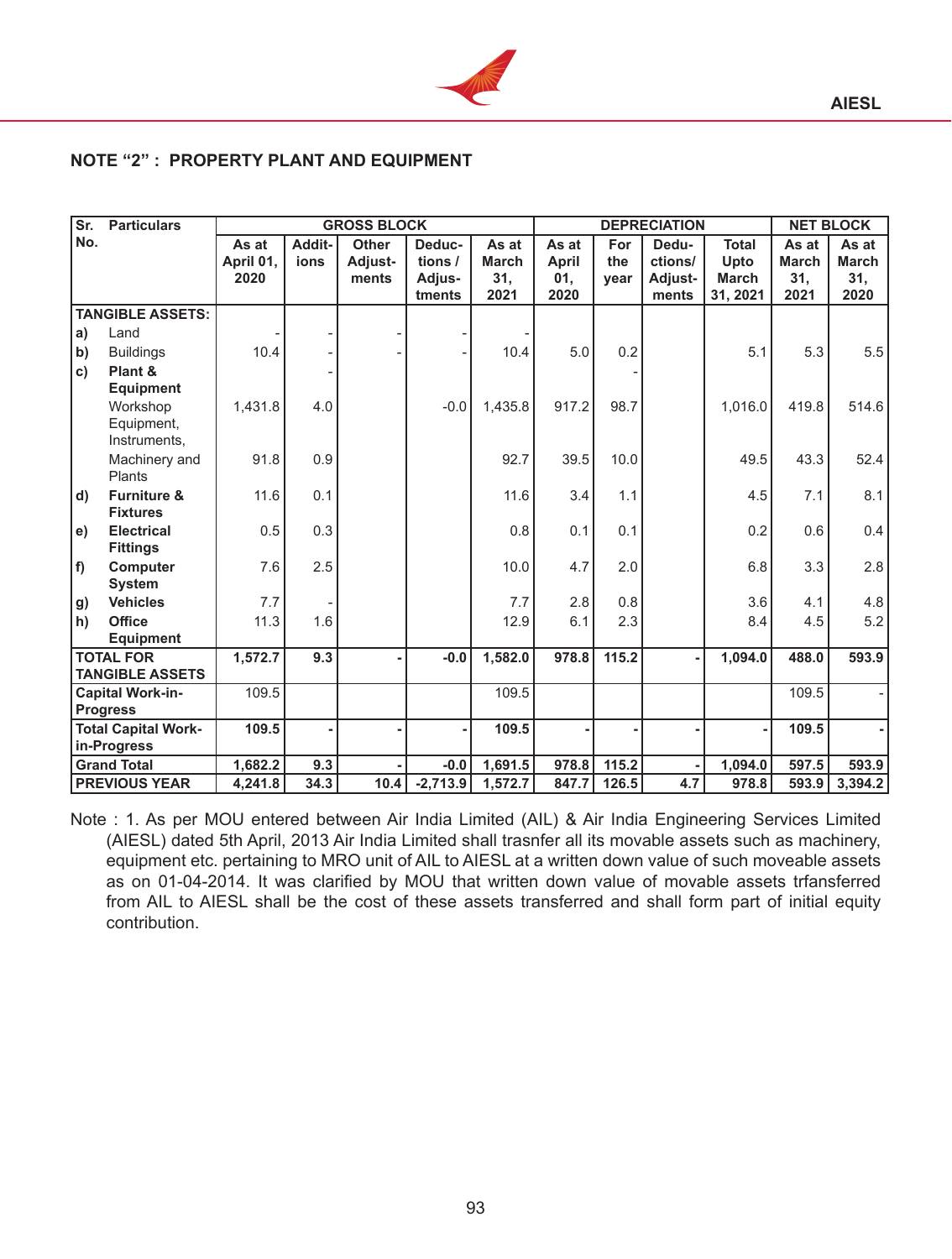

# **NOTE "3" : Other Non Current Financial Asset**

|                                         |                           | (Amount in Millions)             |
|-----------------------------------------|---------------------------|----------------------------------|
| <b>Particulars</b>                      | As at March<br>31st, 2021 | <b>As at March</b><br>31st, 2020 |
| Deposits - Others (More than 12 Months) | 0.1                       | 0.1                              |
| TOTAL 0.1                               |                           | 0.1                              |

## **NOTE ''4" : Other Non- Current Assets**

| (Amount in Millions)                 |                                  |                                  |  |  |
|--------------------------------------|----------------------------------|----------------------------------|--|--|
| <b>Particulars</b>                   | <b>As at March</b><br>31st, 2021 | <b>As at March</b><br>31st, 2020 |  |  |
| Advances Recoverable in Cash or Kind |                                  |                                  |  |  |
| <b>Capital Advances</b>              |                                  |                                  |  |  |
| Security deposit with DGCA           |                                  |                                  |  |  |
| Other                                |                                  |                                  |  |  |
| <b>TOTAL</b>                         |                                  |                                  |  |  |

## **NOTE "5" : INVENTORY**

# **(Amount in Millions)**

| <b>Particulars</b>                  | As at March 31,<br>2021 | As at March 31,<br>2020 |
|-------------------------------------|-------------------------|-------------------------|
| <b>Stores and Spare Parts</b>       | 18.5                    | 20.5                    |
| Loose Tools                         | 492.4                   | 453.6                   |
| Fuel, Gas, Coal, Oil and lubricants | 1.2                     | 1.1                     |
| <b>Non-Aircraft Inventory</b>       | 6.4                     | 6.4                     |
| Other Inventory                     | 309.8                   | 271.0                   |
| <b>Total</b>                        | 828.2                   | 752.6                   |

## **NOTE "6" : TRADE RECEIVABLES**

| <b>Particulars</b>                                           | As at March 31,<br>2021 | As at March 31,<br>2020 |
|--------------------------------------------------------------|-------------------------|-------------------------|
| Secured, Considered Good                                     |                         |                         |
| Unsecured, Considered Good                                   | 12,531.1                | 26,686.3                |
| Trade Receivables having significant increase in Credit Risk | 549.2                   | 447.0                   |
| Trade Receivables - Credit Impaired                          |                         |                         |
|                                                              | 13,080.4                | 27,133.3                |
| Less: Allowance for Doubtful                                 | 549.2                   | 447.0                   |
| <b>Total</b>                                                 | 12,531.1                | 26,686.3                |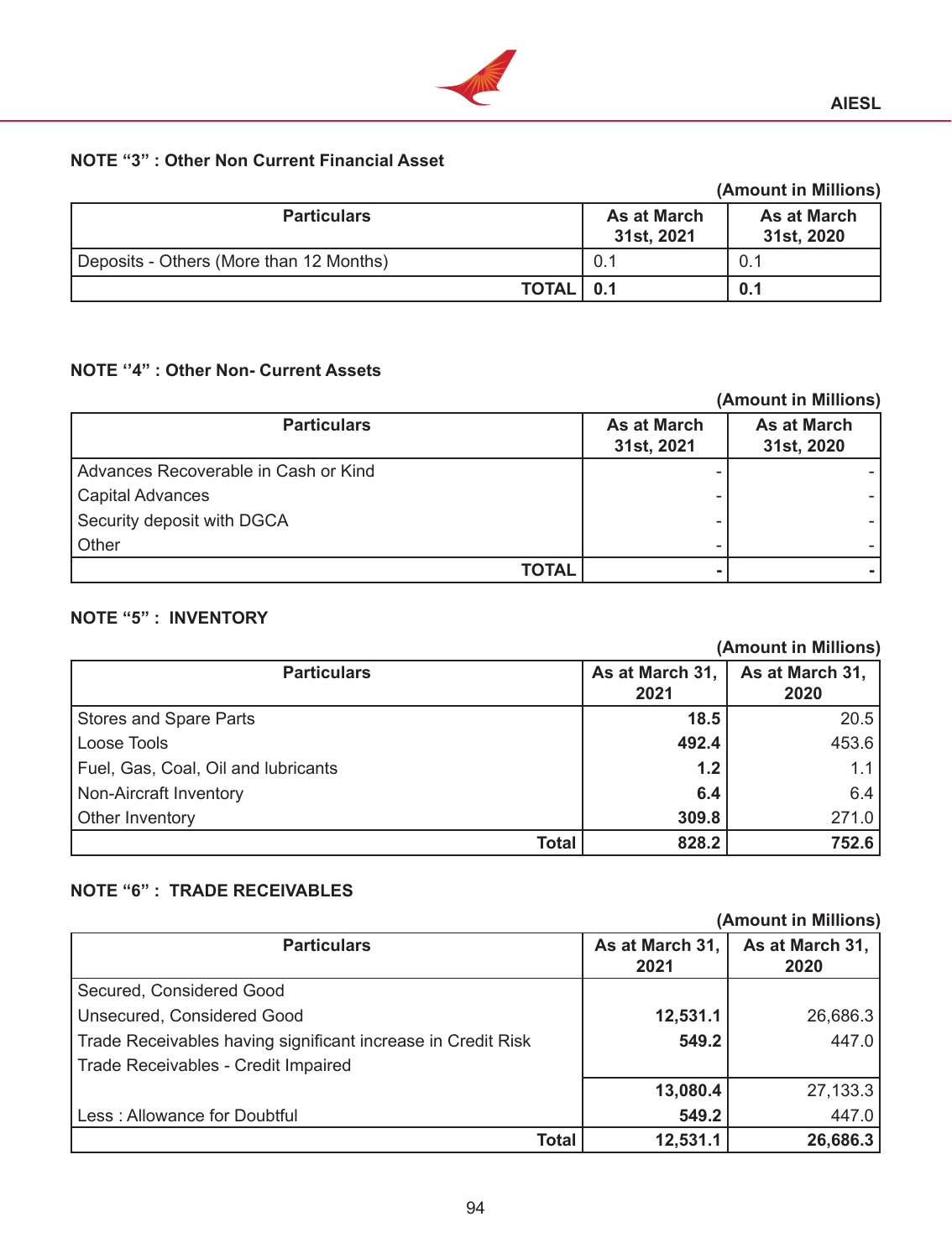

# **NOTE "7" : CASH AND BANK BALANCES**

|                                                       |              | (Amount in Millions)           |                                |  |  |
|-------------------------------------------------------|--------------|--------------------------------|--------------------------------|--|--|
| <b>Particulars</b>                                    |              | <b>As at March</b><br>31, 2021 | <b>As at March</b><br>31, 2020 |  |  |
| <b>Balances with Banks</b>                            |              |                                |                                |  |  |
| a) In Current Accounts                                |              | 4.6                            | 82.1                           |  |  |
| b) In Deposit Accounts (Maturity less than 12 months) |              |                                |                                |  |  |
| C) Cash in Hand                                       |              | 0.2                            | 0.1                            |  |  |
| Cheques, Drafts on Hand                               |              | 0.1                            | 0.1                            |  |  |
|                                                       | <b>TOTAL</b> | 4.8                            | 82.3                           |  |  |

## **NOTE ''8'' : Bank Balances other than Cash Equivalents**

|                                              |                         | (Amount in Millions)           |
|----------------------------------------------|-------------------------|--------------------------------|
| <b>Particulars</b>                           | As at March<br>31, 2021 | <b>As at March</b><br>31, 2020 |
| <b>Balance with Banks</b>                    |                         |                                |
| In Margin Money Deposits (3 < Maturity < 12) | 33.7                    | 33.7                           |
|                                              | 33.7                    | 33.7                           |

## **NOTE ''9'' :Current Loans**

| <b>Particulars</b>                        | As at March<br>31, 2021 | <b>As at March</b><br>31, 2020 |
|-------------------------------------------|-------------------------|--------------------------------|
| Advances                                  |                         |                                |
| Secured - Considered Good                 |                         |                                |
| Unsecured-Considered Good (Inter Company) |                         |                                |
| <b>Security Deposits</b>                  | 3.9                     | 3.9                            |
| Total                                     | 3.9                     | 3.9                            |

### **NOTE "10" : Current Tax Assets**

|                                                   |                                | (Amount in Millions)           |
|---------------------------------------------------|--------------------------------|--------------------------------|
| <b>Particulars</b>                                | <b>As at March</b><br>31, 2021 | <b>As at March</b><br>31, 2020 |
| Total Advance payment for Income Tax and TDS      | 780.7                          | 1,125.1                        |
| <b>Balances with Statutory / Govt Authorities</b> |                                |                                |
| l TOTAL                                           | 780.7                          | 1,125.1                        |

## **NOTE "11" : Others-Current Asset**

## **(Amount in Millions)**

| <b>Particulars</b>                   | As at March<br>31.2021 | As at March<br>31, 2020 |
|--------------------------------------|------------------------|-------------------------|
| Prepaid Expenses                     | 11.8                   | 16.4                    |
| Advances Recoverable in Cash or Kind | 172.4                  |                         |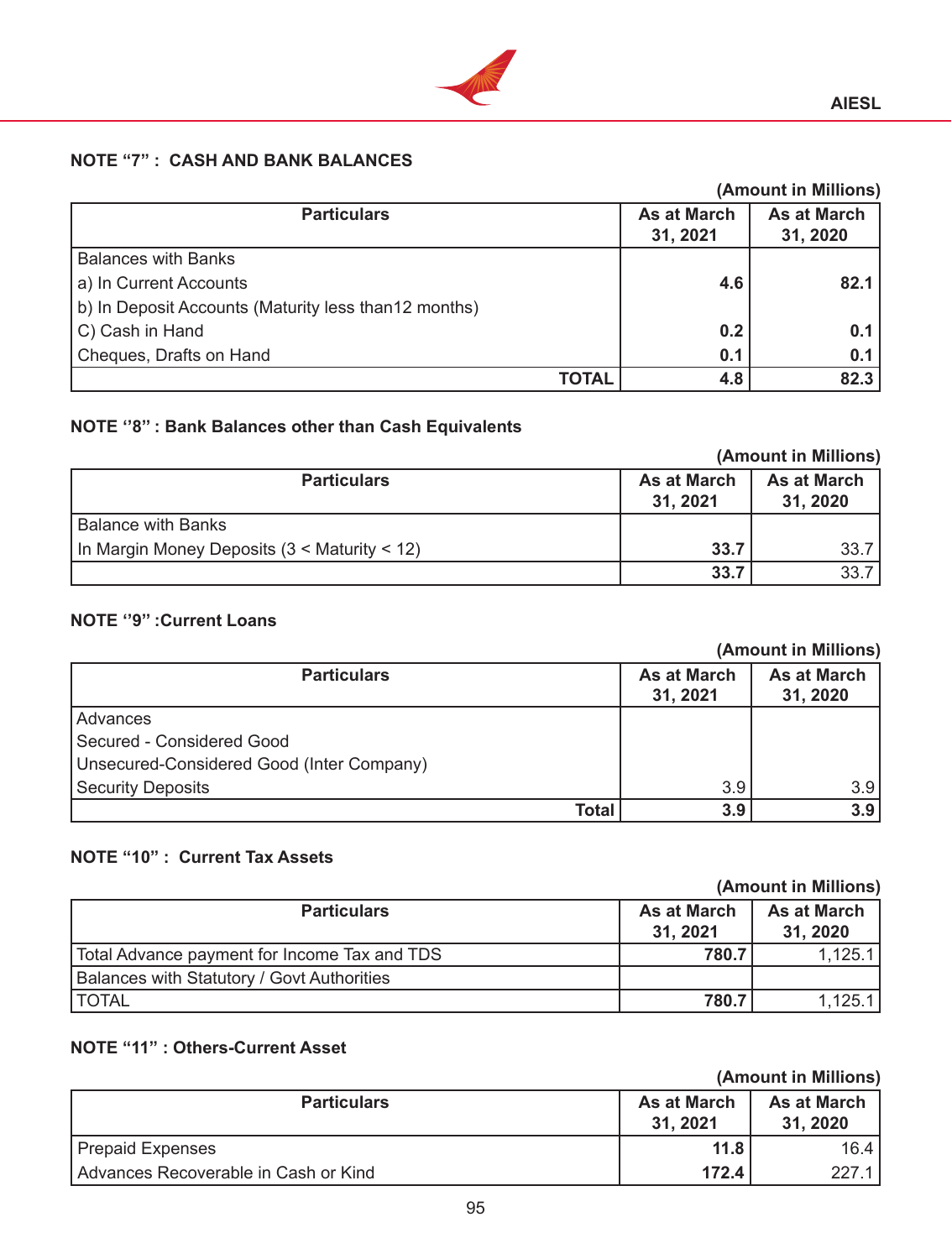

| <b>Particulars</b>             | As at March<br>31, 2021 | As at March<br>31, 2020 |
|--------------------------------|-------------------------|-------------------------|
| Petty Cash                     |                         |                         |
| GST Interim Bank Account       |                         |                         |
| Interest accrued on investment | 3.9                     | 2.1                     |
| <b>TOTAL</b>                   | 188.1                   | 245.6                   |

#### **NOTE "12" : SHARE CAPITAL**

**(Amount in Millions)**

|    | <b>Particulars</b>                                                      | As at March 31, 2021 |               | As at March 31, 2020 |               |
|----|-------------------------------------------------------------------------|----------------------|---------------|----------------------|---------------|
|    |                                                                         | Number of            | <b>Amount</b> | Number of            | <b>Amount</b> |
|    |                                                                         | shares               |               | shares               |               |
| a) | <b>AUTHORISED</b>                                                       |                      |               |                      |               |
|    | 1000,000,000 Equity Shares (Previous<br>Year: 10,000,000) of Rs.10 each | 1,000,000,000.00     | 10,000.0      | 1,000,000,000.00     | 10,000.0      |
|    |                                                                         | 1,000,000,000.00     | 10,000.0      | 1,000,000,000.00     | 10,000.0      |
| b) | <b>ISSUED, SUBSCRIBED AND FULLY</b><br><b>PAID-UP SHARES</b>            |                      |               |                      |               |
|    | 1666,66,500 Equity Shares of Rs. 10<br>each                             | 166,666,500.00       | 1,666.7       | 166,666,500.00       | 1,666.7       |
|    |                                                                         | 166,666,500.00       | 1,666.7       | 166,666,500.00       | 1,666.7       |

### **c) Reconciliation of number of shares :**

| <b>Particulars</b>                          |                           |         | As at March 31, 2020 |               |
|---------------------------------------------|---------------------------|---------|----------------------|---------------|
|                                             | <b>Number of</b><br>share | Amount  | Number of<br>share   | <b>Amount</b> |
| Equity Shares at the beginning of the year  | 166,666,500               | 1,666.7 | 166,666,500          | 1,666.7       |
| Add: Equity Shares Allotted during the year |                           |         |                      |               |
| Equity Shares at the end of the year        | 166,666,500               | 1,666.7 | 166,666,500          | 1,666.7       |

### **d) Rights Preferences and restriction attached to equity shares**

The company has single class of shares i.e. Equity Shares having a par value of Rs. 10 per share as per. Each holder of equity

shares is entitled to one vote per share In the event of liquidation of the company, the holders of equity shares will be entitled to receive remaining assets of the company,

after distribution of all preferential amounts. The distribution will be in proportion to the number of equity shares held by the shareholders.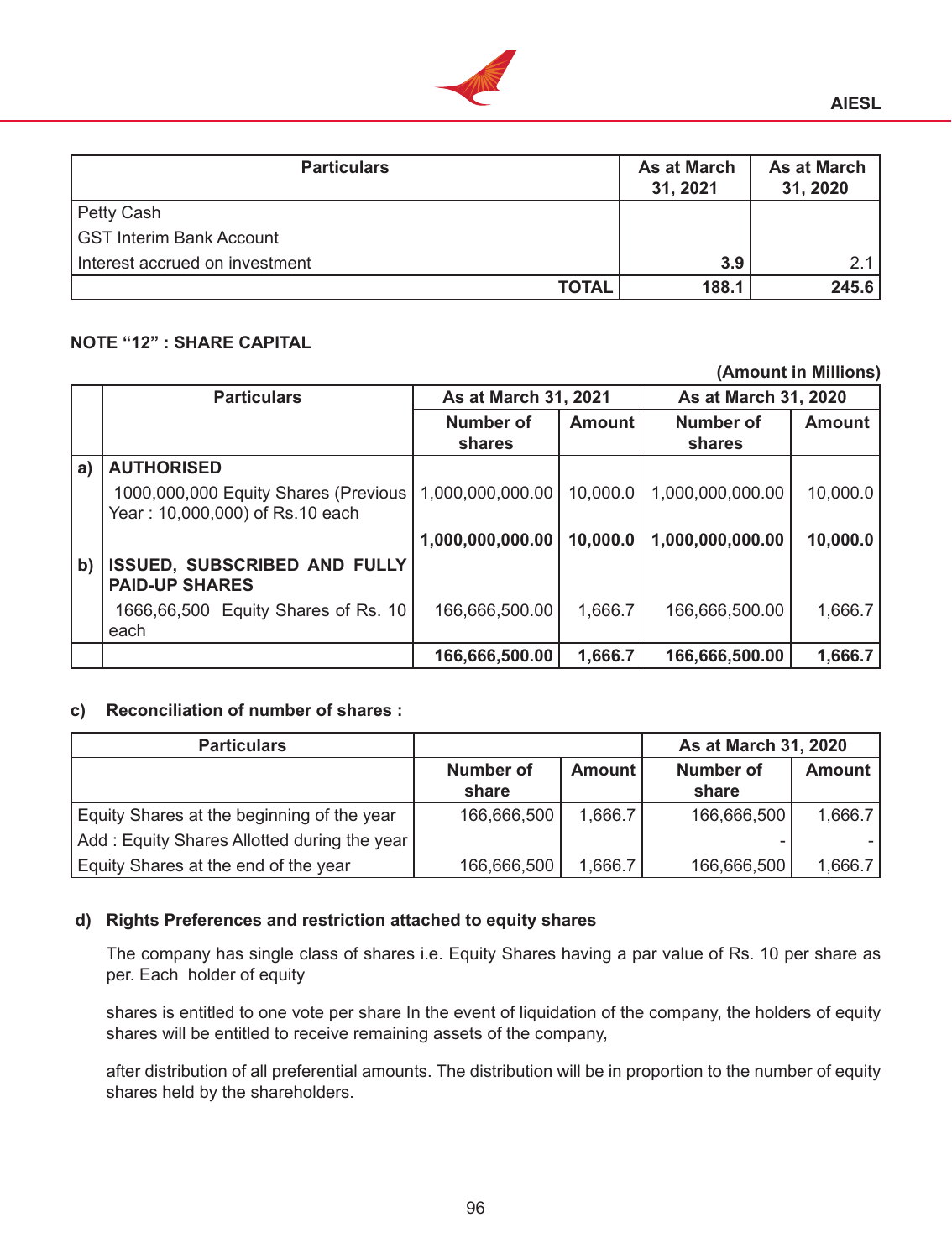

## **e) Details of Shares held by the Holding Company, Subsidiary & Associates**

| <b>Particulars</b>             | <b>As at March 31, 2021</b> |          | <b>As at March 31, 2020</b> |          |
|--------------------------------|-----------------------------|----------|-----------------------------|----------|
| Shares held by Holding Company | Number of share             | Amount   | Number of share   Amount    |          |
| Air India Limited              | 166,666,500                 | 1,666.67 | 166,666,500                 | 1,666.67 |

#### **f) Details of Shareholders holding more than 5%**

| <b>Particulars</b>  | <b>As at March 31, 2021</b> |          | As at March 31, 2020 |         |
|---------------------|-----------------------------|----------|----------------------|---------|
| l Air India Limited | 166,666,500                 | 1.666.67 | 166,666,500          | .666.67 |

#### **g) Details of Shares Issued & Allotted as fully paid up pursuant to contract withput payment being received in cash**

| <b>Particulars</b>                                                 |      | As at March 31, $\vert$ As at March 31, $\vert$ |
|--------------------------------------------------------------------|------|-------------------------------------------------|
|                                                                    | 2021 | 2020                                            |
| 1666,16,500 Equity Shares of Rs. 10 each were allotted towards     |      |                                                 |
| theWDV of engineering assets transferred by the Holding Company    |      |                                                 |
| Air India Limited as on 1st April 2014 towards capital infusion in |      |                                                 |
| terms of clause 5 (a) MoU entered between Air India Limited & Air  |      |                                                 |
| India Engineering Services Limited dated 05th April, 2013)         |      |                                                 |

## **NOTE "13" : Other Equity**

**(Amount in Millions)**

|                                                       |              |                                 | (Restated)              |
|-------------------------------------------------------|--------------|---------------------------------|-------------------------|
| <b>Particulars</b>                                    |              | As at March 31, $\vert$<br>2021 | As at March 31,<br>2020 |
| Surplus / (Deficit) as per Statement of Profit & Loss |              |                                 |                         |
| Opening Balance                                       |              | $-23,969.5$                     | $-21,498.1$             |
| Add/Less Prior Period Adjustments                     |              |                                 | $-2,713.8$              |
| Profit / (Loss) for the year                          |              | 119.4                           | 242.4                   |
| <b>Closing Balance</b>                                |              | $-23,850.1$                     | $-23,969.5$             |
|                                                       | <b>TOTAL</b> | $-23,850.1$                     | $-23,969.5$             |

### **NOTE "14" : NON CURRENT PROVISIONS**

|                                        |              |                         | (Restated)              |
|----------------------------------------|--------------|-------------------------|-------------------------|
| <b>Particulars</b>                     |              | As at March 31,<br>2021 | As at March 31,<br>2020 |
| <b>Provision for Employee Benefits</b> |              |                         |                         |
| (a) Gratuity                           |              | 2,296.6                 | 2,596.6                 |
| b) Leave Encashment                    |              | 1,595.0                 | 1,766.5                 |
| c) Medical                             |              | 2,241.4                 | 2,191.0                 |
| d) Other Benefits                      |              | 512.5                   | 516.2                   |
|                                        | <b>TOTAL</b> | 6,645.6                 | 7,070.3                 |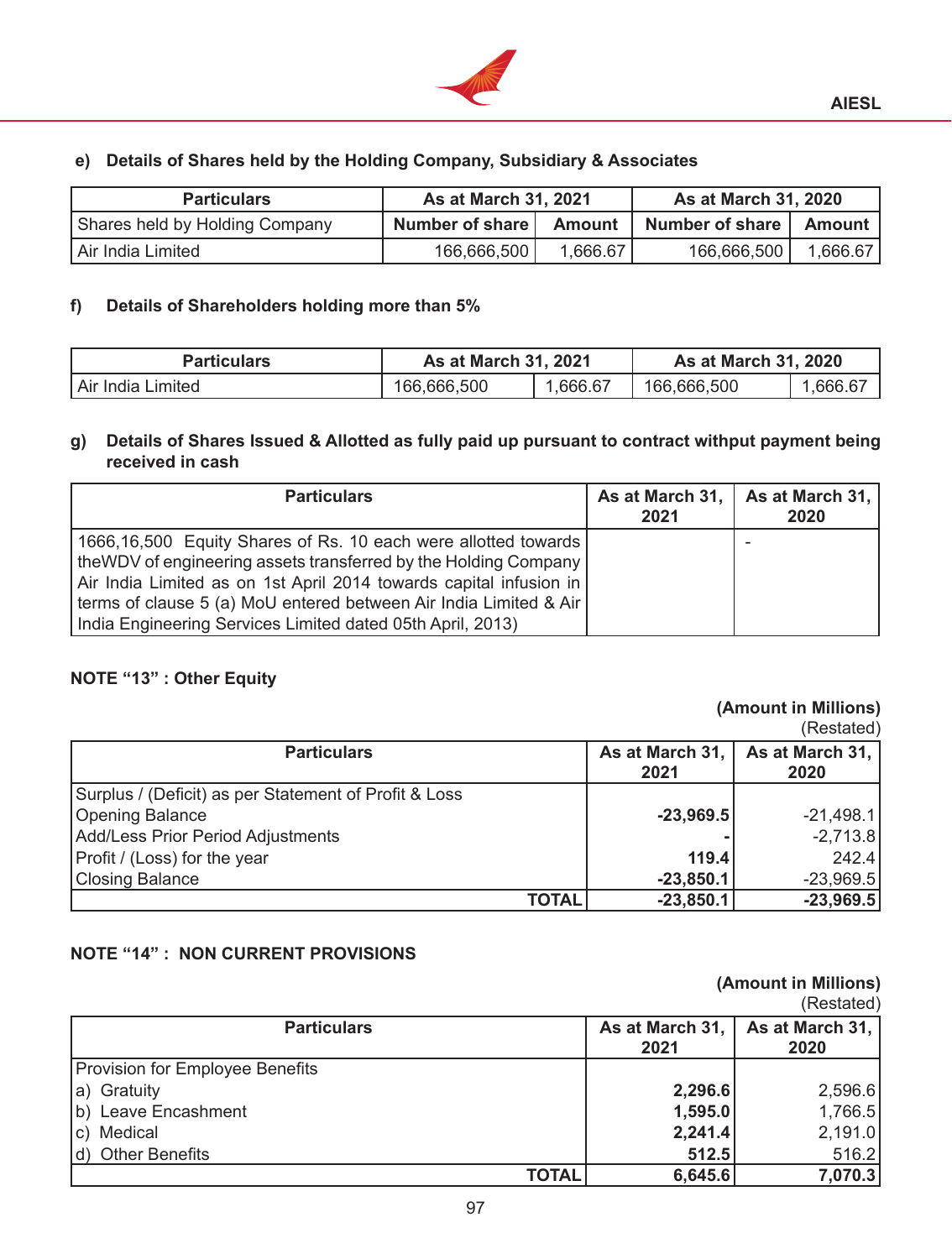

## **NOTE "15" : TRADE PAYABLES**

|                                       | (Amount in Millions) |                                |                                |
|---------------------------------------|----------------------|--------------------------------|--------------------------------|
| <b>Particulars</b>                    |                      | <b>As at March</b><br>31, 2021 | <b>As at March</b><br>31, 2020 |
| Due to Micro and Small Enterprises    |                      | 36.2                           |                                |
| <b>Others Payables</b>                |                      | 6,094.4                        | 7,564.3                        |
| (Refer Point no. '13' of Note No. 21) |                      |                                |                                |
|                                       | <b>TOTAL</b>         | 6,130.7                        | 7,571.3                        |

# **NOTE "16" : Other Current Financial liability**

|                                                      | (Amount in Millions)           |                                |
|------------------------------------------------------|--------------------------------|--------------------------------|
| <b>Particulars</b>                                   | <b>As at March</b><br>31, 2021 | <b>As at March</b><br>31, 2020 |
| <b>Security Deposit</b>                              | 23.4                           | 21.0                           |
| <b>Earnest Money Deposit</b>                         | 4.1                            | 4.6                            |
| Loan & Advances                                      | 104.3                          | 104.5                          |
| Payable to Employees                                 | 461.6                          | 403.4                          |
| Holding Company - Air India Limited- Current Account |                                |                                |
| Inter company Payable/Receivable                     | 18,385.6                       | 31,327.0                       |
| <b>Others</b>                                        | 93.2                           | 79.6                           |
| <b>TOTAL</b>                                         | 19,072.2                       | 31,940.0                       |

## **NOTE "17" : CURRENT PROVISIONS**

|                               |                                | (Amount in Millions)           |
|-------------------------------|--------------------------------|--------------------------------|
| <b>Particulars</b>            | <b>As at March</b><br>31, 2021 | <b>As at March</b><br>31, 2020 |
| <b>Provision</b>              |                                |                                |
| <b>For employees Benefits</b> |                                |                                |
| a) Gratuity                   | 779.7                          | 626.3                          |
| b) Leave Encashment           | 463.3                          | 451.6                          |
| c) Medical                    | 92.8                           | 82.2                           |
| d) Other Benefits             |                                | 25.1                           |
| Other than employees          | 1,260.8                        | 1,655.0                        |
| <b>TOTAL</b>                  | 2,596.6                        | 2,840.1                        |

# **NOTE "18" : OTHER CURRENT LIABILITIES**

| <b>Particulars</b>     | <b>As at March</b><br>31, 2021 | As at March<br>31, 2020 |
|------------------------|--------------------------------|-------------------------|
| Other Payables (Net)   |                                |                         |
| Advance from Customers |                                |                         |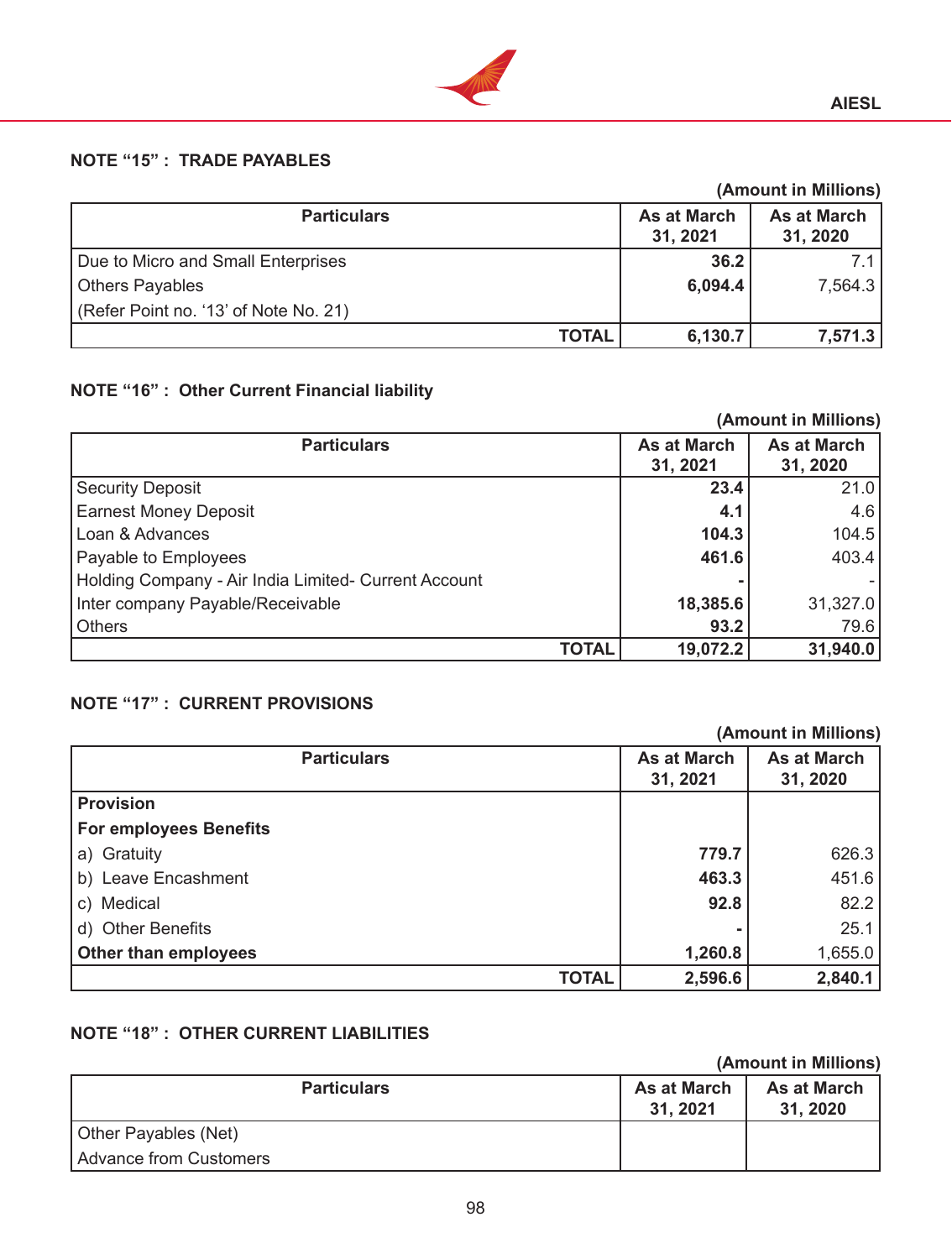

| <b>Particulars</b>    | <b>As at March</b><br>31, 2021 | <b>As at March</b><br>31, 2020 |
|-----------------------|--------------------------------|--------------------------------|
| Forward Sales         |                                |                                |
| others                |                                |                                |
| <b>Statutory Dues</b> | 2,706.6                        | 2,404.6                        |
| <b>TOTAL</b>          | 2,706.6                        | 2,404.6                        |

## **NOTE "19" : REVENUE FROM OPERATION**

|                | (Amount in Millions)                       |                         |                         |
|----------------|--------------------------------------------|-------------------------|-------------------------|
| Sr.<br>No.     | <b>Particulars</b>                         | For the Year<br>2020-21 | For the Year<br>2019-20 |
| 1              | <b>Sales of Services</b>                   |                         |                         |
|                | <b>Technical Handling Services Reveune</b> | 1,705.8                 | 3,390.3                 |
|                | <b>Other Servicing Revenue</b>             | 9,193.2                 | 10,167.9                |
|                |                                            | 10,899.0                | 13,558.1                |
| $\vert$ 2      | <b>Other Operating Revenue</b>             |                         |                         |
|                | <b>Engineering Training Reveune</b>        | 170.2                   | 253.4                   |
|                |                                            | 170.2                   | 253.4                   |
| $\overline{3}$ | <b>Incidental Revenue</b>                  | 531.0                   | 216.8                   |
|                |                                            | 531.0                   | 216.8                   |
|                | <b>Total reveune from operation</b>        | 11,600.2                | 14,028.3                |

## **NOTE "20" : OTHER INCOME**

|                |                    |                         | (Amount in Millions)    |
|----------------|--------------------|-------------------------|-------------------------|
| Sr.<br>No.     | <b>Particulars</b> | For the Year<br>2020-21 | For the Year<br>2019-20 |
|                | Other Income       | 45.5                    | 35.9                    |
| $\overline{2}$ | Interest Income    | 209.8                   | 211.7                   |
|                | <b>TOTAL</b>       | 255.2                   | 247.6                   |

# **NOTE "21" : EMPLOYEE BENEFIT EXPENSES**

|                |                                           |              | (Amount in Millions) |
|----------------|-------------------------------------------|--------------|----------------------|
| Sr.            | <b>Particulars</b>                        | For the Year | For the Year         |
| No.            |                                           | 2020-21      | 2019-20              |
|                | Salaries, Wages & Bonus                   | 5,562.8      | 7,222.0              |
| $\overline{2}$ | Contribution to Provident and Other Funds | 309.0        | 316.0                |
| 3              | <b>Staff Welfare Expenses</b>             | 421.6        | 415.3                |
| 4              | <b>Provision for Gratuity</b>             | 470.9        | 341.8                |
| 5              | <b>Provision for Leave Encashment</b>     | 146.7        | 278.5                |
|                | <b>TOTAL</b>                              | 6,911.1      | 8,573.7              |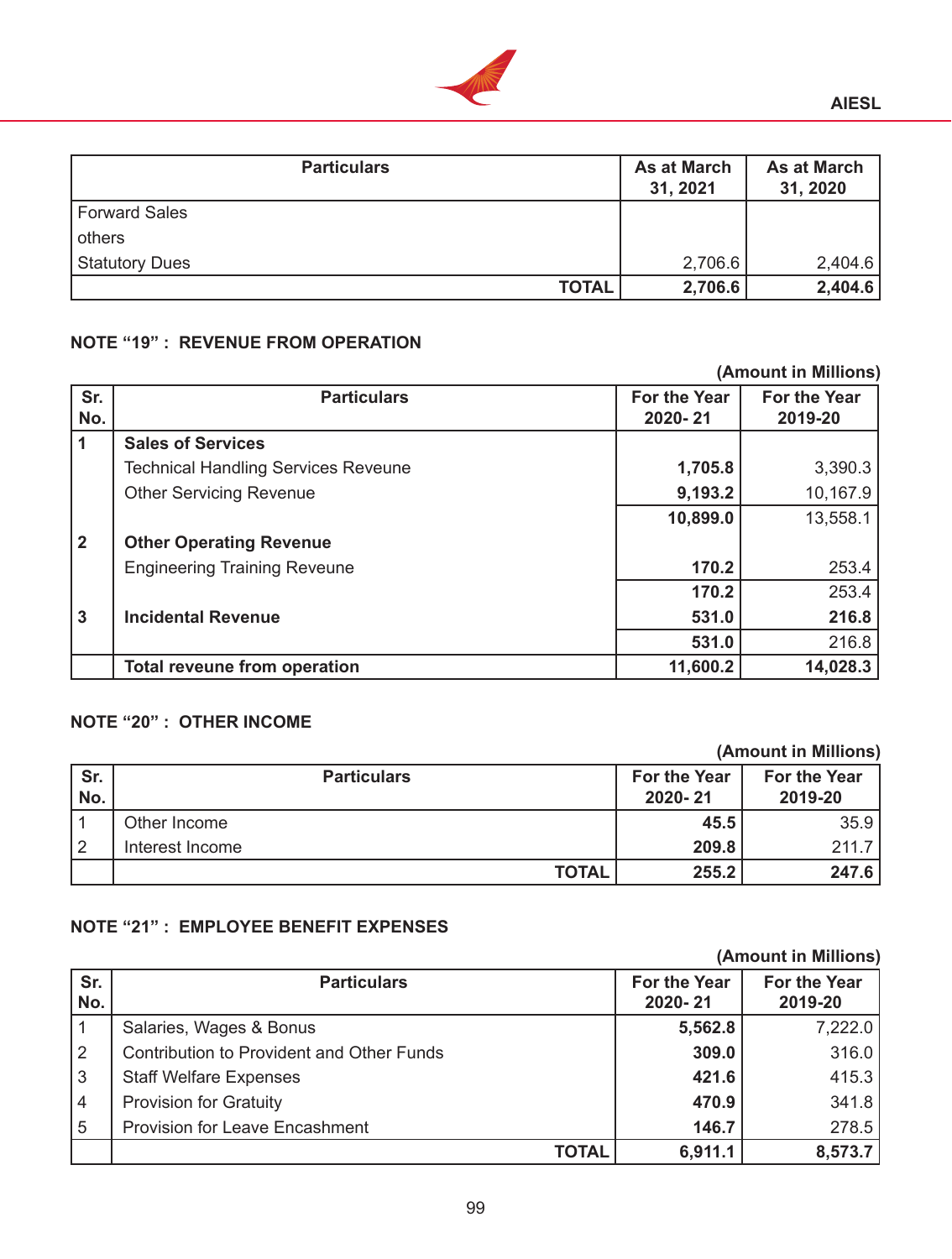

### **NOTE "22" : FINANCE COST**

|     |                    |              | (Amount in Millions) |
|-----|--------------------|--------------|----------------------|
| Sr. | <b>Particulars</b> | For the Year | For the Year         |
| No. |                    | $2020 - 21$  | 2019-20              |
|     | Interest Expenses  | 1,561.6      | 1,442.6              |
|     | <b>TOTAL</b>       | 1,561.6      | 1,442.6              |

## **NOTE "23" : DEPRECIATION AND AMORTIZATION EXPENSE**

**(Amount in Millions)**

| Sr.<br>No. | <b>Particulars</b>              | For the Year<br>2020-21 | For the Year<br>2019-20 |
|------------|---------------------------------|-------------------------|-------------------------|
|            | Depreciation of Tangible Assets | 115.2                   | 126.5                   |
|            | <b>TOTAL</b>                    | 115.2                   | 126.5                   |

#### **NOTE "24" : OTHER EXPENSES**

**(Amount in Millions) Sr. No. Particulars For the Year 2020- 21 For the Year 2019-20**  1 Insurance Expenses 33.4 2 Material Consumed-Aircraft **95.5** 161.9 3 | Outside Repairs-Aircraft 4 Handling Charges **159.6** 244.5 5 Communication Charges **9.3** 10.2 6 Travelling Expenses **72.7** 143.1 7 Rent **979.7** 1,158.1 8 Rates and Taxes **87.0** 97.6 9 | Conveyance Expenses 10 Repair Maintenance: **-**  i) Buildings **18.6** 27.1 ii) Others **1,132.2** 255.1 11 Hire of Transport **128.8** 112.7 12 | Hire of Manpower 13 Fees to DGCA **3.2** 3.7 14 Electricity & Heating Charges **307.8** 393.2 15 | Consumption of Gas & Fuel 16 | Water Charges **43.5** | **43.5** | **43.5** | **8.2 8.2** | **16 43.5** | **16 8.2 17 18.2 18.2 18.2 18.2 18.2 18.2 18.2 18.2 18.2 18.2 18.2 18.2 18.2 18.2 18.2 18.2 18.2 18.2 18.2** 17 Publicity & Sales Promotion **0.6** 0.4 18 Printing and Stationery **6.6** 4.8 19 Professional & Legal Charges **10.7** 18.1 20 | Auditors' Remuneration and Expenses i) Audit Fees **0.3** 0.3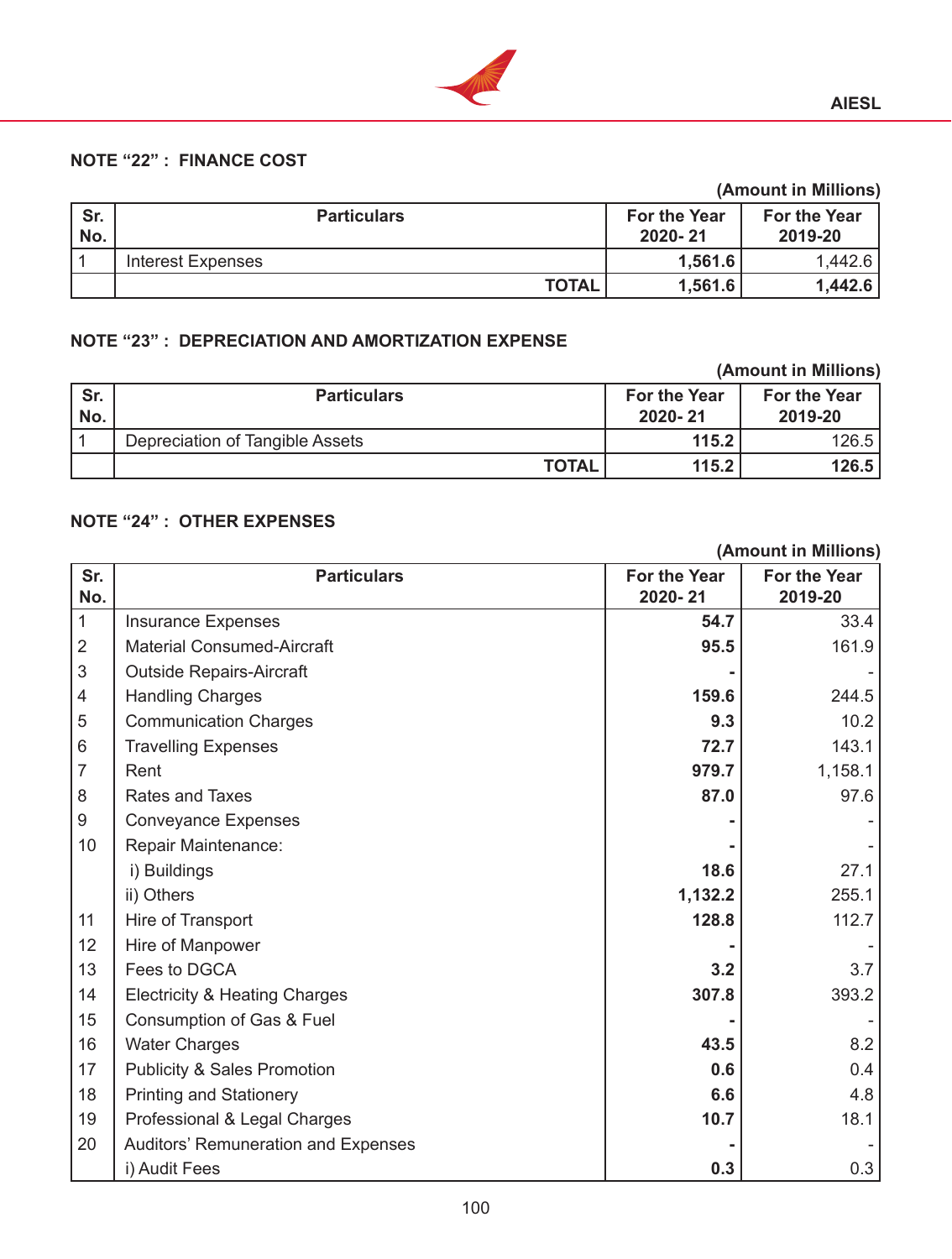

| Sr.<br>No. | <b>Particulars</b>                  | For the Year<br>2020-21 | For the Year<br>2019-20 |
|------------|-------------------------------------|-------------------------|-------------------------|
|            | ii) Other Expenses                  | 0.0                     | 0.0                     |
| 21         | <b>Other Audit Expenses</b>         | 0.9                     | 3.2                     |
| 22         | <b>Bank Charges</b>                 | 0.6                     | 0.3                     |
| 23         | <b>Other Expenses</b>               | 152.7                   | 222.9                   |
| 24         | <b>Exchange Variation</b>           |                         |                         |
| 25         | Loss on Sale of Assets/Scrap        | 0.0                     | 0.0                     |
| 26         | <b>Passenger Amenities</b>          |                         |                         |
| 27         | <b>Provision for Doubtful Debts</b> | 98.5                    | 162.2                   |
|            | <b>TOTAL</b>                        | 3,363.4                 | 3,061.1                 |

Disclosure of Earnings Per Share (EPS) computation as per Indian Accounting Standard -33 of the Institute of Chartered Accountants of India:

## **NOTE "25" : EARNING PER SHARE**

| <b>Particulars</b>                                      | <b>For the Year</b><br>2020-21 | <b>For the Year</b><br>2019-20 |
|---------------------------------------------------------|--------------------------------|--------------------------------|
| Profit available for appropriation as per Profit & Loss |                                |                                |
| Account                                                 | $-95.8$                        | 556                            |
| Weighted average No. of equity shares outstanding       |                                |                                |
| during the year                                         | 166,666,500.0                  | 166,666,500.0                  |
| <b>Basic and Diluted EPS</b>                            | $-0.57$                        | 3.33                           |
| Face value per equity share                             | 10.0                           | 10.00                          |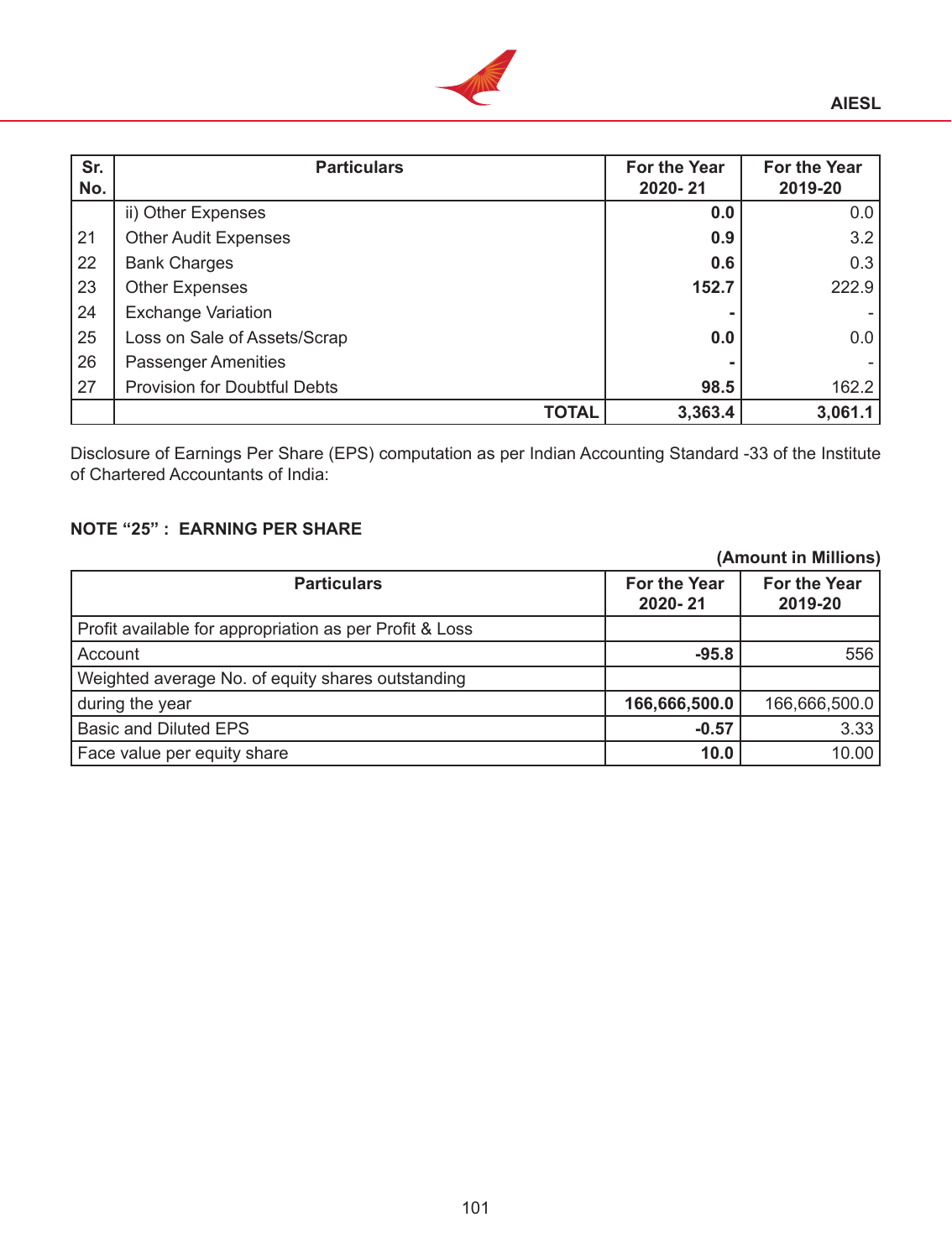

### **Notes forming part of the financial statements as at and for the year ended March 31, 2021**

#### **26. Disinvestment Process:**

(i) In view of the NITI Aayog recommendations on the disinvestment of Air India (AI) and followed by the recommendations of the Core Group of Secretaries on disinvestment (CGD), the Cabinet Committee on Economic Affairs (CCEA) had given an 'In-Principle' approval for considering the strategic disinvestment of the Air India group in its meeting held on June 28, 2017. CCEA also constituted the Air India Specific Alternative Mechanism (AISAM) to guide the process of strategic disinvestment.

 The Transaction Advisor, Legal Advisor and Asset Valuer have also been appointed to guide the Government and to carry forward the process of Disinvestment.

- (ii) The AISAM in its meetings held on September 21, 2017 and October 05, 2017 decided that :
	- a) The following Four Subsidiaries of Air India be demerged and parked in the newly created Special Purpose Vehicle (SPV):
		- i) AI Engineering Services Limited (AIESL),
		- ii) AI Airport Services Ltd (AIASL)
		- iii) Alliance Air Aviation Limited, (AAAL)
		- iv) Hotel Corporation of India (HCI)
	- b) A Special Purpose Vehicle (SPV) be created for warehousing accumulated working capital loan not backed by any asset along with four subsidiaries AIATSL, AASL, AIESL, HCI, noncore assets, paintings & artifacts and other non- operational assets. This entity be named "Air India Assets Holding Limited".
- (iii) Pursuant to the above decision of the AISAM, the SPV **Air India Assets Holding Limited** (AIAHL) was formed.
- (iv) The Ministry of Civil Aviation vide their Letter No. AV.17046/368/2017- Al dated November 03, 2017 directed Air India to demerge the above mentioned four subsidiaries to park it in the SPV. It further directed to transfer the investment in the shares of the subsidiary companies namely AIASL, AASL, AIESL and HCI from Air India to the SPV company at book values (at value shown in the Balance Sheet as at March 31, 2017 with any addition to "Equity" thereto during the year)
- (v) The Board of Air India in its  $82^{nd}$  Board meeting held on November 17, 2017 had given in-principle approval for transferring the interest of Air India in the subsidiary companies viz. AIATSL, AIESL, AASL and HCI to the SPV after following the necessary procedures under the Companies Act, 2013 and other legal formalities as may be recommended by the legal advisor.

As on date the Ministry of Civil Aviation (MOCA) has not taken any decision for disinvestment of AI Engineering Service Limited (AIESL) and will separately decide the contours of the mode of disposal of AIESL.

#### **27. Contingent Liabilities:**

### **Disputed Claims / Levies (Including Interest, if any):**

Claims against the company not acknowledged as debts (excluding interest and penalty, in certain cases) and the required information, in compliance of Ind AS 37, are as under: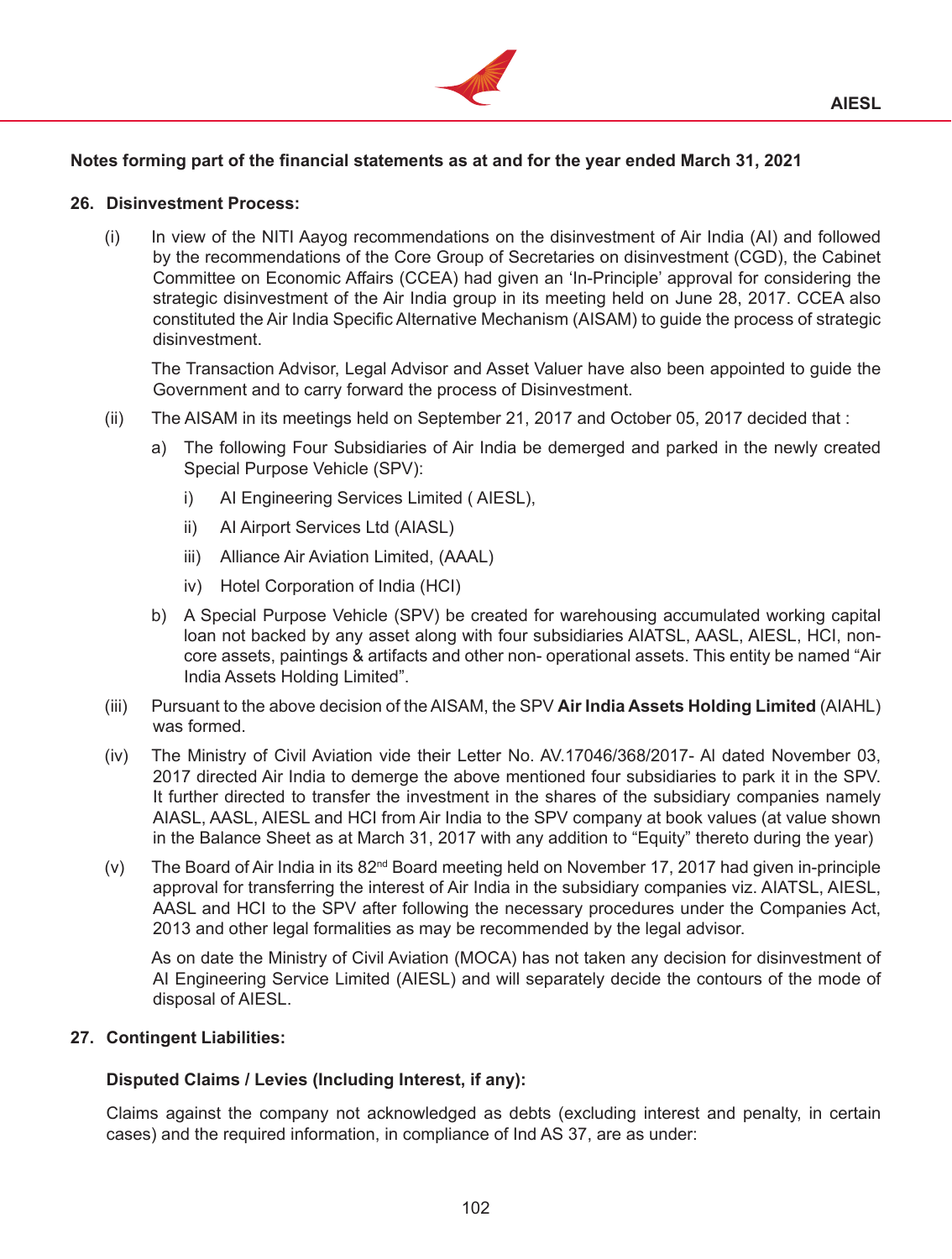

#### **Amount in Millions**

| <b>Sr</b>    | <b>Description</b>                                                               | <b>Balance as on</b>        | <b>Balance as on</b>        |
|--------------|----------------------------------------------------------------------------------|-----------------------------|-----------------------------|
| no.          |                                                                                  | March 31, 2021              | March 31, 2020              |
| (i)          | Income Tax Demand Notices received by the Company<br>which are under Appeal (*). | 641.71                      | 641.71                      |
| $\vert$ (ii) | Other Claims on account of Staff/Civil/Arbitration Cases<br>pending in Courts    | Amount not<br>ascertainable | Amount not<br>ascertainable |
|              | <b>Total</b>                                                                     | 641.71                      | 641.71                      |

## **Explanatory Statement in respect of Other Contingent Liabilities**

| <b>FY</b> | <b>Amount of</b><br>Rent | <b>Amount of</b><br><b>Interest</b> | <b>Total amount</b><br>of Default u/s<br>210(1) | <b>Total Amount</b><br>of Interest u/s<br>210(1A) | <b>Total Demand</b> |
|-----------|--------------------------|-------------------------------------|-------------------------------------------------|---------------------------------------------------|---------------------|
| 2014-15   | 16,23,70,374             |                                     | 1,62,37,037                                     | 1,16,90,666                                       | 2,79,27,703         |
| 2015-16   | 21,32,31,680             | 5,63,90,370                         | 2,69,62,205                                     | 1,61,77,323                                       | 4,31,39,528         |
| 2016-17   | 23,90,18,420             | 18, 18, 36, 002                     | 4,20,85,442                                     | 2,02,01,012                                       | 6,22,86,454         |
| 2017-18   | 25,85,99,324             | 1,09,85,91,060                      | 13,57,19,038                                    | 4,88,58,853                                       | 18,45,77,891        |
| 2018-19   | 1, 15, 61, 14, 683       | 1,45,49,70,001                      | 26, 11, 08, 468                                 | 6,26,66,032                                       | 32, 37, 74, 500     |
|           | 2,02,93,34,481           | 2,79,17,87,433                      | 48,21,12,191                                    | 15,95,93,886                                      | 64, 17, 06, 077     |

**\* Income Tax Demand Notices received by the Company which are under Appeal:** 

### **28. Capital Commitments**

Capital Commitments are in respect of estimated amount of contracts remaining to be executed on Capital Account is NIL. (Previous Year NIL)

### **29. Confirmations/Reconciliations**

 The Company has sought for the confirmation of balances for all the major trade receivables & trade payables.

 In case of trade receivables, the company has obtained the balance confirmation of balances receivables from the holding company and all the subsidiary companies and sister concern of the holding company, which consist of 70.39% (Pervious year 94.51%) of receivables of the company and reconciliation has been completed and balance confirmations have been obtained.

### **30. Physical Verification & Reconciliation**

#### a. **Property, Plant and Equipment (PPE)**

As per policy of the company, the biennial exercise of physical verification of PPE which was due to be completed in the Biennial year 2020-22 could not be commenced due to Global pandemic of COVID-19.

#### b. **Physical Verification of Inventory**

 As per policy of the company, exercise of physical verification of inventory which was due to be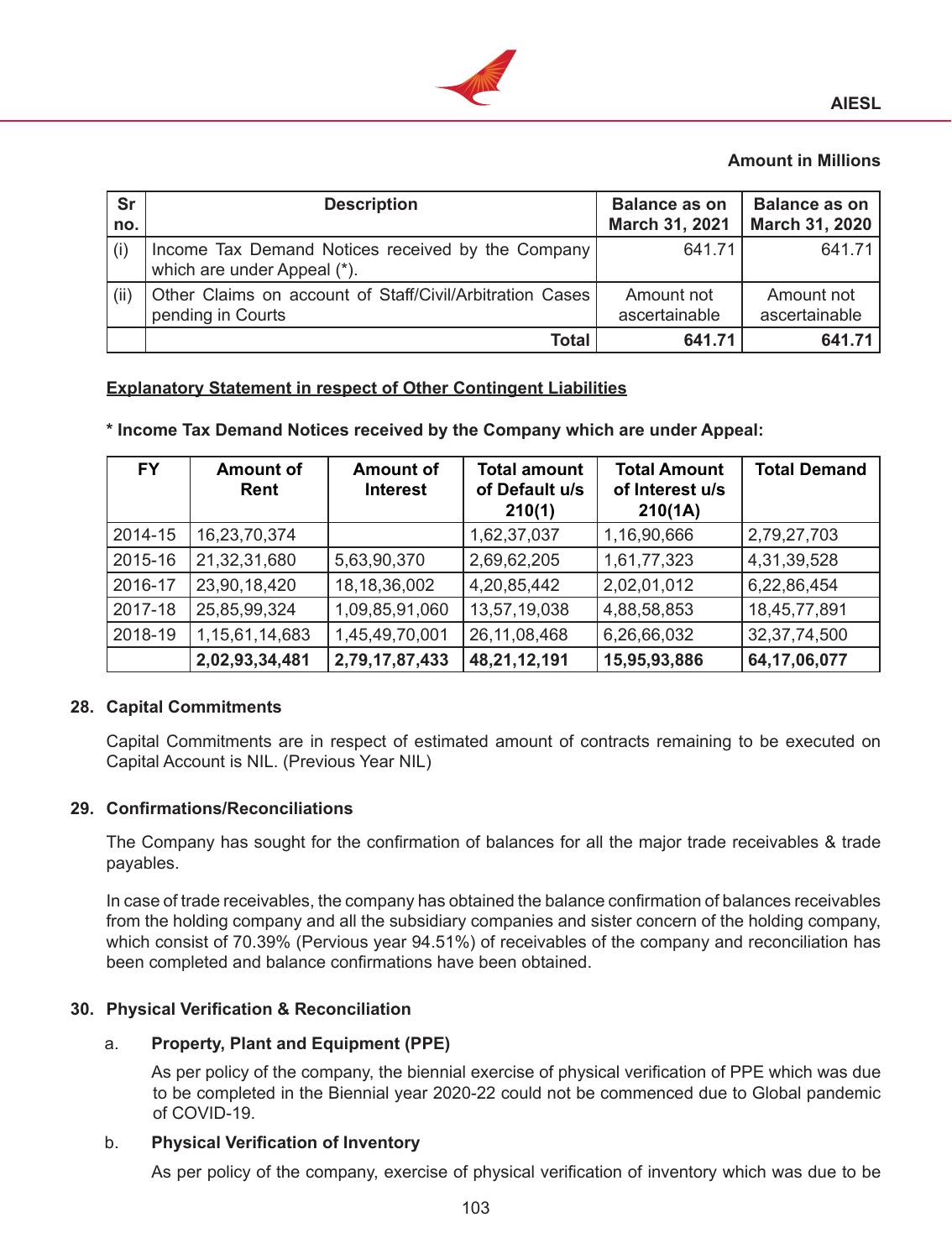

completed in the Biennial year 2020-22 could not be commenced due to Global pandemic of COVID-19.

#### **31. Internal Control**

The Company is in continuous process of strengthening the internal control process in the company so as to ensure the coverage of all the areas as envisaged and ensure effective internal controls at stations, regional offices, user departments. The company has appointed independent firm for conducting the internal audit to provide suggestions for the improvement in the system required, if any.

#### **32. Revenue Related Matters:**

The total revenue from Operation during FY 2020-21 is Rs. 11,600.19 Million as against Rs.14,028.29 Million during FY 2019-20, leading to decrease of Rs. 2,428.11 Million i.e. reduction of 17.31%. The percentage of revenue from group Co. is 64.86% (PY 86.95%) and percentage of revenue from third party is 35.14% (PY 13.05%). The reduction in Total Operating Revenue is mainly because of decrease in revenue from Group Cos. to the tune of Rs. 4,672.49 Million, whereas the revenue from third parties has increased by Rs. 2,244.38 Million. The reduction in revenue from Group Companies is due to impact of Covid and the increase in revenue from Third Parties is mainly due to revenue from Indian Airforce.

#### **33. Segment Reporting :**

The company is engaged in MRO (Maintenance, Repair & Overhaul of aircraft, engines & components) services, which is its primary and only reportable business segment.

#### **34. Retirement Benefits**

i. Contributions to Defined Contribution Schemes such as Provident Fund are charged to the Profit & Loss Account as follows:

 Provident Fund Rs. 305.18 Million (Previous Year Rs. 310.21 Million)

- ii. The Company also provides retirement benefits in the form of Gratuity and Leave Encashment on the basis of valuation, as at the Balance Sheet Date, carried out by independent Actuaries, as per IndAS19 issued by the Institute of Chartered Accountants of India.
	- a. Privilege Leave Encashment is payable to all eligible employees at the time of retirement, which is unfunded. Leave Encashment liability for the current financial year is Rs. 2,058.31 Million (Previous Year Rs. 2,218.14 Million).
	- b. Defined Benefit Plan-Gratuity (Unfunded) :

 The Company has a defined benefit gratuity plan in India (unfunded). The company's defined benefit gratuity plan is a final salary plan for employees, which requires contributions to be made to a separately administered fund. Gratuity is paid from company as and when it becomes due and is paid as per company scheme for Gratuity. During the year, there were no plan amendments, curtailments and settlements.

 Movement in net Defined Benefit (Asset) / Liability: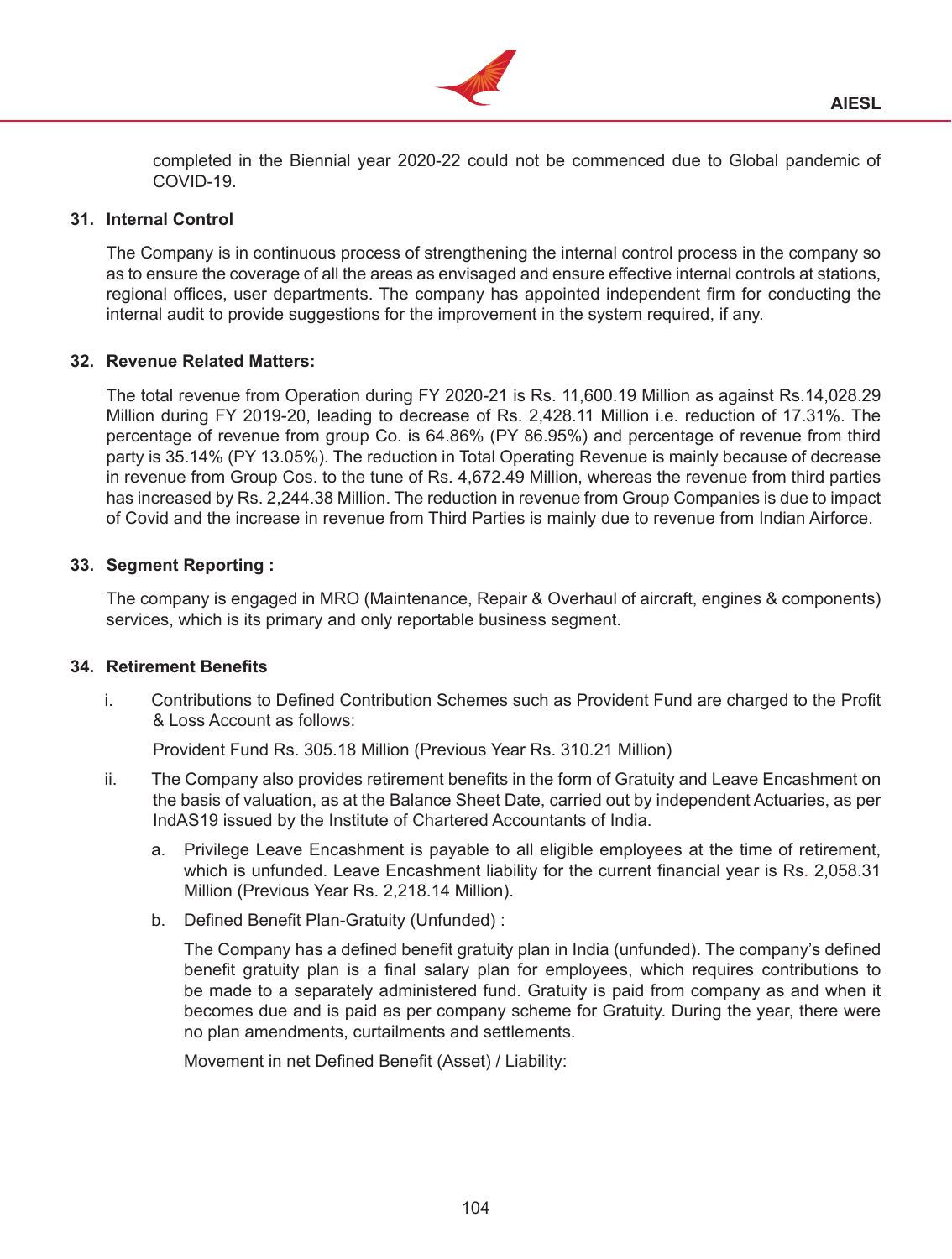

## **Gratuity & Medical**

## a) **Reconciliation of balances of Defined Benefit Obligation**:

**(Amount in Million)**

| <b>Particulars</b>                                | <b>Gratuity - Unfunded</b> |         | <b>Medical - Unfunded</b> |         |
|---------------------------------------------------|----------------------------|---------|---------------------------|---------|
|                                                   | 2020-21                    | 2019-20 | 2020-21                   | 2019-20 |
| Defined Obligation at the beginning of the year   | 3,222.9                    | 3,218.9 | 2,273.1                   | 1976.9  |
| <b>Interest Cost</b>                              | 220.1                      | 247.5   | 154.8                     | 153.8   |
| <b>Current Service Cost</b>                       | 86.1                       | 86.3    | 25.0                      | 23.7    |
| <b>Past Service Cost</b>                          |                            |         |                           |         |
| Liability transferred out/Disinvestments          |                            |         |                           |         |
| Benefits Paid directly by the employer            | (351.9)                    | (518.1) | (4.3)                     | (6.3)   |
| Benefit paid from the fund                        |                            |         |                           |         |
| Actuarial (Gain) / Losses on obligation           |                            |         |                           |         |
| Demographic Assumptions                           |                            |         | 190.04                    |         |
| <b>Changes in financial Assumptions</b>           | (2.3)                      | 105.4   | (28.9)                    | (243.9) |
| <b>Experience Adjustments</b>                     | (98.5)                     | 82.9    | (275.9)                   | (118.9) |
| Defined Benefit Obligation at the end of the year | 3,076.3                    | 3,222.9 | 2,334.2                   | 2,273.1 |

## **Amount recognized in Balance Sheet:**

## **(Amount in Million)**

| <b>Particulars</b>                     | <b>Gratuity - Unfunded</b> |           | <b>Medical - Unfunded</b> |           |
|----------------------------------------|----------------------------|-----------|---------------------------|-----------|
|                                        | 2020-21                    | 2019-20   | 2020-21                   | 2019-20   |
| Liability at the end of the year       | (3076.3)                   | (3,222.9) | (2,334.2)                 | (2,273.1) |
| <b>Funded Status Surplus/(Deficit)</b> | (3076.3)                   | (3,222.9) | (2,334.2)                 | (2,273.1) |
| Amount Recognized in the Balance Sheet | (3076.3)                   | (3,222.9) | (2,334.2)                 | (2,273.1) |

## b) **Amount Recognized in Statement of Profit & Loss**

| <b>Particulars</b>          | <b>Gratuity - Unfunded</b> |         | <b>Medical - Unfunded</b> |         |
|-----------------------------|----------------------------|---------|---------------------------|---------|
|                             | 2020-21                    | 2019-20 | 2020-21                   | 2019-20 |
| <b>Current Service Cost</b> | 86.1                       | 86.3    | 25.0                      | 23.7    |
| <b>Interest Cost</b>        | 220.1                      | 247.5   | 154.8                     | 153.8   |
| <b>Past Service Cost</b>    |                            |         |                           |         |
| Interest Income             |                            |         |                           |         |
| Expenses for the year       | 306.2                      | 333.8   | 179.8                     | 177.5   |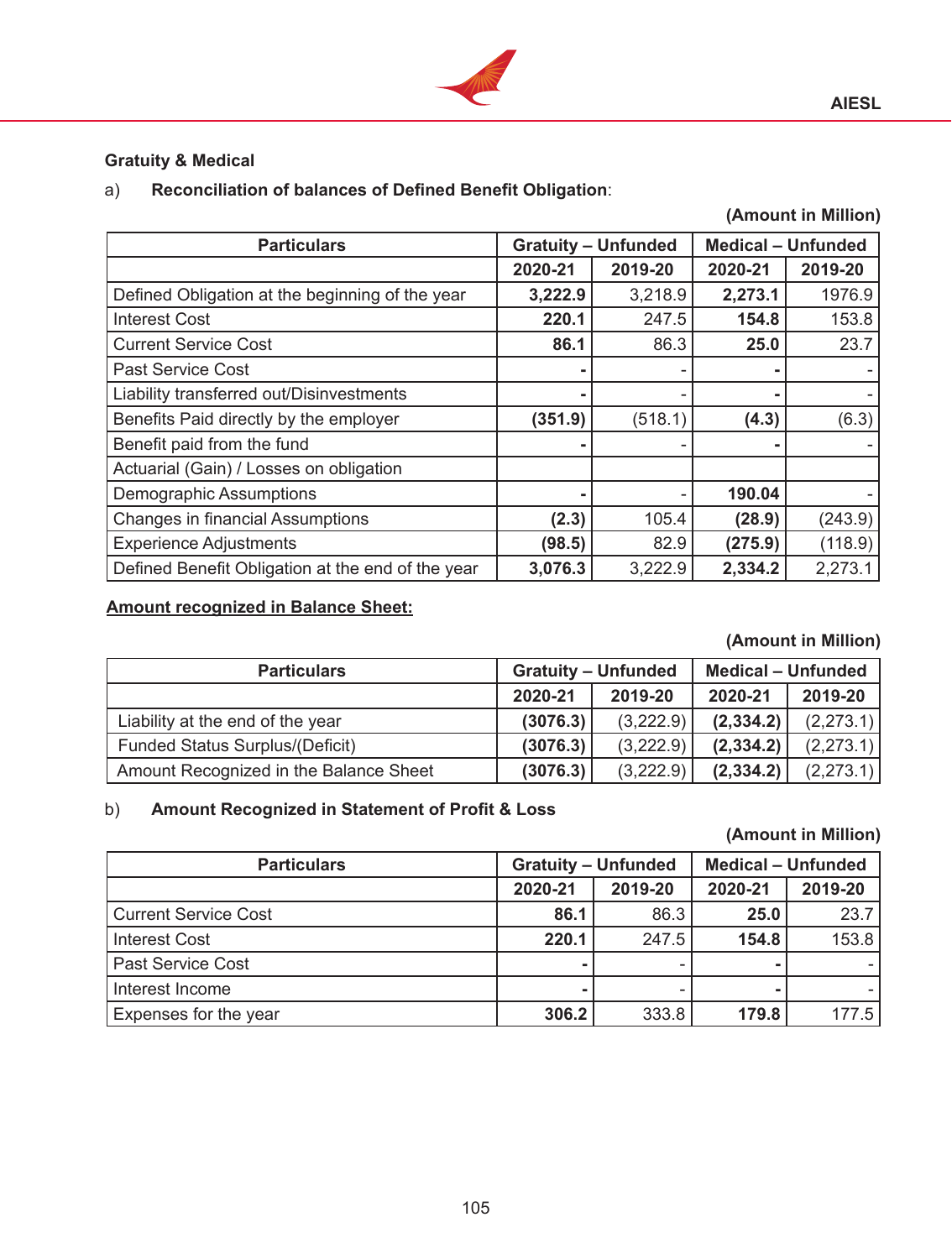

**(Amount in Million)**

### **Amount Recognized in Other Comprehensive Income**

| <b>Particulars</b>                                    | Gratuity – Unfunded   Medical – Unfunded |         |         |         |
|-------------------------------------------------------|------------------------------------------|---------|---------|---------|
|                                                       | 2020-21                                  | 2019-20 | 2020-21 | 2019-20 |
| Actuarial (Gains)/Losses on Obligation For the Period | (100.8)                                  | 188.3   | (114.4) | 125.0   |
| <b>Return on Plan Assets</b>                          |                                          |         |         |         |
| <b>Total</b>                                          | (100.8)                                  | 188.3   | (114.4) | 125.0   |

#### c) **Major Actuarial Assumptions**

| <b>Particulars</b>                 |          |         | Gratuity - Unfunded   Medical - Unfunded |          |
|------------------------------------|----------|---------|------------------------------------------|----------|
|                                    | 2020-21  | 2019-20 | 2020-21                                  | 2019-20  |
| Discount Rate (%)                  | 6.83%    | 7.83%   | 6.91%                                    | 6.81%    |
| Salary Escalation / Inflation (%)  | 5.50%    | 5.50%   |                                          |          |
| <b>Medical Cost Inflation</b>      |          |         | 4.00%                                    | $4.00\%$ |
| Rate of Employee Turnover          | $2.00\%$ | 2.00%   | 2.00%                                    | $2.00\%$ |
| Expected Return on Plan Assets (%) |          |         |                                          |          |

#### d) **Sensitivity Analysis**

 Sensitivity Analysis for significant actuarial assumptions, showing how the defined benefit obligation would be affected, considering increase / decrease of 1% as at 31 March 2021 and 31 March 2020 is given below:

#### **(Amount in Million)**

| <b>Particulars</b>                            | <b>Gratuity</b> |         | <b>Medical</b> |         |
|-----------------------------------------------|-----------------|---------|----------------|---------|
|                                               | 2020-21         | 2019-20 | 2020-21        | 2019-20 |
| +1 % change in rate of Discounting            | (108.1)         | (121.8) | (258.5)        | (250.8) |
| -1 % change in rate of Discounting            | 118.6           | 133.3   | 319.3          | 309.6   |
| +1 % change in rate of Medical cost Inflation |                 |         | 325.7          | 315.6   |
| -1 % change in rate of Medical Cost Inflation |                 |         | (267.3)        | (259.1) |
| +1 % change in rate of Salary Increase        | 83.5            | 92.8    |                |         |
| -1 % change in rate of Salary Increase        | (83.9)          | (93.0)  |                |         |
| +1 % change in rate of Employee Turnover      | 11.9            | 13.7    |                |         |
| -1 % change in rate of Employee Turnover      | (12.7)          | (14.7)  |                |         |

**35.** The Code on Social Security ,2020 ('Code') relating to employee benefits during employment and postemployment benefits received Presidential assent in September 2020.The code has been published in the Gazette of India. However, the date on which the Code will come into effect has not been notified. The Company will assess the impact of the Code when it comes into effect and will record any related impact in the period the Code become effective.

### **36. The Micro, Small and Medium Enterprises Development Act**

 The SAP system has a field, minority indicator in Vendor Master, which is updated to identify the vendor as MSME. The system has been enhanced to capture more details of MSME Vendors, such as certificate number, name of the entrepreneur, type of organization, date of commencement, bank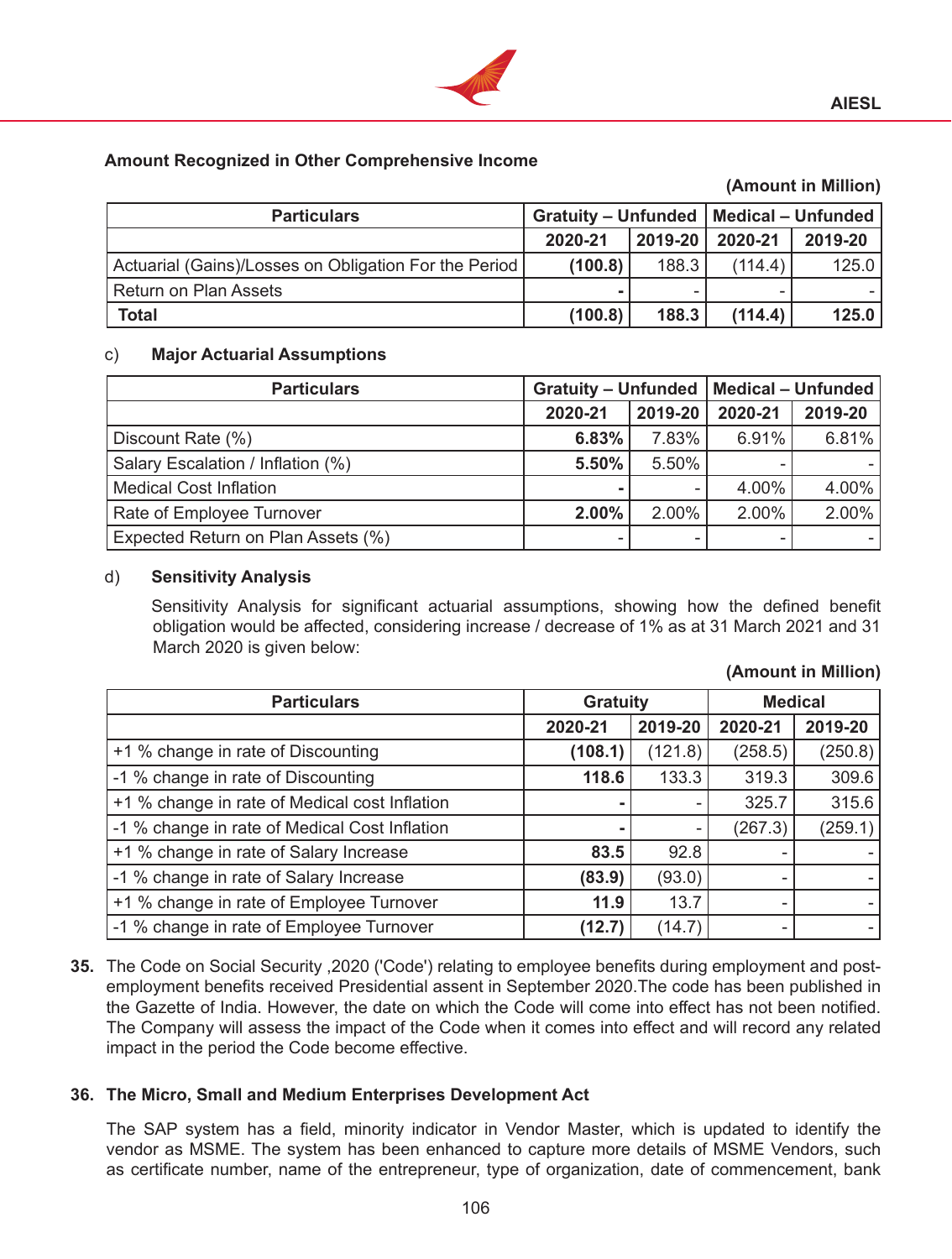

details, etc. Accordingly, dues to Micro and Small Enterprises have been determined to the extent such parties have been identified on the basis of information collected by the company and relied upon by the Auditors. However, payments to such undertakings covered under the Micro, Small and Medium Enterprises Development Act (to the extent identified) have been made within the prescribed time limit/ date agreed upon with the supplier and hence, no interest is payable on delayed payments. In other cases, necessary compliance/disclosure will be ensured in due course.

#### **(Amount in Rupees Million)**

| Sr.<br>No. | <b>Particulars</b>                                                          | 31st March,<br>2021 | 31st March,<br>2020 |
|------------|-----------------------------------------------------------------------------|---------------------|---------------------|
| a.         | Principal amount due and remaining unpaid                                   | 36.23               | 7.07                |
| b.         | Interest due on above                                                       |                     |                     |
| C.         | Payment made beyond the appointed day during the year                       |                     |                     |
| d.         | Interest paid                                                               |                     |                     |
| le.        | Interest due and payable for the period of delay                            |                     |                     |
| l f.       | Interest accrued and remaining unpaid                                       |                     |                     |
| ۱g.        | Amount of further interest remaining due and payable in<br>succeeding years |                     |                     |

#### **37. Deferred tax assets / (liabilities)**

 The company had losses since inception except previous financial year i.e. 2019-20 and in the absence of convincing evidence that sufficient taxable profit will be available against which the unused tax losses, deductible timing differences or unused tax credit can be utilized by the entity in near future. Hence in line with IndAS 12 "Income Taxes" the existence of unused tax losses is strong evidence that future taxable profit may not be available. Hence based on the same Deferred Tax assets / Liabilities has not been created.

### **38. Related Party Transactions**

Disclosure of the names and designations of the Related Parties as required by Indian Accounting Standard (Ind AS 24) during the year 2020-21.

#### **A. List of Related parties:**

i. In terms of Ind AS 24, following are related parties which are Government Related entities i.e. Significantly controlled and influenced entities (Government of India) :

| Sr. No | <b>Name of Company</b> | <b>Relationship</b> |
|--------|------------------------|---------------------|
|        | Air India Limited      | Holding Company     |

#### ii. **List of Fellow Subsidiary Companies**:

| Sr. No. | <b>Name of Company</b>                     | <b>Relationship</b>      |
|---------|--------------------------------------------|--------------------------|
|         | Hotel Corporation of India Limited (HCI)   | <b>Fellow Subsidiary</b> |
|         | Air India Airport Services Limited (AIASL) | <b>Fellow Subsidiary</b> |
|         | Air India Express Limited (AIEL)           | <b>Fellow Subsidiary</b> |
|         | Alliance Air Aviation Limited (AAAL)       | <b>Fellow Subsidiary</b> |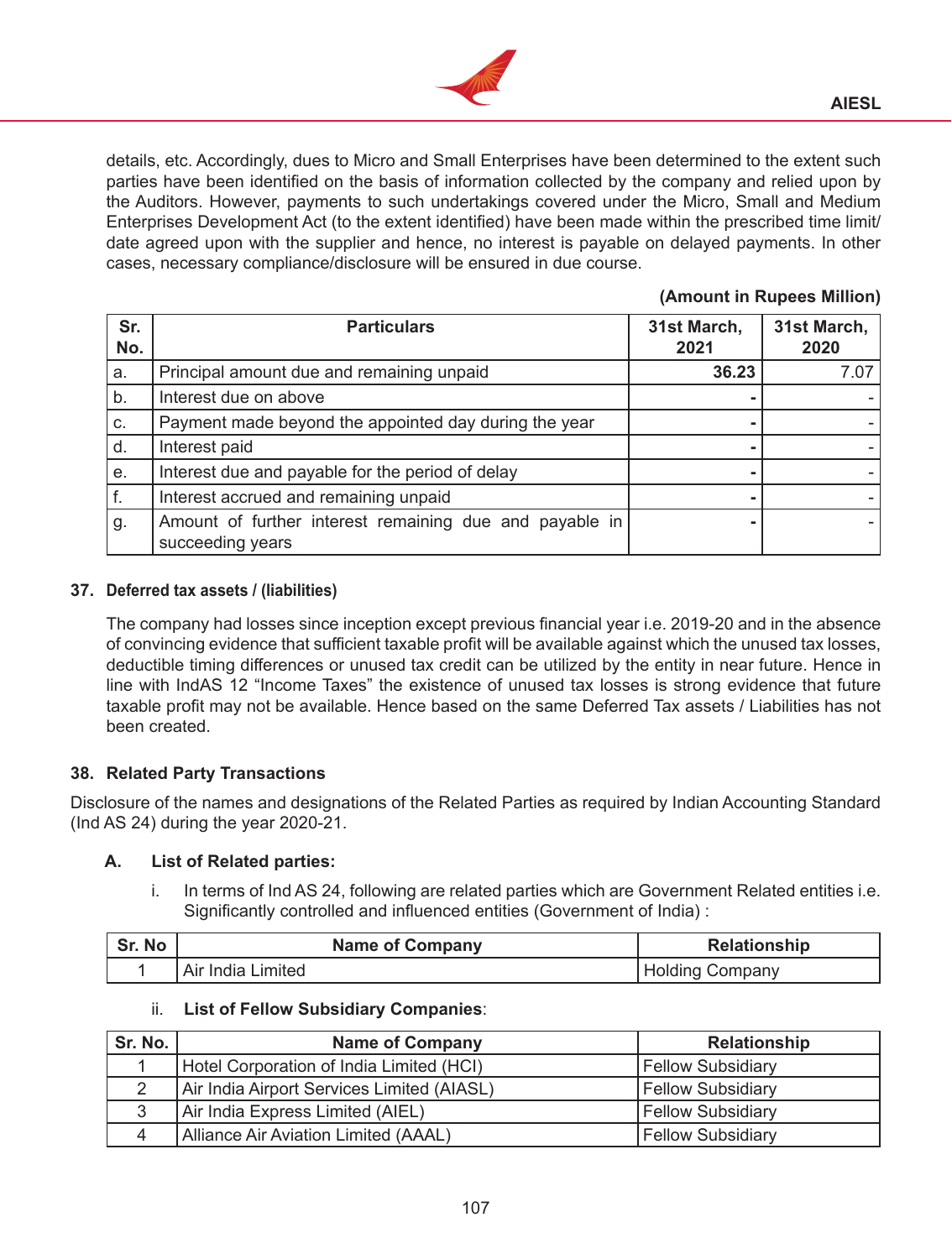

| Air India SATS Airport Services Private Limited (Other than Fellow Joint Venture |  |
|----------------------------------------------------------------------------------|--|
| Government related entities)                                                     |  |

### A. **Board of Directors**

| Sr. No. | <b>Name of Director</b>                   | <b>Designation</b>                          |                                                       |  |
|---------|-------------------------------------------|---------------------------------------------|-------------------------------------------------------|--|
|         | Shri Rajiv Bansal                         | CMD, Air India Limited                      | Chairman                                              |  |
|         |                                           |                                             | (w.e.f. 14 <sup>th</sup> Feb. 2020)                   |  |
| 2       | Shri Satyendra Kumar Mishra               | Jt. Secretary, MOCA                         | <b>Government Nominee Director</b>                    |  |
| 3       | Vimalendra<br>Anand<br>Shri<br>Patwardhan | JS & FA, MOCA                               | <b>Government Nominee Director</b>                    |  |
| 4       | Shri Vinod Hejmadi                        |                                             | Director - Finance, Air   Air India Nominee Director  |  |
|         |                                           | <b>India Limited</b>                        | (up to $11^{th}$ Sep. 2020)                           |  |
| 5       | Ms. Meenakshi Mallik                      | Director - Commercial,<br>Air India Limited | Air India Nominee Director &<br><b>Woman Director</b> |  |
|         |                                           |                                             | w.e.f. 11 <sup>th</sup> Sep. 2020                     |  |

## B. **Key Managerial Personnel**

| Sr. No. | <b>Name of Key Managerial Personnel</b> | <b>Designation</b>                                |
|---------|-----------------------------------------|---------------------------------------------------|
| 1.      | Shri H.R. Jagannath                     | <b>Chief Executive Officer</b>                    |
|         |                                         | up to 31 <sup>st</sup> Oct. 2020                  |
| 2.      | Shri Arun Kumar Bansal                  | <b>Chief Executive Officer</b>                    |
|         |                                         | From $1st$ Nov. 2020 to $31st$ Dec,<br>2020       |
| 3.      | <b>Shri Senthil Kumar</b>               | <b>Chief Executive Officer</b>                    |
|         |                                         | From $1^{st}$ Jan 2021 to $31^{st}$ May<br>2021   |
| 4.      | Shri P. Kumarvel                        | <b>Chief Executive Officer</b>                    |
|         |                                         | From $1st$ June to $30th$ Jun. 2021               |
| 5.      | <b>Shri CBK Karkhanis</b>               | <b>Chief Executive Officer</b>                    |
|         |                                         | From $2^{nd}$ Jul 2021 to $29^{th}$ July,<br>2021 |
| 6       | <b>Shri Jose Mathew</b>                 | <b>Chief Executive Officer</b>                    |
|         |                                         | w.e.f. 30 <sup>th</sup> Jul. 2021                 |
| 7.      | Shri Kapil Aseri                        | <b>Chief Financial Officer</b>                    |
| 8.      | Shri Gagan Batra                        | <b>Company Secretary</b>                          |

## C. **Related Party Transactions**

i. There are no transactions with Key Managerial Personnel except remuneration and perquisites to Chief Executive Officer, Chief Financial Officer and Company Secretary. During the year 2020-21, remuneration and perquisites is Rs. 3.03 Million (PY Rs. 3.02 Million) for Chief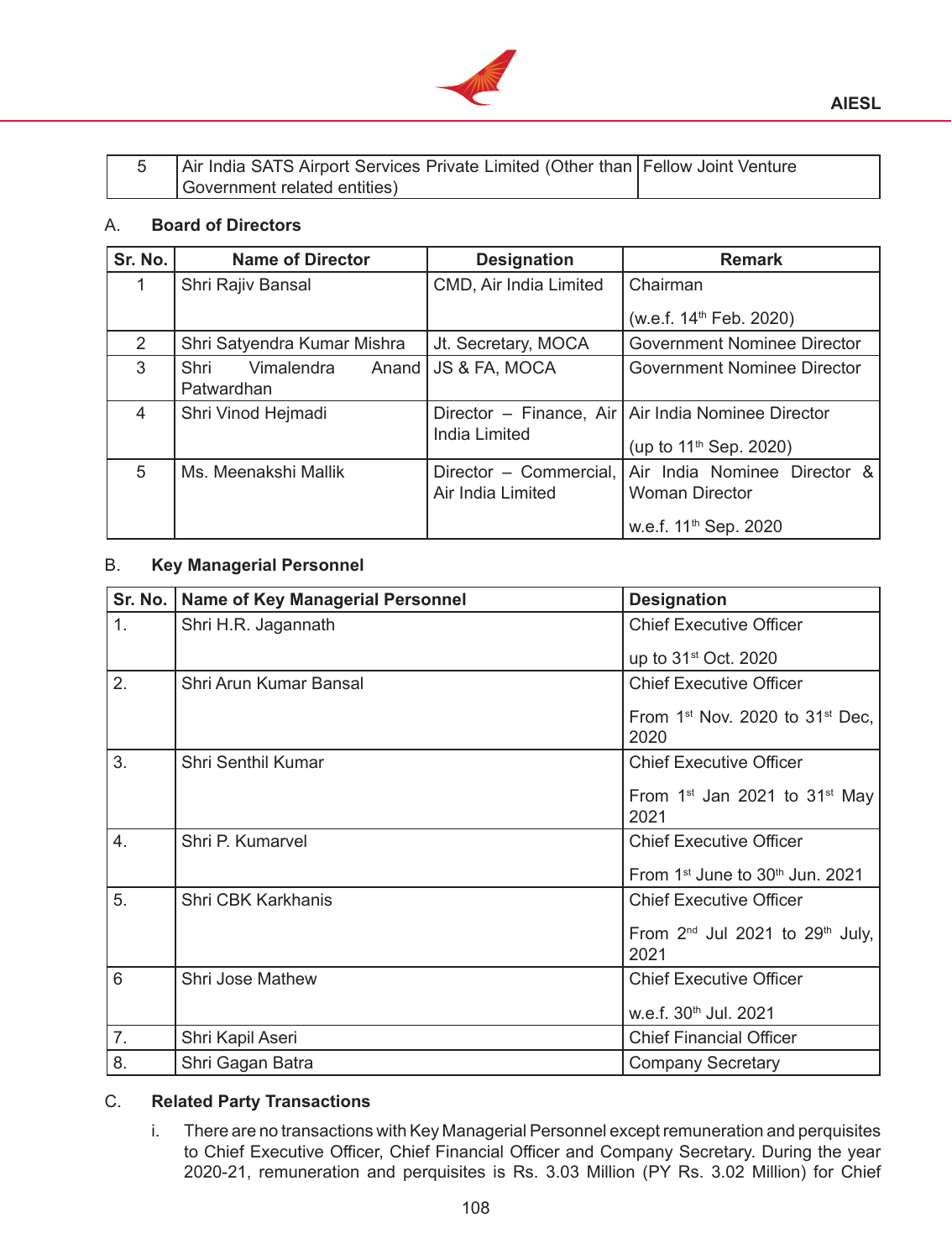

Executive Officer, Rs 2.33 Million (PY Rs 2.32 Million) for Chief Financial Officer and Rs 1.20 Million (PY Rs 1.17 Million) for Company Secretary.

- ii. Transactions such as providing MRO related services in the normal course of airline business are not included above.
- iii. No Loans or Credit Transactions were outstanding with Directors or Officers of the Company or their relatives during the year.
- iv. In term of Ind AS 24, following are the disclosure requirements related to transactions with certain Government Related entities i.e. significantly controlled and influenced entities (Government of India) and other than government related parties:

| S.<br>No. | Name of the Entities and Nature of<br>transactions | 2020-21 (Amount<br>in Million) | 2019-20 (Amount<br>in Million) |
|-----------|----------------------------------------------------|--------------------------------|--------------------------------|
| 1.        | Air India Ltd (AIL)                                |                                |                                |
|           | <b>Revenue from operation</b>                      | 6260.9                         | 10495.6                        |
|           | <b>Expenditure</b>                                 |                                |                                |
|           | Interest on dues to AI                             | 1321.2                         | 1,351.8                        |
|           | <b>Rent Premises</b>                               | 513.3                          | 486.8                          |
|           | <b>Other Expenses</b>                              | 1.7                            | 116.1                          |
|           | <b>Total Expenditure</b>                           | 2714.7                         | 2751.5                         |
|           | <b>Closing Balance (Payable)</b>                   | 15,043.7                       | 14,209.8                       |
|           | <b>Alliance Air Aviation Limited (AAAL)</b>        |                                |                                |
|           | <b>Income</b>                                      |                                |                                |
|           | Revenue from operation                             | 459.1                          | 553.2                          |
|           | Other Income (Interest)                            | 117.4                          | 89.0                           |
|           | <b>Expenditure</b>                                 |                                |                                |
|           | <b>Total Expenditure</b>                           | 7.4                            | 23.3                           |
|           | <b>Closing Balance (Receivable)</b>                | 1,414.9                        | 1,310.2                        |
|           | Air India Airport Services Limited (AIASL)         |                                |                                |
|           | <b>Revenue from Operation</b>                      | 0.6                            | 23.7                           |
|           | <b>Expenditure</b>                                 |                                |                                |
|           | <b>Handling Charges</b>                            | 98.9                           | 76.8                           |
|           | Interest on dues AIATSL                            | 89.9                           | 90.8                           |
|           | <b>Closing Balance (Payable)</b>                   | 1,072.3                        | 1,014.7                        |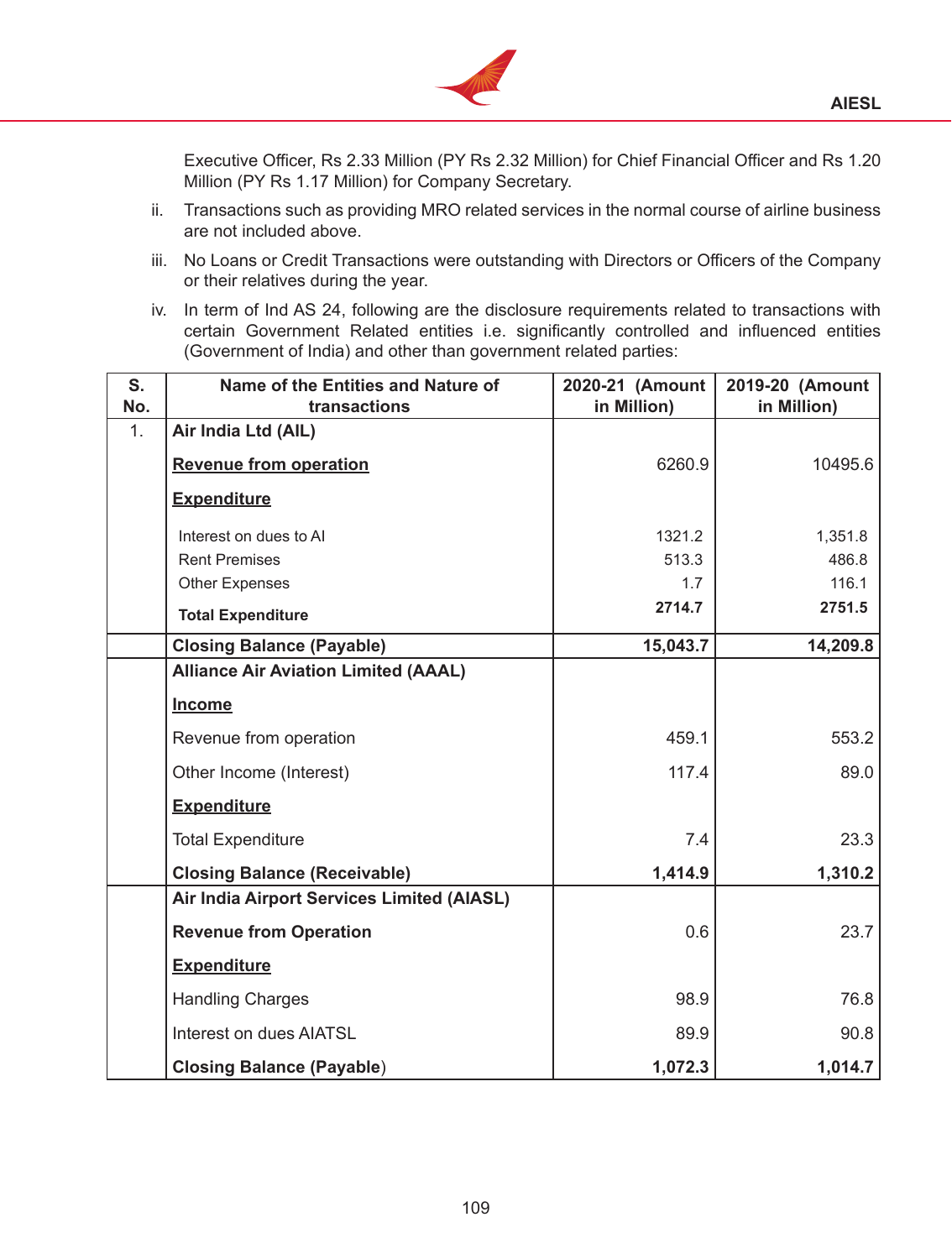

| Air India Express Limited (AIXL)                            |       |         |
|-------------------------------------------------------------|-------|---------|
| <b>Income</b>                                               |       |         |
| Revenue from operation                                      | 803.4 | 1124.1  |
| Other Income (Interest)                                     | 90.5  | 107.1   |
| <b>Expenditure</b>                                          |       |         |
| <b>Total Expenditure</b>                                    |       |         |
| <b>Closing Balance (Receivable)</b>                         | 749.4 | 1,342.5 |
| Air India SATS Airport Services Private Limited<br>(AISATS) |       |         |
| <b>Revenue from operation</b>                               | 0.3   | 0.3     |
| <b>Expenditure</b>                                          |       |         |
| <b>Handling Charges</b>                                     | 55.9  | 142.5   |
| Hire of Manpower on contract                                | 26.8  | 12.4    |
| Hire / Lease of Equipment                                   | 15.6  |         |
| Other Expense                                               | 1.4   |         |
| <b>Closing Balance (Payable)</b>                            | 862.8 | 737.8   |
| <b>Centaur Hotel (HCI)</b>                                  |       |         |
| <b>Expenditure</b>                                          |       |         |
| Hotel Expenses- Staff on Duty                               | 9.1   | 17.9    |
| <b>Closing Balance (Payable)</b>                            | 7.4   | 34.9    |

### **39. Corporate Compliance**

As per Companies Act 2013, Sec 149(4), the Company has not appointed independent director. Consequently, the Audit Committee has no independent director. There is no remuneration committee as per Section 178.

### **40. Remuneration to Auditors**

The details of the Statutory audit fees and expenses of the Auditors:

## **(Amount in Million)**

| <b>Particulars</b>                  | 2020-21 | 2019-20    |
|-------------------------------------|---------|------------|
| Statutory Audit Fees - For the Year | 0.33    | 0.33       |
| <b>Out of Pocket Expenses</b>       | 0.03    | 0.03       |
| <b>Total</b>                        | 0.36    | $0.36$ $ $ |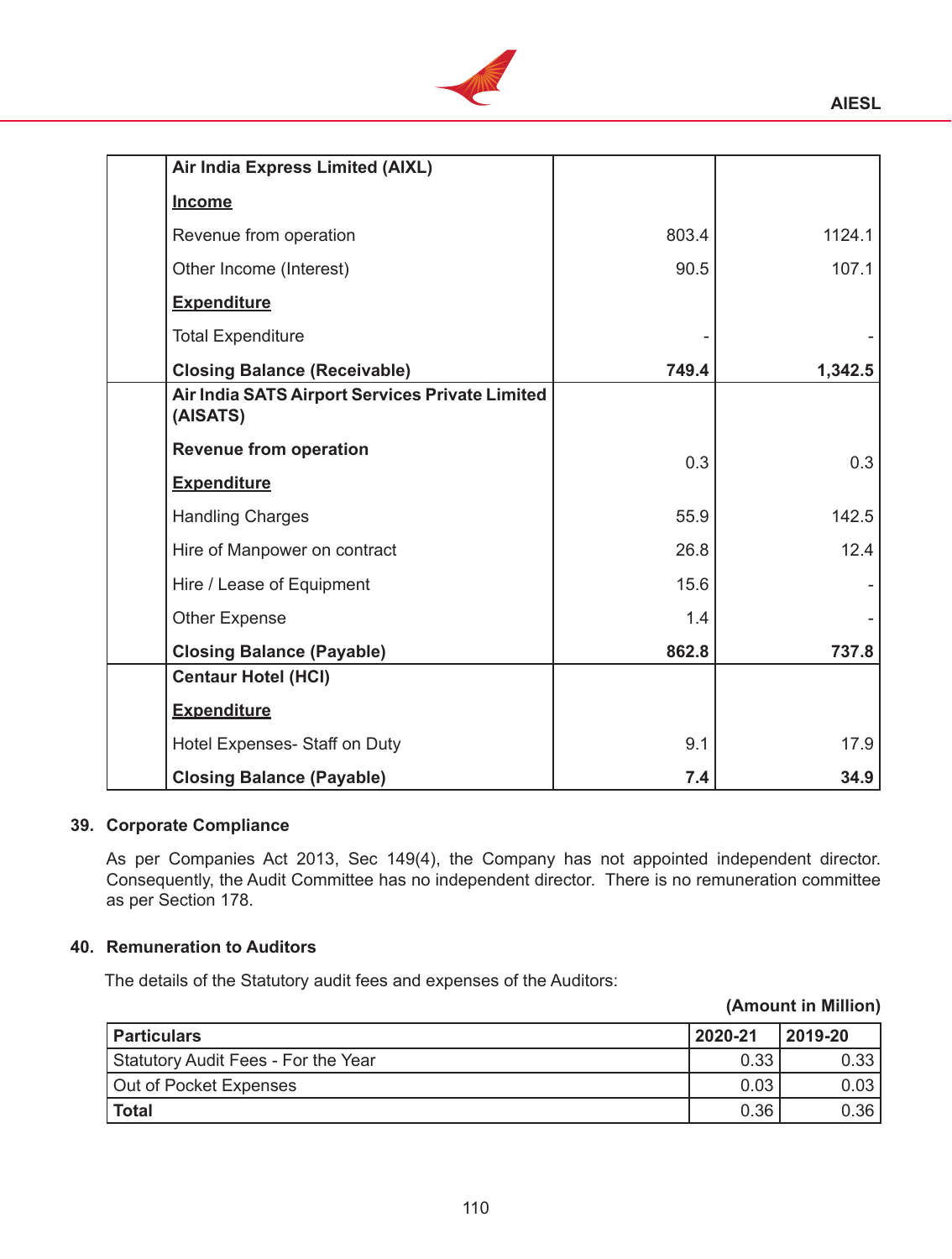

## **41. Fair value measurement and financial instruments**

## a. **Financial instruments – by category and fair value hierarchy**

The following table shows the carrying amounts and fair value of financial assets and financial liabilities, including their levels in the fair value hierarchy.

## **As on 31 March, 2021**

### **(Amount In Million)**

| <b>Particulars</b>                 | <b>Carrying Value</b> |               |                          | Fair value measurement using |         |                    |           |
|------------------------------------|-----------------------|---------------|--------------------------|------------------------------|---------|--------------------|-----------|
|                                    | <b>FVTPL</b>          | <b>FVTOCI</b> | <b>Amortized</b><br>Cost | <b>Total</b>                 | Level 1 | Level <sub>2</sub> | Level 3   |
| <b>Financial Assets</b>            |                       |               |                          |                              |         |                    |           |
| <b>Non-Current</b>                 |                       |               |                          |                              |         |                    |           |
| <b>Others</b>                      |                       |               | 0.06                     | 0.06                         |         |                    | 0.06      |
| <b>Current</b>                     |                       |               |                          |                              |         |                    |           |
| Trade Receivable*                  |                       |               | 12,531.14                | 12,531.14                    | ۰       |                    | 12,531.14 |
| Loans                              |                       |               | 3.91                     | 3.91                         | ۰       |                    | 3.91      |
| Cash & Cash Equivalents*           |                       |               | 4.83                     | 4.83                         | ۰       |                    | 4.83      |
| Bank Balance other than above      |                       |               | 33.75                    | 33.75                        | ۰       |                    | 33.75     |
| <b>Total</b>                       |                       |               | 12,573.69                | 12,573.69                    | ۰       |                    | 12,573.69 |
| <b>Financial liabilities</b>       |                       |               |                          |                              |         |                    |           |
| <b>Non-Current</b>                 |                       |               |                          |                              | ۰       |                    |           |
| <b>Current</b>                     |                       |               |                          |                              |         |                    |           |
| Trade Payable*                     |                       |               |                          |                              |         |                    |           |
| <b>MSME</b><br>a.                  |                       |               | 36.2                     | 36.2                         |         |                    | 36.2      |
| b. Other than MSME                 |                       |               | 6,094.4                  | 6,094.4                      | ۰       |                    | 6,094.4   |
| <b>Other Financial Liabilities</b> |                       |               | 19,072.2                 | 19,072.2                     | ۰       |                    | 19,072.2  |
| <b>Total</b>                       |                       |               | 25,202.8                 | 25,202.8                     |         |                    | 25,202.8  |

# **As on 31 March 2020**

## **(Amount In Million)**

| <b>Particulars</b>            | <b>Carrying Value</b> |               |                          | Fair value measurement using |         |                    |           |
|-------------------------------|-----------------------|---------------|--------------------------|------------------------------|---------|--------------------|-----------|
|                               | <b>FVTPL</b>          | <b>FVTOCI</b> | <b>Amortized</b><br>Cost | <b>Total</b>                 | Level 1 | Level <sub>2</sub> | Level 3   |
| <b>Financial Assets</b>       |                       |               |                          |                              |         |                    |           |
| <b>Non-Current</b>            |                       |               |                          |                              |         |                    |           |
| <b>Others</b>                 |                       |               | 0.06                     | 0.06                         |         |                    | 0.06      |
| <b>Current</b>                |                       |               |                          |                              |         |                    |           |
| Trade Receivable*             |                       |               | 26,686.33                | 26,686.33                    |         | ۳                  | 26,686.33 |
| Loans                         |                       |               |                          |                              |         |                    |           |
| Cash & Cash Equivalents*      |                       |               | 82.28                    | 82.28                        |         |                    | 82.28     |
| Bank Balance other than above |                       |               | 33.75                    | 33.75                        |         |                    | 33.75     |
| <b>Total</b>                  |                       |               | 26,802.42                | 26,802.42                    | -       | $\blacksquare$     | 26,802.42 |
|                               |                       |               |                          |                              |         |                    |           |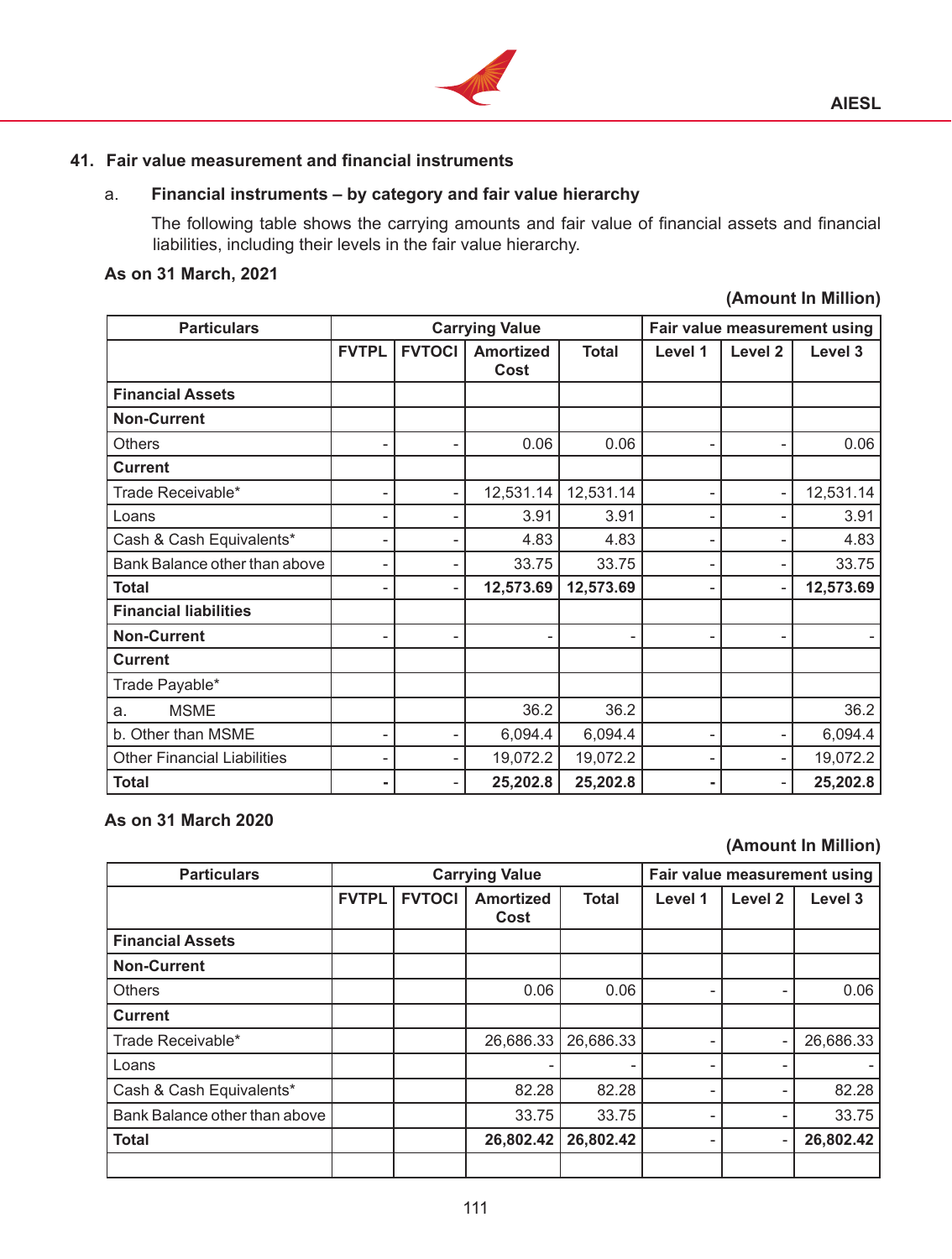| <b>Particulars</b>                 | <b>Carrying Value</b> |               |                          | Fair value measurement using |         |         |           |
|------------------------------------|-----------------------|---------------|--------------------------|------------------------------|---------|---------|-----------|
|                                    | <b>FVTPL</b>          | <b>FVTOCI</b> | <b>Amortized</b><br>Cost | <b>Total</b>                 | Level 1 | Level 2 | Level 3   |
| <b>Financial liabilities</b>       |                       |               |                          |                              |         |         |           |
| <b>Non-Current</b>                 |                       |               |                          |                              |         |         |           |
| <b>Current</b>                     |                       |               |                          |                              |         |         |           |
|                                    |                       |               |                          |                              |         |         |           |
| Trade Payable*                     |                       |               |                          |                              |         |         |           |
| <b>MSME</b><br>a.                  |                       |               | 7.07                     | 7.07                         |         |         | 7.07      |
| b. Other than MSME                 |                       |               | 7,564.28                 | 7,564.28                     |         |         | 7,564.28  |
| <b>Other Financial Liabilities</b> |                       |               | 31,940.05                | 31,940.05                    |         |         | 31,940.05 |
| <b>Total</b>                       |                       |               | 39,511.40                | 39,511.40                    | ۰       |         | 39,511.40 |

(i) The companies' receivable/payable to holding company and its subsidiaries have been contracted at market rate of interest, which resets at regular intervals. Accordingly, the carrying value of such borrowings (including interest accrued) approximates fair value

\* The carrying amounts of trade receivables, trade payables, cash and cash equivalents, and other current financial assets, approximates the fair values, due to their short-term nature.

## b. **Fair Value Hierarchy**

The fair value hierarchy is based on inputs to valuation techniques that are used to measure fair value that are either observable or unobservable and consist of the following three levels:

| Level 1: | Inputs are quoted prices (unadjusted) in active markets for identical assets and<br>liabilities.                                                                                                                                                                                                                             |
|----------|------------------------------------------------------------------------------------------------------------------------------------------------------------------------------------------------------------------------------------------------------------------------------------------------------------------------------|
| Level 2: | Inputs are other than quoted prices included within level 1 that are observable for<br>the asset or liability either directly (i.e. prices) or indirectly (i.e. derived from prices).                                                                                                                                        |
| Level 3: | Inputs are not based on observable market data unobservable inputs. Fair value<br>are determined in whole or in part using a valuation model based on assumptions<br>that are neither supported by prices from observable current market transactions<br>in the same instrument nor are they based on available market data. |

## **42. Financial Risk Management**

The company has exposure to following risks arising from financial instruments:

- i. Credit Risk
- ii. Liquidity Risk
- iii. Market Risk a. Foreign Currency, and
- a. Interest Rate

 The Company's principal financial liabilities comprise of trade and other payables. The main purpose of these financial liabilities is to finance its operations.

The Company is exposed to credit risk, liquidity risk and market risk. The Company's senior management oversees the management of these risks. The Board of Directors reviews and agrees policies for managing each of these risks, which summarized below: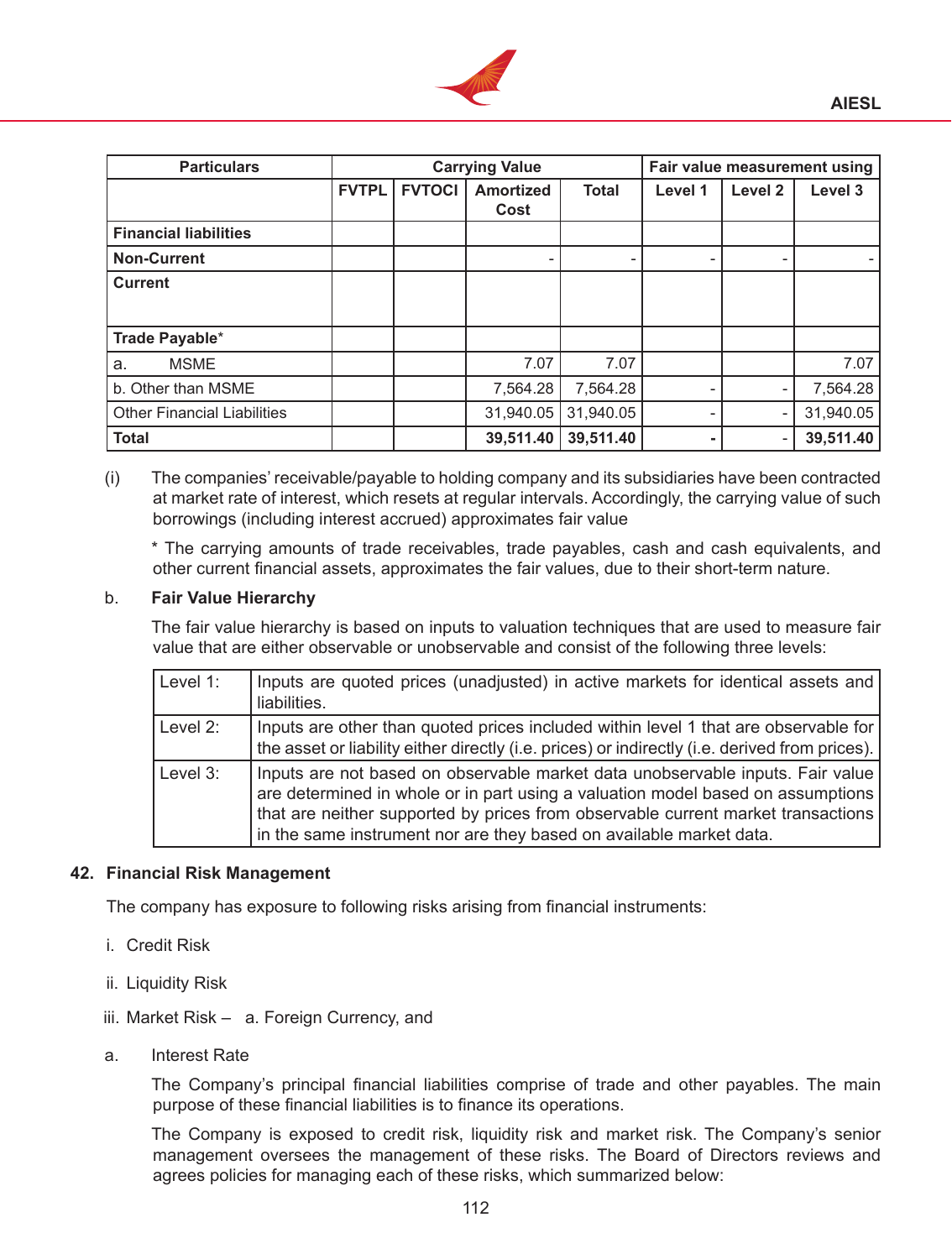

### (i) **Credit Risk**

Credit risk is the risk of financial loss to the company if a customer or counterparty to a financial instrument fails to meet its contractual obligation. The Company is exposed to credit risk from its operating activities (primarily trade receivables).

The maximum exposure to the credit at the reporting date is primarily from trade receivables. Trade receivables are typically unsecured are derived from revenue earned from customers. The Company does monitor the economic environment in which it operates. The Company manages its credit risk through credit approval and continuously monitoring credit worthiness of customers to which the Company brands credit terms in the normal course of the business.

Trade receivable as at year end primarily includes Rs. 12,531.14 Million as on 31<sup>st</sup> March 2021 (Previous Year as on 31st March 2020 Rs. 26,686.33 Million) relating to revenue generated from MRO services.

 Trade receivables consist of number of customers from the same aviation industry. Significant of outstanding is from its Group Companies and for which the Management expects no credit risk. Accordingly, no expected credit loss has been considered on receivables from Group Companies.

 Apart from Group Company, in respect of government and other parties there is no significant concentration of credit risk. No single customer accounted for 10% or more of revenue in any of the years indicated, except for Indian Airforce which is considered good. The outstanding trade receivables are regularly monitored, and appropriate action is taken for collection of overdue receivables.

 As per simplified approach, the Company makes provision of expected credit losses on trade receivables using a provision matrix to mitigate the risk of default payments and makes appropriate provision at each reporting date wherever outstanding is for longer period and involves higher risk. Our historical experience of collecting receivables indicates a low credit risk. Hence, trade receivables are considered to be a single class of financial assets.

 As per policy receivables are classified into different buckets based on the overdue period ranging from 6 months – one year to more than one year and one to two years.

Based on the business environment in which the company operates, management considers that the trade receivable are in default (credit impaired) if the payments are past due. There provisioning norms computed based on the proportion computed by taking ratio of outstanding receivables for more than 36 months. According ECL is providing using following rates:

| <b>Bucket</b>                                                         | As at March 31, 2021 | As at March 31, 2020 |
|-----------------------------------------------------------------------|----------------------|----------------------|
| Government Company past due more than<br>three years                  | 100.00 %             | 100.00 %             |
| <b>Group Company</b>                                                  | 0.00%                | 0.00%                |
| Other Parties past due greater than one year<br>and up to three years | 10.96%               | 2.11%                |
| Other Parties past due more than three years                          | 100.00 %             | 100.00 %             |
| Specific Credit Risk impairment on individual<br>basis                | 100.00 %             | 100.00 %             |

The Companies exposure to credit risk for trade receivables is as follows:

(Amount in Million)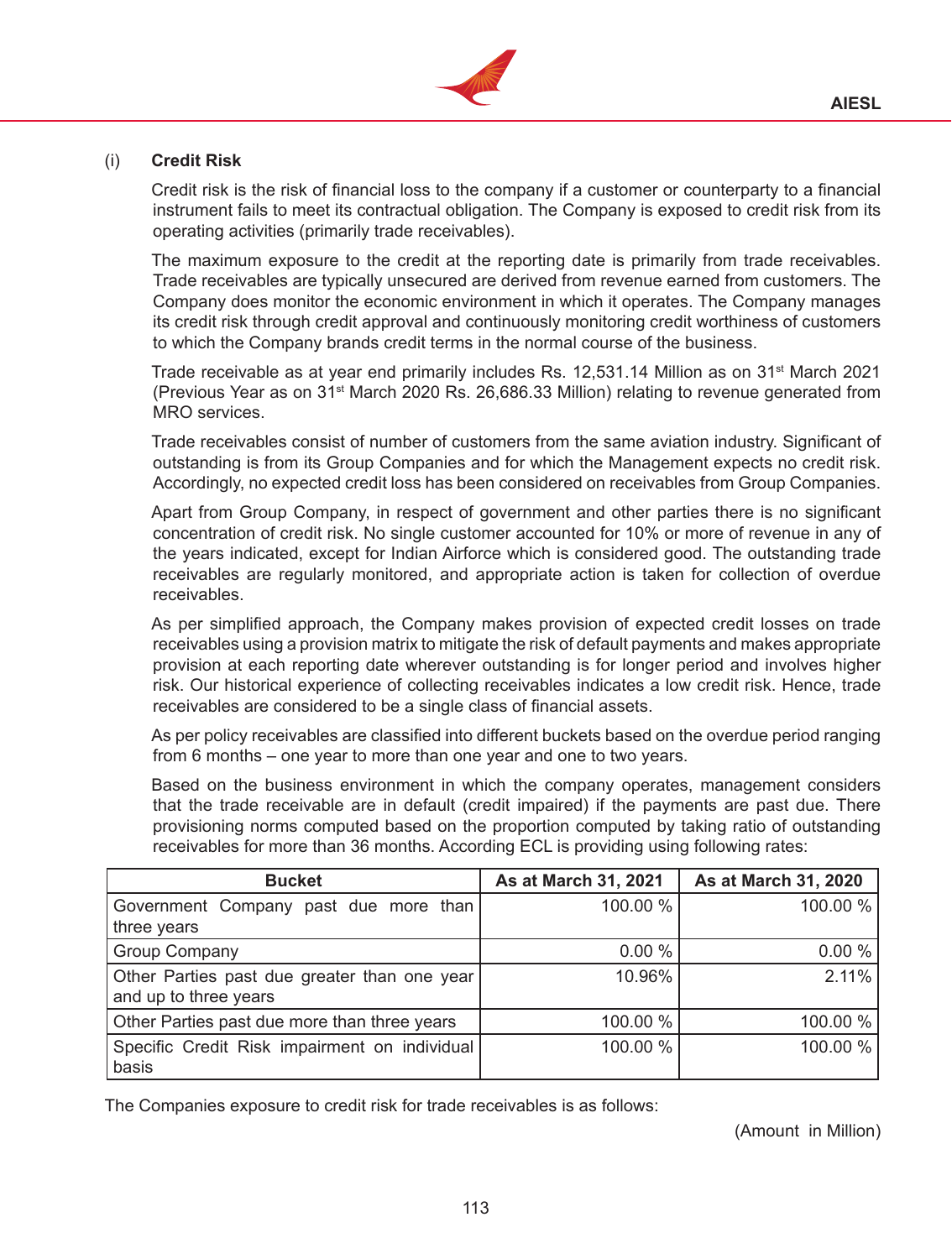

| <b>Particulars</b> | As at 31 <sup>st</sup> March 2021      |                          | As at 31 <sup>st</sup> March 2020      |                                 |
|--------------------|----------------------------------------|--------------------------|----------------------------------------|---------------------------------|
|                    | <b>Gross Carrying</b><br><b>Amount</b> | Loss<br><b>Allowance</b> | <b>Gross Carrying</b><br><b>Amount</b> | <b>Loss</b><br><b>Allowance</b> |
| Debts not due      | 0.00                                   | 0.00                     | 0.00                                   | 0.00                            |
| Debts over due     | 13,080.35                              | 549.21                   | 27,133.30                              | 446.97                          |
| <b>Total</b>       | 13,080.35                              | 549.21                   | 27,133.30                              | 446.97                          |

Movement in the allowance for impairment in respect of trade receivables:

#### **(Amount in Million)**

| <b>Particulars</b>                      | For the year ended 31 <sup>st</sup><br><b>March 2021</b> | For the year ended 31 <sup>st</sup><br><b>March 2020</b> |
|-----------------------------------------|----------------------------------------------------------|----------------------------------------------------------|
| Balance at the beginning of the<br>Year | 446.97                                                   | 284.75                                                   |
| Movement during the year                | 102.24                                                   | 162.22                                                   |
| Balance at the end of the Year          | 549.21                                                   | 446.97                                                   |

#### (ii) **Liquidity Risk**

Liquidity risk is the risk that the Company will encounter difficulty in meeting the obligation associated with its financial liabilities that are settled by delivering cash or other financial assets.

 The Company's approach to manage Liquidity is to have sufficient liquidity to meet its liabilities when they are due, under both normal and stressed circumstances, without incurring unacceptable losses or risking damage to the Company's reputation.

The Company believes that its liquidity position, including total cash (including bank deposit lien and excluding interest accrued but not due) anticipated future internally generated funds from operations may enable it to meet its future known obligation in the ordinary course of business.

The Company's liquidity management process as monitored by management includes the following:

- Day to day funding, managed by monitoring future cash flows to ensure that requirement can be met.
- Maintaining rolling forecast of the Company's liquidity position on the basis of expected cash flows.
- Maintaining diversified credit lines.

### **Exposure to Liquidity risk**

 The following are the remaining contractual maturities of financial liabilities at the reporting data. The contractual cash flow amount are gross and undiscounted, and includes interest accrued but not due on building.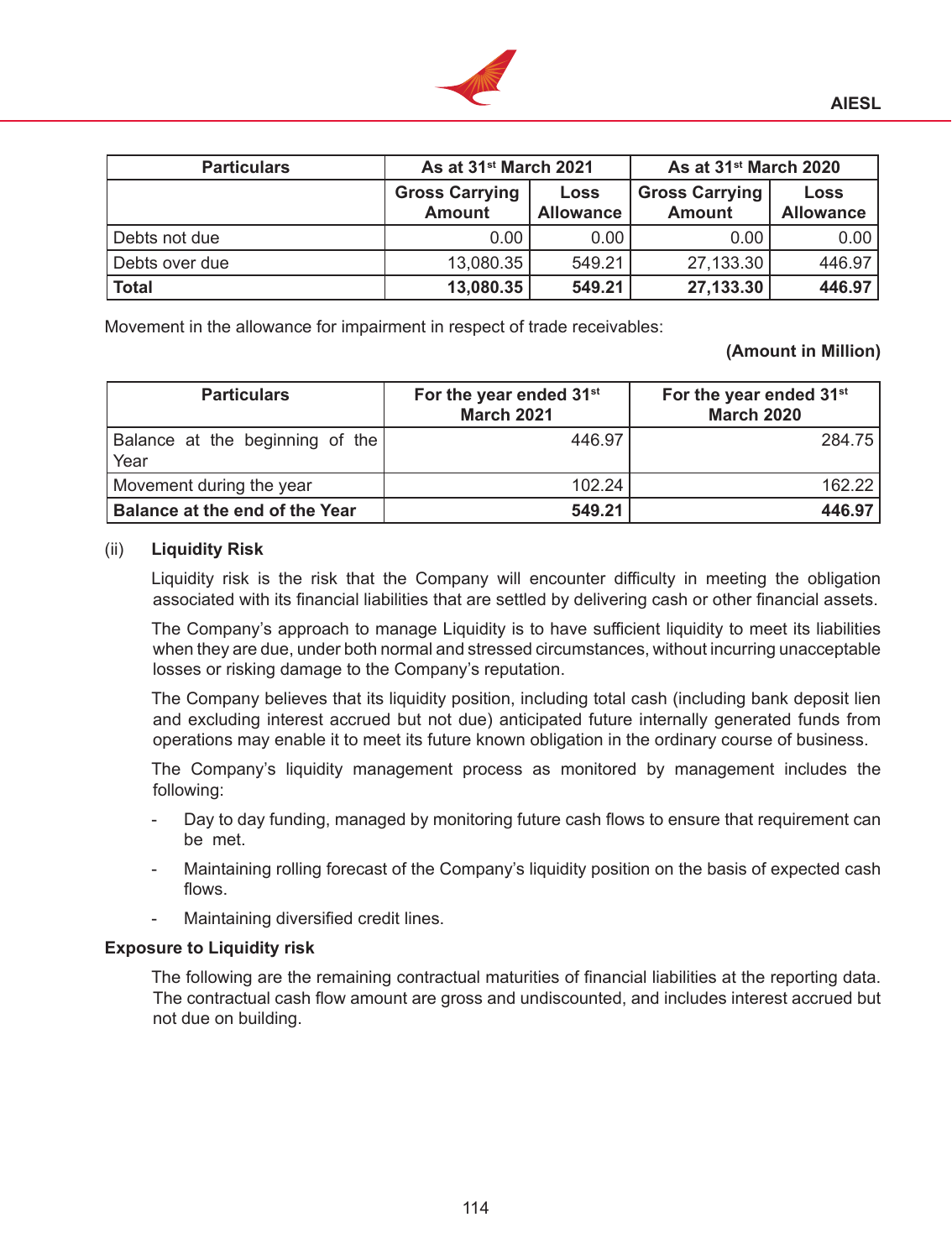

## **As at 31st March 2021**

### **(Amount in Million)**

| <b>Particulars</b>                 | Carrying<br>amount | <b>Contractual Cash Flows</b> |                 |               |                             |              |  |
|------------------------------------|--------------------|-------------------------------|-----------------|---------------|-----------------------------|--------------|--|
|                                    |                    | Upto 1 year                   | $1 - 3$<br>Year | $3-5$<br>Year | More than 5<br><b>vears</b> | <b>Total</b> |  |
| Current                            |                    |                               |                 |               |                             |              |  |
| <b>Trade Payables</b>              | 3,496.12           | 3,496.12                      |                 |               |                             | 3,496.12     |  |
| <b>Other Financial Liabilities</b> | 19,080.63          | 19,080.63                     |                 |               |                             | 19,080.63    |  |

## **As at 31st March 2020**

## **(Amount in Million)**

| <b>Particulars</b>                 | Carrying<br>amount | <b>Contractual Cash Flows</b> |                 |                 |                      |              |  |
|------------------------------------|--------------------|-------------------------------|-----------------|-----------------|----------------------|--------------|--|
|                                    |                    | Upto 1 year                   | $1 - 3$<br>Year | $3 - 5$<br>Year | More than 5<br>years | <b>Total</b> |  |
| Current                            |                    |                               |                 |                 |                      |              |  |
| <b>Trade Payables</b>              | 4,516.44           | 4,516.44                      |                 |                 |                      | 4,516.44     |  |
| <b>Other Financial Liabilities</b> | 31,954.50          | 31,954.50                     |                 |                 |                      | 31,954.50    |  |

### (iii) **Market risk**

Market risk is that the fair value and future cash flows of financial instrument will fluctuate because of changes in market prices. Market risk comprises two type of risk namely: currency risk and interest rate risk. The objective of market risk management is to manage and control market risk exposure within acceptable parameters, while optimizing the return.

### **A. Interest rate risk**

 Interest rate risk is the risk that the future cash flows of a financial instrument will fluctuate because of changes in market interest rates. The Company is not exposed to any borrowings.

### B. **Currency risk**

Currency risk is the risk that the future cash flows of a financial instrument will fluctuate because of changes in foreign exchange rates. The company is exposed to the effects of fluctuation in the prevailing foreign currency rates on its financial position and cash flows. Exposure arises primarily due to exchange rate fluctuation between the functional currency and other currency from the company's operating activities.

The summary of quantitative data about the Company's exposure to currency risk, as expressed in Indian Rupees, as at 31 March 2021 and 31 March 2020 are as below:

### **As at 31st March 2021**

| <b>Particulars</b>        | <b>USD</b> | <b>EUR</b> |   |   | GBP   AED   NPR   OMR   SGD   THB   CHF   QAR   AUD |  |  |  |
|---------------------------|------------|------------|---|---|-----------------------------------------------------|--|--|--|
| <b>Financial Assets</b>   |            |            |   |   |                                                     |  |  |  |
| <b>Trade Receivables</b>  |            |            |   | - |                                                     |  |  |  |
| Cash and Cash equivalents |            |            | - | - |                                                     |  |  |  |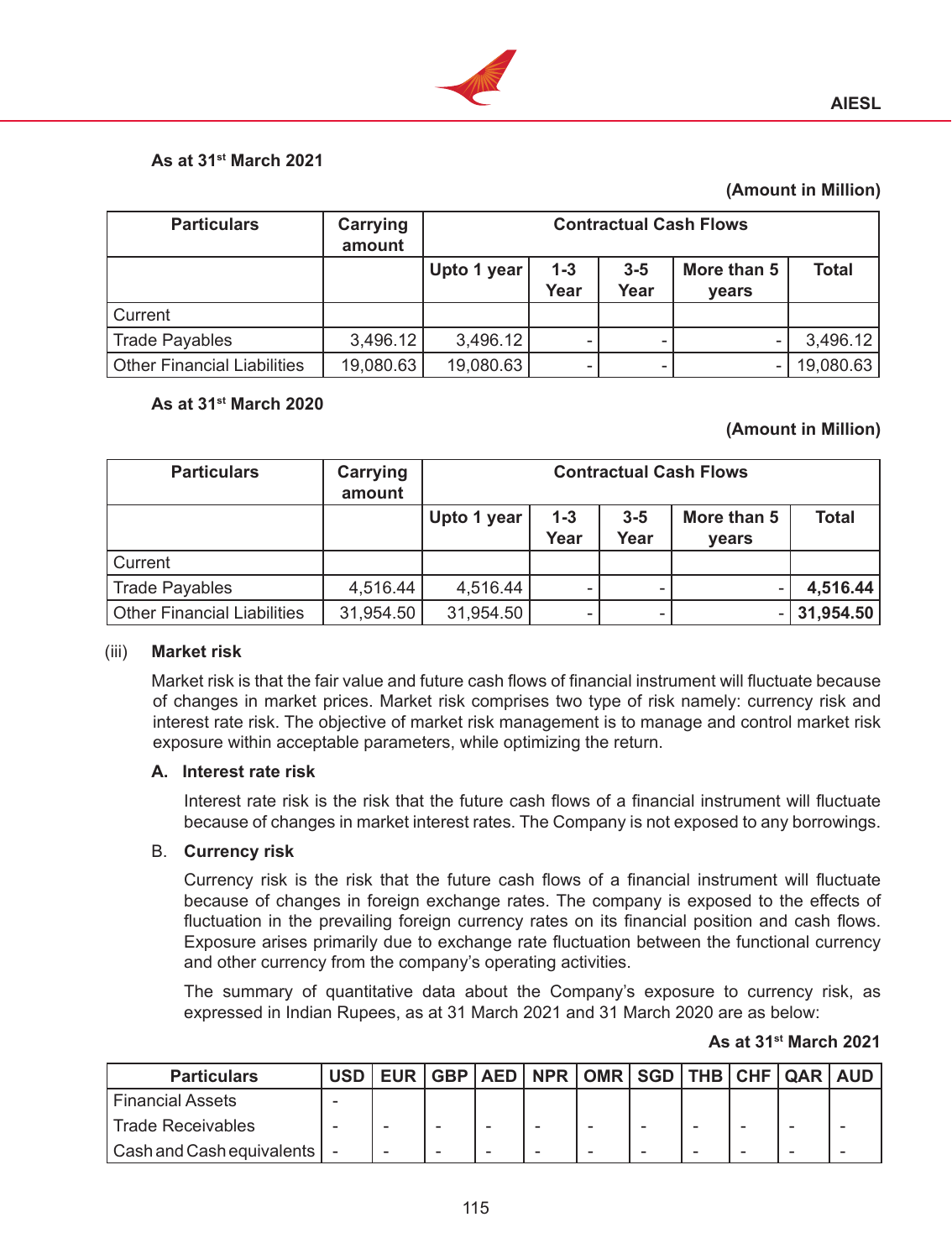

| Loans                              |  |  |  |  |  |  |
|------------------------------------|--|--|--|--|--|--|
| <b>Other Financial Assets</b>      |  |  |  |  |  |  |
| <b>Total Financial Assets</b>      |  |  |  |  |  |  |
| <b>Financial Liabilities</b>       |  |  |  |  |  |  |
| <b>Borrowings</b>                  |  |  |  |  |  |  |
| <b>Other Financial Liabilities</b> |  |  |  |  |  |  |
| <b>Trade Payables</b>              |  |  |  |  |  |  |
| <b>Total Financial Liabilities</b> |  |  |  |  |  |  |

### **As at 31st March 2020**

| <b>Particulars</b>                 | <b>USD</b> | <b>EUR</b> | <b>GBP</b> | <b>AED</b> | <b>NPR</b> | <b>OMR</b> | SGD   THB | <b>CHF</b> | QAR | <b>AUD</b> |
|------------------------------------|------------|------------|------------|------------|------------|------------|-----------|------------|-----|------------|
| <b>Financial Assets</b>            |            |            |            |            |            |            |           |            |     |            |
| <b>Trade Receivables</b>           |            |            |            |            |            |            |           |            |     |            |
| Cash and Cash equivalents          |            |            |            |            |            |            |           |            |     |            |
| Loans                              |            |            |            |            |            |            |           |            |     |            |
| <b>Other Financial Assets</b>      |            |            |            |            |            |            |           |            |     |            |
| <b>Total Financial Assets</b>      |            |            |            |            |            |            |           |            |     |            |
| <b>Financial Liabilities</b>       |            |            |            |            |            |            |           |            |     |            |
| <b>Borrowings</b>                  |            |            |            |            |            |            |           |            |     |            |
| <b>Other Financial Liabilities</b> |            |            |            |            |            |            |           |            |     |            |
| <b>Trade Payables</b>              |            |            |            |            |            |            |           |            |     |            |
| <b>Total Financial Liabilities</b> |            |            |            |            |            |            |           |            |     |            |

### **Sensitivity Analysis**

A reasonably possible change of **(5%)** strengthening/(weakening)of the USD against INR at the reporting date would have affected the profit or loss and measurement of financial instruments denominated in US dollars by the amounts shown below. This analysis assumes that all other variables, in particular interest rates, remain constant and ignores any impact of forecast sales and purchases.

| Effect in INR (before tax)                         | <b>Profit or Loss</b> |            |  |  |
|----------------------------------------------------|-----------------------|------------|--|--|
| For the year ended on 31 <sup>st</sup> March, 2021 | Strengthening         | Weakening  |  |  |
| 0.5% Movement                                      | <b>NIL</b>            | <b>NIL</b> |  |  |
| USD <sup></sup>                                    | <b>NIL</b>            | <b>NIL</b> |  |  |
| Effect in INR (before tax)                         | <b>Profit or Loss</b> |            |  |  |
| For the year ended on 31 <sup>st</sup> March, 2020 | Strengthening         | Weakening  |  |  |
| 0.5% Movement                                      | <b>NIL</b>            | <b>NIL</b> |  |  |
| USD                                                | <b>NIL</b>            | <b>NIL</b> |  |  |

## **43. IND AS 115: Performance Obligations and remaining Performance Obligations**

The remaining performance obligation disclosure provides the aggregate amount of the transaction price yet to be recognized as at the end of reporting period and an explanation as to when the company expects to recognize these amounts in revenue. Remaining performance obligation estimates are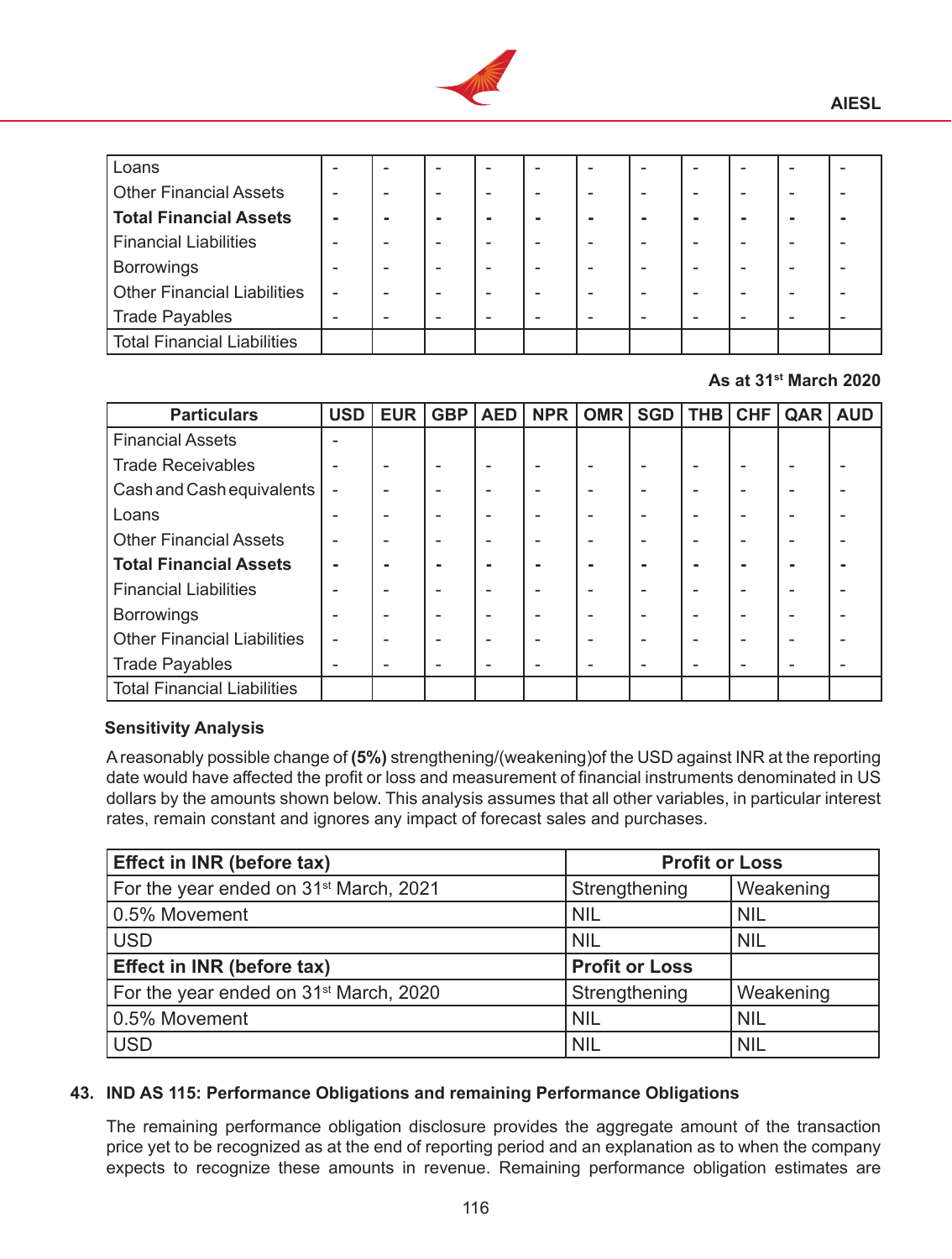

subject to change and are affected by the several factors, including terminations of contract, changes in scope of contracts etc.

 The aggregate value of performance obligations that are completely or partially unsatisfied as at 31st March, 2021, is Rs. Nil (Rs. Nil as on 31<sup>st</sup> March, 2020).

## **44. Estimation of uncertainties relating to the global health pandemic from COVID-19 (COVID-19):**

The Company has considered the possible effects that may result from the pandemic relating to COVID-19 on the carrying amounts of receivables. In developing the assumptions relating to the possible future uncertainties in the global economic conditions because of this pandemic, the Company, as at the date of approval of these financial statements has used internal and external sources of information including credit reports and related information, economic forecasts. The Company has performed sensitivity analysis on the assumptions used and based on current estimates expects the carrying amount of these assets will be recovered. The impact of COVID-19 on the Company's financial statements may differ from that estimated as at the date of approval of these financial statements.

## **45. Payments to and Provision for Employees:**

The Ministry of Civil Aviation, Government of India, constituted a committee in the Chairmanship of Justice D.M. Dharmadhikari (Former Judge of Supreme Court of India) for suggesting the ways and means of harmonization and rationalization of the work force of the merged company.

The above committee has recommended the revision in the Basic Pay (RBP) of all the categories of the employees from different date of all employees.

 On formation of the AIESL, Air India Limited had transferred certain permanent employees to AIESL.

 During 2019-20, Air India has intimated to AIESL for making the provision of liability towards transferred employees on the basis of the recommendations of Justice Dharamadhikari Committee (JDC).

 Accordingly, based on that recommendation of Air India Limited, the company had made estimation towards liability against the same and total provision Rs. 516.20 million (PY: Rs Nil) has been made in the current financial year as Prior Period Expense.

Accordingly, the estimated liability for the period from October, 2014 to December, 2015 of Rs. 516.20 million has been disclosed as Exception Item in the PY 2019-20 by crediting Provision for Expenses - Employees. The omission of FY 2019-20 has been corrected by reinstating the affected financial statement line items for the year 2019-20.

 The Deduction of 25% cut of PLI was implemented in July, 2012 and the liability for the period July, 2012 to September, 2014 (i.e. before hiving of Engineering Staff to AIESL w.e.f. 1<sup>st</sup> October, 2014) is provided in the books of Air India Limited.

Given below is the statement indicating the details of figures reinstated as on 31<sup>st</sup> March, 2020:

### **(Amount in Rs. Million)**

| <b>Statement of Profit &amp; Loss A/c</b> | March 2020 |        | Balance as at 31st   Adjustment   Restated balance as at  <br>31st March 2020 |
|-------------------------------------------|------------|--------|-------------------------------------------------------------------------------|
| <b>Exceptional Items</b>                  |            | .516.2 | 516.2                                                                         |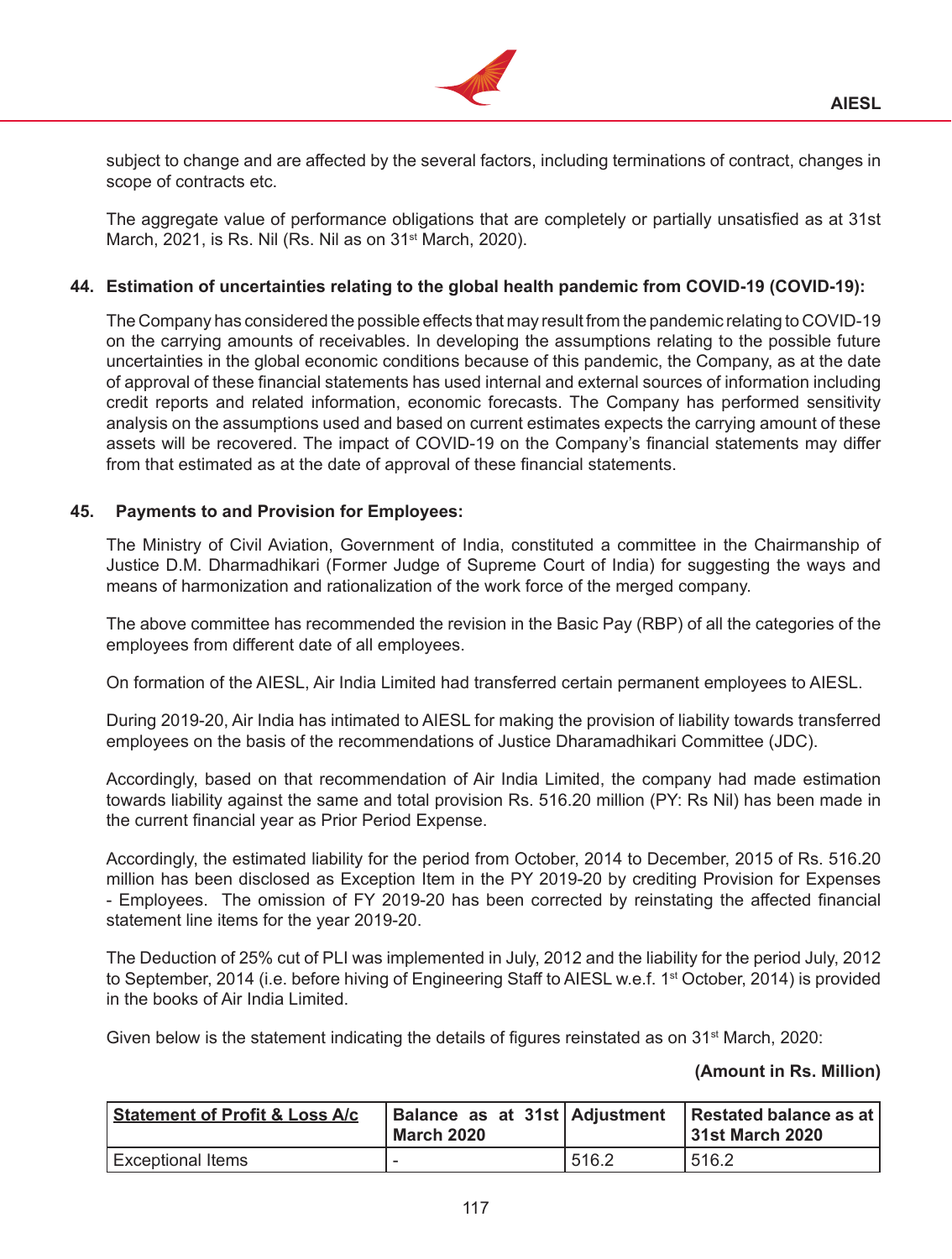

| Total Comprehensive Income | 758.6      | $-516.2$ | 242.4      |
|----------------------------|------------|----------|------------|
| <b>Balance Sheet</b>       |            |          |            |
| <b>Other Equity</b>        | $-23453.3$ | . -516.2 | $-23969.5$ |
| Non Current Provision      | 0.00       | . -516.2 | . -516.2   |

- 46. AIESL has signed a Long Term Maintenance Agreement (LTMA) with Indian Air Force (IAF) on 4<sup>th</sup> March, 2021 for the purpose of operation and maintenance of Special Extra Section Flights (SESF) two B-777 ER Aircraft for a period of five years from the effective date. The effective date of LTMA is 28th March, 2021.
- **47.** The company is in process of transfer of hangars constructed on the land leased by Airport Authority of India or land owned by the holding company at various locations in India. This process is likely to completed in the Financial Year 2021-22.
- **48.** The name of company has been changed fromAir-India Engineering Services Limited to **AI Engineering Services Limited** w.e.f **03-08-2020**.

## **49. Earning Per Share**

| <b>Particulars</b>                                   | For Year ended $31^{st}$ For the year ended<br><b>March, 2021</b> | on 31st March, 2020 |
|------------------------------------------------------|-------------------------------------------------------------------|---------------------|
| Profit/(Loss) After Tax for the year (Rs in Million) | (95.81)                                                           | 770.40              |
| Weighted Average No. of Equity Shares                | 166,666,500                                                       | 166,666,500         |
| EPS (Rs. per Share) (Basic)                          | (0.57)                                                            | 3.33                |
| EPS (Rs. per Share) (Diluted)                        | (0.57)                                                            | 3.33                |

**50.** Details of Provision are as under: -

| <b>GL Code</b> | <b>Particulars</b>                                                                   | <b>Balance</b><br>as on<br>31st<br>March<br>2020 | Utilisation/<br><b>Reversal</b><br>During the<br>Year | <b>Provision</b><br>Made<br><b>During</b><br>the Year | <b>Adjustment</b><br>done for<br><b>Grouping</b> | <b>Closing</b><br><b>Balance</b><br>as on<br>31st<br><b>March</b><br>2021 |
|----------------|--------------------------------------------------------------------------------------|--------------------------------------------------|-------------------------------------------------------|-------------------------------------------------------|--------------------------------------------------|---------------------------------------------------------------------------|
| 1107001000     | <b>Provision for Gratuity</b><br>Liability                                           | 3,222.9                                          | $-516.7$                                              | 370.1                                                 |                                                  | 3,076.3                                                                   |
| 1107002000     | Provision for Leave<br>Encashment                                                    | 2,218.1                                          | $-305.8$                                              | 145.9                                                 |                                                  | 2,058.3                                                                   |
| 1107003000     | <b>Provision for Medical</b><br>Liability                                            | 2,273.1                                          |                                                       | 61.1                                                  |                                                  | 2,334.2                                                                   |
| 1107003010     | Provision<br>for<br>Other<br><b>Retirement Benefit</b>                               |                                                  |                                                       | $-0.7$                                                |                                                  | $-0.7$                                                                    |
| 1109001235     | <b>Provision</b><br>for<br>Expenses - Stores &<br>Spare                              | 11.8                                             | $-0.2$                                                |                                                       |                                                  | 11.6                                                                      |
| 1109001245     | Provision<br>for<br><b>Others</b><br>Expenses<br>$\overline{\phantom{0}}$<br>(Trade) | 1.6                                              | $-0.1$                                                |                                                       |                                                  | 1.5                                                                       |